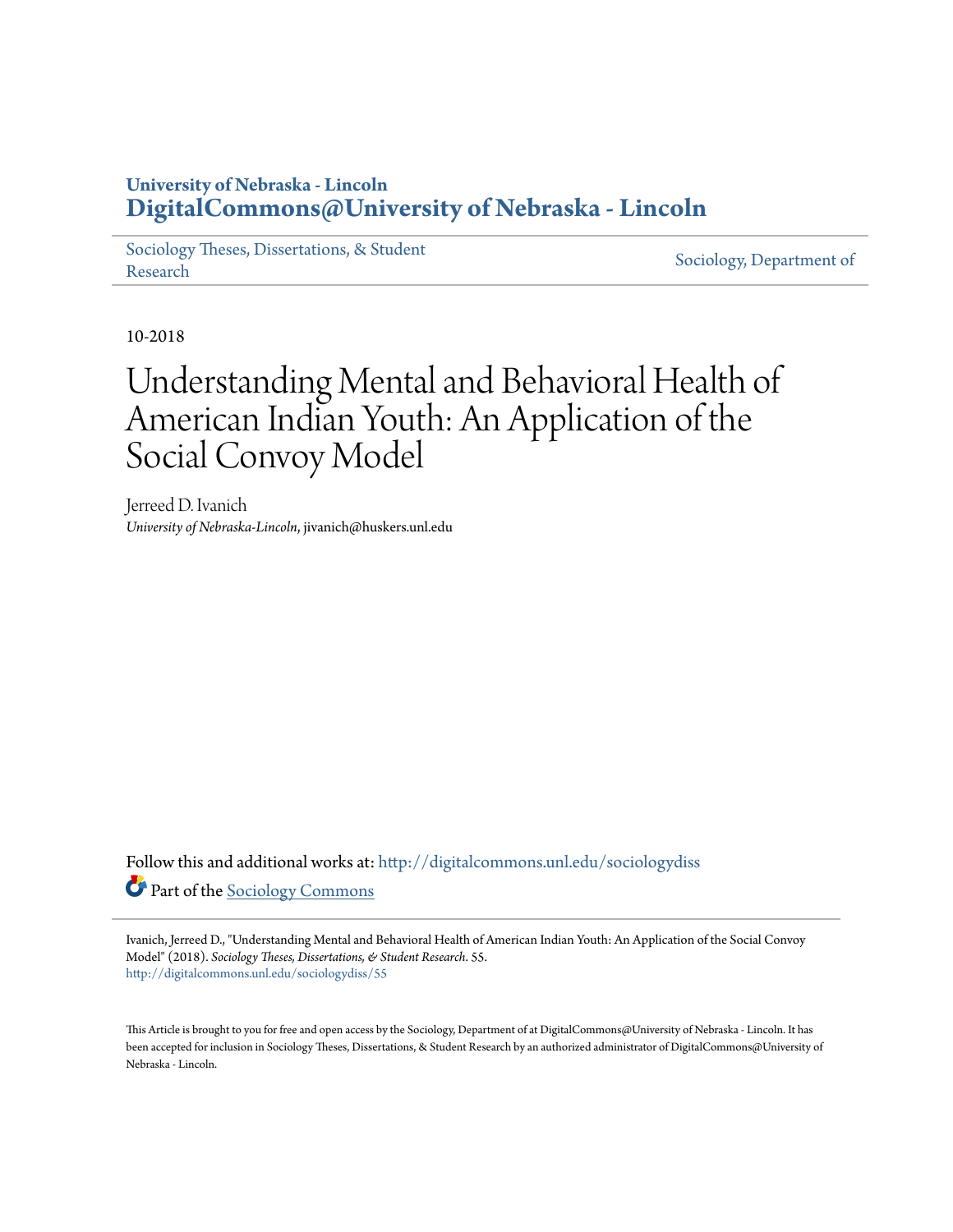## Understanding Mental and Behavioral Health of American Indian Youth: An Application of the Social Convoy Model

by

Jerreed D. Ivanich

Presented to the Faculty of The College of Arts and Sciences at the University of Nebraska In Partial Fulfillment of Requirements For the Degree of Doctor of Philosophy

Major: Sociology

Under the Supervision of Professors Kirk Dombrowski and Dan Hoyt

Lincoln, Nebraska

October, 2018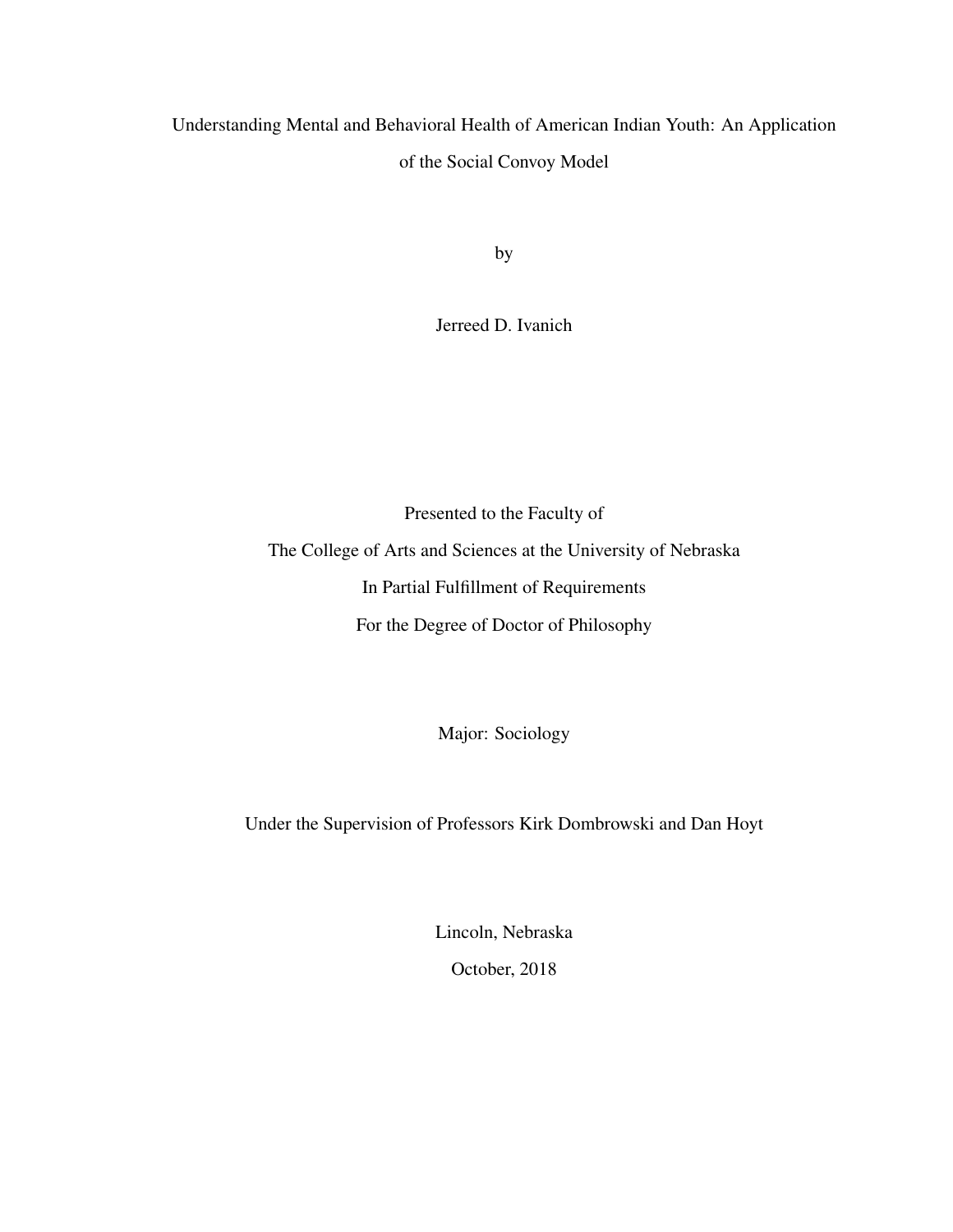## UNDERSTANDING MENTAL AND BEHAVIORAL HEALTH OF AMERICAN INDIAN YOUTH: AN APPLICATION OF THE SOCIAL CONVOY MODEL

Jerreed D. Ivanich, Ph.D.

University of Nebraska, 2018

Advisors: Kirk Dombrowski and Dan Hoyt

Objective: The purpose of this dissertation was to examine three distinct, yet related studies. The primary focus of each chapter is the examination of mental and behavioral health among North American Indigenous (American Indian, Alaska Native, and Canadian First Nations) youth - motivated by relational perspectives.

Method: Data for this dissertation came from baseline data of a larger randomized control trial of a culturally adapted evidence-based substance use prevention program among 375 youth and 304 caregivers across four reservations that share a similar language, history, and culture.

Study 1 Results: The aim was to examine caregiver and youth agreement on internalizing and externalizing symptoms and identify unique predictors of agreement between youth and caregiver. This study shows that caregivers perceive significantly fewer internalizing symptoms compared to youth self-reports. Externalizing problems, were not significantly different between caregivers and youth. Diverging patterns are found that significantly reduce disagreement for internalizing compared to externalizing.

Study 2 Results: The aim was to examine the role of sibling influence on problem behavior. Using a dyadic approach, bivariate analyses as well as actor-partner interdependence models (APIM) were conducted. Correlations suggest self-reported happiness with female caregiver is associated with externalizing behavior. Older siblings showed significant within group differences for externalizing problem behavior scores based on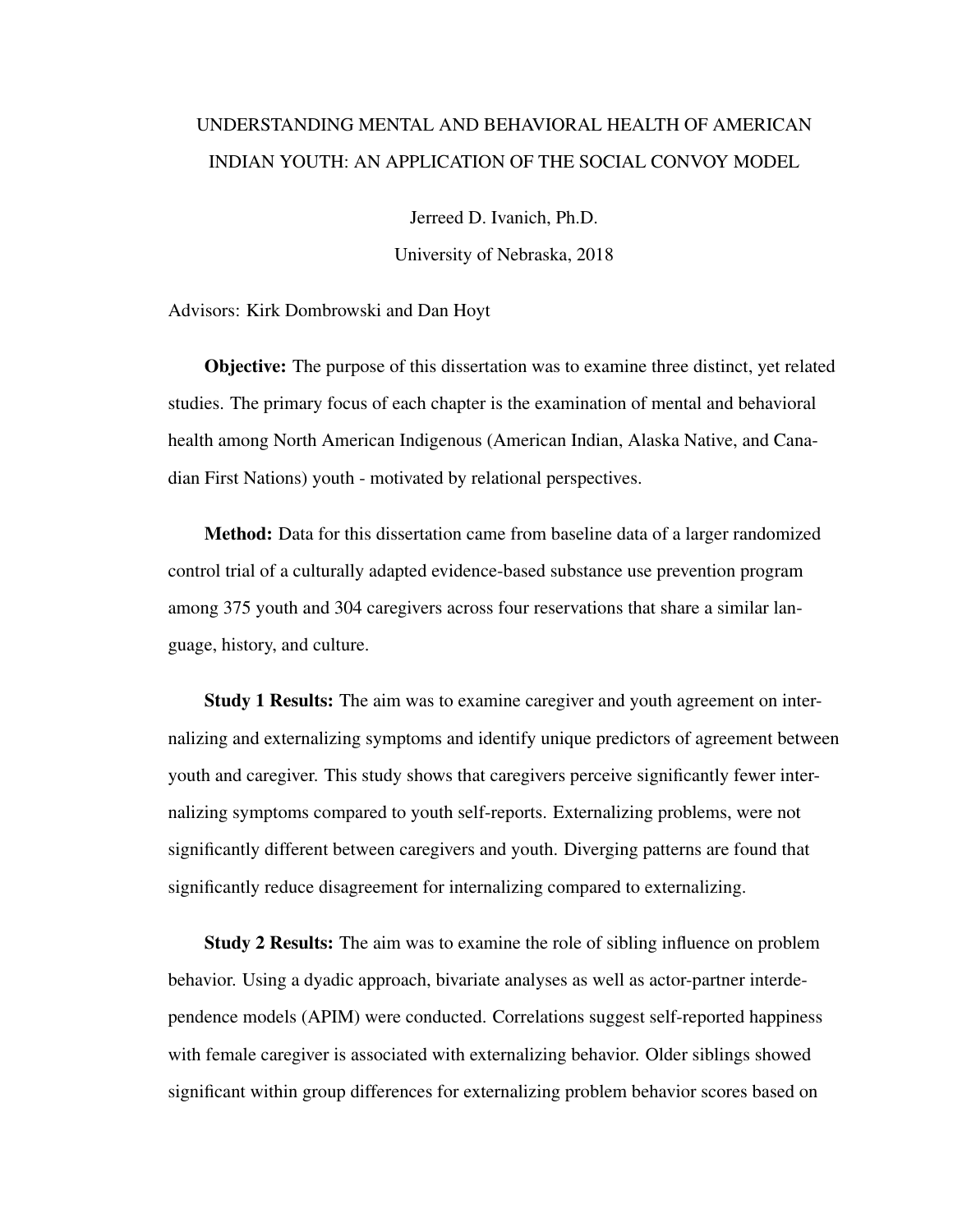caregiver education level–caregivers with college degree or higher indicating the highest average externalizing scores relative to other education categories. No sibling/actor influences were noted in the API Models.

Study 3 Results: The purpose of this study was to explore problem behavior among Indigenous youth using individual social convoy characteristics as predictors of externalizing behavior. Consistent with the extant literature, females, when compared to male counterparts, had significantly lower externalizing problem behavior. Self-reported mastery remains significant in multivariate regression analyses. Interaction between network size and being connected to a caregiver in the networks is also a significant predictor of externalizing behavior.

Conclusion: These three studies individually and collectively demonstrate the benefits of taking a relational approach to understand problem behaviors among Indigenous youth. Further, this dissertation fosters support for prevention models that aim to reduce mental and behavioral health problems in relational contexts.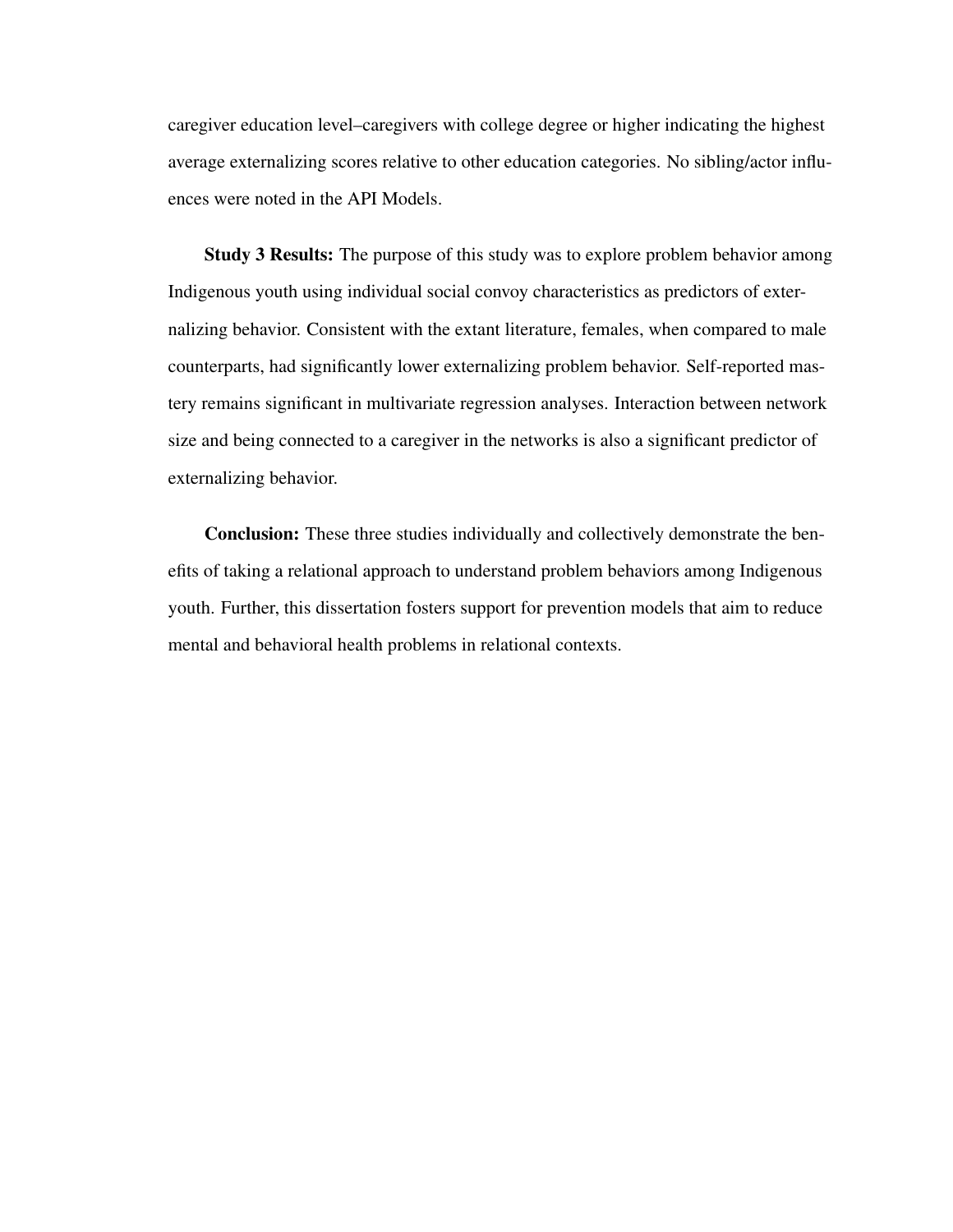# Dedication

For the three women that will forever be my light, my compass, and my motivation: Emily Alice Ivanich, Scarlett Rain Ivanich, and Norah Winter Ivanich.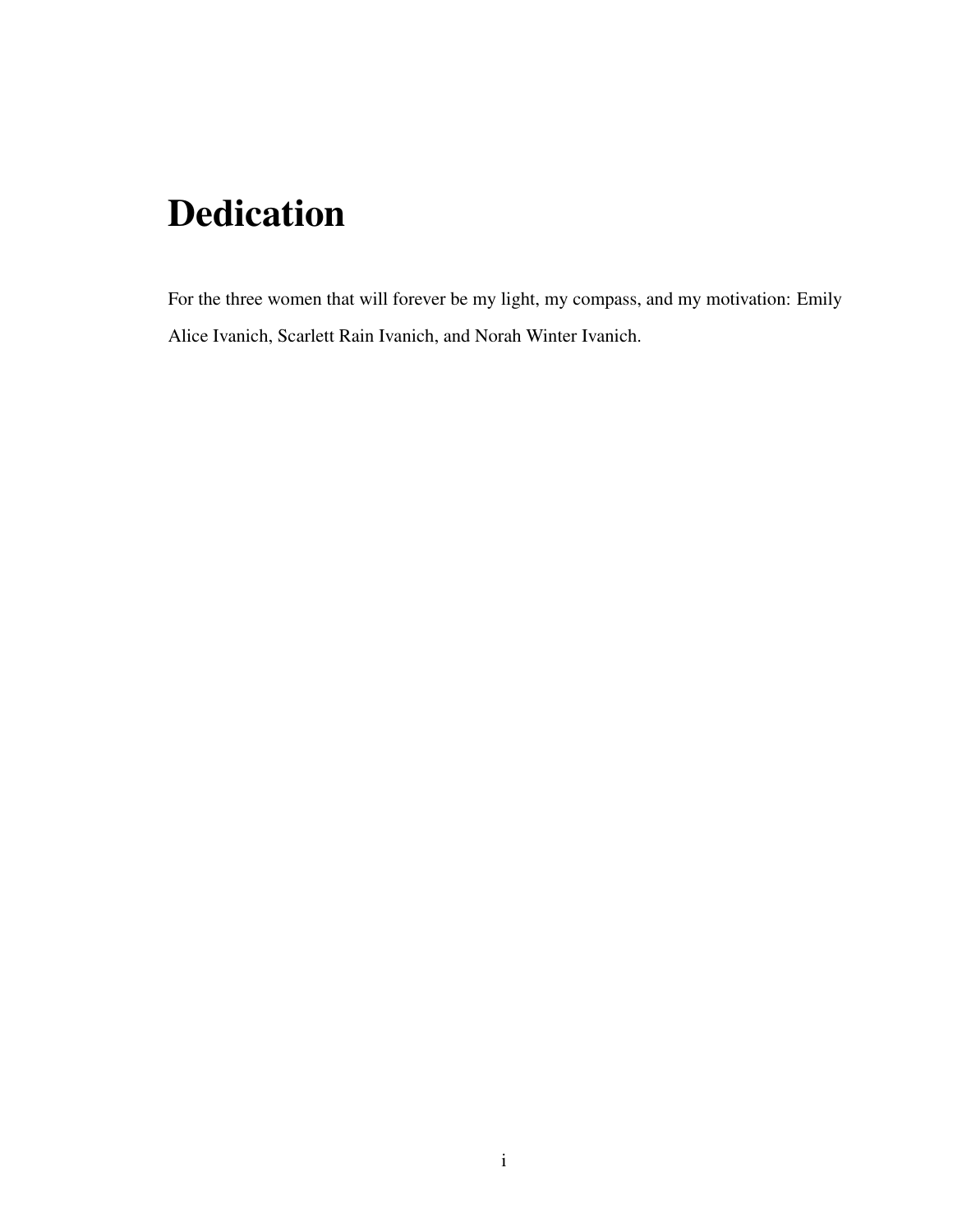## Acknowledgments

It would be foolish to assume that the completion of this dissertation and this degree was an accomplishment achieved on my own. I cannot count the number of times, during my pursuit of this degree, that I have heard family and old friends recount my early experiences as a student and my negative feelings towards school. It is often the case that these reflections are issued as a informal analysis of the unlikely case that I ended up pursuing this current degree. However, they failed to account for several key confounding factors in their analysis. It is here that I would like to point out some of the omitted factors of their analysis that led me to this degree. More importantly, beyond my silly analogy, this space is to acknowledge those that supported, inspired, mentored, and loved me through the process.

Emily, my wife, has changed my life in so many ways for the better that this small acknowledgment will fail to capture. The stark contrast between her life and future trajectory and mine was hard to miss when we first met – even as a high school student. She supported my decisions and guided me to better decisions without ever speaking a word. She is the rock on which all of my efforts are built. I thank Emily for always seeing the man I could be and not just the man I am currently. She is steadfast and unmovable in her desire to do good for others. She has taught me the value of slowing down, listening, and the value of finesses over brute force when setting out to accomplish my goals. Nearly every single night for eight and a half years she has scratched my head to calm me down and ease my mind off the tasks that are ahead of me. I thank Emily for her support, sacrifices, and love – all of which help me succeed. I borrow a couple lines from our wedding song to remind her that those words are just as true today as they have ever been, *"I wanna*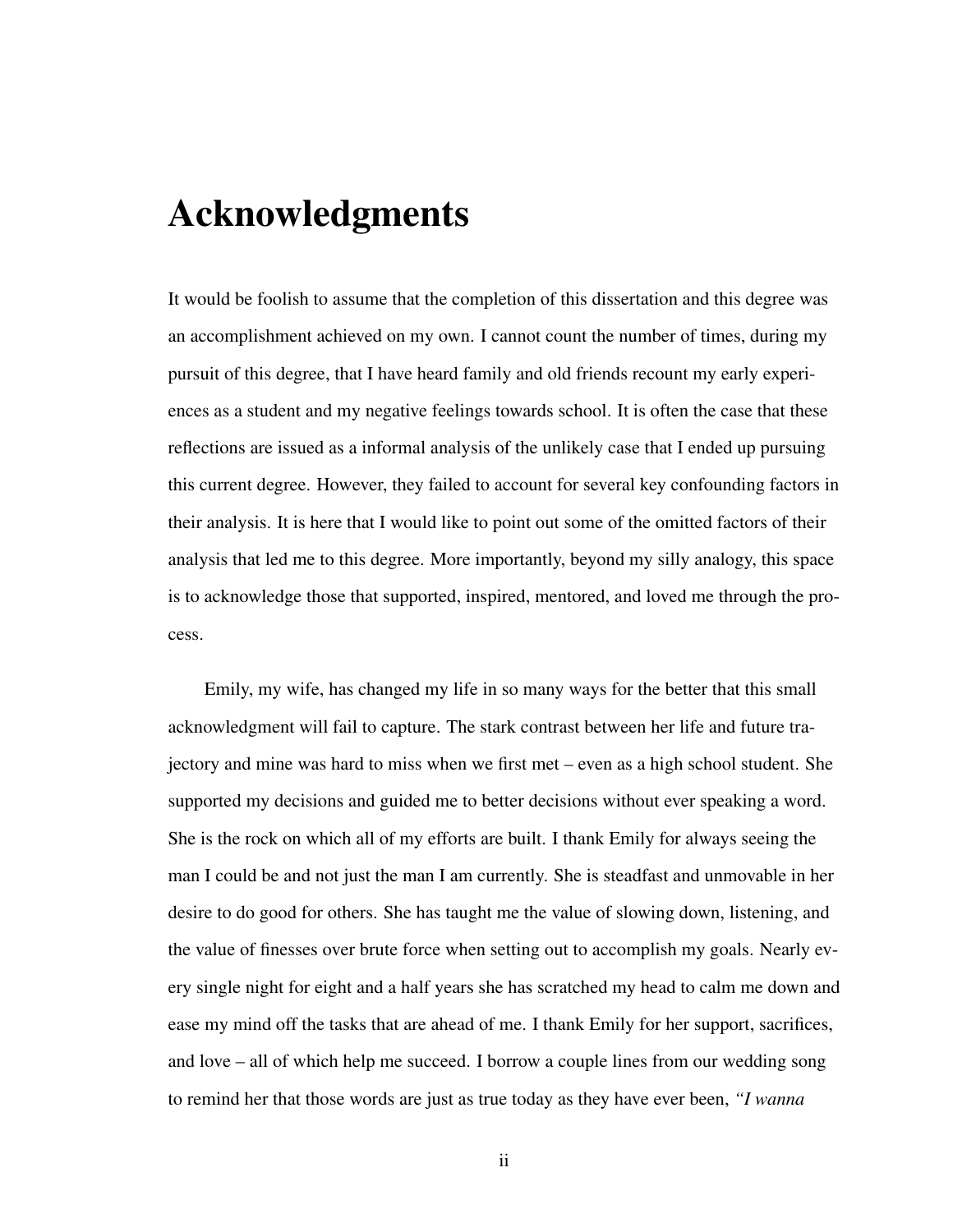*steal your attention like a bad outlaw, I wanna stand out in a crowd for you–a man among men, I wanna make your world better than it's ever been. And I'm gonna love you like nobody loves you. And I'll earn your trust making memories of us."* Thank you for being my firm foundation. I love you!

I am grateful for Scarlett Rain and Norah Winter. They have taught me that being an academic does not have to be my first identity. They have taught me the value of leaving work at work. My daughters surprise me every single day with new lessons I need to learn. Scarlett reminds me everyday the importance of continuously asking questions. "It is how I learn" she reminds me. The sweet humility of being willing to ask is an example I hope to embody more often. Scarlett will be the glue that binds my family together in the future. She is kind, soft, caring, and loves for everyone to get along. What an amazing blessing she is in my life now, and what a blessing it is to see that unique quality in her so early in life. Norah, my mini-me. Norah (often and loudly) reminds me to put down my work and focus on playing with her and her sister. Norah's smile and laugh is infectious, it is hard not to love her. She is so independent and strong. I will not have to worry about shielding her from the world. Her fierce independence is a constant reminder of the capability we all have within us–a lesson I have needed to revisit many times during my time as a graduate student. These two girls make me a better person, father, academic, and husband. Thank you!

My Mother, Valerie, is my biggest fan. Since I was a little child my mother has always supported me. If that was my weird obsession with Kiss or wanting to grow tomatoes in our crowded apartment, she was there to take me to a Kiss concert in third grade or to buy me an in-home tomato growing kit. It kills her that we live so far apart, but we are so alike, that if we lived close I would probably kill her (just kidding, mom). Even with the distance I have never questioned my ability to lean on her when I need something. She has always been one phone call away. She is one of the few people in this world that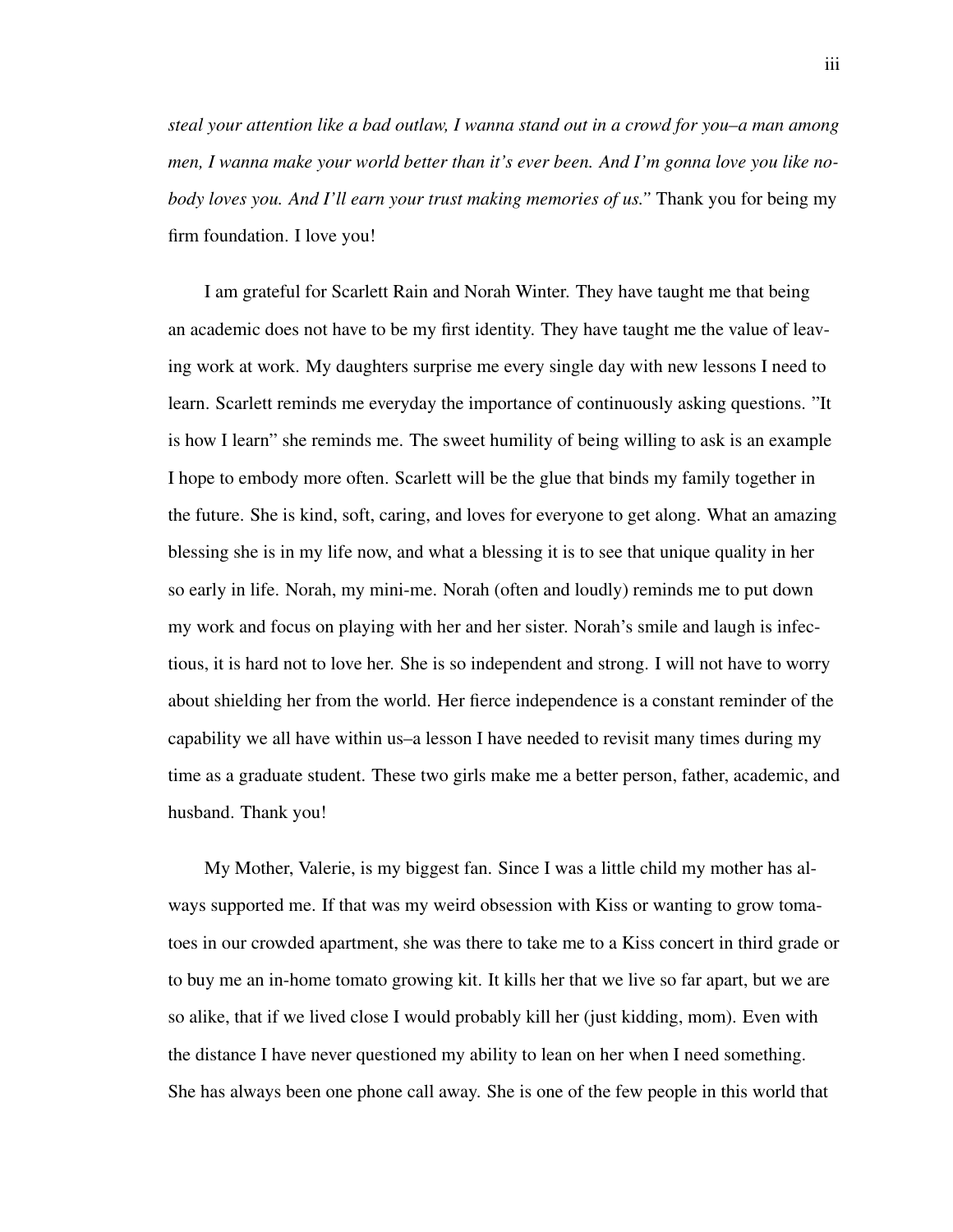knows how I am feeling without even having to ask. It is the reason she drives 12 hours in the snow to show up for the birth of my first born even though I told her I would be fine – she knew I really needed her. I thank her for passing several of her traits to me. I am not afraid to ask questions because she has never been afraid to ask questions; when others wait for an answer I seek it out and find it, because I have never seen my mom idly stand by and wait for her desired outcome; I put in hours of work because I saw her support me and my brothers at a time when no one else did. She is not a perfect person, none of us are, but she is the perfect mom.

To my late father, Richard Ivanich. I know that life was not easy for you. I know life held challenges for you that none of us would want to bear. In my mind you will always be superman, not the man in tights flying around stopping bad guys, but a big bear of a man that held me in his arms as I was young. The father that would rock out to Kiss on the way to my wedding. The man that never yelled at his sons without being the first to apologize and talk through what life lesson needed to be learned. A father that, even to those that despise you, still recognize your ability to be an amazing loving father to my brothers and me. I will never forget the countless sacrifices you made to ensure that I was taken care. I hope one day that I will be willing to do as you did. If that means secretly pawning my prized guitar to make sure that my children have tickets to their prom or graduation night, I will do it because you did it for me. I hope and pray that I will have the burning testimony of the truthfulness of the church of Jesus Christ of Latter Day Saints that resided in you and shined like a light on hill. You will not be forgotten, your grandchildren will know you, and your life will live on through the sons that you left behind. We will be representatives our father. A final thank you for making me the man I am today is due. You made sure that you not only led by good example, but also pointed out the times in your life that were not moments would like us to follow. I thank you for teaching me the correct and the incorrect paths to take in life.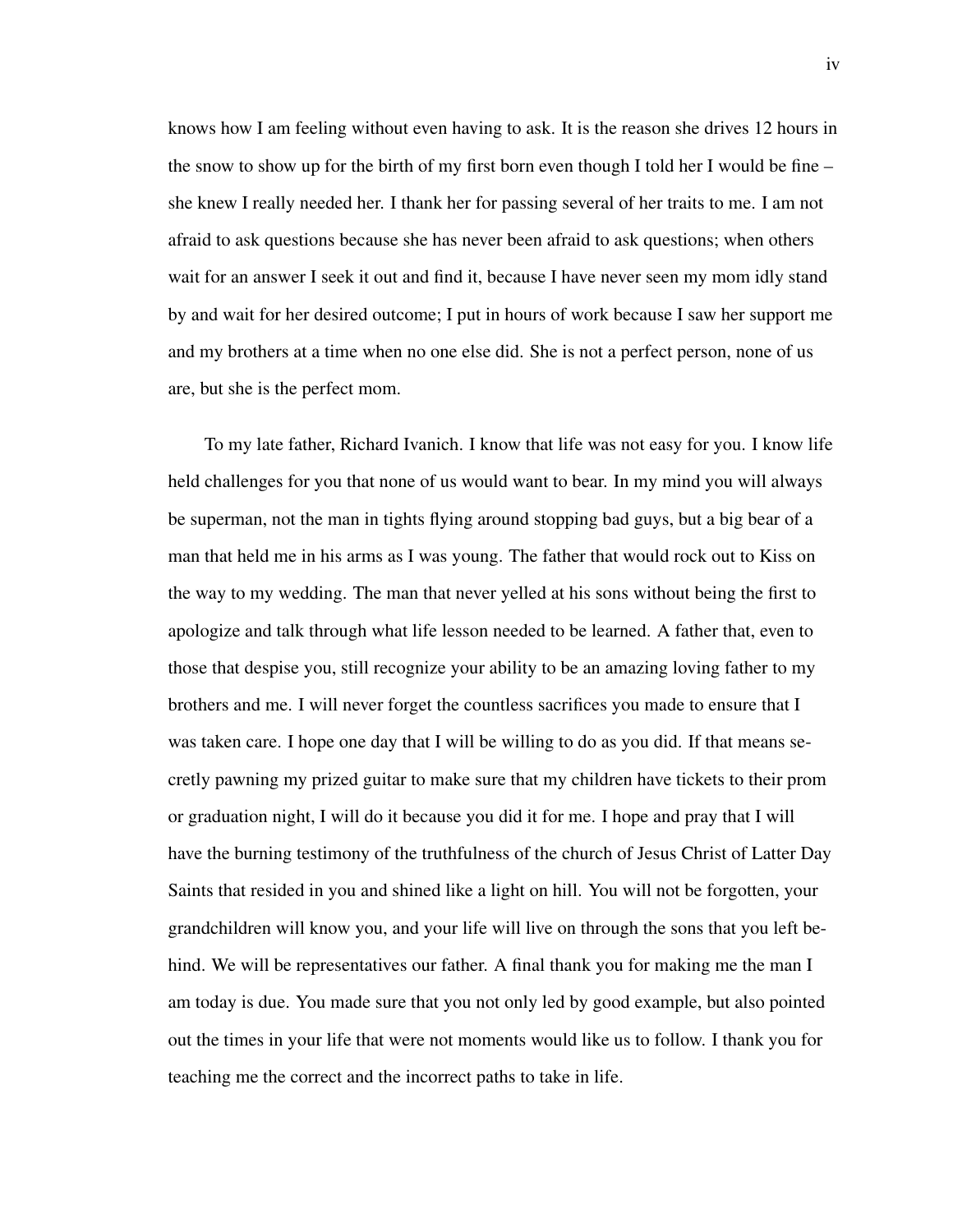Though I have been supported and loved by my two biological parents, Richard Ivanich and Valerie Ozella, I have been blessed with several other parents in my life that I would also like to acknowledge here. First, I would like to acknowledge Elisa Ivanich, my step mom. I thank her for her willingness to take on the heavy burden of supporting my father, me, and my brothers. In many ways she was never rewarded for her efforts and dedication. Though my father is gone, she will always be a part of my life and will always my children's grandmother. I smile to know that my children know you as grandma and that you are the "candy" grandma. Second, I would like to thank Mike Ozella for his efforts as my stepfather. He, like Elisa, took on the task of supporting me and my brothers when he did not have to. Beneath his sometimes rough exterior, he has proven time and time again that he cares for me and my siblings. What a joy it has been to see him bond with his granddaughters. I am grateful to have so many supportive parents in my life.

I would like to thank my in-laws – Paula and Craig Roberts. While our journey did not start on smooth ground, they have been some of our biggest supporters. For almost an entire semester in high school Paula made an extra lunch to send with Emily for me. She is a gentle, sweet, and caring woman that has passed on those amazing qualities to her daughter – for which I am grateful. Craig provides insights, knowledge, and wisdom for me. We do not always agree politically, but I can count on him for a good debate and for an honest opinion. He is a wonderful example of a faithful and righteous man. I am so lucky to be part of your family, thank you!

I have a lengthy list of friends and colleagues that I should acknowledge. I would like to thank those that got me through high school and taught me wonderful life lessons. Namely, Matt Delano – my best friend and Best man, Kyle Zimmerman (AKA Zimmy), Jake Salay, Andy Amstrong, and Dustin Phipps. I would like to acknowledge those that supported me as an undergrad. First, Mitch Blackmer – my roommate and exemplar priesthood holder, Brandon Marsh, Shane Woody, Manny Alverado, and those on the 2013-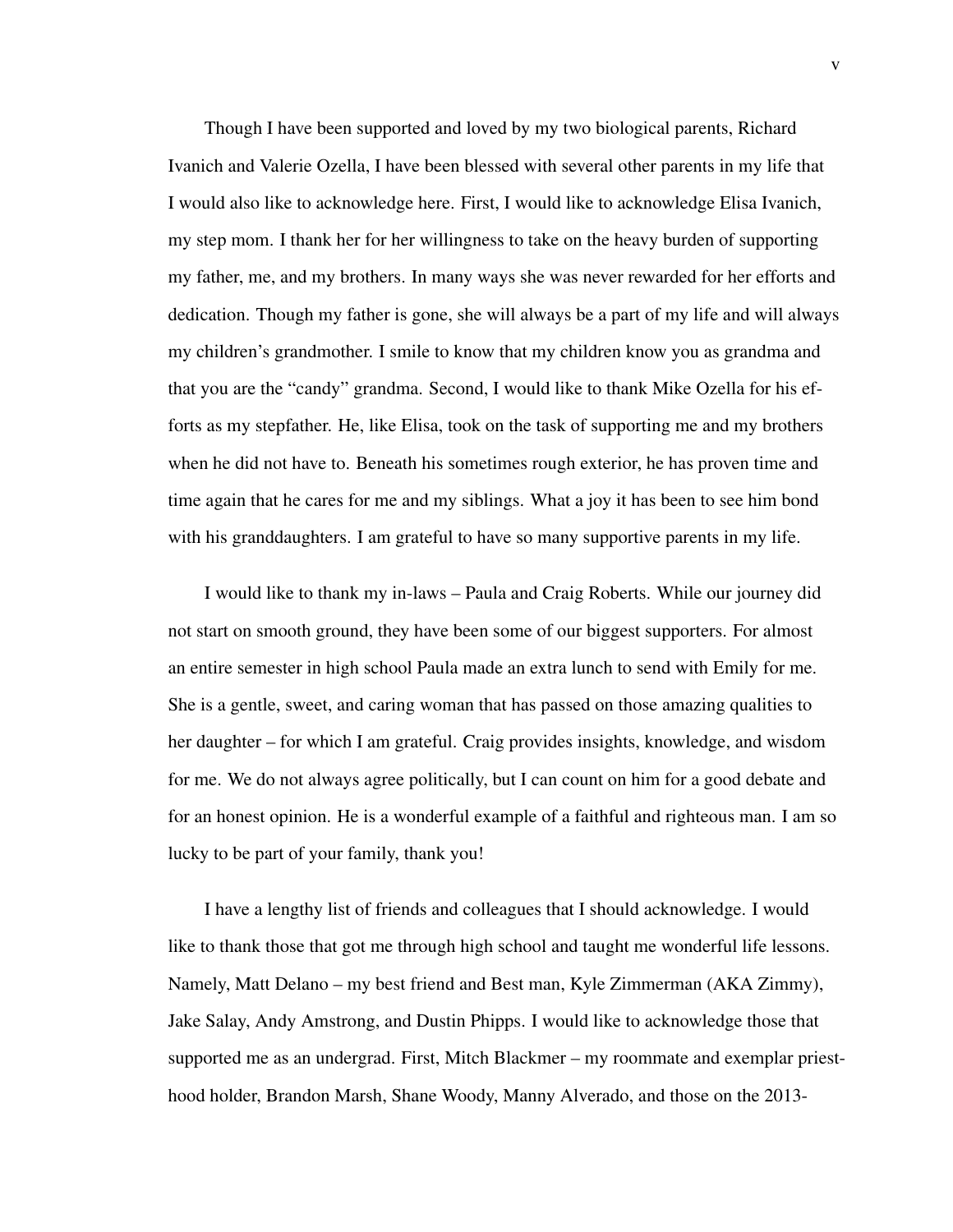2015 WSU mock trial and moot court teams. Lastly, I would like to acknowledge several key people during my time as a graduate student. I would like to thank our cohort mom - Collen Ray, what wonderful support she has been. Also, I would like to thank Michelle Harris, Patrick Habecker, Trenton Haltom, Sela Harcey, and Dane Hautala for their guidance and support.

Like many that work with her, Devan Crawford has been my go-to person for work advice, and personal advice. She has taught me many lessons on a professional level. For example, she has taught me the inner workings of implementing a large scale NIH grant. She has passed on many lessons on how to do CBPR. Beyond the professional lessons she has taught, she is someone I can get stuck in an airport with for hours and I know we can find a burger place and chat for hours with ease.. She has helped me navigate UNL sociology, thank you!

Lastly, I would like to thank several mentors that helped me get to this point. First, I would like to thank Dr. Brent Teasdale for taking a chance on me as a Masters student at GSU. I had zero research experience and our research agendas did not align perfectly, but he taught me how to be a scholar. Without his valuable guidance and preparation on a weekly basis, I would not have done well when I left GSU. Although UNL has been a pool of opportunities for me, Brent taught me how to swim in those academic opportunities. A big Thank you goes out to Dr. Les Whitbeck for mentoring me from a distance. Lastly, would like to thank Dr. Kirk Domwbrowski. I have never had to question if someone has my back. He provided guidance, support, and a long leash for me to grow as a scholar. I learned so many wonderful life lessons on our research trip to Alaska and your unmatched story-telling abilities will be missed.

Thank you to those I could not name because this would quickly become a separate dissertation. I have been loved and supported by many. To take credit for my actions without acknowledging these key players in my life would be misleading.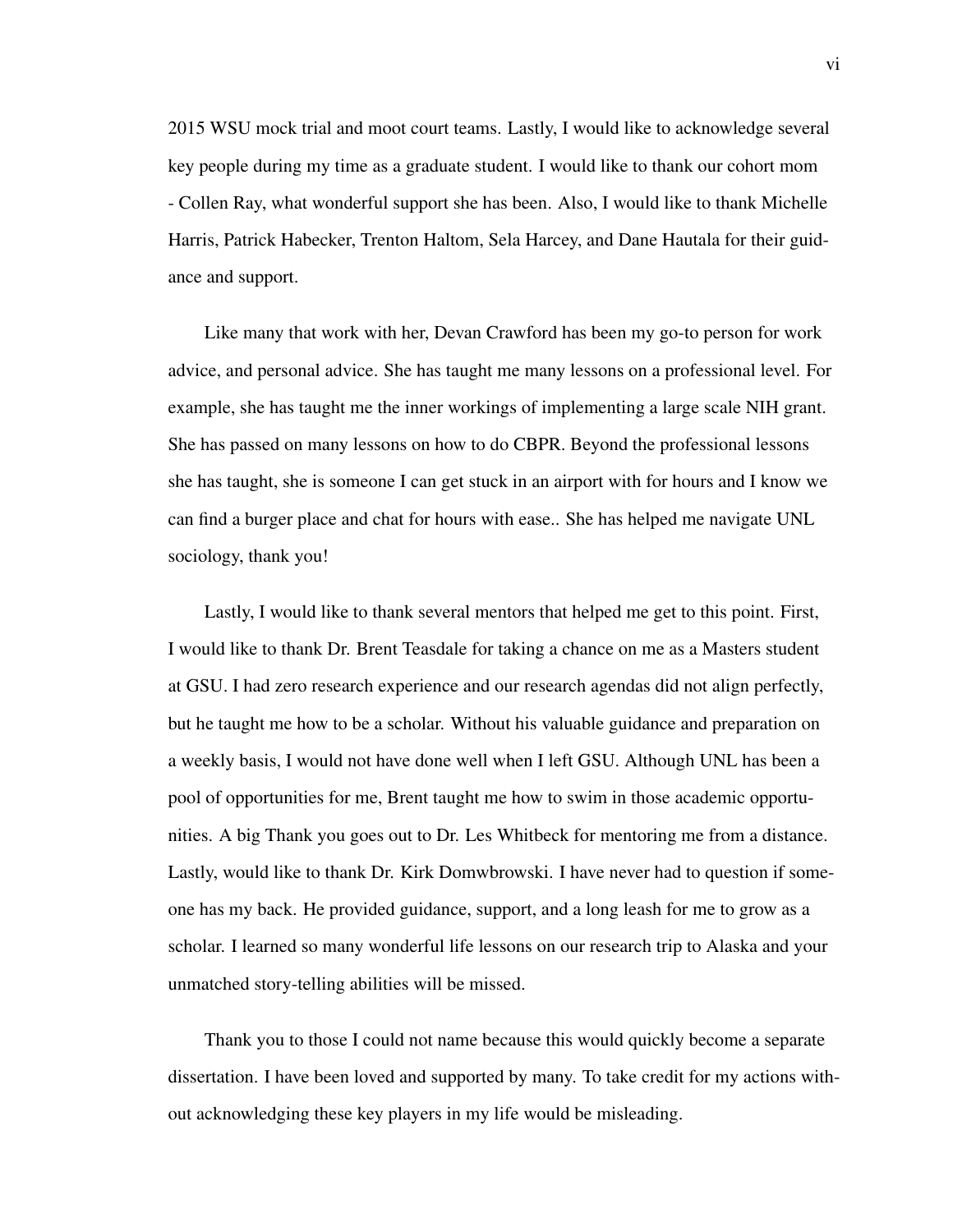# Funding

This research was supported by several grants. The primary data collection, mentorship, and graduate student support for this dissertation was supported by grants from the National Institute on Drug and Abuse (DA037177-01A1) awarded to L. Whitbeck. Development and writing support was supported through research training grants–Native Children's Research Exchange Scholars support (National Institute on Drug and Abuse; HHSN271201700715P) awarded to N.Whitesell and M. Sarche and Indigenous Substance Abuse, Medicines, and Health Research Training (National Institute on Drug Abuse; HHSN271201200663P) awarded to K. Walters and T. Evans-Campbell.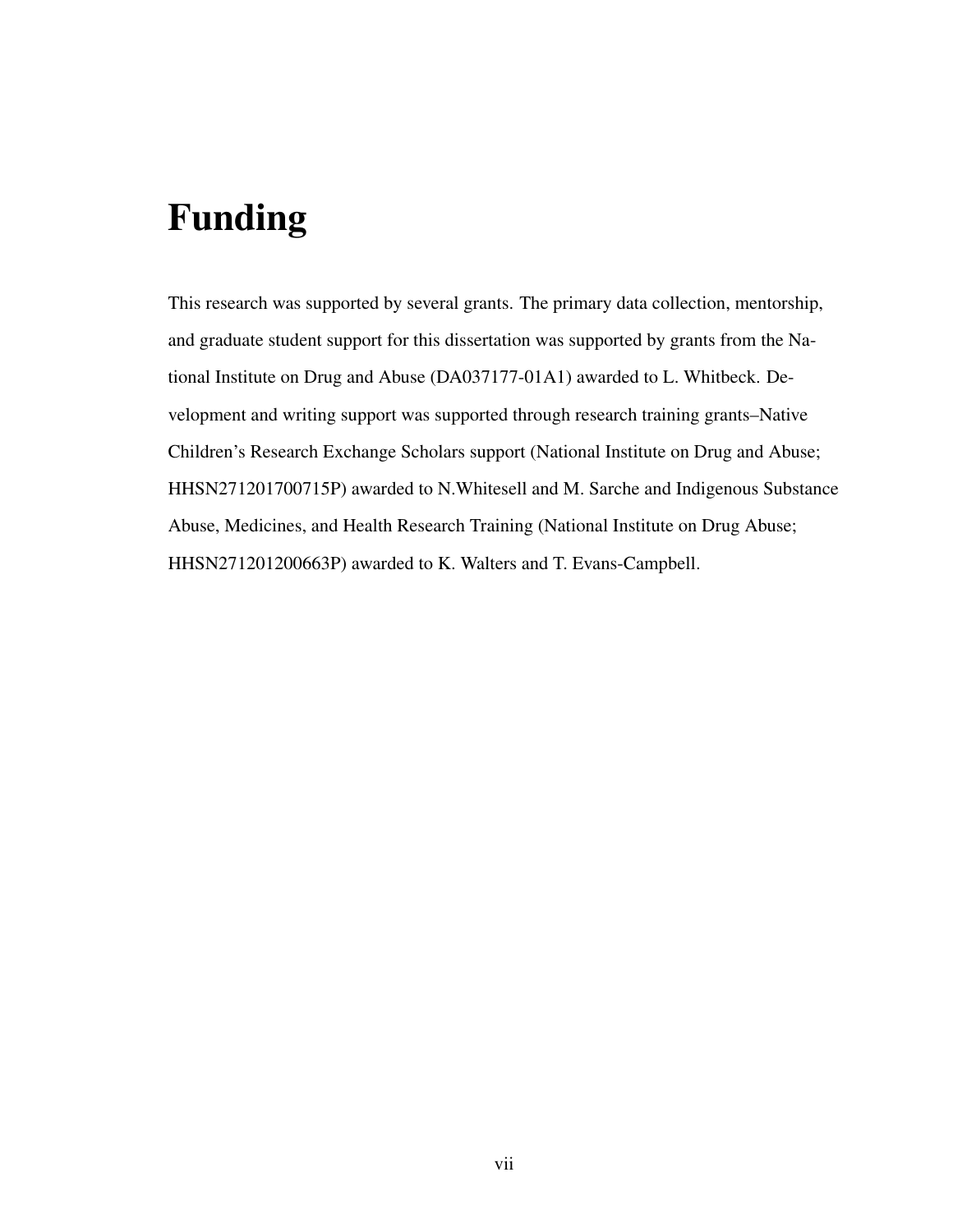# **Contents**

| $\mathbf{1}$     |     | <b>Introduction</b>                                                     | $\mathbf{1}$   |
|------------------|-----|-------------------------------------------------------------------------|----------------|
|                  | 1.1 | Indigenous Populations and Problem Behavior                             | $\overline{2}$ |
|                  | 1.2 |                                                                         | 5              |
|                  | 1.3 |                                                                         | $\overline{7}$ |
|                  | 1.4 |                                                                         | 9              |
| $\boldsymbol{2}$ |     | Bii-Zin-Dah-De-Da: History and Current Study                            | 11             |
|                  | 2.1 |                                                                         | 11             |
|                  | 2.2 |                                                                         | 13             |
|                  |     | 2.2.1                                                                   | 13             |
|                  |     | 2.2.2                                                                   | 14             |
|                  |     | 2.2.3                                                                   | 15             |
|                  |     | 2.2.4                                                                   | 16             |
| 3                |     | Parent-Child Agreement on Emotional and Behavioral Problems Reported by |                |
|                  |     | the Child Behavior Checklist (CBCL)                                     | 17             |
|                  | 3.1 |                                                                         | 17             |
|                  | 3.2 |                                                                         | 18             |
|                  |     | 3.2.1                                                                   | 18             |
|                  |     | 3.2.2                                                                   | 20             |
|                  | 3.3 | Data and Methods                                                        | 21             |
|                  |     | 3.3.1                                                                   | 21             |
|                  |     | 3.3.2                                                                   | 22             |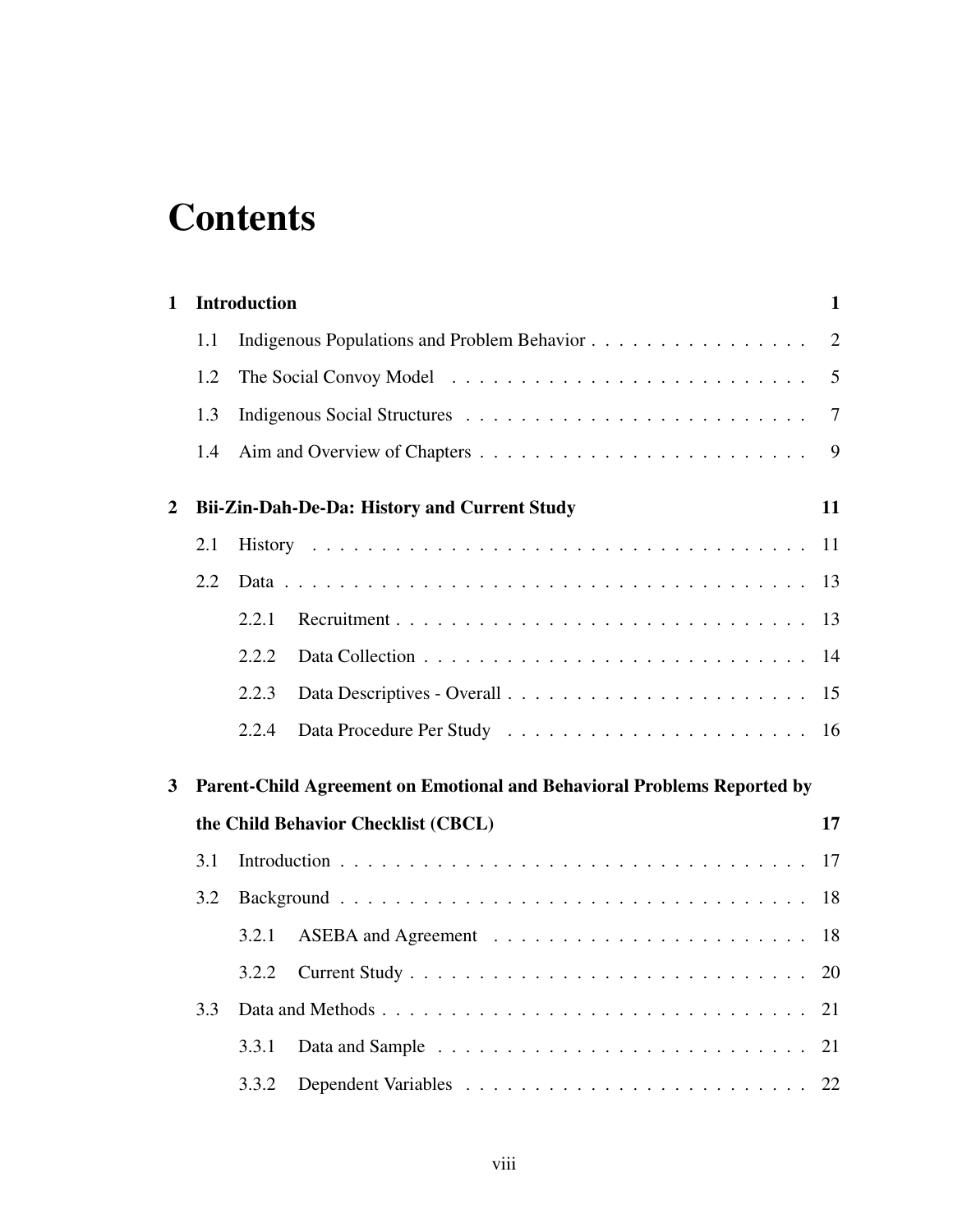|   |     | 3.3.3       |                                                                               | 23 |
|---|-----|-------------|-------------------------------------------------------------------------------|----|
|   | 3.4 |             |                                                                               | 23 |
|   |     | 3.4.1       |                                                                               |    |
|   | 3.5 |             |                                                                               | 26 |
|   |     | 3.5.1       |                                                                               |    |
|   |     | 3.5.2       |                                                                               | 27 |
|   |     | 3.5.3       |                                                                               | 28 |
|   | 3.6 |             |                                                                               | 29 |
|   |     | 3.6.1       |                                                                               | 29 |
|   |     | 3.6.2       |                                                                               | 29 |
|   |     | 3.6.3       |                                                                               |    |
|   | 3.7 |             |                                                                               |    |
|   |     | 3.7.1       |                                                                               |    |
|   |     | 3.7.2       |                                                                               |    |
|   |     |             |                                                                               |    |
| 4 |     |             |                                                                               |    |
|   |     | dence Model | Sibling Influence on Behavior Problems: Test of the Actor-Partner Interdepen- | 41 |
|   | 4.1 |             |                                                                               | 41 |
|   | 4.2 |             |                                                                               | 42 |
|   |     |             |                                                                               |    |
|   |     | 4.2.2       | Sibling Influence $\ldots \ldots \ldots \ldots \ldots \ldots \ldots \ldots$   | 43 |
|   |     | 4.2.3       |                                                                               | 46 |
|   | 4.3 |             | Data and Methods                                                              | 47 |
|   |     | 4.3.1       |                                                                               | 47 |
|   |     | 4.3.2       |                                                                               | 48 |
|   |     | 4.3.3       |                                                                               |    |
|   | 4.4 |             |                                                                               | 51 |
|   |     | 4.4.1       |                                                                               |    |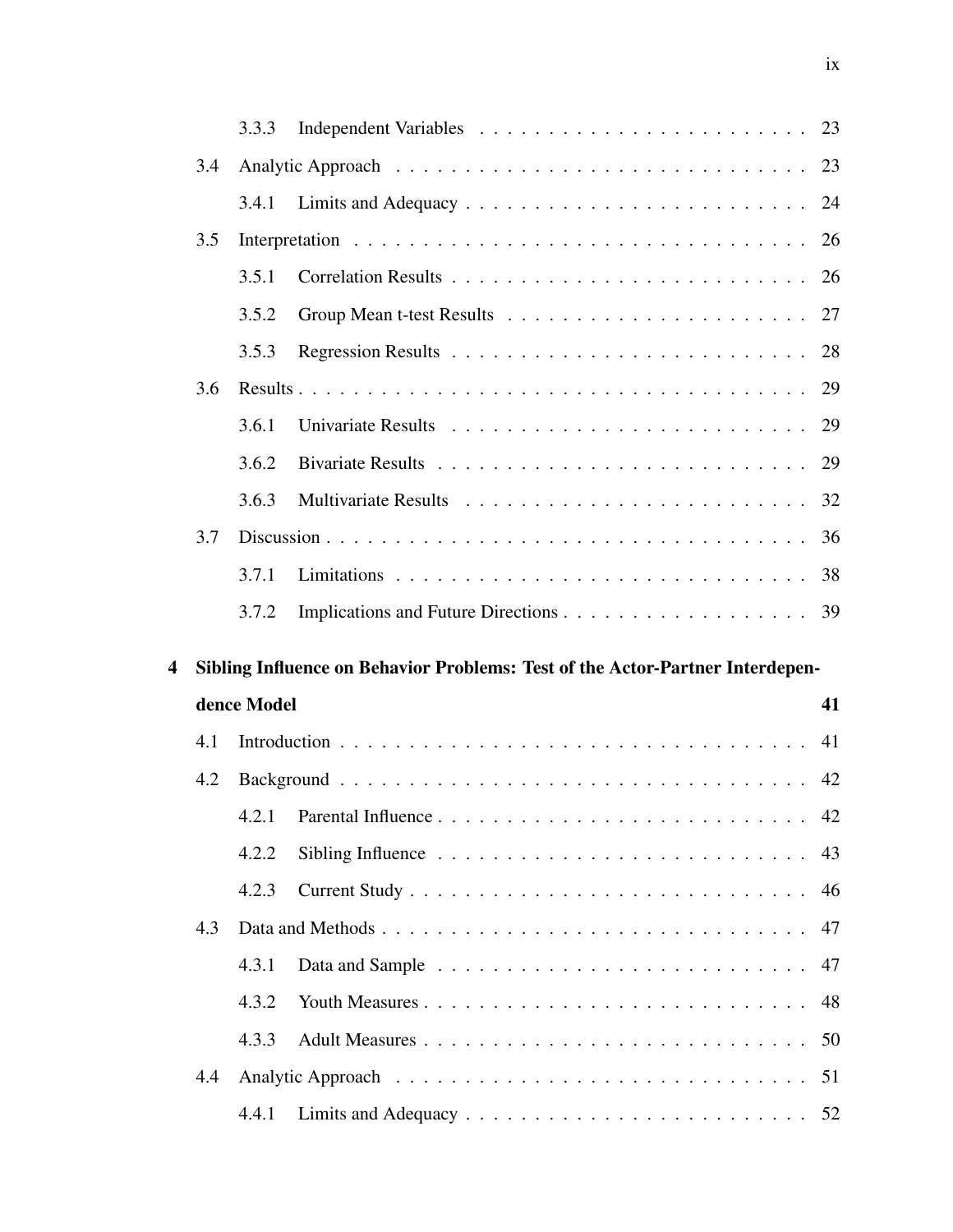|   | 4.5 |       |                                                                              | 54 |
|---|-----|-------|------------------------------------------------------------------------------|----|
|   |     | 4.5.1 | Correlations and Regression Analysis                                         | 54 |
|   |     | 4.5.2 | Actor Partner Interdependence Model                                          | 55 |
|   | 4.6 |       |                                                                              | 56 |
|   |     | 4.6.1 |                                                                              | 56 |
|   |     | 4.6.2 |                                                                              | 57 |
|   |     | 4.6.3 | Actor Partner Interdependence Model                                          | 60 |
|   | 4.7 |       |                                                                              | 62 |
|   |     | 4.7.1 |                                                                              | 64 |
|   |     | 4.7.2 |                                                                              |    |
| 5 |     |       | Personal and Family Social Convoys to Explore Adolescent Problem Behavior 68 |    |
|   | 5.1 |       |                                                                              |    |
|   | 5.2 |       |                                                                              | 69 |
|   |     | 5.2.1 | Social Convoys and Problem Behaviors                                         | 70 |
|   |     | 5.2.2 | Social Networks and Problem Behaviors 70                                     |    |
|   |     | 5.2.3 | Social Networks among Indigenous Populations 72                              |    |
|   |     | 5.2.4 |                                                                              |    |
|   |     | 5.2.5 |                                                                              | 74 |
|   |     | 5.2.6 |                                                                              |    |
|   | 5.3 |       |                                                                              | 75 |
|   |     | 5.3.1 |                                                                              |    |
|   |     | 5.3.2 |                                                                              |    |
|   |     | 5.3.3 |                                                                              |    |
|   | 5.4 |       |                                                                              | 80 |
|   |     | 5.4.1 |                                                                              | 82 |
|   | 5.5 |       |                                                                              | 82 |
|   | 5.6 |       |                                                                              |    |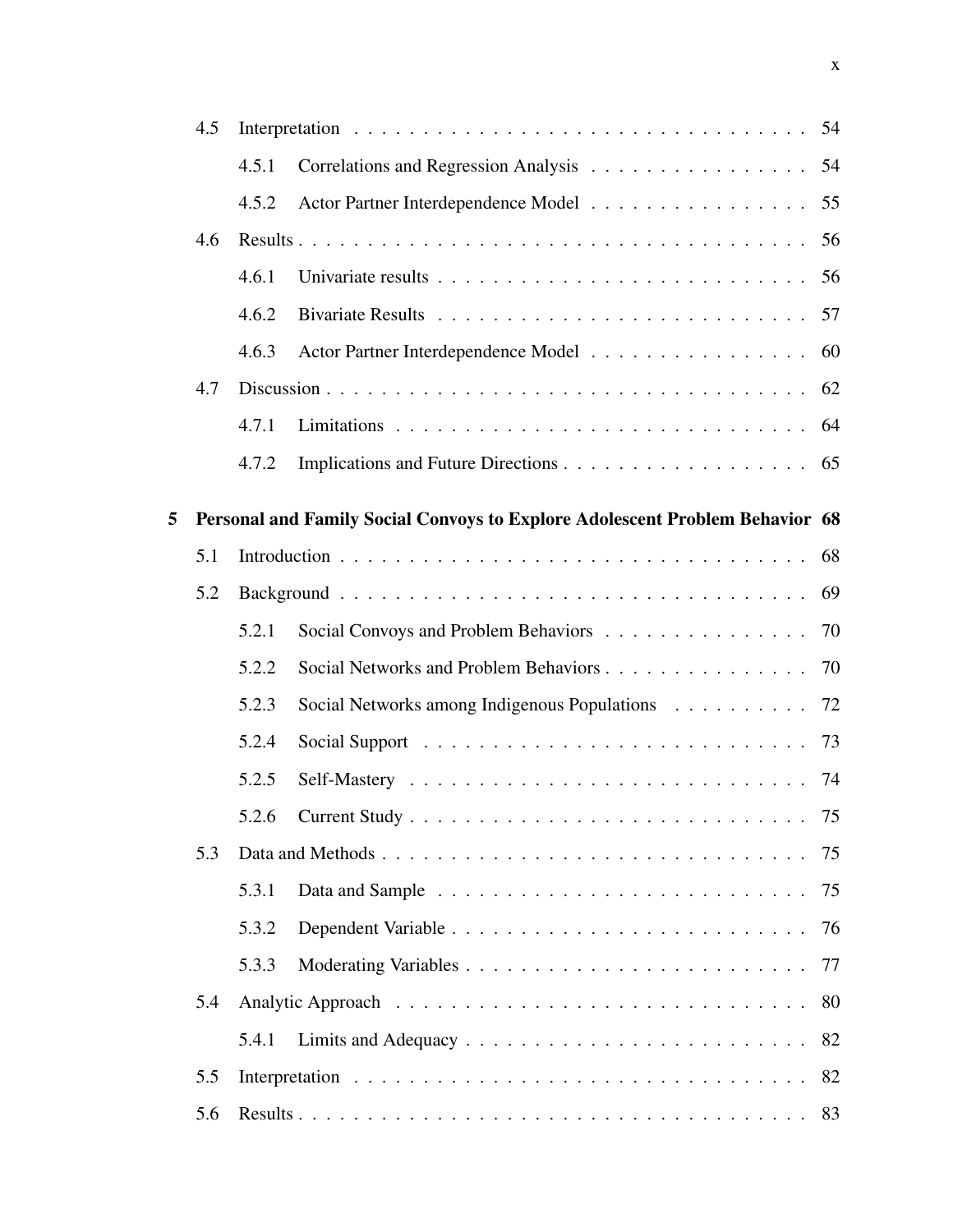|              |     | 5.6.1                   |                                                  |     |
|--------------|-----|-------------------------|--------------------------------------------------|-----|
|              |     | 5.6.2                   |                                                  |     |
|              |     | 5.6.3                   |                                                  |     |
|              | 5.7 |                         |                                                  | 92  |
|              |     | 5.7.1                   |                                                  |     |
|              |     | 5.7.2                   |                                                  |     |
| 6            |     |                         | <b>Discussion and Conclusions</b>                | 100 |
|              | 6.1 |                         | Problem Behaviors among Indigenous Youth 102     |     |
|              | 6.2 |                         |                                                  |     |
|              | 6.3 |                         |                                                  |     |
|              | 6.4 |                         |                                                  |     |
|              |     | <b>Bibliography</b>     |                                                  | 109 |
| $\mathbf{A}$ |     | <b>Study 1 Measures</b> |                                                  | 142 |
|              |     |                         |                                                  |     |
|              |     |                         | A.2 Achenbach Adult Child Behavior Checklist 145 |     |
| B            |     | <b>Study 2 Measures</b> |                                                  | 148 |
|              |     |                         |                                                  |     |
| $\mathbf C$  |     | <b>Study 3 Measures</b> |                                                  | 149 |
|              | C.1 |                         |                                                  |     |
|              | C.2 |                         |                                                  |     |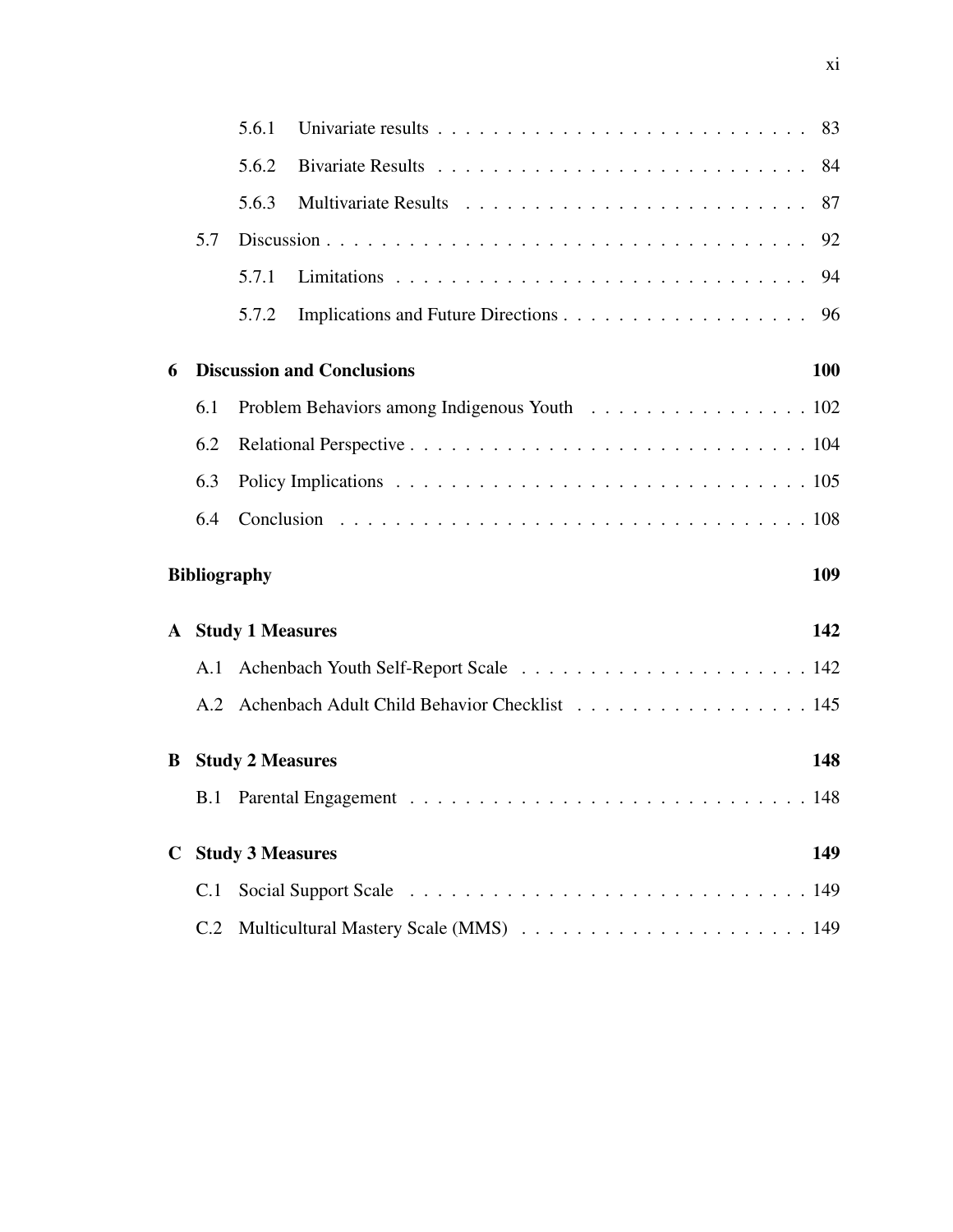# List of Figures

| 1.1 |                                                                      |  |
|-----|----------------------------------------------------------------------|--|
| 2.1 | Lifetime Prevalence of Alcohol, Marijuana Use, and Nicotine (Figure) |  |
|     | taken from a revised version of Whitbeck and Armenta, $2015$ 12      |  |
| 3.1 |                                                                      |  |
| 4.1 |                                                                      |  |
| 4.2 | APIM - Gender (female) predicting externalizing problem behavior for |  |
|     |                                                                      |  |
| 5.1 |                                                                      |  |
| 5.2 | Hypothetical Model Predicting Problem Behavior 82                    |  |
| 5.3 | Boxplot of Externalizing Score by Parent Education 87                |  |
| 5.4 | Histogram of Raw Externalizing Measure and log Transformed External- |  |
|     | izing Measure with Normal Distribution Overlay 90                    |  |
| 5.5 | Interaction Between Network Size and Caregiver Connection 92         |  |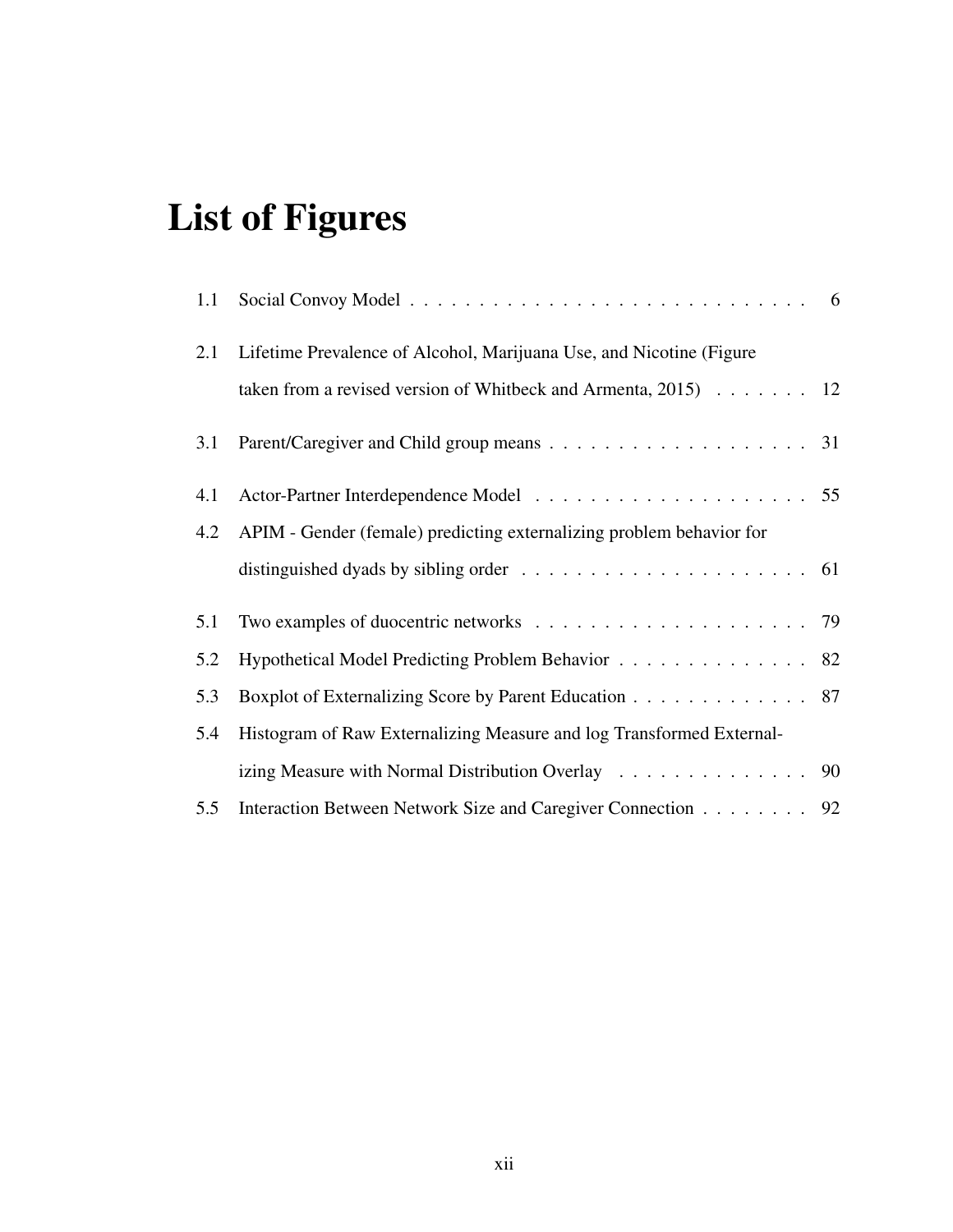# List of Tables

| 2.1 |                                                                          | 15 |
|-----|--------------------------------------------------------------------------|----|
| 3.1 |                                                                          | 30 |
| 3.2 | Pearson's Correlation Matrix of the CBCL and YSR Internalizing Score     |    |
|     |                                                                          | 30 |
| 3.3 | Parent/Caregiver and child group means t-test comparisons                | 31 |
| 3.4 | OLS Regression predicting Agreement score for Internalizing Problem      |    |
|     |                                                                          | 33 |
| 3.5 | OLS Regression predicting Agreement score for Externalizing Problem      |    |
|     |                                                                          | 35 |
| 4.1 |                                                                          | 56 |
| 4.2 | Descriptives Statistics - Household/caregiver Factors                    | 57 |
| 4.3 |                                                                          | 58 |
| 4.4 |                                                                          | 58 |
| 4.5 | APIM Results Assuming Different Actor and Partner Effects for Both Roles | 62 |
| 5.1 |                                                                          | 84 |
| 5.2 | Pearson's Correlation Matrix of Externalizing Behavior                   | 85 |
| 5.3 | Group means t-test comparisons of those that are Connected to Caregiver. | 85 |
| 5.4 |                                                                          | 86 |
| 5.5 | Group means t-test comparisons of reservation dwelling status            | 86 |
| 5.6 | Group means t-test comparisons of those Income $+/-$ \$25 $k$ ,          | 86 |
| 5.7 | OLS Regression predicting Externalizing Problem Behavior                 | 89 |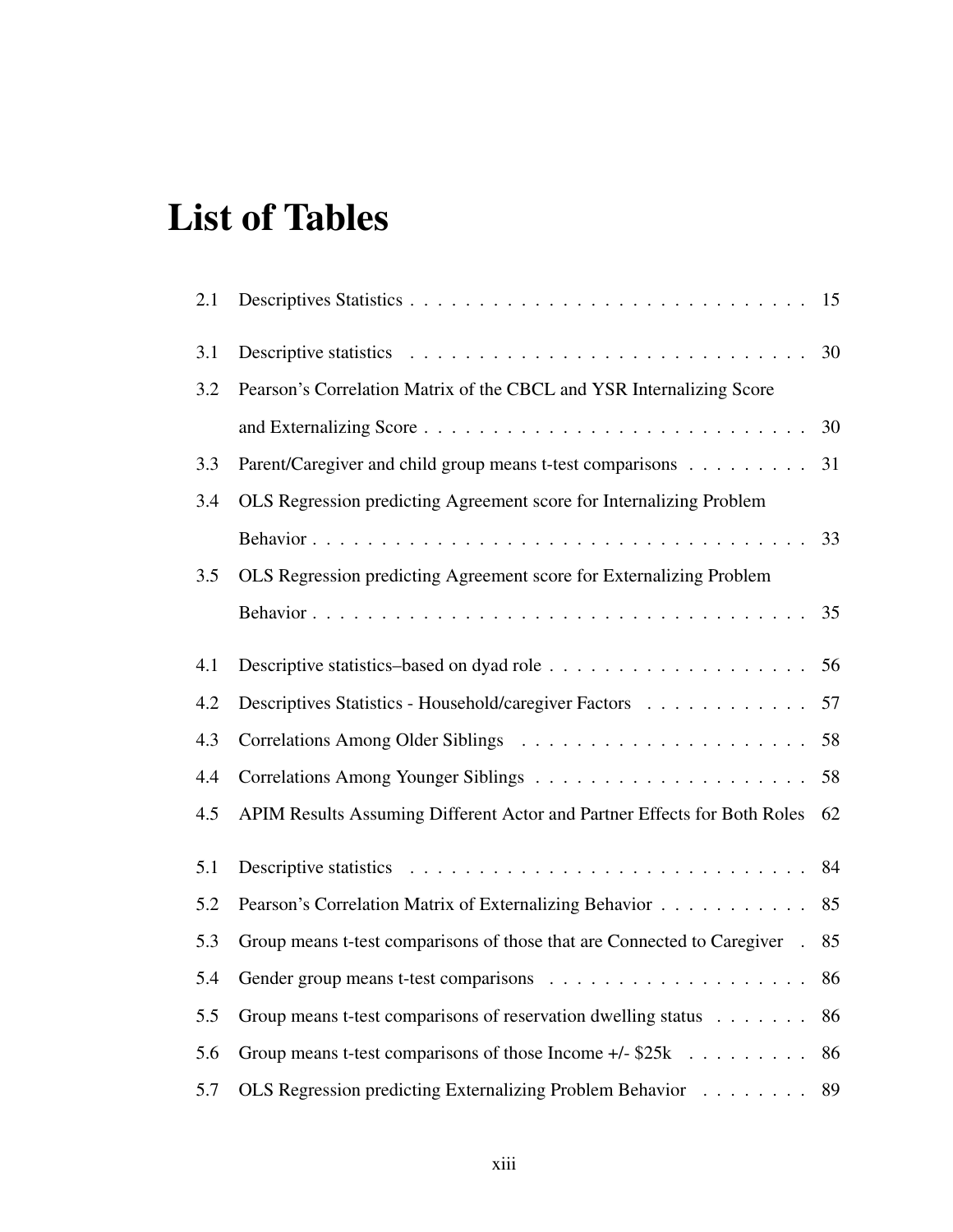| 5.8 OLS Regression predicting (Transformed) Externalizing Problem Behavior 91 |
|-------------------------------------------------------------------------------|
| 6.1 Whitbeck's (2006) Guiding Assumptions for Prevention Research Partner-    |
|                                                                               |
|                                                                               |
| A.2 Achenbach Adult Child Behavior Checklist 145                              |
|                                                                               |
|                                                                               |
| C.2 Multicultural Mastery Scale (MMS) (Fok et al., 2012) 150                  |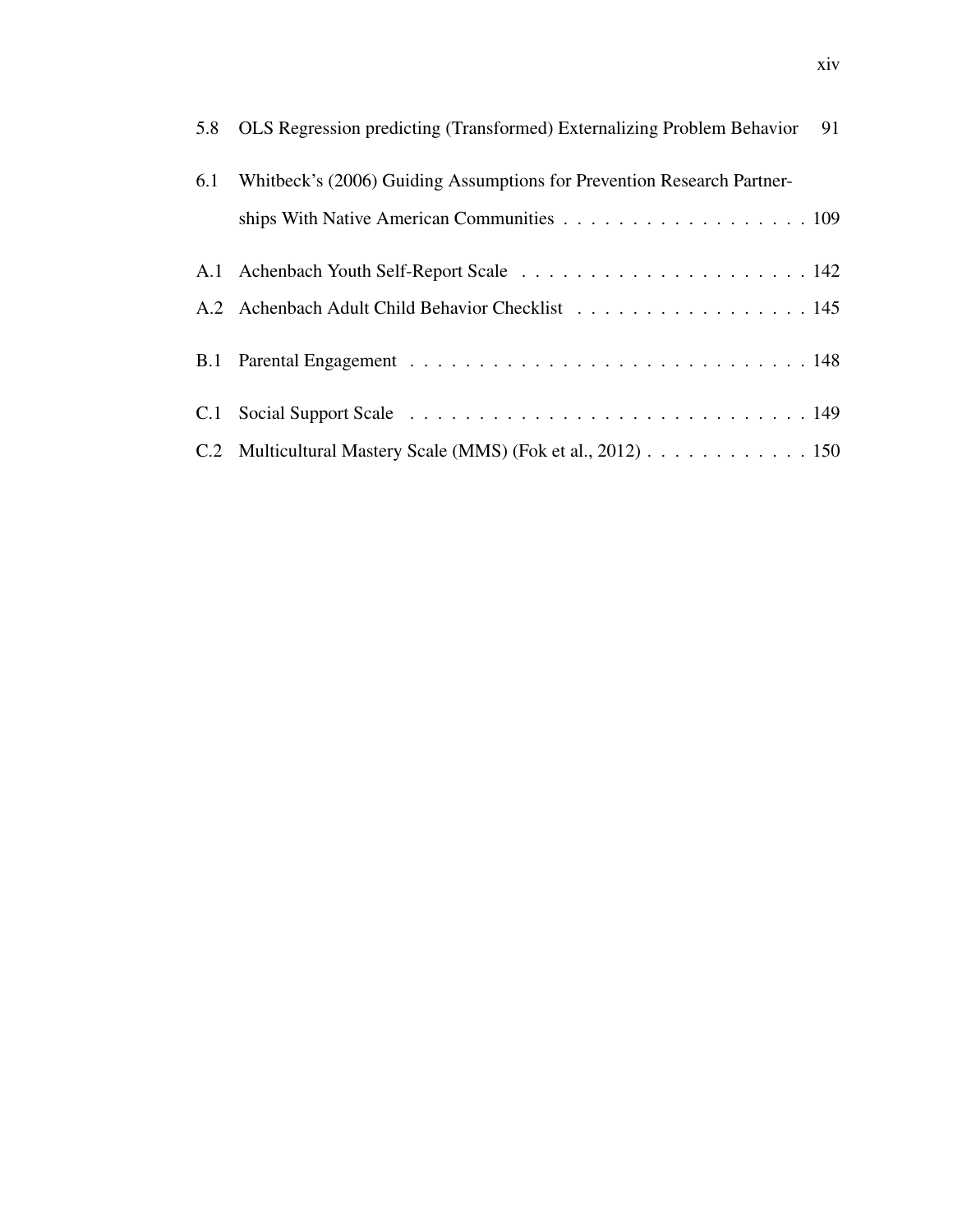# Chapter 1

#### Introduction

Adolescent American Indian health and well-being disparities have been documented for hundreds of years (Boyd, 1999; Jones, 2006), yet this population has been largely overlooked in relational literature. This dissertation addresses this gap in the Indigenous literature, by adopting a relational approach, namely the social convoy model. Indigenous culture promotes a kinship and relational perspective that is unique from mainstream American culture (Wexler et al., 2014). The omission in extant literature to explore adolescent Indigenous populations through a culturally congruent relational lens inhibits interventions and prevention programming efforts. Taking an empirically rigorous relational approach that is also culturally appropriate may provide a promising intervention and prevention programming route, not yet explored.

Efforts have been made to understand the mechanisms that contribute to health disparities of Indigenous youth. Health disparities for Indigenous populations have been documented in terms of suicide (Allen et al., 2014; Ivanich and Teasdale, 2017; Walls et al., 2007a; Wexler et al., 2012), depression (Beals et al., 2005; Whitbeck et al., 2002, 2009a,b), stress (Jiang et al., 2008; Walls and Whitbeck, 2011; Walters and Simoni, 2002), diabetes (Walls et al., 2014; Walter et al., 2016), deviance (Sittner and Hautala, 2016), and substance use/abuse (O'connell et al., 2007; Walls et al., 2006; Whitesell et al., 2009a, 2012, 2006a, 2014). The mounting body of literature focused on Indigenous health disparities is a call to action for health care practitioners and researchers to address disparities within this population in a meaningful way.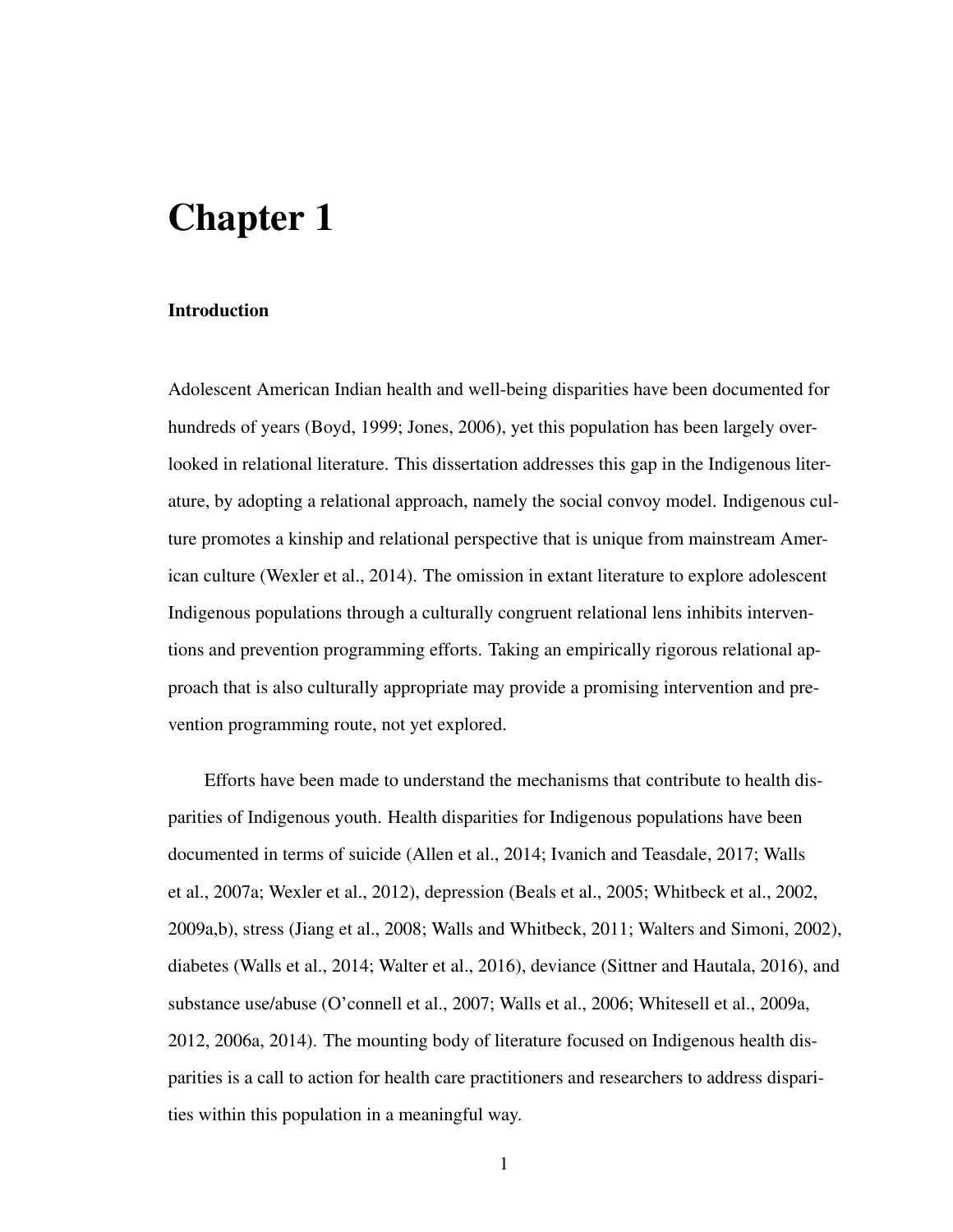Relational approaches to understanding health and well-being have gained considerable favor among non-Indigenous populations (Valente, 2010). For example, Bearman and Moody (2004) used social relationships to better understand suicide risk and suicidal ideation and found that suicide attempts and completions within a social group increase suicidal thoughts among classmates. They also found that isolated females, and females with friends who do not reciprocate friendship are at an increased risk for suicidal ideation. In addition, Valente and colleagues (2004) synthesize the literature on taking a relational approach for understanding adolescent problem behaviors - such as substance use. Because social network models are sensitive to dependency structures, they find that social network analysis is a promising approach to understanding adolescent problem behaviors (Butts, 2009). Further, social network analyses allow for deep inquiry into key aspects of adolescent developmental stages (i.e. the heavy reliance on peers) and their behaviors (Crosnoe, 2000). They find that unique positions within a social structure (i.e., popularity, isolates, and liaisons) are important factors that are often difficult to measure in traditional surveys (Valente et al., 2004). The kinship and relational culture that is unique to Indigenous populations creates a powerful opportunity to utilize a relational approach to understanding disparities.

### 1.1 Indigenous Populations and Problem Behavior

The examination of problem behaviors among Indigenous populations have been welldocumented. Though not exclusive to Indigenous peoples, an established body of literature has explored problem behaviors for American Indian and Alaska Native youth which includes, but is not limited to: conduct disorder, substance use, delinquency, physical fighting, and gang involvement. Problem behaviors among Indigenous populations may be exacerbated for several reasons: historical trauma, poverty, historical and contempo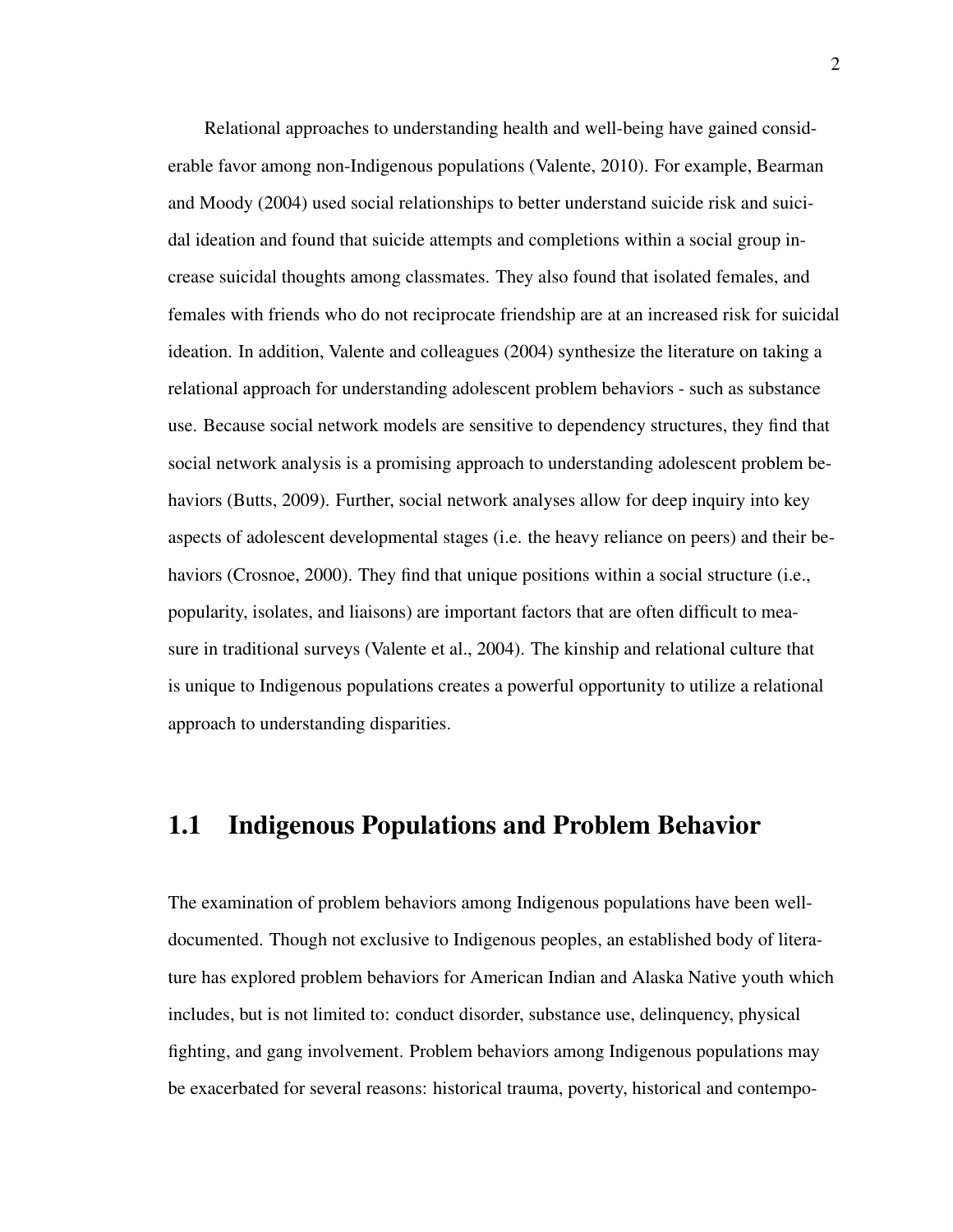rary racism, and structural disruption to family structure. The central focus of this dissertation is to offer a deeper perspective of problem behavior among Indigenous youth. By isolating a few specific problem behaviors, I will focus on the precursors and contextual factors thought to be leading predictors of problem behaviors.

A primary concern across many Indigenous communities is the use of alcohol, tobacco, and other illicit substances by adolescents. In a comparison to national trends of substance use among non-indigenous youth, American Indian youth prevalence rates for marijuana, binge drinking, and prescription drug use were shown to be significantly higher (Stanley et al., 2014). While binge drinking and consumption rates appear to be high for American Indian and Alaska Natives, they also are among the highest rates of abstainers—thus contradicting the "drunken Native" stereotype (May, 1996). Some scholars have focused on the causes of substance use among Indigenous youth (see, Spillane et al., 2015; Walls et al., 2007b), others have focused on the effects of early substance use later in life for Indigenous youth (see, Whitesell et al., 2006b, 2009b), and others focus on prevention efforts for Indigenous youth (see, Allen et al., 2018; Stanley et al., 2017). This body of literature informs future prevention work, informs local Indigenous communities, and breaks stereotypes.

Violent behavior and/or delinquent behavior among Indigenous populations have been a central focus for many scholars. Sittner and Hautala (2016) argue that aggression and violent behavior is a salient social problem among American Indian youth due to increased suicide rates, victimization, and homicide. This is further supported by the fact that one in three adult Indigenous males in the United States will be incarcerated at some point in their life (Duran and Duran, 1995). Pridemore (2004) urges scholars to address violent behavior and delinquency among Indigenous populations using both a contemporary and historical lens and furthermore calls for scholars to utilize localized knowledge and culture as protective factors within the Indigenous research. Likewise, Hautala et al.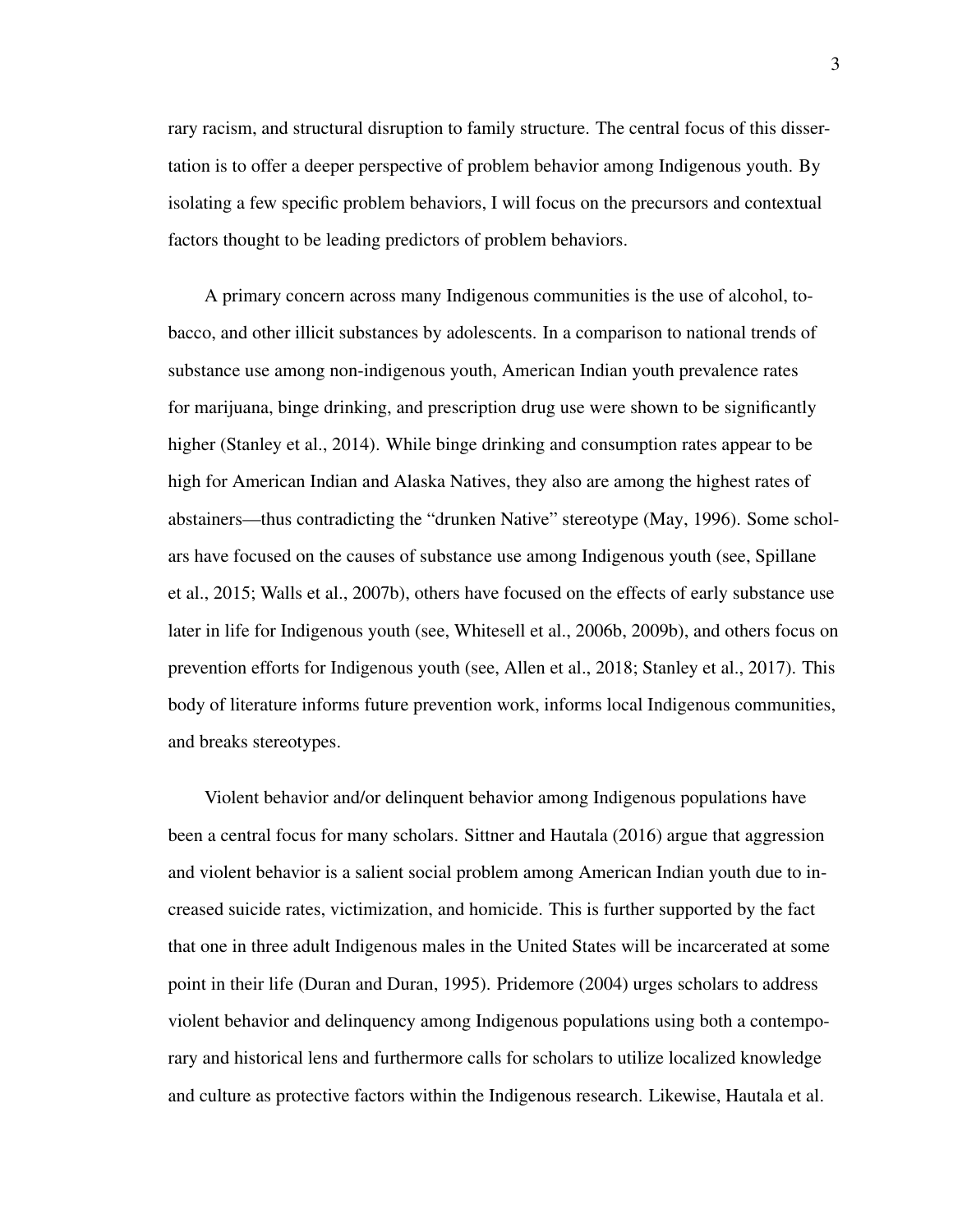(2016) explore gang involvement of American Indian youth by examining both contemporary and historical factors that predict later gang involvement. Work in this area is expanding and has the potential for culturally relevant prevention efforts.

Problem behaviors do not often fit cleanly into singular categories; here other forms of problem behavior among Indigenous youth are discussed that have informed this body of literature. Sometimes connected to the discussion of violent behavior is the well-documented problem of Indigenous suicide. Suicide has been a notable problem for reservation dwelling Indigenous populations in the contiguous United States (Walls et al., 2007a), Alaska Native Populations (Allen et al., 2014; Wexler, 2006), and non-reservation dwelling Indigenous youth (Ivanich and Teasdale, 2017). Additionally, an emerging body of work on risky sexual behavior among American Indian and Alaska Native populations has marked the problems among Indigenous youth and points out the glaring omission of knowledge needed for prevention and intervention work (Eitle et al., 2015; Greene et al., 2018; Kaufman et al., 2007).

In summary, problem behaviors among Indigenous populations are of primary concern to both Indigenous community members and to scholars. In their book using longitudinal data among Indigenous youth Whitbeck et al. (2014b) provides a detailed overview of some of these concerns and others that are not found in this dissertation. Their work, and the work of this dissertation, aim to uncover the mechanisms that drive deviant behavior, the repercussions of problem behavior, and the potential for intervention work for this under-served population. For this dissertation, *problem behavior* is broadly used throughout all three studies to refer to primary outcomes of externalizing behavior – while also being used sparingly to refer to externalizing behaviors and internalizing symptoms in chapter 3.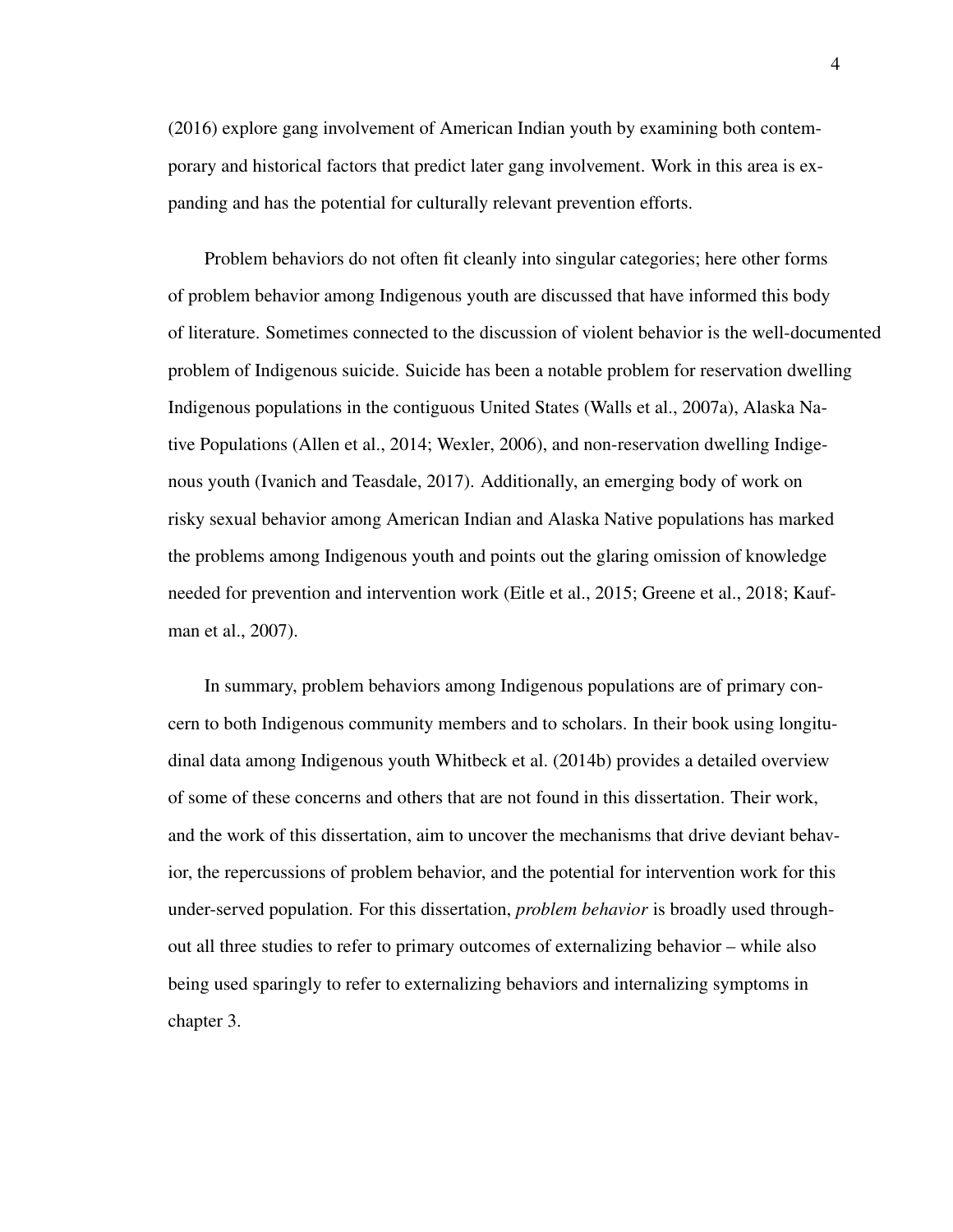## 1.2 The Social Convoy Model

One theoretical model that incorporates a relational approach to analyze problem behavior outcomes is the social convoy model (Kahn and Antonucci, 1980). The social convoy model contends that individuals are surrounded by other individuals who play a supportive role. These actors offer support to the individual and are nested within a structure of the individuals larger social convoy to carry youth throughout the life course, acting as buffers, aids, teachers, and other support. The social convoy model suggests that the people occupying an ego's social convoy take on unique roles. These roles offer differing levels of quality (e.g., negative or positive relationships), function (e.g., roles offered: caregiver, affirmation, and aid), and structure (e.g., composition, size, proximity, and availability) for the individual (Antonucci et al., 2013).

This model may be easily transferable to Indigenous youth. Figure 1.1 illustrates a hypothetical social convoy model that can be applied to Indigenous youth. In the center of the figure is the youth (sometimes referred to as the *ego*). At each concentric circle moving away from the ego reside individuals that occupy a role in the ego's life. The circles farther away from the center/ego are not as paramount to those that occupy rings closer to the ego. The first ring that surrounds the youth is often reserved for the ego's parents or caregivers. The second circle from the youth is often conceptualized to include other family members. The third concentric circle of the social convoy is often reserved for friends of the ego. The last circle of the social convoy is thought to include acquaintances and other social relations that are constant in the ego's life, yet provide little to no support for the ego. The term 'convoy' is a term borrowed by the original authors to evoke the image of protective layers (Antonucci and Akiyama, 1987). It should be noted that Figure 1.1 is an idealized conceptual model. It is possible, depending on the population, social context, developmental stage of the ego, and individual circumstances that an egos personal model may not exactly mirror the proposed model. Figure 1.1 is provided to illustrate the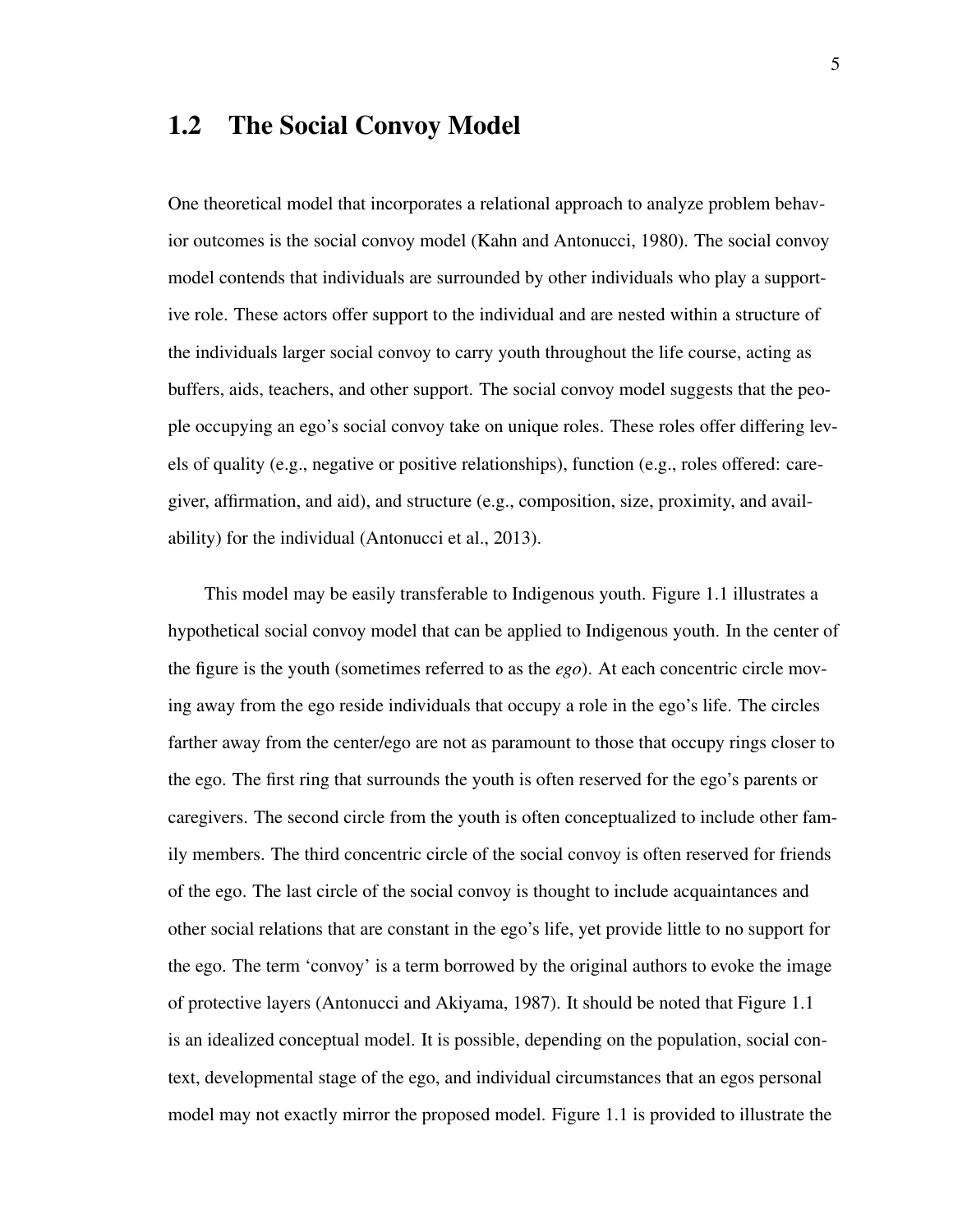conceptual model, not to be exclusive of individualized life experiences.



#### Figure 1.1: Social Convoy Model

The social convoy model is argued to be useful for all social science researchers as it provides a framework for taking a relational approach, yet is amenable to diverse populations and cultures (Antonucci et al., 2013). The social convoy model has been extensively employed in the United States for White and Black populations, among Arab Americans, and Hispanic Americans (Ajrouch, 2005; Ajrouch et al., 2001; Levitt et al., 1992). The model has also been used on a global level; for example the social convoy has been used in research among Japaneses populations (Lansford et al., 2005) and Mexican populations (Villegas et al., 2014). The ubiquitous use of the social convoy model is largely attributable to the fact that the model provides a common conceptual framework of important social relations that can be adjusted for the population of interest.

It should be noted that the social convoy model has several similarities, yet some important distinctions, from the popular ecological systems theory of human development (Bronfenbrenner, 1977, 2009). The social convoy model and the ecological systems theory are both focused on the individual at the core of the theory. In both models, individuals are placed within a larger structure which has individual consequences. However, the models diverge in the scope of context assumed to be important for individual outcomes. For the social convoy model, as the name implies, individuals are thought to be part of social (relational) convoys. These convoys invoke imagery of a group of military vehicles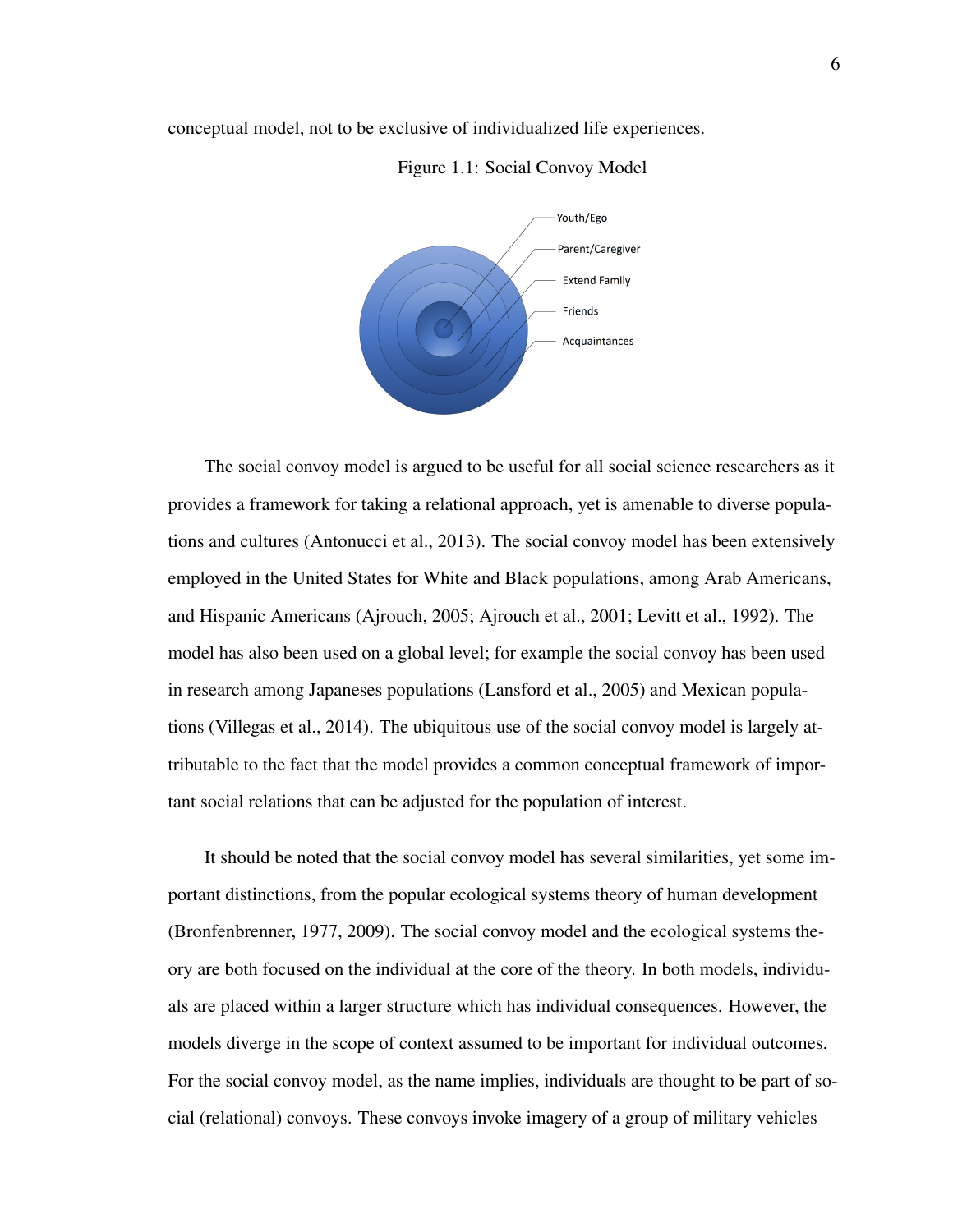heading to a destination—each vehicle playing a different role to see the mission through successfully. Likewise, the social convoy model places a premium on social relations that carry a youth through the life course in a level of detail that not noted in the ecological systems theory as the ecological systems theory aims to incorporate other contextual factors beyond social relations.

Alternatively, the ecological systems model is much more concerned with a external and environmental contextual approach. For Bronfenbrenner, and those who have adopted the ecological systems perspective to understand the developmental process in question, one must understand the context in which an individual is embedded. More specifically, the ecological systems model posits that individuals are situated in five systems or environments. These five layers to the ecological system include the microsystem, the mesosystem, the exosystem, the macrosystem, and the chronosystem. Each layer or system, like the social convoy model builds around the individual in concentric circles to signify proximity and relevance, however, each layer is not restricted to relations. For the social ecological systems model, relations are only one aspect of the larger system, instead the emphasis extends to social conditions, formal institutions, political influences, informal institutions, and community wide factors. While the two frameworks have some similarities, the distinguishing characteristics of the social convoy model is the explicit focus on social/relational roles. The detailed focus on social relations to understand outcomes fits nicely with the Indigenous perspective and value on family, extend kin, and community and thus warrants its use here to assess Indigenous externalizing behavior.

#### 1.3 Indigenous Social Structures

Anthropologists, ethnographic researchers, and social scientists alike have long been interested in the relational structures of American Indian and Alaska Native people (Dom-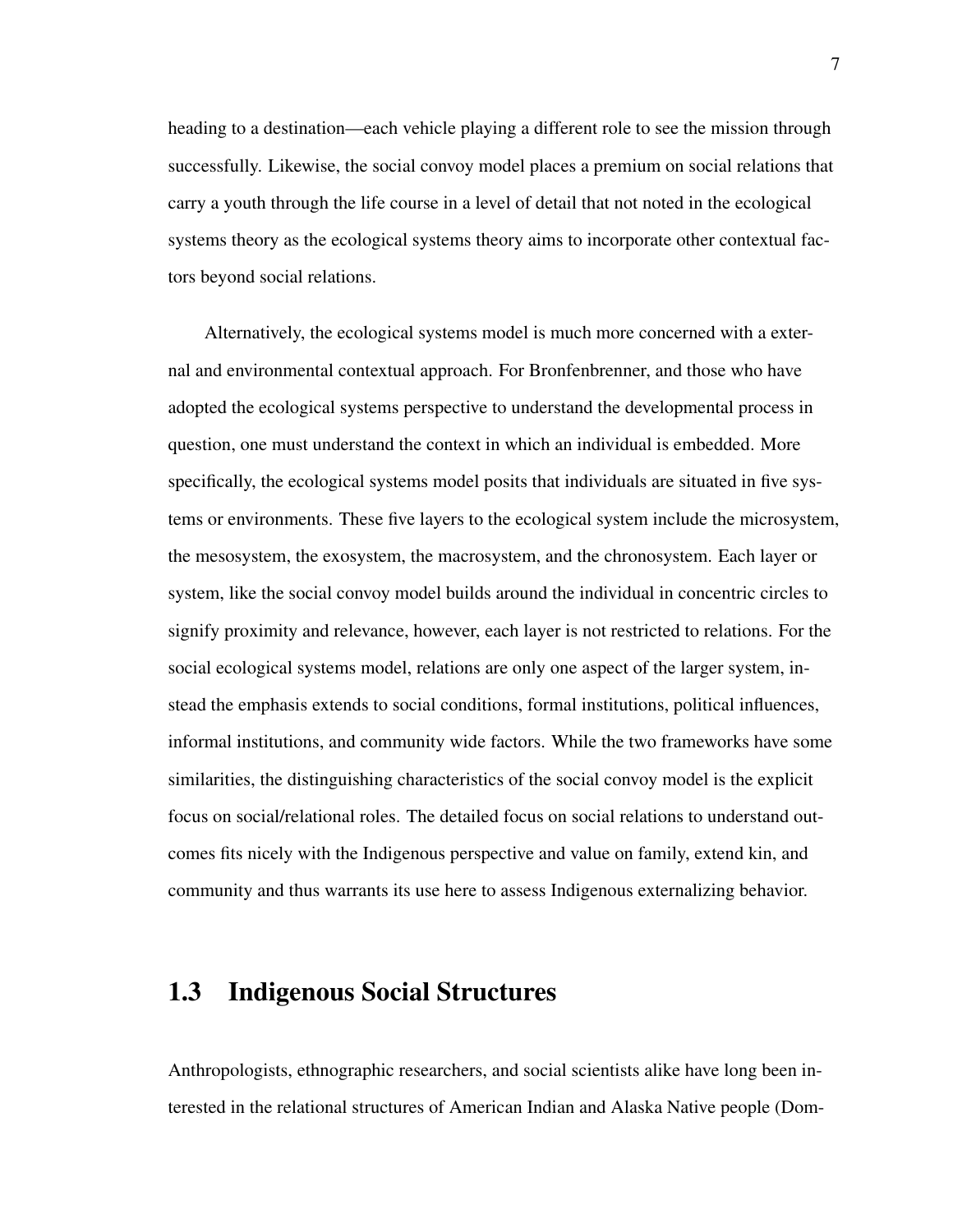browski, 2014). Qualitatively, it has been understood that kinship and friendship often plays a more significant role in the life of Indigenous people than for European White descendants living in America. One immediate example is the roles and frequency of contact that Indigenous people have with extended kin e.g., Aunts, Uncles, Cousins) (Walters and Simoni, 2002). For some, these roles can act as active buffers for the youth during times of risk and tumultuous periods. Within tribal communities, social and supportive roles are often thought to be filled by parents, grandparents, aunts, uncles, cousins, and other extended kin – as well as traditional peer friendships (Red Horse, 1997).

It is important to acknowledge that cultural, historical, geographical, and modern differences contrasting the vast number of federally, state, local, or unrecognized tribes. However, studies and ethnographic work have repeatedly documented the importance of social relations among North American Indigenous Tribal communities. The premium placed on kinship, extended kin, and overall community for Tribal communities when these social structures are explored through a historical lens and an understanding of the lasting impacts of colonialism. Prior to first contact, Indigenous peoples relied heavily on each other for everyday community survival (Heart and DeBruyn, 1998). Though dependency did not change, colonialism brought about many challenges to Tribal communities in terms of survival, health, sovereignty, and social structures (Snipp, 1989). For example, well after European White settlers arrived Tribal communities were forced to assimilate via boarding schools which created great disturbance to cultural practices, language, traditional teaching, and social interactions (Adams, 1995). In the midst of all challenges, one core source of support and resilience that remains today is the respect and value of social relations for many Tribal communities. Social relations as a core value to the way of life has been documented for communities in the plains (Fletcher and La Flesche, 1992a,b), the northwest (Trosper, 2002), the arctic (Patrick, 2013), the southwest (Dutton, 1983), and more (Klein, 1986; Waldman and Braun, 2009).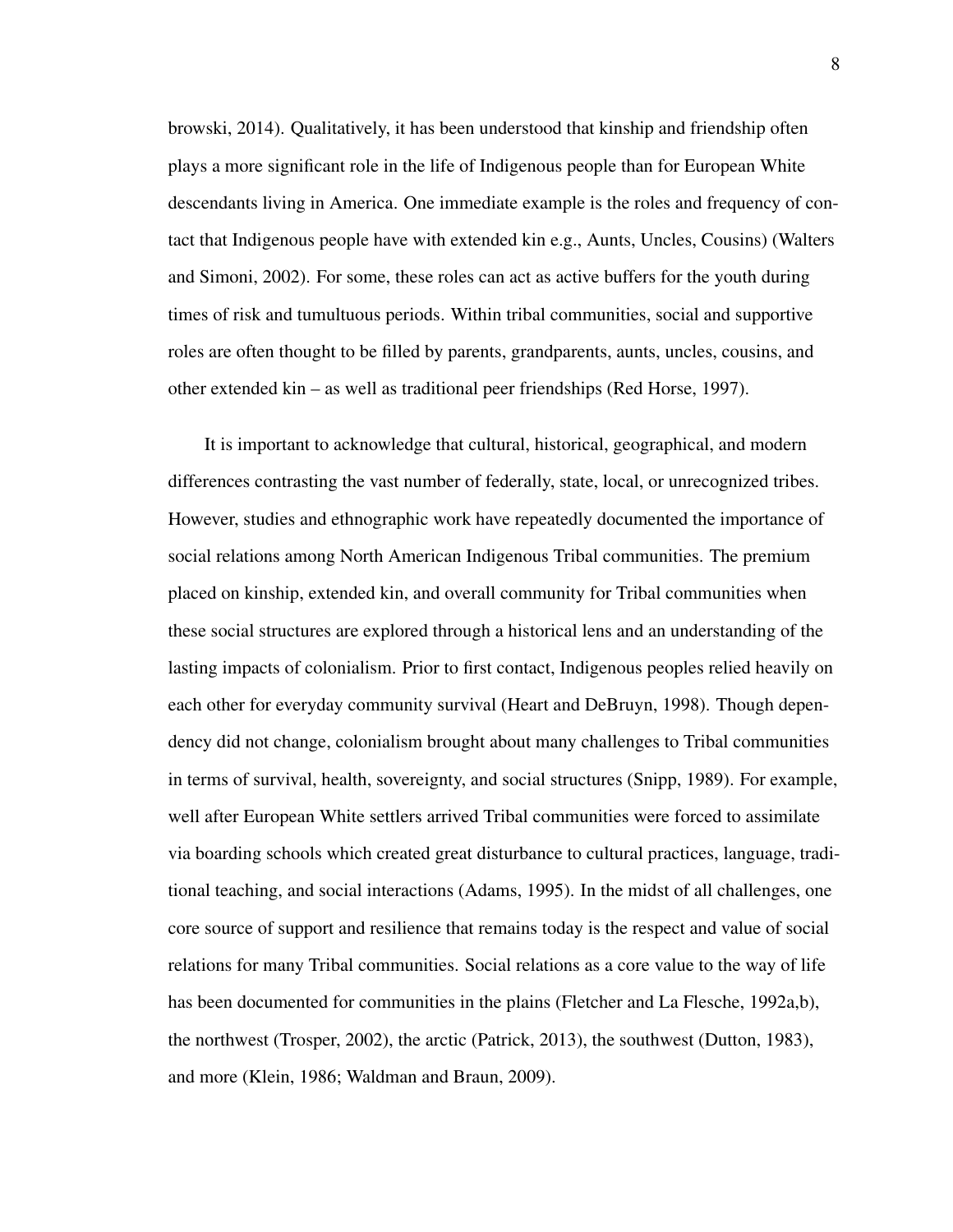In sum, this history and modern social structures of Indigenous communities suggests that Indigenous youth should be uniquely embedded in social relations that protect youth. Though this remains a largely overlooked question in the literature that can be explored using the social convoy model. Given the reliance Indigenous people attribute to kin and community, taken with the extensive promise that the social convoy has shown working for various cultures, the application of the social convoy model for Indigenous youth is a promising conceptual framework to understand health disparities of Indigenous youth moving forward.

#### 1.4 Aim and Overview of Chapters

The purpose of this dissertation is to examine adolescent Indigenous problem behavior and well-being through a relational perspective, using the social convoy model. The sample is made up of, youth residing on four reservations located in the Great Lakes region of the United States. All communities for this study share a common language and culture. To this end, this dissertation will approach problem behavior and well-being of Indigenous youth in three connected, yet distinct studies. Chapter 2 provides a history and overview of the Bii-Zin-Da-De-Dah (BZDDD) family program and data used for this dissertation. Chapter 3 will explore the parent/caregiver-child agreement on the youth's behaviors reported by the child behavior checklist (CBCL) and youth self-report (YSR) as part of the larger Achenbach System of Empirically Based Assessment (ASEBA) (Achenbach and Edelbrock, 1991). The second study included in this dissertation, Chapter 4, will introduce the social convoy model by using sibling and ego dyadic data, to explore externalizing behaviors for youth using an actor-partner interdependence model (APIM) (Kenny et al., 2006). In Chapter 5, the social convoy will be fully extended to include family, friends, and parent relations to explore the youths externalizing behavior in ad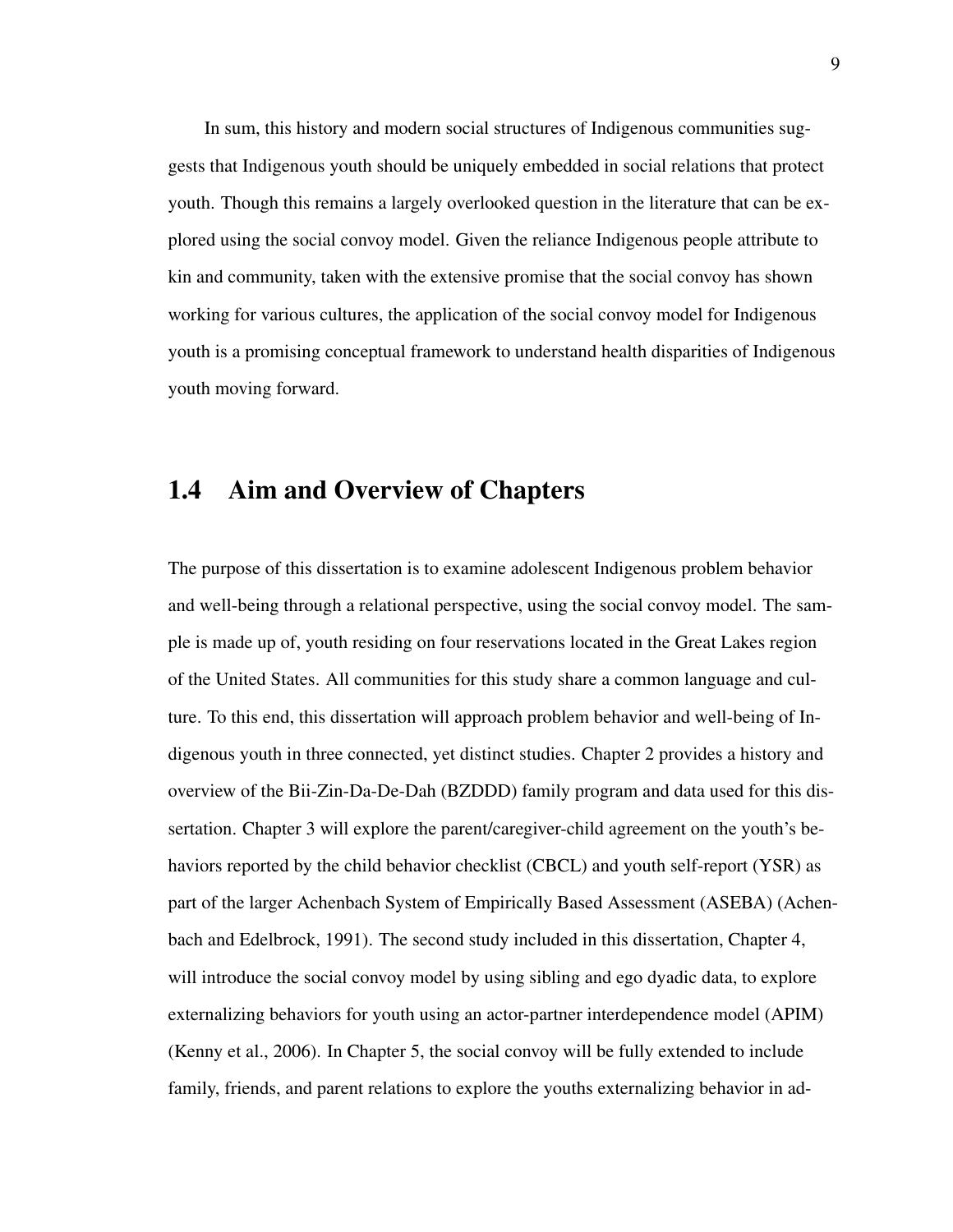dition to social support and self-mastery. To accomplish this, I use the self-reported personal network information asked of the youth and connect it to the parents personal network to make a localized ecological social network for each youth in-line with prior work of ego networks (Crossley et al., 2015). The measures will then inform a larger regression analysis to understand the full effects of social convoys as predictors of externalizing problem behavior.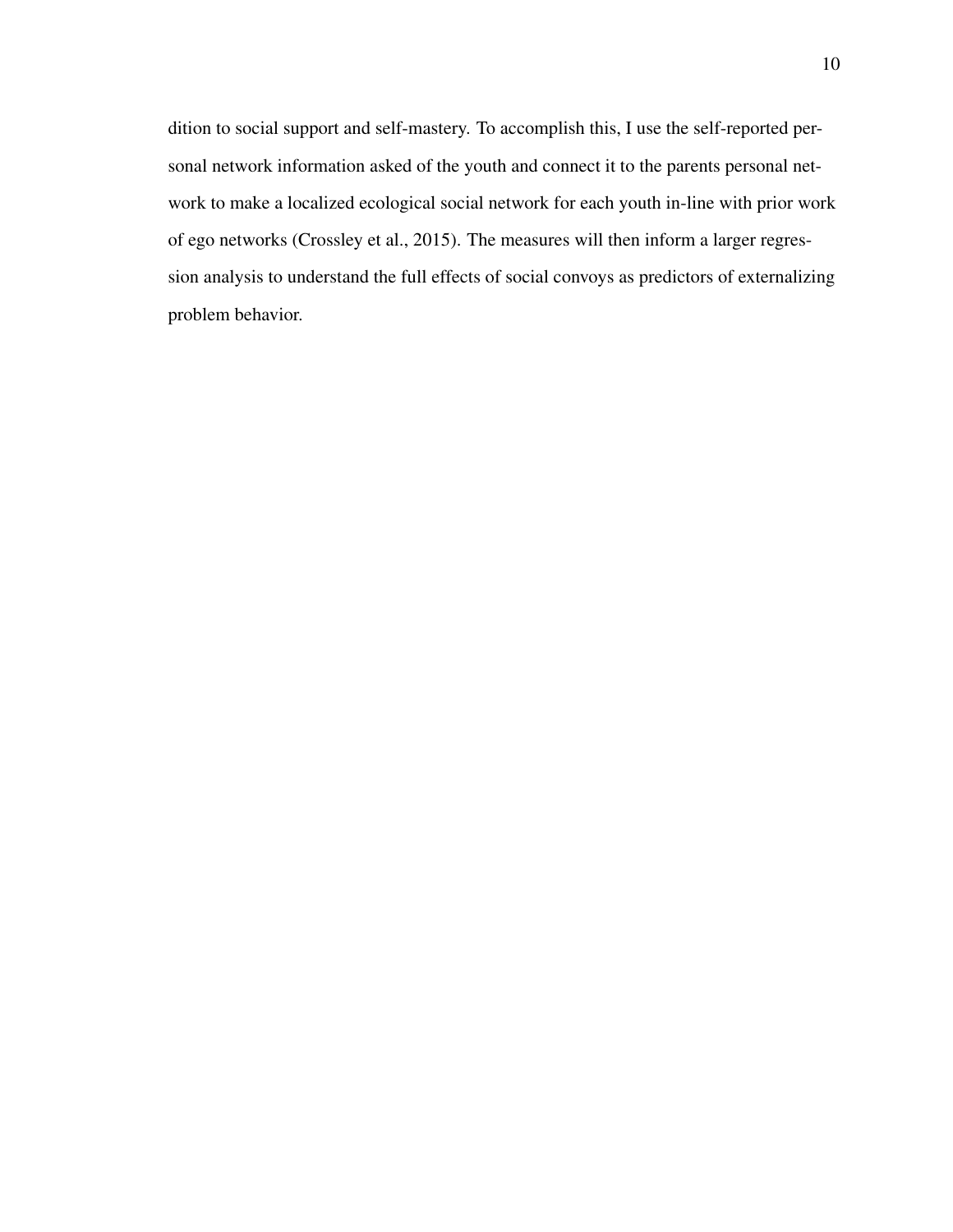# Chapter 2

Bii-Zin-Dah-De-Da: History and Current Study

## 2.1 History

The Bii-Zin-Da-De-Dah (bē-zen-dä-dē-dä; Listening to One Another; BZDDD) program was the first American Indian adaptation of the Iowa Strengthening Families Program (now called the Strengthening Families Program: For Parents and Youth 10-14) (Spoth and Redmond, 2002). This program has been developed and adapted in partnership with multiple Anishinabe communities over a span of 20 years. BZDDD has been enormously popular. It has been adapted for Dakota (AA015414), Lakota (NARCH,U261HS300288), Pueblo, and Navajo cultures and is currently the center piece of a Canadian National Mental Health promotion funded by the Public Health Agency of Canada (PHAC 6785- 15-2009/9010952) where it is being culturally adapted for use by four Anishinabe First Nations (Ontario and Manitoba), eight Swampy Cree First Nations (Manitoba), Splatsin First Nation (British Columbia), and the two First Nations of Quebec and Labrador, one of which is French-speaking. For an overview of the history and cultural adaptation process of BZDDD since its inception, see the work by Ivanich and Colleagues (2018).

The Strengthening Families Program (SFP) was initially created to prevent and delay substance use among youth (10-14). What made the program unique was the focus on prevention at the family level. Youth were recruited into the program, however, to be eligible to participate, youth must have the support of a parent/caretaker who were asked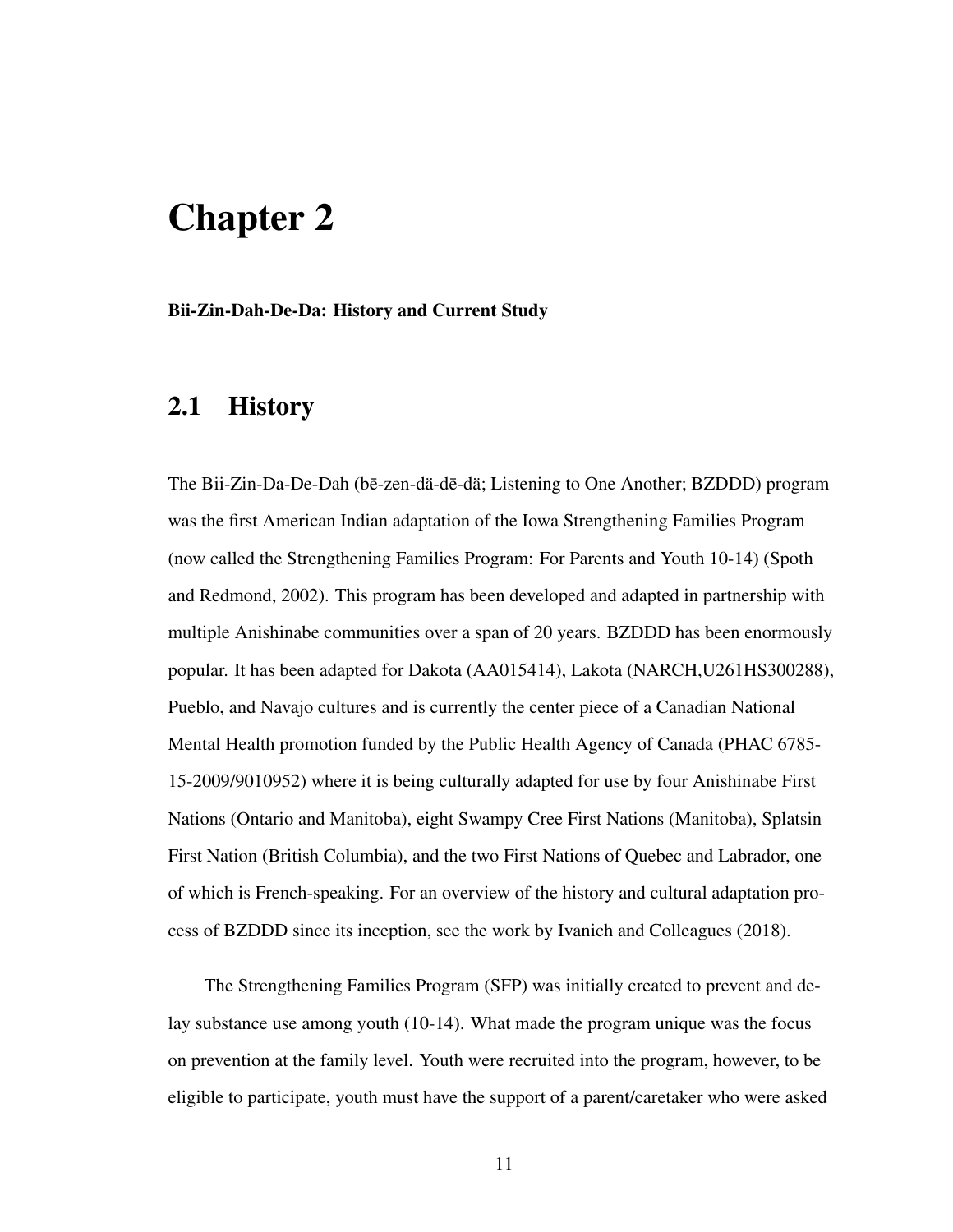to join the program as well. The program was designed to increase family communication skills and to help youth use refusal skills among their peers. Originally the program was implemented with seven three-hour weekly sessions. Participants (youth and parents) would start with a meal as a group, have a one hour session with children, and a one hour session with parents, and time to reflect and practice lessons learned at the end of each session. The program has since been adopted across many different geographical locations (Kumpfer et al., 2010) and for a variety of different cultures (Kumpfer et al., 2008).

One of the significant drives behind the BZDDD project was the aim to target youth who are in a developmental epoch that is earlier in life that most substance use prevention programs. Prior work with our community partners suggest that youth in the communities have a history of early alcohol, marijuana, and nicotine exposure compared to other populations (Whitbeck et al., 2014a). Figure 2.1 is a revised illustration from Whitbeck and Armenta's (2015) work that details the life course of the cumulative rates of substance use by age. Two boxes are present in Figure 2.1, the box on the left represents the target age range of youth that BZDDD recruited compared to the box on the right that is a more normative target age range in the substance use prevention literature. It is clear here that youth in the partner communities are exposed to substances early in life.





The target age range for BZDDD puts youth is a unique developmental epoch. Sul-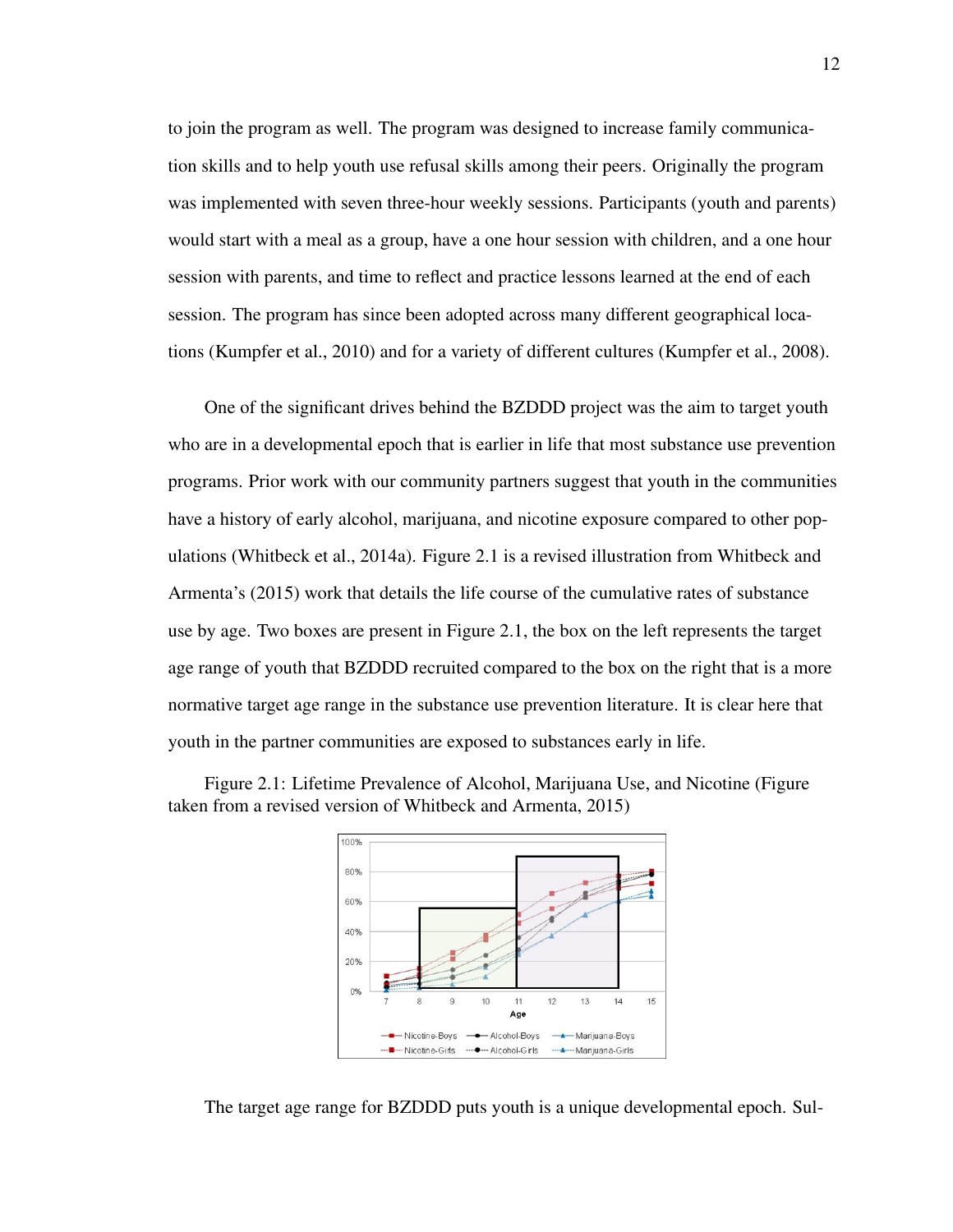livan introduced the idea of developmental epochs or stages as a way to categorize and assess behavior within age contexts (1953). This dissertation explores topics and events that often are thought to emerge at later developmental epochs. The evidence presented in the Indigenous literature warrants the prevention program intervening at this point in the developmental stage of the youth, yet the findings and conclusions reside in a space that has been relatively unexplored in the literature for Indigenous youth of this age. Making the contributions important, yet should be approached with this unique limitation in mind.

#### 2.2 Data

Data that will be used for this dissertation comes from baseline data from the Bii-Zin-Da-De-Dah (bē-zen-dä-dē-dä; BZDDD) program (R01DA03177, Whitbeck, PI). This project is an on-going multi-site randomized controlled trial (RCT) of a family-centered alcohol and drug prevention program for Anishinabe pre-adolescents aged 8-10 years. The program was delivered in four communities that all share a common culture and language. Participants enrolled in the program attended fourteen weekly sessions with a unique learning objective in each session. Sessions were designed to prevent/delay substance use, increase community engagement, increase parent-child communication, and increase traditional knowledge.

#### 2.2.1 Recruitment

We used a school-based and community outreach recruitment strategy to recruit youth and their families. Our community advisory boards, called Prevention Research Councils (PRCs) agreed this would have a greater community benefit than the original approach of using tribal enrollment lists to recruit eligible families. To expedite recruitment, we cre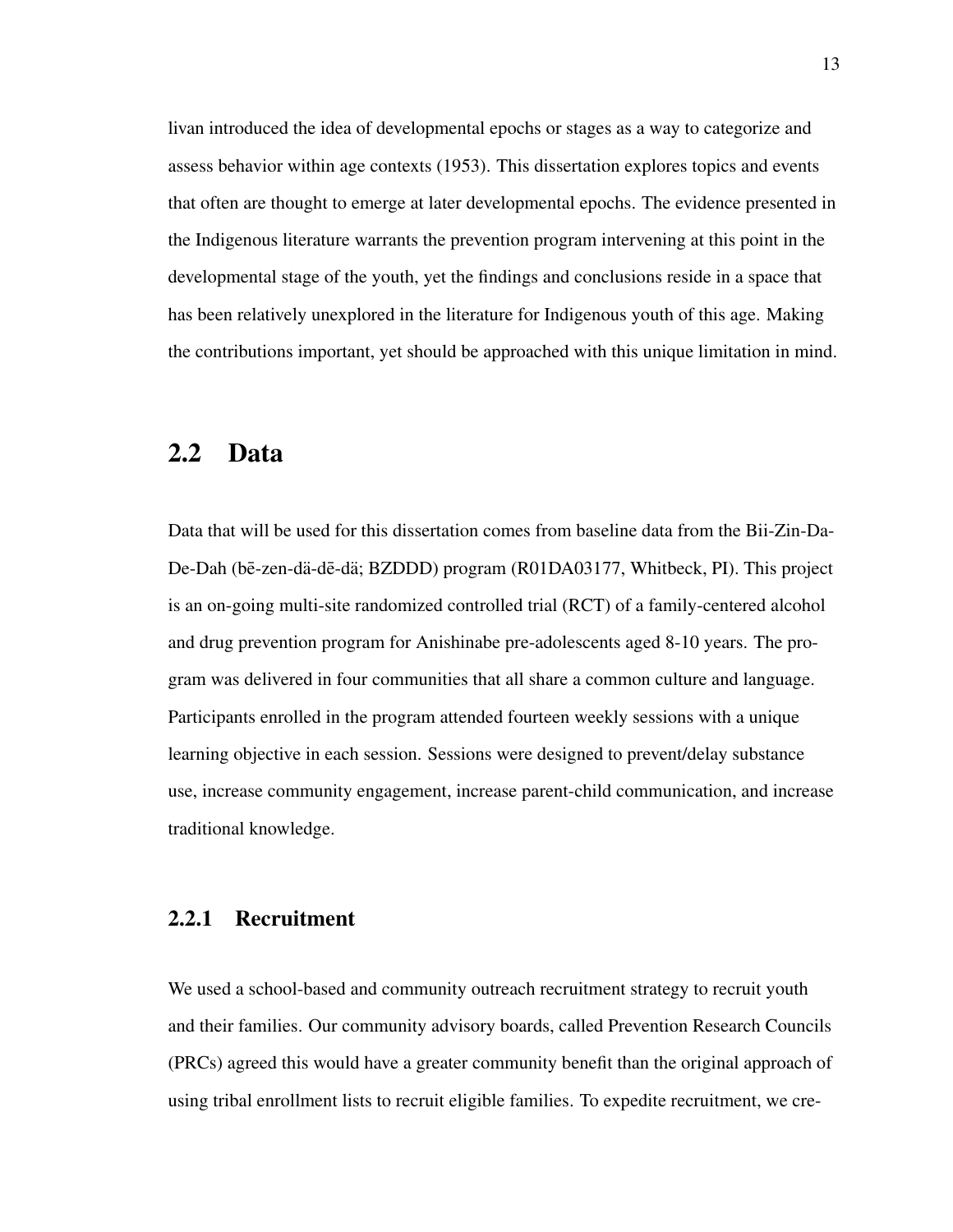ated an on-line family interest form that allowed our recruiters to obtain initial contact information for eligible families to schedule home visits. At the end of baseline recruitment, we collected a total of 496 on-line short interest forms in our four communities. Some of these entries were duplicates, incomplete, or they indicated they did not want to be contacted further about the program. From this, we had a total of 463 families whom we attempted to recontact for a home recruitment visit.

Once the short interest form was completed, the university team created a home recruitment packet where project staff met with families to get the necessary eligibility information to officially enroll families in the program. At the home recruitment visit, field staff completed the family program interest form and completed an information sheet on each eligible child. At this visit, families received wild rice and the youth received a green Bii-Zin-Da-De-Dah drawstring bag for their time learning about the program. We completed recruitment home visits with 385 families in our four partner communities.

#### 2.2.2 Data Collection

Baseline interviews began in May 2017 and were completed in May 2018. All interview staff were hired and trained prior to baseline data collection. Training included ethics and human subjects certification, interviewing skills, and other administrative responsibilities. To date, we have 15 hired interviewing staff trained in our four partner communities. We completed 679 surveys with 304 families in our four partner communities. Data were collected using in-person interviews with a trained interviewer from the community in which the respondent lives. Data were collected from children in the target age range and from one parent/caregiver that will attend the program with the target youth. Each caregiver and child that completed the baseline survey received a \$20.00 visa gift card for their time. After the initial baseline interview, the family was given a sealed envelope with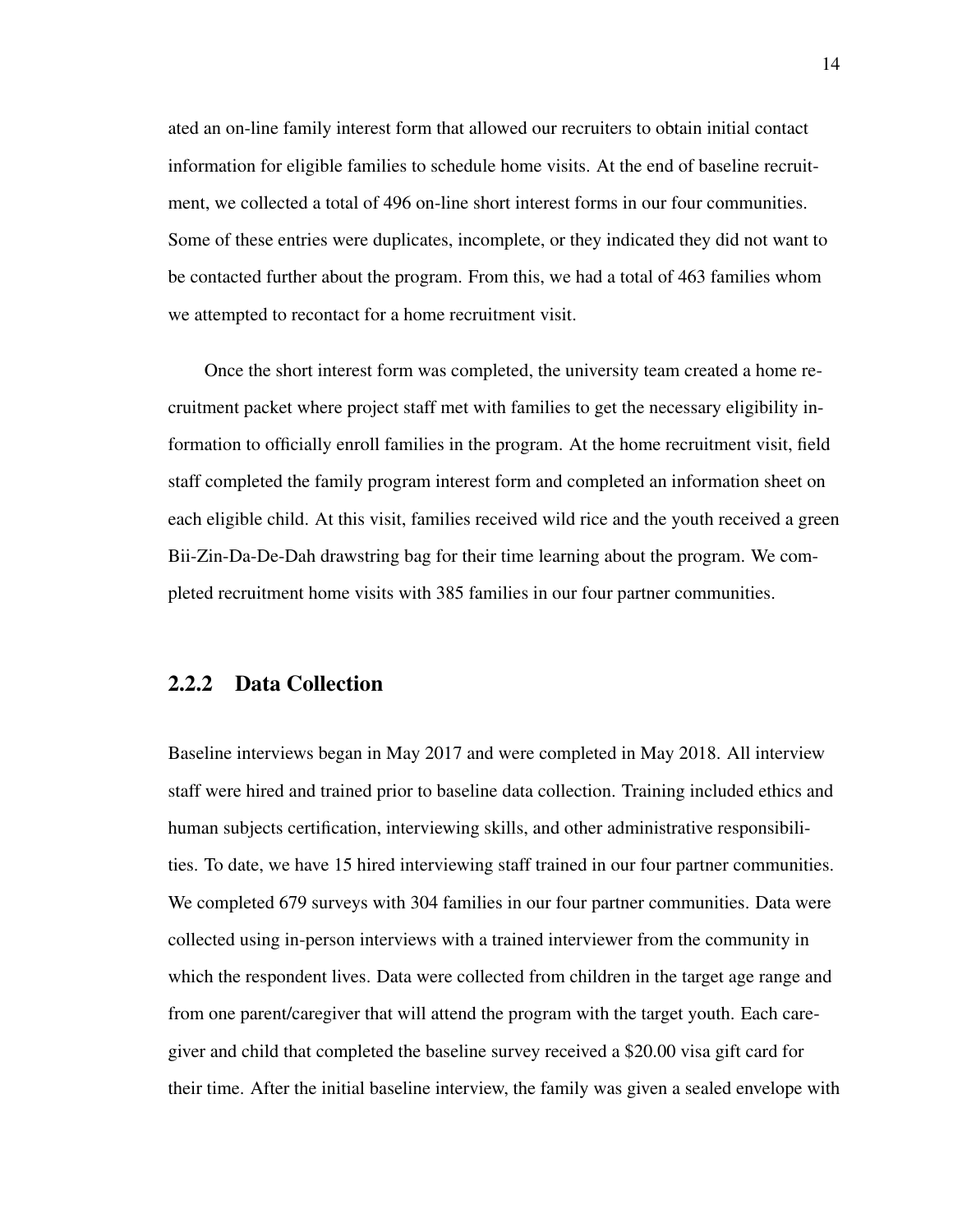their group (i.e., control or treatment) assignment which was randomly assigned using computer software and unknown to the interviewer. All materials, processes, and surveys were reviewed and approved by our local research advisory boards called *Prevention Research Councils (PRC)* for community and culture appropriateness prior to university institutional review board (IRB) approval. All participants were informed of policies, risk and benefits, compensation and signed consent/assent agreement forms.

#### 2.2.3 Data Descriptives - Overall

Table 4.2 presents descriptive statistics of youth and adults in the overall baseline data. Of the 375 youth included in this data, the average age of the youth is just over nine years old (9.10). Females make up  $52\%$  of the sample. The majority of the youth (88%) selfreported their race as being American Indian or Alaska Native. The same is true for adults, 92% of caregivers in the sample indicated that they were American Indian or Alaska Native. An overwhelming majority of caregiver reports came from female caregivers (87%). The average age of the caregivers was just over 40 years old with a standard deviation of 11.41 in a range from 22–76. Just over 80% of the sample said they live on reservation land and 44% of the sample reported an annual household income less than \$25,000.

| Statistic               | N   | Mean  | St. Dev. | Min      | Max |
|-------------------------|-----|-------|----------|----------|-----|
| Youth - Gender (Female) | 375 | 0.52  | 0.50     | $\theta$ |     |
| Youth - age             | 375 | 9.10  | 0.91     | 7        | 12  |
| Youth - Race (Native)   | 375 | 0.88  | 0.33     | 0        |     |
| Adult - Gender (Female) | 304 | 0.87  | 0.33     | 0        |     |
| Adult - Age             | 304 | 40.18 | 11.41    | 22       | 76  |
| Adult - Race (Native)   | 304 | 0.92  | 0.27     | 0        |     |
| Lives off Reservation   | 304 | 0.19  | 0.39     | 0        |     |
| Income Below \$25K      | 304 | 0.44  | 0.50     | $\theta$ |     |

Table 2.1: Descriptives Statistics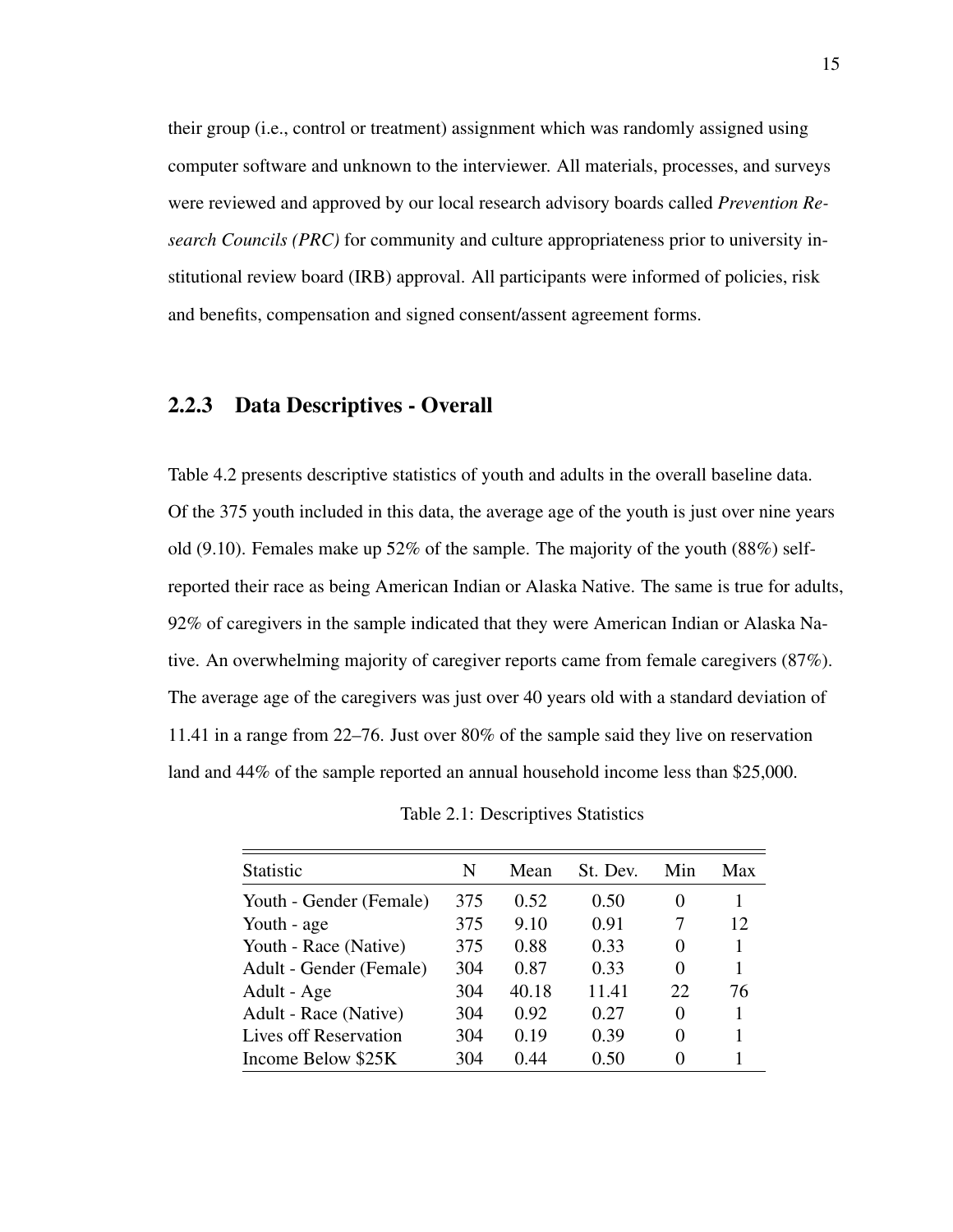#### 2.2.4 Data Procedure Per Study

The different studies in this dissertation provide unique modeling and design considerations that do not allow for the same set of cases to be used across all studies. Chapter 3 uses 282 cases, Chapter 4 uses 62 cases/dyads, and Chapter 5 uses a total of 346 cases. As this dissertation takes a slightly different relational approach (i.e., parent and youth, sibling pairs, individuals nested within social convoys) to the questions at hand, the data selection is unique to each study. Moreover, within the relational perspectives of each chapter, missing data is also unique to each chapter and will also be discussed. The reader will find within each chapter a dedicated description of the data used in the *Data and Methods* section.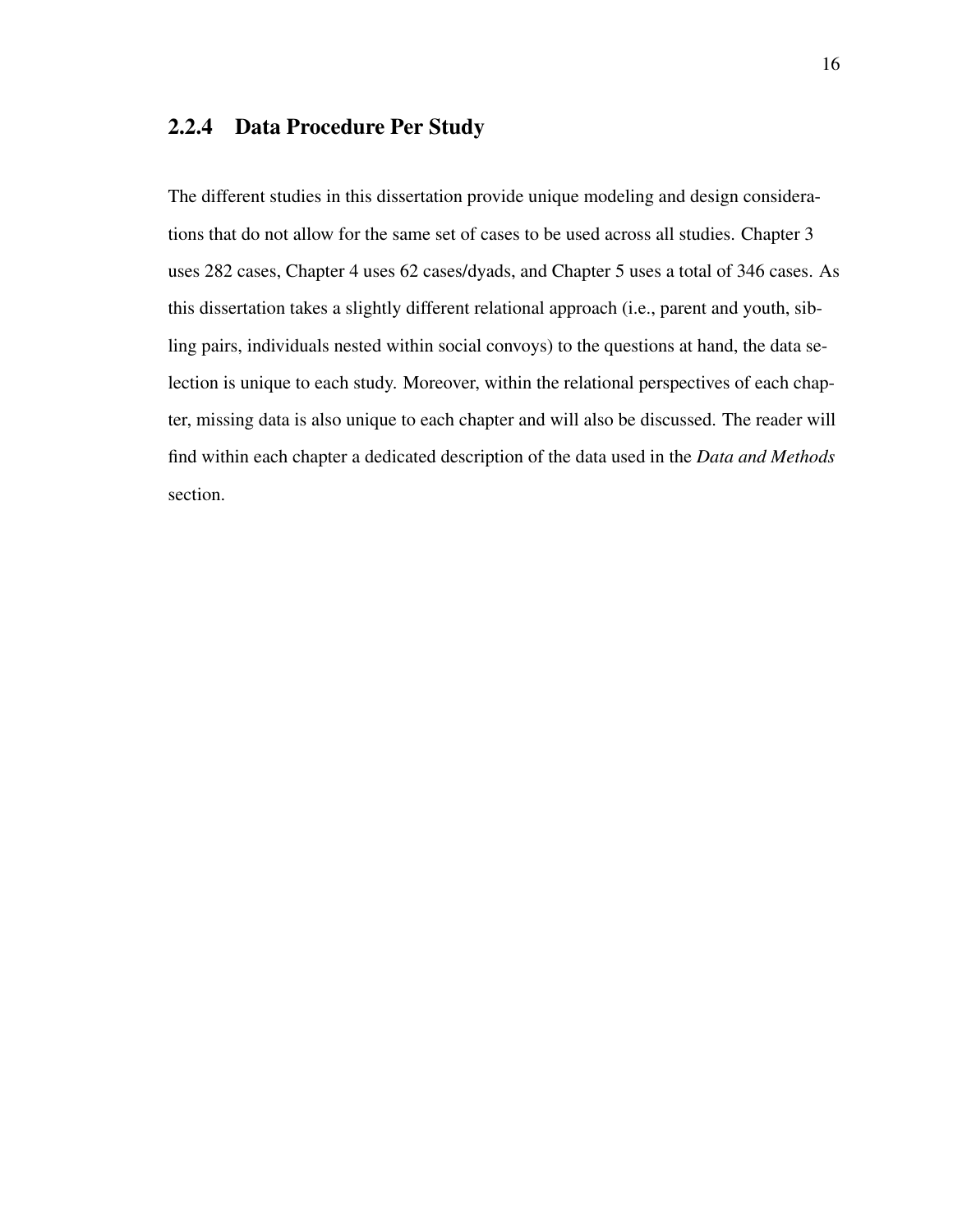# Chapter 3

Parent-Child Agreement on Emotional and Behavioral Problems Reported by the Child Behavior Checklist (CBCL)

## 3.1 Introduction

Youth are not afforded the same independence in seeking professional psychiatry that adults can, suggesting that youth rely on adults to recognize mental health needs to advocate on their behalf. (Sourander et al., 1999). A recent nationally representative study suggests that while almost half (47.9%) of youth meet clinical criteria for a mental health disorder, only 15.8% received mental health services (Burns et al., 2004). In the past decade other forms of care (namely, dental care) have increased nationally for youth in child welfare, however, mental health care services have not improved (Stein et al., 2016). Unlike child welfare studies, trends among office-based physicians suggests that youth are more likely to see physicians for mental health concerns. Specifically, the rate of diagnoses, medication prescription, and total visits have all increased for office-based physicians for youth compared rates over a ten-year period (Olfson et al., 2014).

Studies that focus on the mental health well-being of Indigenous youth paint a bleak depiction. Concerns about and the needs expressed for mental health services for Indigenous youth are drastically higher compared to their white counterparts (Whitbeck et al., 2014b). Manson's (2000) systematic review of the literature of American Indian and Alaska Native health and services found that over 2,000 journal articles have been pub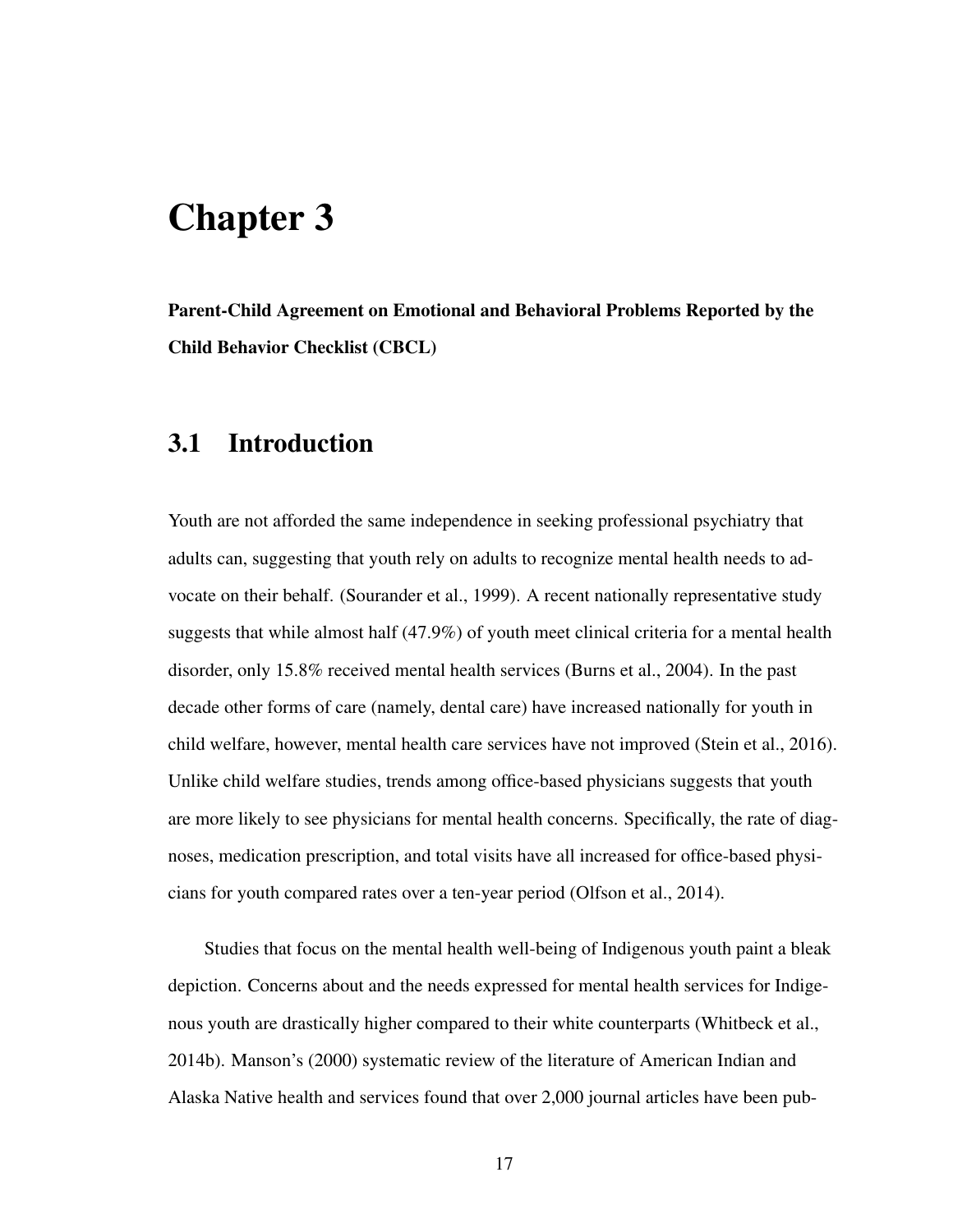lished illustrating the plight of American Indian and Alaska Native mental health disparities, yet research on the barriers and access to mental health care is sparse. More specifically, Manson only cites a few studies that have explicitly studied mental health service care. This omission in the Indigenous health literature should be of high concern given the detailed body of work demonstrating Indigenous youth mental health disparities.

Arguably, the adult best suited for identifying problem behavior and to initiate professional help is the parent or caregiver of the child. This rests heavily on the assumption that parents and caretakers are able to recognize psychiatric problems in the youth. For Indigenous youth, given their heavy reliance on kinship support, this may be even more true compared to non-Indigenous populations. This study aims to explore caregiverchild agreement on internal and external symptoms among an American Indian sample using the Child Behavior Checklist and the Youth Self-Reports (Achenbach and Dumenci, 2001).

### 3.2 Background

#### 3.2.1 ASEBA and Agreement

The clinical literature has identified several factors that are important for caregiver-readiness to identify problem behaviors for their children. Caregiver-readiness to identify mental and or behavioral problem behavior for their child is typically measured by assessing caregiver ratings of child behavior and the child's self-report on the same set of behaviors; typically referred to as an *agreement*. In general, caregivers who are female and who are older tend to identify child problems earlier and more reliably (Upton et al., 2008). Uzark et al. (2003) found that younger children and wider parent-child age gaps significantly reduce the agreement between parties. Communication style and level are also found to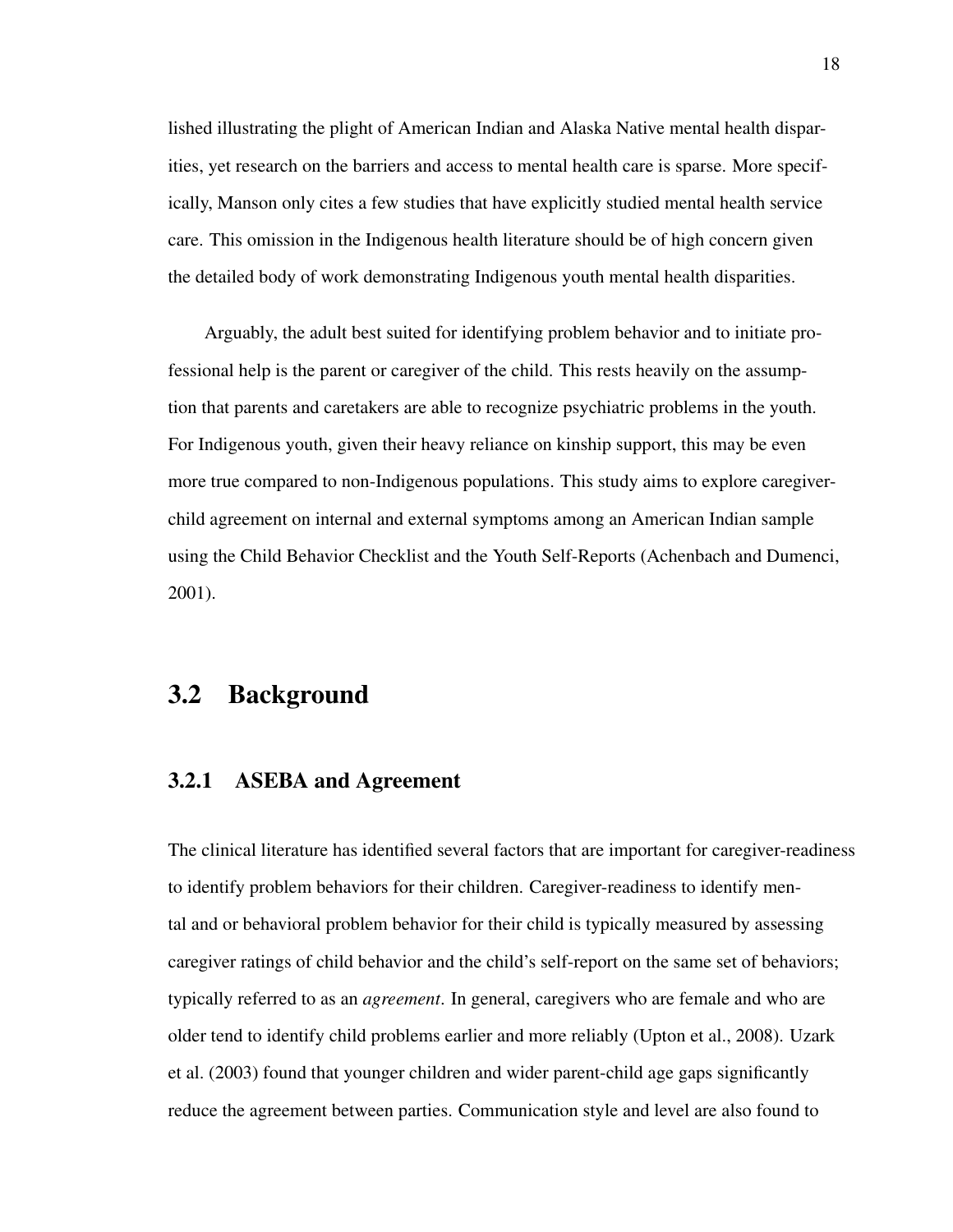be important factors in caregiver-child agreement on problem behaviors (Rothbaum and Weisz, 1994). Compared to able-bodied youth, children with greater health risks (e.g., chronic illnesses) often have less caregiver-child agreement on problem behaviors (Waters et al., 2003).

One of the most commonly used instruments to assess youth functioning and problems is the Achenbach System of Empirically Based Assessment (ASEBA; also commonly referred to as the Achenbach) (Achenbach and Edelbrock, 1991). The Achenbach is a set of questions that assess youth problem behavior as well as other standardized measures for assessing DSM-oriented outcomes. One feature of the Achenbach is the focus of collecting information from the youth as well as other external reviewers of the same behavior. These reviewers are often parents and teachers. Multiple reports collected allow for cross-validation and assessment between youth reports and perceptions of others that are close to the youth.

The Achenbach has been used extensively to assess the agreement or concordance between youth and caregivers. Assessment of agreement between youth and caregivers using the Achenbach has been seen across age cohorts (Achenbach, 2002). It has also has been used to explore concordance between youth and caregivers in different countries (Achenbach et al., 2008; Rescorla et al., 2013). The Achenbach has a long history of being used to assess agreement within clinical settings (for a recent meta-analyses on this topic, see Rettew et al., 2009). Additionally, scholars have implemented the Achenbach to assess agreement here in the United States for the general population (Achenbach et al., 2005), specific subgroups (Cai et al., 2004; Toppelberg et al., 2013), and across gender (Gross et al., 2004).

Little is known about parent/caregiver agreement among Indigenous populations using the Achenbach. Several studies that focus on Indigenous populations have used the Youth Self-Report (LaFromboise et al., 2006; Whitbeck et al., 2001) to assess mental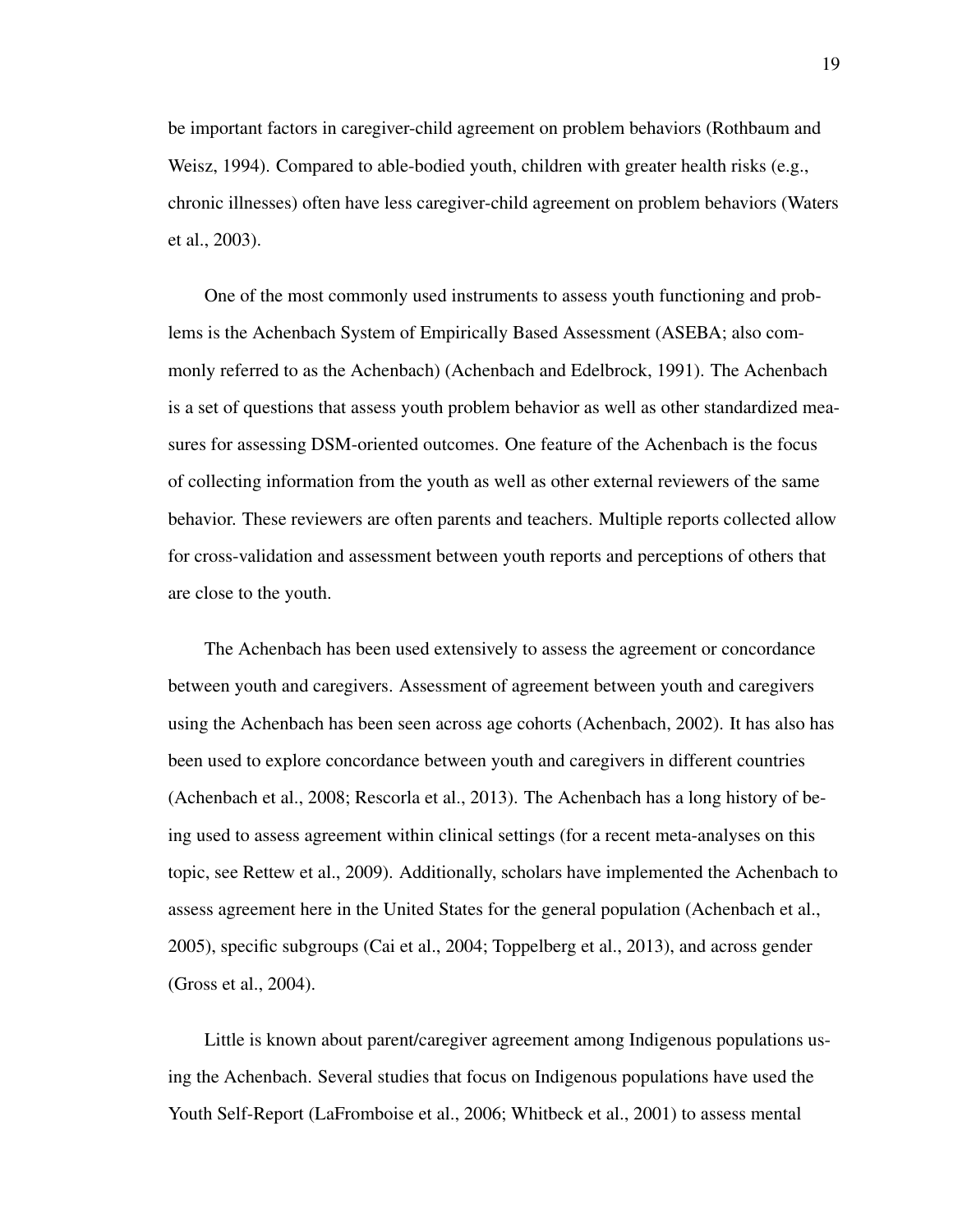health, resilience, and other problems. Likewise, several studies among Indigenous populations have used the Child Behavior Checklist to assess parents perception of youth mental health and behavior (Wall et al., 2000). However, few, if any, have coupled the Child Behavior Checklist with the the YSR to assess caregiver and youth agreement.

Although explicit studies that assess caregiver and child agreement among Indigenous literature is scarce, it has been documented that Indigenous youth are more likely to live in non-traditional nuclear family homes. Often Indigenousness youth live with younger mothers or extended family (Lonczak et al., 2007). The unique combination of a close-knit family system of interpersonal relations and non-traditional housing of Indigenous youth suggests that taking an empirically rigorous relational approach to assess caregiver-child agreement on problem behaviors—that is also culturally appropriate, may provide unique patterns of caregiver-child agreement. The omission in extant literature to explore adolescent Indigenous health through a culturally congruent relational lens, inhibits interventions and prevention programming efforts. Given the small amount of literature to build on for Indigenous youth and their caregiver agreement, this dissertation fills an important gap in the literature.

#### 3.2.2 Current Study

The purpose of this study is to assess the agreement among parent/caregiver and youth reports of the Child Behavior Checklist (CBCL) for externalizing and internalizing problems.

Hypothesis 1a: Parent/caregivers with paired child will under report internalizing reports of their youth.

Hypothesis 1b: Parent/caregivers will identify externalizing problem behaviors at a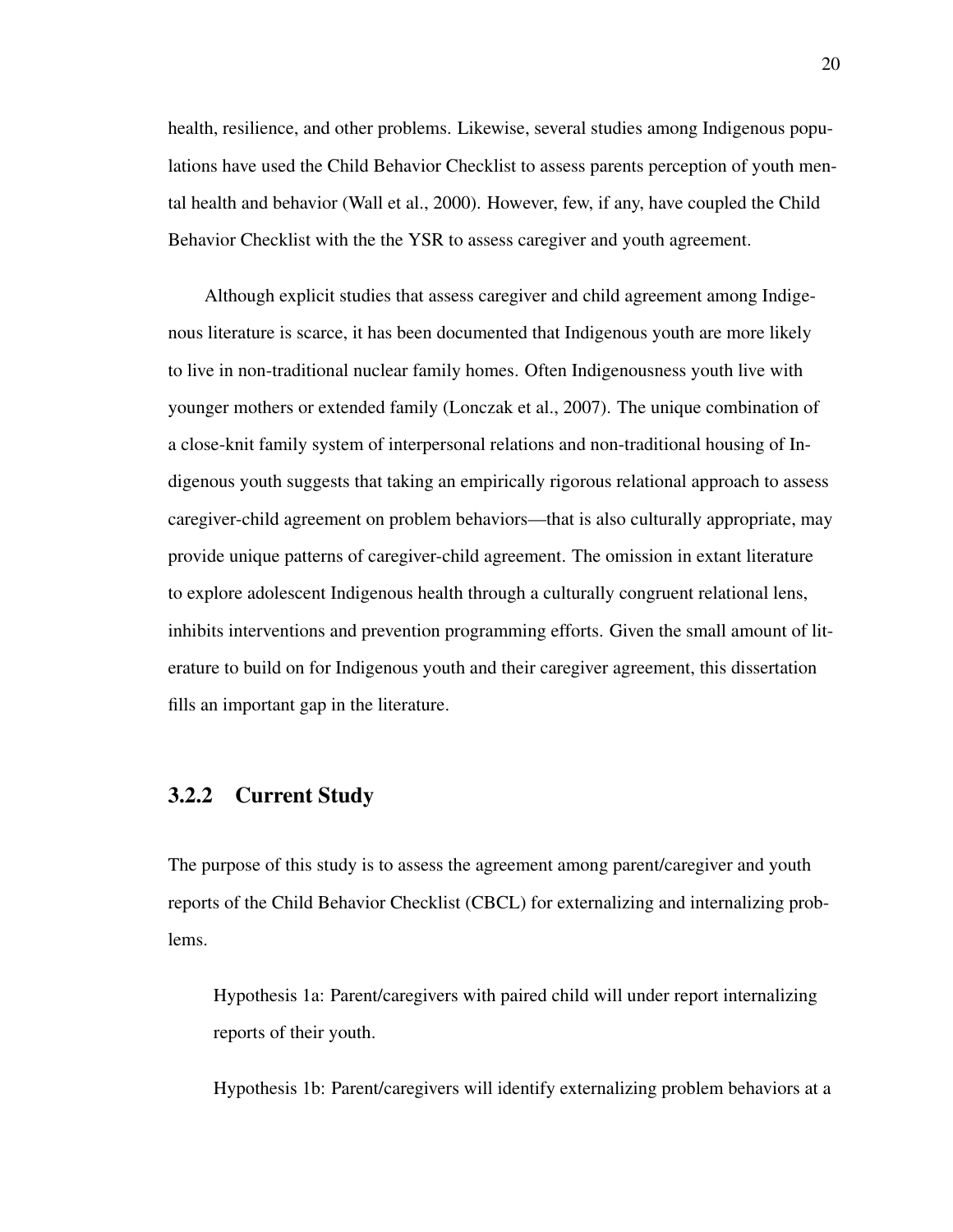rate no different than their youth.

Further, this paper aims to identify unique characteristics of caregiver, child, and potentially caregiver-child interactions that foster higher levels of agreement. Here I propose that differences in caregiver/child agreement will be associated with demographic characteristics of both the child and caregiver and youth self-reported relationship with parent.

Hypothesis 1c: Mother/female caregiver reporters will have significantly lower disagreement scores compared to father/male caregiver reports.

Hypothesis 1d: Households of higher socioeconomic status homes will significantly reduce the level of disagreement between parent/caregiver and youth.

# 3.3 Data and Methods

# 3.3.1 Data and Sample

The overall sample of youth collected is 375 from a set of 304 families. The primary aim of this paper is to assess parent and child agreement. Parents were only asked to report of the randomly assigned *target* child for the intervention – not all eligible aged children living in the house. This reduced the sample to a total possible cases of 304. From this 304, a listwise deletion of 22 cases were excluded due to missingness for uniformity across all modeling.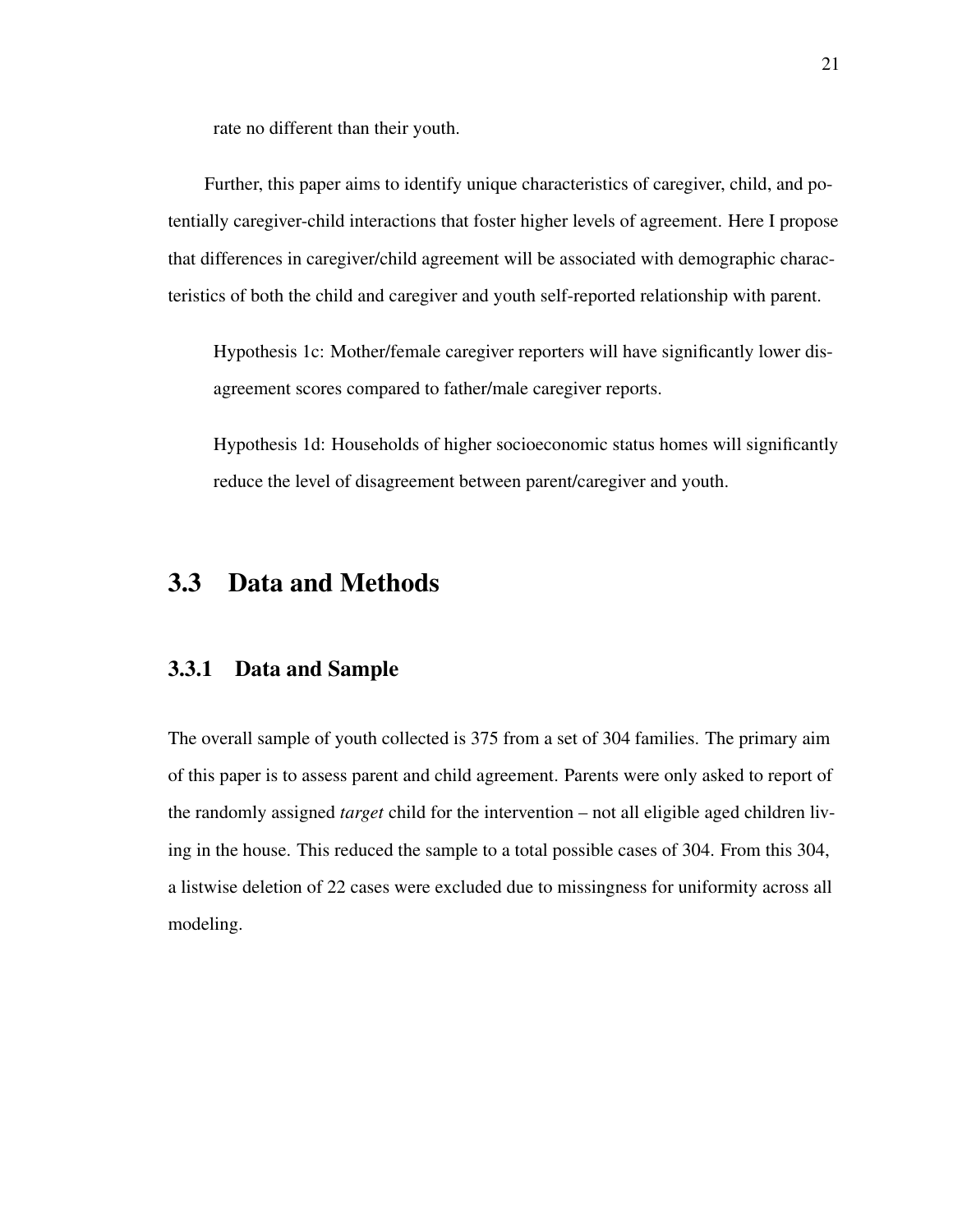#### 3.3.2 Dependent Variables

To assess youth problem behavior and parent perception of child problem behaviors, parents complete the Child Behavior Checklist (CBCL) (Achenbach and Edelbrock, 1991) while the youth complete the Youth Self-Report (YSR) (Achenbach and Dumenci, 2001). Both are standardized scales frequently used in social science research (Bordin et al., 2013; Crijnen et al., 1999; Goodman and Scott, 1999; Ivanova et al., 2007; Perrin et al., 1991; Sourander et al., 1999). Yet, few studies have explored externalizing and internalizing explicitly provided by the Child Behavior Checklist and Youth Self-reports among Indigenous youth. In fact, few studies to date have used the standardized measure among Indigenous youth (see, Costello et al., 1996; Wall et al., 2000). Despite the lack of attention Indigenous scholars have afforded the CBCL and YSR, these tools have been highly effective in studies among the general population (Ivanova et al., 2007). The CBCL is designed to obtain the parent/caregiver perspective on the youth behaviors were the YSR gathers information about the youth from the youth directly. The scales were developed to assess psychopathology of youth 11-18 using 102 questions each. The questions mirror each other with their respective perspective (i.e., youth are asked to report on themselves about behaviors, while parents are asked the same question but their perspective of the youth). The CBCL and the YSR can be broken down into two major subscales - externalizing and internalizing. Additional subscales can also be reviewed using the CBCL and the YSR, but are beyond the scope of this paper.

The target age to be considered eligible for our study was 8-10 years old American Indian youth. For this reason, permission was granted by the Achenbach System of Empirically Based Assessment (ASEBA) to remove a total of six questions. Two questions removed focus of suicidal thoughts and attempts. Two items removed from the larger scale focused on sex and sexual thoughts. Lastly, community members serving as field interviewers and the local research advisory boards called *prevention research councils*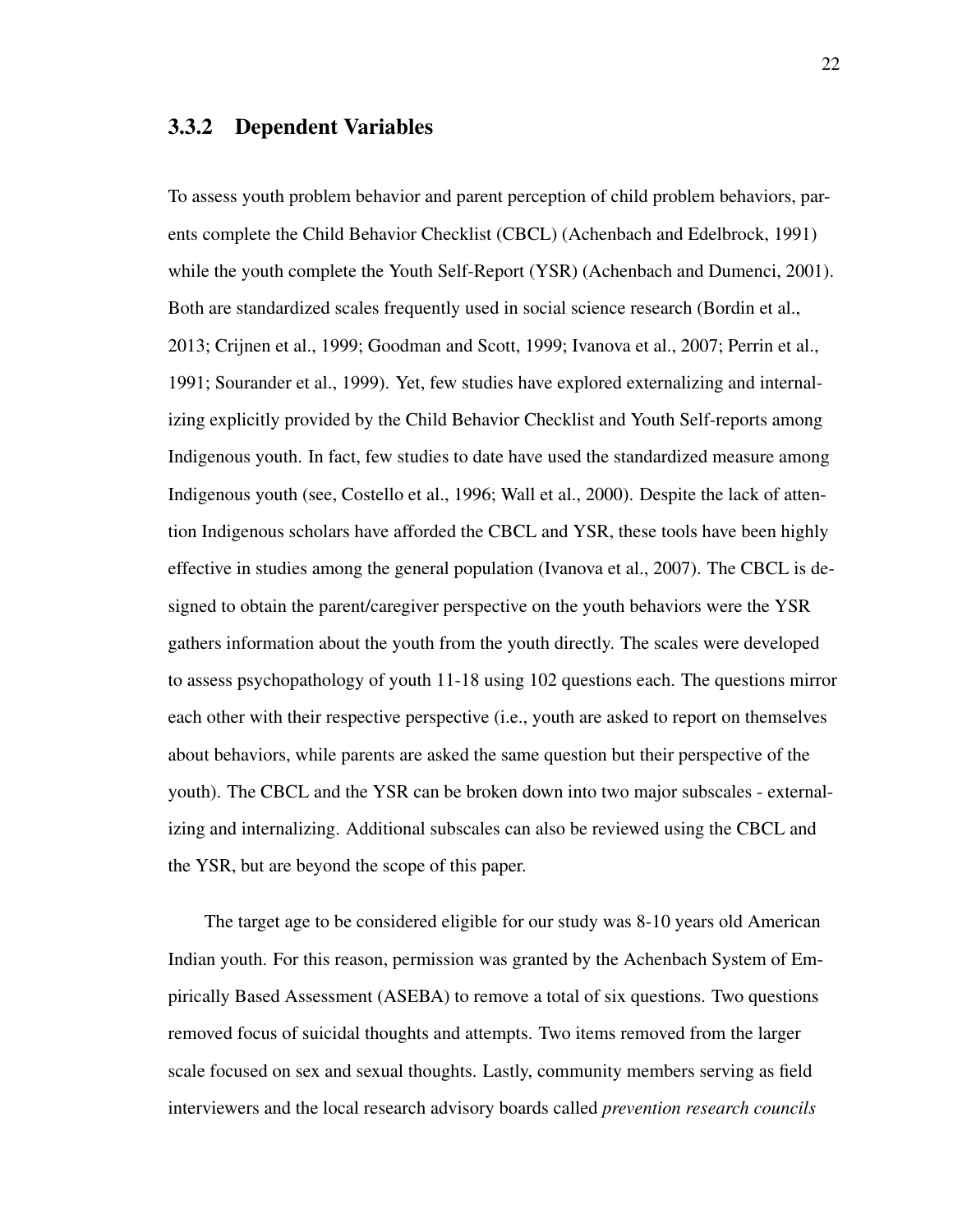*(PRC)* asked that questions related to *hearing things that others do not hear* and *seeing things that others do not see* be removed, as there is a history of being shamed, and institutionalizing members of this American Indian community for similar cultural practices. For complete Youth Self-Report scale, see Appendix A - A.1; for the complete adult Child Behavior Checklist, see Appendix A - A.2.

#### 3.3.3 Independent Variables

Demographic characteristics of the youth and the caregivers will be used for this study. Demographic characteristics include youth age, youth gender, youth grade, parent age, parent gender. In addition, demographic characteristics predictors will include a measure of the youths self-described relationship to their caregiver. For this, the youth were asked, "For the following questions, think about the parents or guardians that you live with now. First, thinking about your mom or adult female guardian. How happy are you with the way things are between you and your mom or female guardian?" The same question was then asked for their "dad or adult male guardian." The youth were able to select one of the following response options: "Very happy", "Fairly happy", "Fairly unhappy", "Very unhappy", "I don't live with my mom/dad or other female/male guardian", and "Refused."

# 3.4 Analytic Approach

For this study I take a three step approach to assess agreement between youth and the parent/caregiver per *hypothesis 1a and 1b*. For each stage of the analyses I examine externalizing and internalizing scores. To assess if parents/caregivers fail to identify youth problem behaviors (hypothesis 1a) I will use two tests. First test is to examine the correlations between youth YSRs and parent CBCLs using a Pearson's correlation. Second, I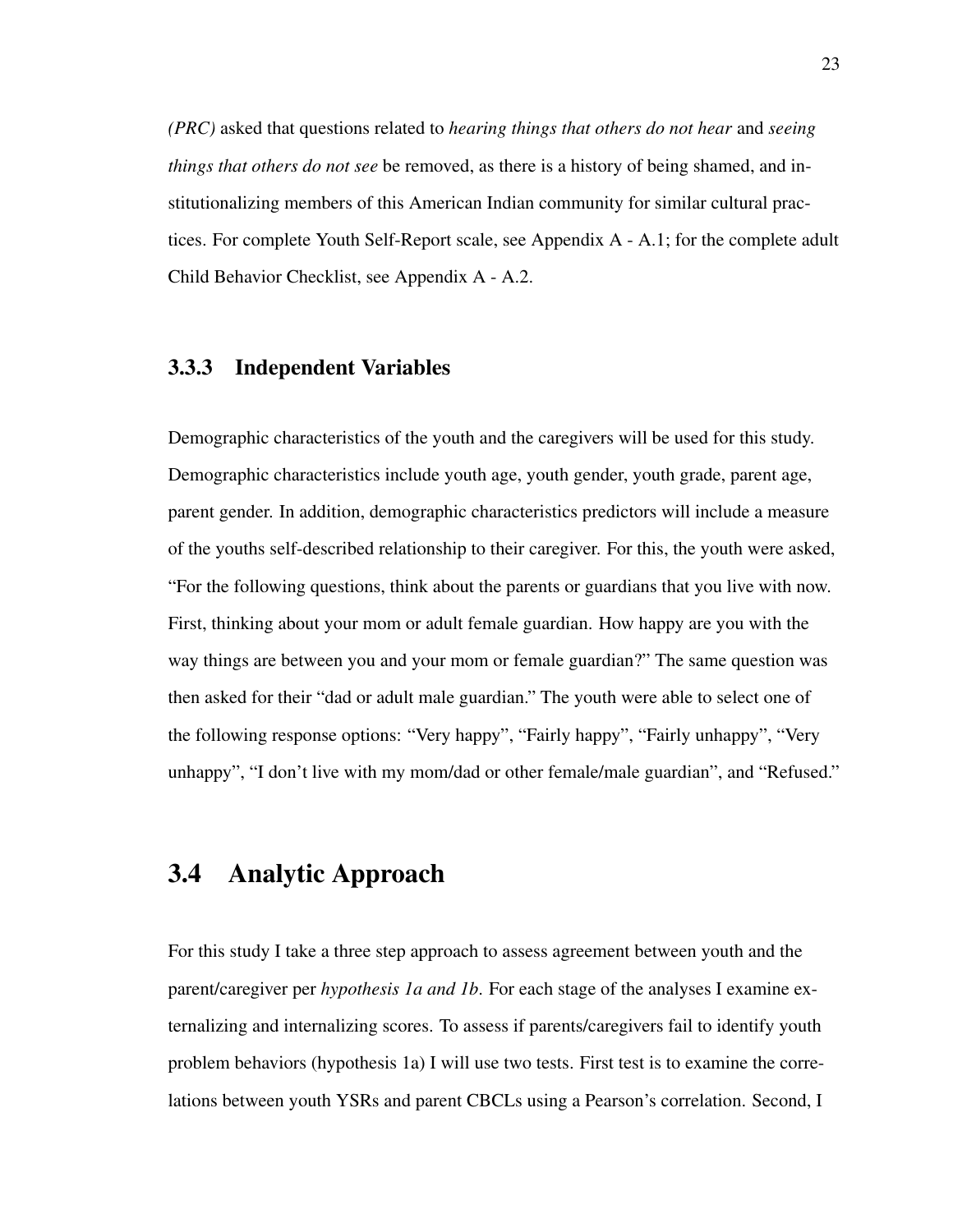use group means t-tests to compare the youth self reported symptoms and the adult's child behavior checklist scores on externalizing and internalizing scores. Similar approaches have been taking by investigators that aim to assess parent/caregiver and child agreement  $(López-Pérez and Wilson, 2015).$ 

To assess the characteristics that are associated with more agreement between youth and caregiver–per *hypothesis 1b*, I created an absolute difference score for externalizing and internalizing by taking the absolute value of the parent score and subtracting the youth score. These absolute scores are measures of agreement, the closer to zero, the more adult and child agree. This score can then be used in a multivariate Ordinary Least Squares regression analysis to assess the characteristics of the adults, youth or interaction of characteristics that suggest high levels of agreement. Identifying these characteristics may be beneficial for targeted intervention and prevention work moving forward. This procedure follows the work of others in the field that explore caregiver and youth agreement (Berg-Nielsen et al., 2003).

#### 3.4.1 Limits and Adequacy

To have a Best Linear Unbiased Estimator (BLUE) (Fox, 1991) several assumptions should be met for an OLS regression. First, the dependent variable should be continuous and normally distributed. Here this assumption is met, as the dependent variable is sufficiently continuous and normally distributed. Second, the dependent variable should have a nonzero variance. Meaning that the distribution of the dependent variable shows variation. Since the dependent variable is continuous and we have sufficient sample size, this assumption is relaxed – though it will be explored. Multicollinearity occurs when any given  $X_i$  variable is highly correlated with an additional  $X_j$  predictor variable in the model. This assumption will be further tested when data are available in regards to some of the youth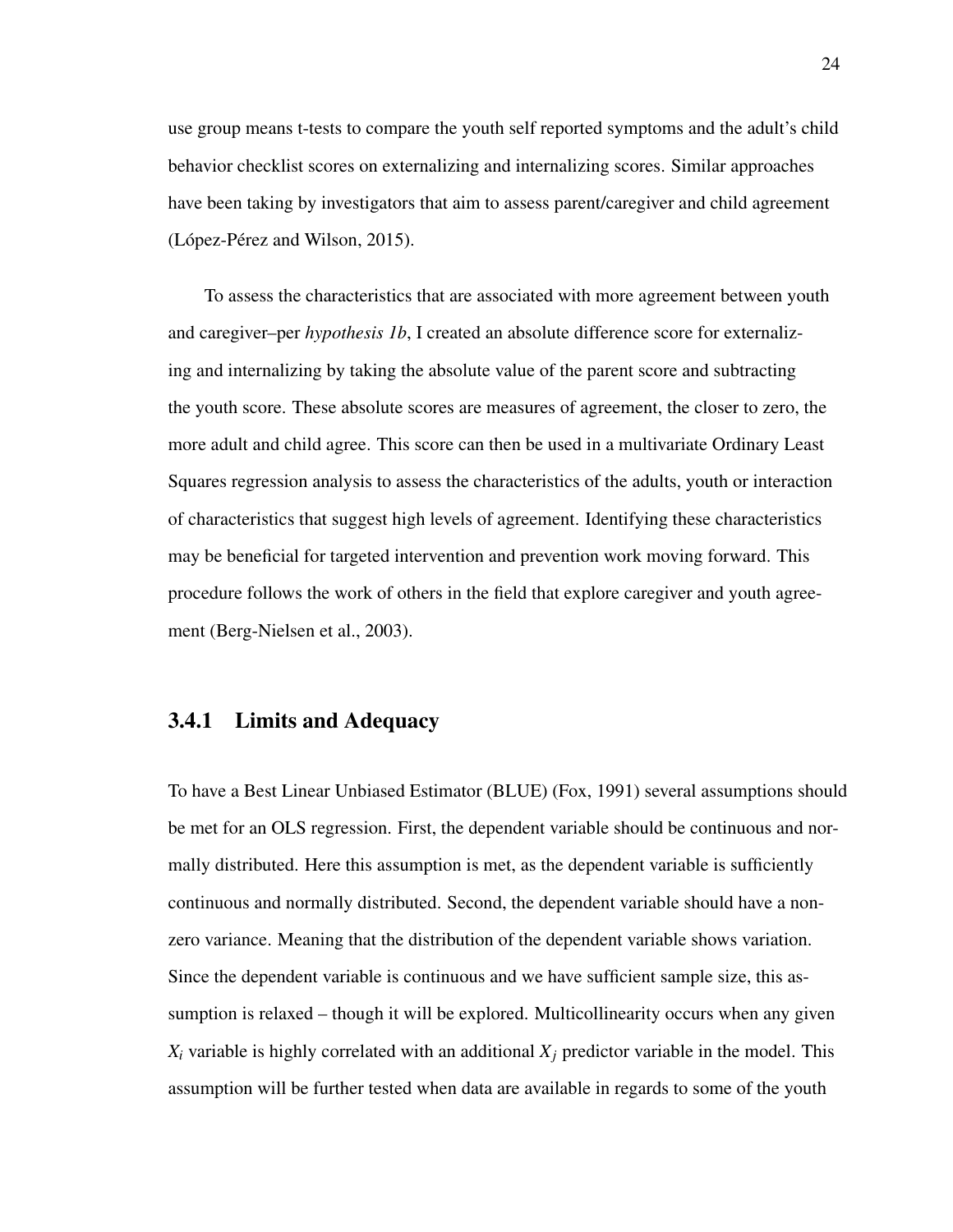measures, namely age and grade. Autocorrelation is similar to multicollinearity but is concerned with correlation of repeated measures, this is not the case for the data in this study. The next assumption is that our error terms have a mean value of zero, suggesting that we do not have extreme outliers or that we do not have systematic errors biasing our linear estimator as a function of our x variable. Further validation and testing of the data will be done to assess our model meeting this assumption.

Additionally, one of the OLS assumptions is that the independent variables are uncorrelated with the error term. In econometrics, this assumption is refereed to an endogeneitiy problem. This problem is often considered a causality problem. We assume that our independent variables are uncorrelated with our error term for several reasons. It is first vital to understand that the error term is placed in our regression equations as a proxy for the unaccounted exogenous factors not accounted for by our  $X_1, X_2, X_k$  terms. Thus, if any given  $COV[X_i, \varepsilon_j] = 0$  we would then assume that a cyclical process is taking place between our independent and dependent terms through some form of indirect relationship. Like autocorrelation, one possibility is that OLS is not the best model for the research question/data and alternative models should be used (e.g., Structural equation models, HLM, Survival analysis, etc.) Lastly, the assumption of Homoscedasticity can be understood in the root of the word it self. 'Homo' meaning same and 'Scedasticity' meaning variance. Therefore, when employing an OLS model we assume that our variance of the error term is the same or constant across the *Y* values based on our *X* terms. This substantively suggests that the error terms should roughly be the same for our  $Y$  as our  $X_i$  variable increases or decreases. If Homoscedasticity is not found in our data we violate this assumption and we have what is known as heteroscedasiticity. In formal terms we would note this as

$$
VAR(\varepsilon_i | X_i) = f(X_i)
$$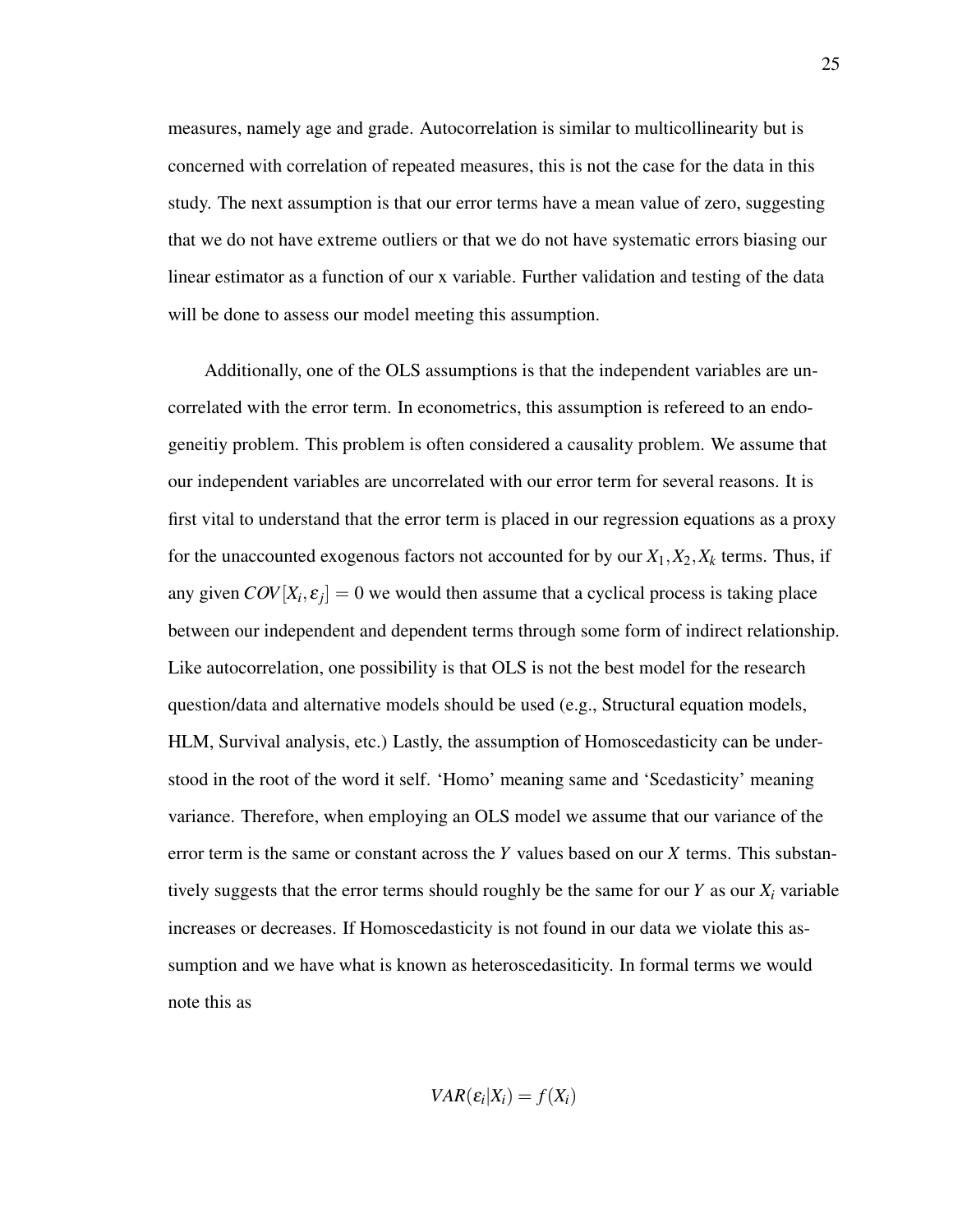This suggests that our variance is in some way a function of or dependent on the linear relationship of  $X_i$ . If an OLS model were run while heteroscedasticity was present we would see a bias in our estimator being pulled in whatever  $f(X_i)$  is seen in the data and would then not be a true generalization to the population.

To identify if our data are sufficiently homoscedastic, we can run plots of our data such as q-q plots, residual vs fitted, Cook's distance, and others that are standard on programs like R. A more statistically rigorous method to asses if our data are Homoscedastic or not is through the use of a Breush-Pagan test. In cases that our assumption is violated, we can again perform transformations of our data such as log transformations or a box-Cox transformation.

# 3.5 Interpretation

In this section I will detail each proposed test. I will provide a brief discussion on the output provided by each test. Lastly, I will discuss how these tests provide insights into the overall tests of the hypotheses of this study and their implications for supporting or not supporting the expected hypotheses.

## 3.5.1 Correlation Results

Using a Pearson correlation, two variables are assessed for their linear relationship. Coefficients produced by this test range from -1 and +1. Where a value of zero suggests no linear correlation and a -1 value suggests a negative correlation. Meaning, if the relationship between parent/caregiver perception of child externalizing behavior and child selfreported externalizing behavior is a -1, we would assume that as one variable positively increases, the other value decreases in a linear fashion. If a coefficient of +1 is noted, we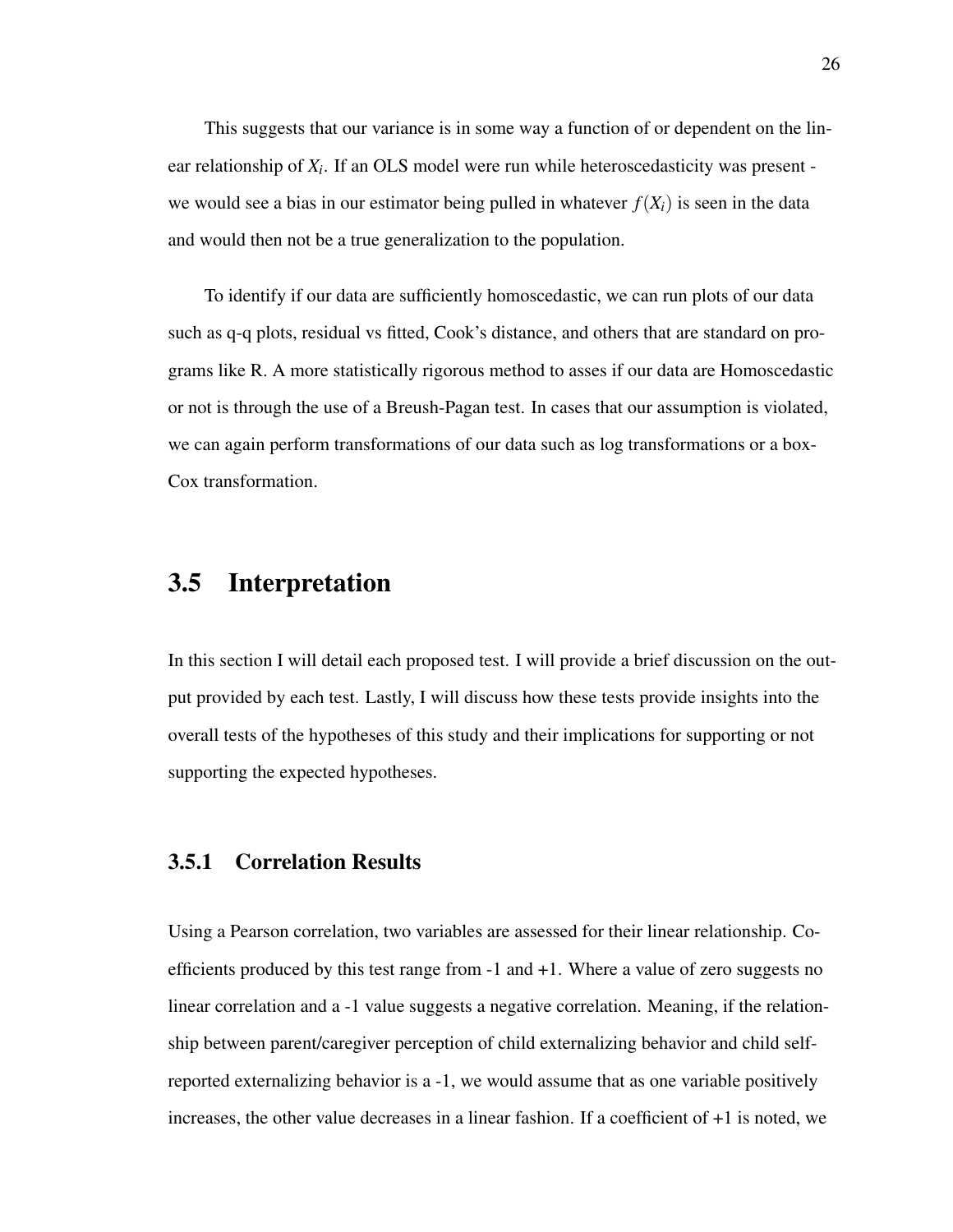would assume that as one variable increases the other equally increases. For this study, we would assume that coefficients can roughly be interpreted to fall into several categories. A correlation of zero, no linear relationship;  $(0.30)$  or less, a weak linear relationship;  $(0.50)$ , a moderate relationship; and |0.70+|, a strong linear relationship (Agresti, 2007).

#### 3.5.2 Group Mean t-test Results

Group means can be compared using a group means t-test. In this test, we assume that the data are continuous, drawn at random from the same population and sample size is sufficiently large to compare ( $\sim$  30+ for each group). This test formally compares  $\mu_1$  to  $\mu_2$ using a significance test under a *t* distribution. To obtain this statistic, we test the hypothesis that  $\mu_1 - \mu_2 = 0$  in a t test:

$$
t=\frac{(\mu_2-\mu_1)-0}{se}
$$

We can then take the t value and compare this to the expected distribution to obtain a pvalue for significance (Agresti, 2007). If the value is sufficiently large, we would reject the null hypothesis and state that the two groups are statistically different. For this study, I will compare the average score of youth and parents on externalizing score and internalizing score and obtain a t value and significance value. If the two group mean scores are significantly different I interpret this to mean that the parent/caregivers are not reporting symptoms and behaviors at similar rates – thus some form of discrepancy is present between the two groups.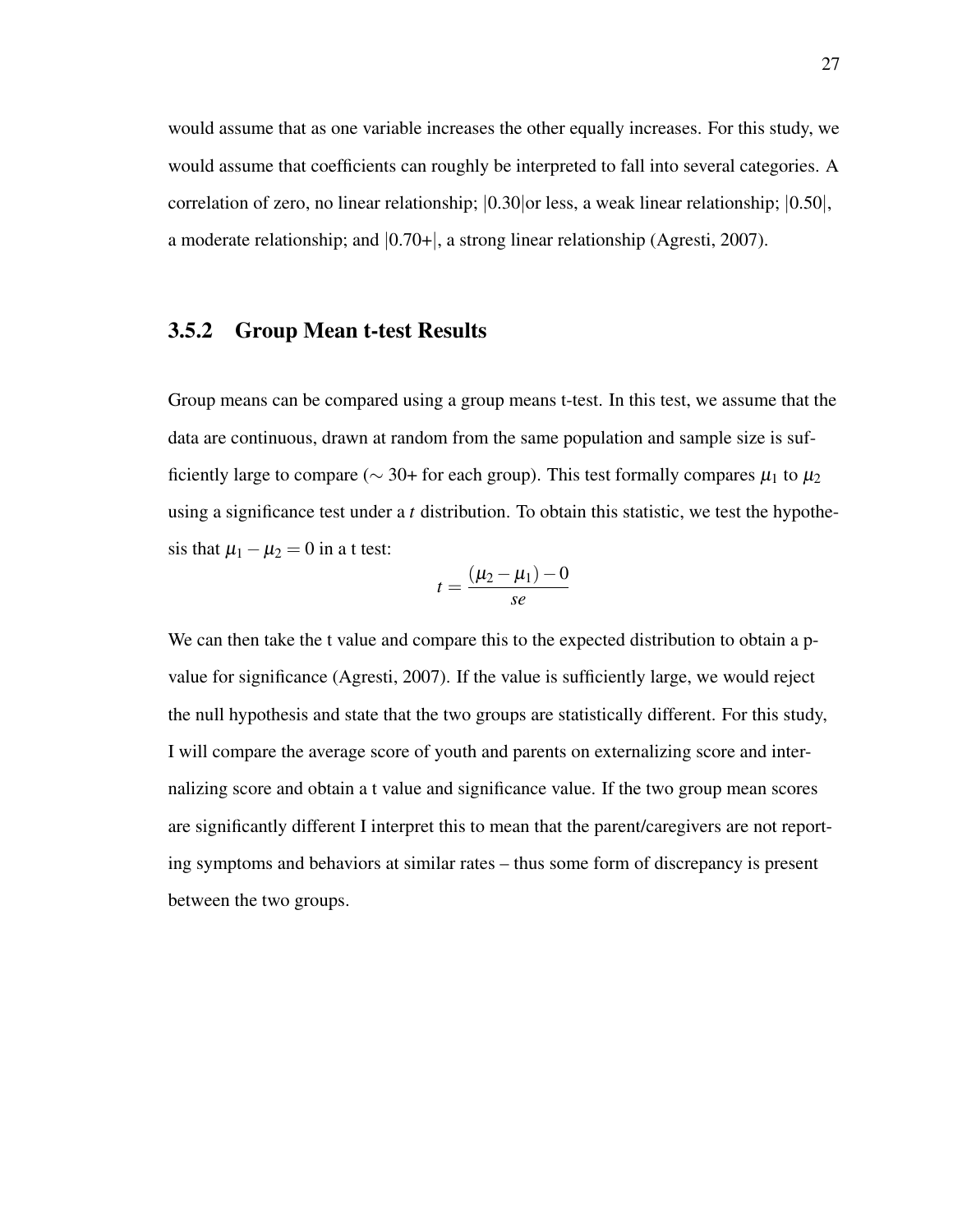#### 3.5.3 Regression Results

To test *hypothesis 1b*, I will use an ordinary least squares regression model. Formally:

$$
Y = \alpha + \beta_1 X_1 + \beta_2 X_2 + \beta_k X_k + \varepsilon
$$

Where *Y* is the dependent variable,  $\alpha$  is the intercept, the  $\beta_1 X_1 + \beta_2 X_2 + \beta_k X_k$ s are the independent variables of the model, and  $\varepsilon$  is the error term. This model allows us to fit a model that attempts to explain the variance of *y* using these terms. The  $\alpha$  term tells us the expected mean value of *Y* when all  $\beta_k X_k$  variables equal zero. In a sense, this is our reference point. Each  $\beta_k$  values tell us that for each additional unit increase in our independent variable we would expect that our *Y* value would increase or decrease by the beta coefficient, all else constant. In addition to the raw beta coefficient produced for each independent variable, an associated p-value is given. The p-value for each term tests the null hypothesis that the coefficient is equal to zero (no effect). A low p-value  $(< 0.05)$  indicates that you can reject the null hypothesis. Conversely, a larger (insignificant) p-value suggests that changes in the predictor are not associated with changes in the response.

For this study, the *Y* value is the agreement score at the intercept or when all independent values equal zero. The higher the value the less parent/caregivers and child agree on child's given problem state. Each parameter in the model can either make this intercept value increase or decrease. For this study, I expect to identify characteristics that are associated with a significant decrease in the intercept, as this suggests that I have identified characteristics about the child, caregiver, or interaction that brings their agreement score closer.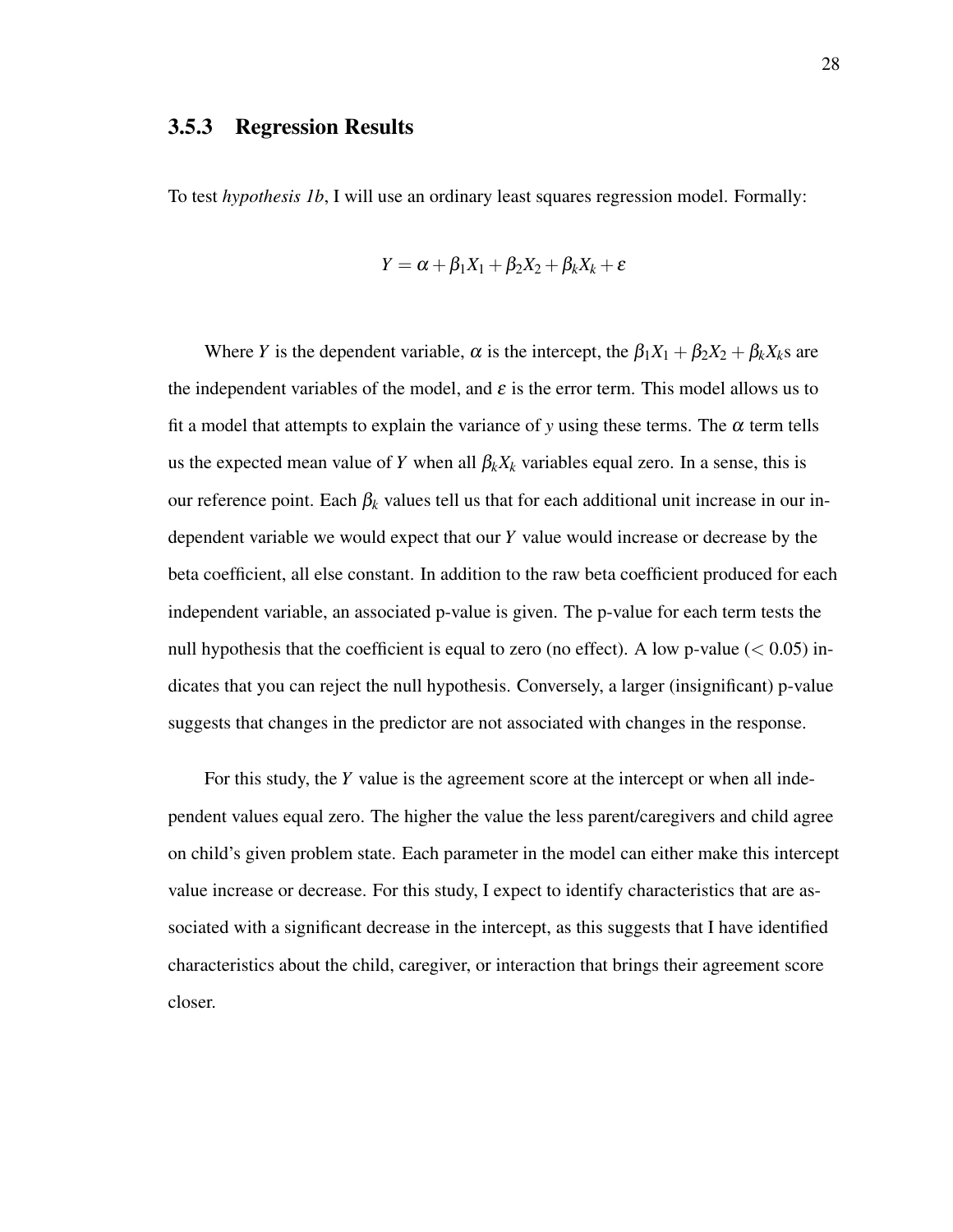# 3.6 Results

#### 3.6.1 Univariate Results

Table 3.1 presents the descriptive statistics for all of the variables included in the study, including the dependent variable, independent variables, and the control variables. Just over half of the youth sample for this study were female (53%) and just over 9 years old. Conversely, 89% of our caregiver respondents were females. The average age of the caregivers in the sample was 39.77. A majority of the sample reported an annual household income less than \$25,000 (0.43). The majority of our sample reported living on reservation land (83%) - though all recruiting and programing was conducted on the reservations, suggesting that the 17% that indicated they do not live on reservation land likely live very close. The majority of our sample indicated that they had some college or technical training (44%). Just under a quarter of the sample said they had a least graduated high school. A small percentage of the sample (9%) indicated that they had less than a high school degree. 19% of the sample were college graduates and 5% held advanced degrees. The overwhelming majority of the youth in the sample, 97%, reported having either a 'very happy' or a 'fairly happy' relationship with their mom or female caregiver (1), while 3% reported the opposite relationship with their mom or female caregiver.

#### 3.6.2 Bivariate Results

#### **Correlations**

Table 3.2 presents the Pearson's correlation matrix of the CBCL and YSR internalizing and externalizing scores. We see high levels of internal consistency between the youth internalizing reports with their externalizing report (rho =  $0.60$ ; p $< .001$ ). Similarly, we see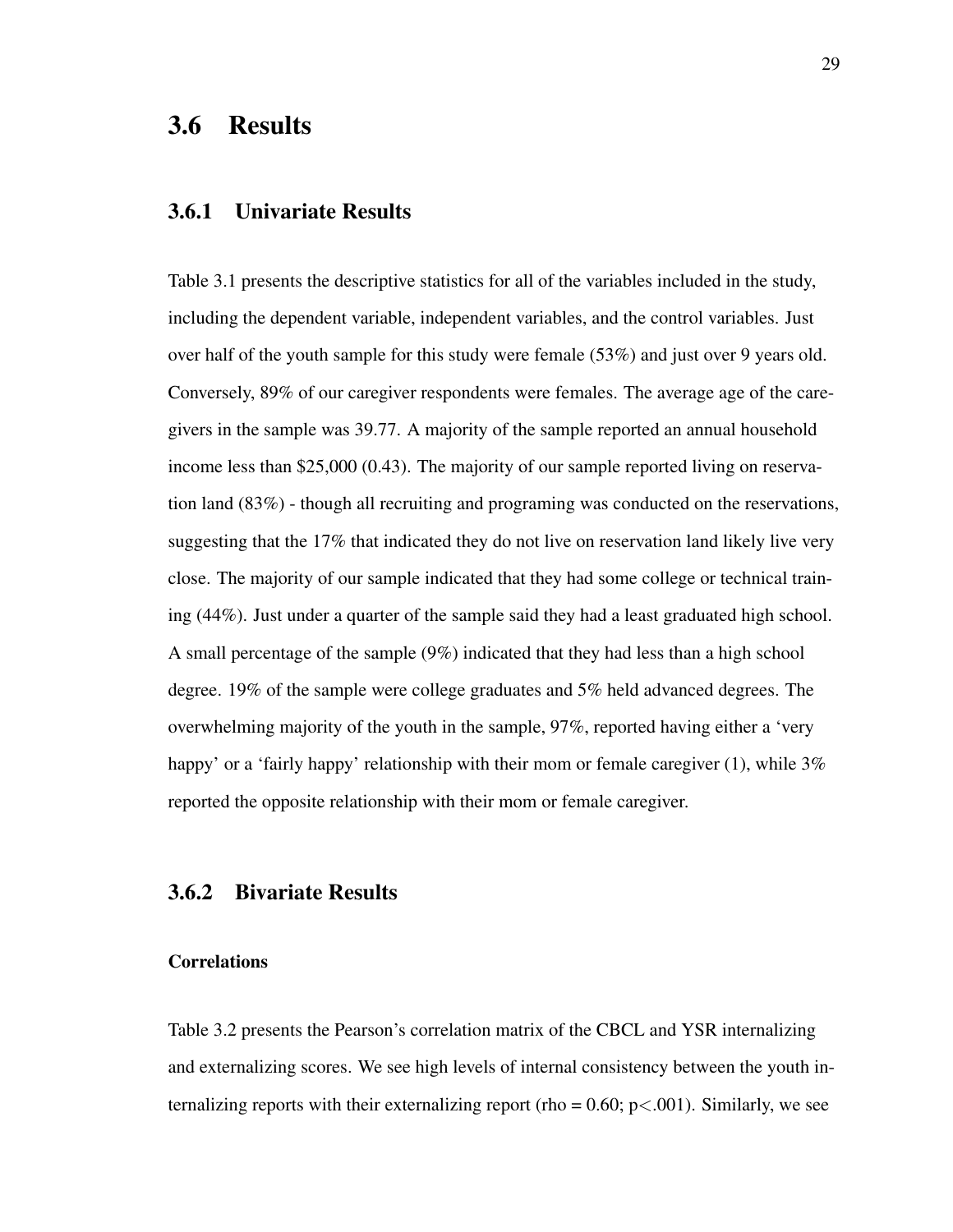| Statistic                           | N   | Mean/Proportion | St. Dev. | Min      | Max |
|-------------------------------------|-----|-----------------|----------|----------|-----|
| Youth - Female                      | 282 | 0.53            | 0.50     | $\Omega$ |     |
| Youth - Age                         | 282 | 9.08            | 0.86     | 8        | 11  |
| Caregiver - Female                  | 282 | 0.89            | 0.31     | $\Omega$ |     |
| Caregiver - Age                     | 282 | 39.77           | 11.08    | 22       | 76  |
| Income $<$ \$25K                    | 282 | 0.43            | 0.50     | $\Omega$ |     |
| <b>Lives Off Reservation</b>        | 282 | 0.17            | 0.38     | $\Omega$ |     |
| Education $- <$ HS                  | 282 | 0.09            |          |          |     |
| Education - HS                      | 282 | 0.23            |          |          |     |
| Education - Some College            | 282 | 0.44            |          |          |     |
| <b>Education - College Graduate</b> | 282 | 0.19            |          |          |     |
| <b>Education - Advanced Degree</b>  | 282 | 0.05            |          |          |     |
| Happiness w/Female Caregiver        | 282 | 0.97            | 0.17     |          |     |

Table 3.1: Descriptive statistics

that caregiver reports of youth internalizing and externalizing scores are also significantly correlated (rho =  $0.63$ ; p<.001). Beyond the within group correlation we see significant correlations across the caregiver and youth reports. For example, youth internalizing is significantly correlated with caregiver reports of internalizing reports (rho =  $0.13$ ; p<.05). Likewise, we note a moderate positive correlation between youth externalizing reports and caregiver reports of their youth on externalizing behavior (rho =  $0.29$ ; p <  $0.001$ ).

Table 3.2: Pearson's Correlation Matrix of the CBCL and YSR Internalizing Score and Externalizing Score

| Youth Internalizing (1)          |           |           |           |  |
|----------------------------------|-----------|-----------|-----------|--|
| Parent Internalizing (2)         | $0.13*$   |           |           |  |
| Youth Externalizing (3)          | $0.60***$ | $0.14*$   |           |  |
| Parent Externalizing (4)         | $0.13*$   | $0.63***$ | $0.29***$ |  |
| *p < .05; **p < .01; ***p < .001 |           |           |           |  |

#### Group Mean t-test Results

Group mean t-tests results are presented in table 3.3. We see that both caregiver and child reports are both significantly different from each other. For internalizing reports, we see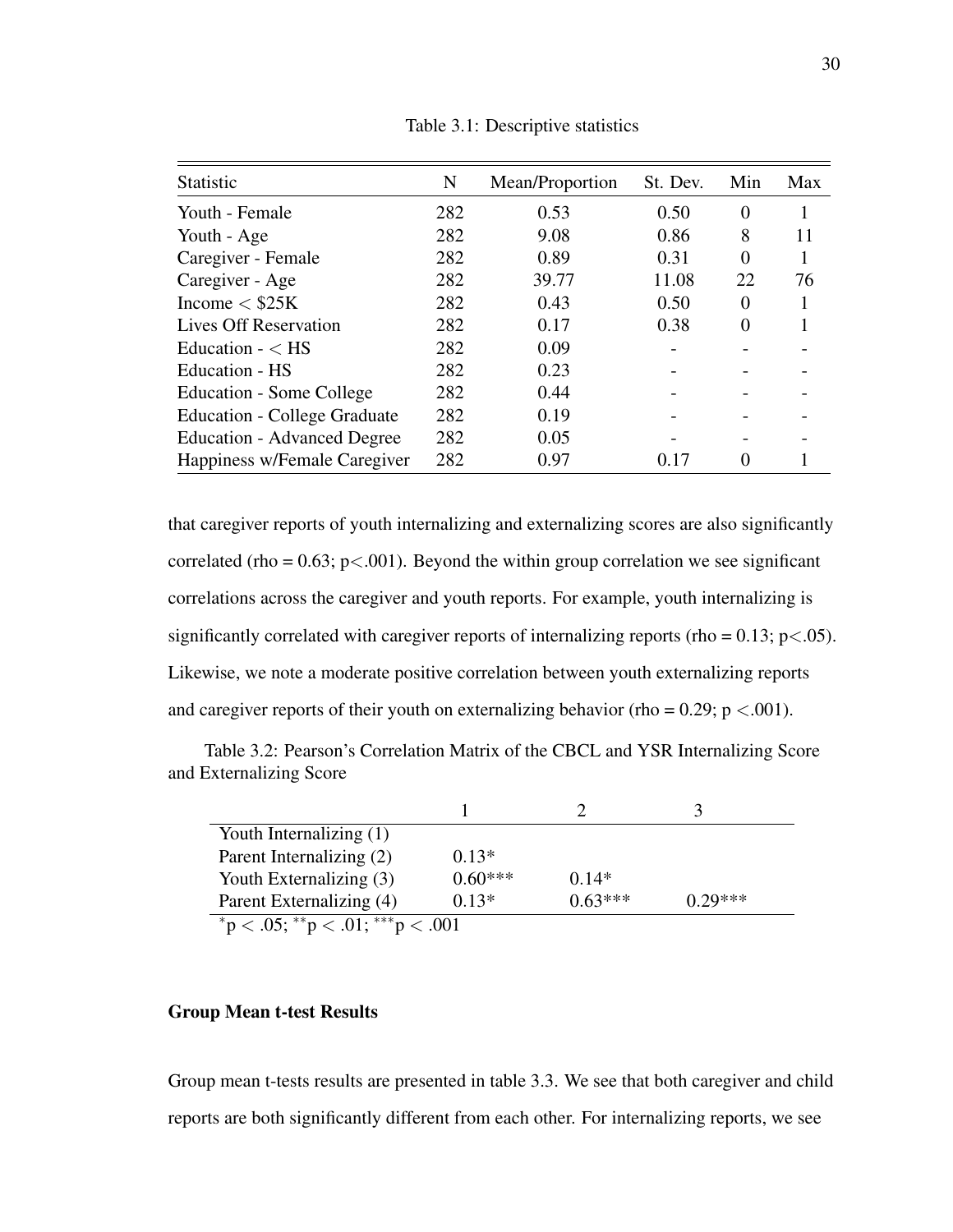that the group mean of 7.86 for caregivers, yet we see an average internalizing score among the youth at a mean of 16.68 (t-value = 13.81;  $p<.001$ ). While caregivers appear to report significantly fewer internalizing symptoms, table 3.3 suggests that caregivers report higher externalizing problem behavior, but this effect is not significant. Specifically, caregivers report and average score of 8.19, while youth report an average score of 7.70 (tvalue =  $-0.86$ ; p $>10$ ). These group means are presented visually in figure 3.1.

Parent/Caregiver Child Scale Mean SD Mean SD t-value Internalizing 8.12 6.78 16.66 8.57 13.14\*\*\* Externalizing  $8.44$   $7.55$   $7.74$   $6.57$   $-1.17$ 

Table 3.3: Parent/Caregiver and child group means t-test comparisons

 $***p<0.001$ 



Figure 3.1: Parent/Caregiver and Child group means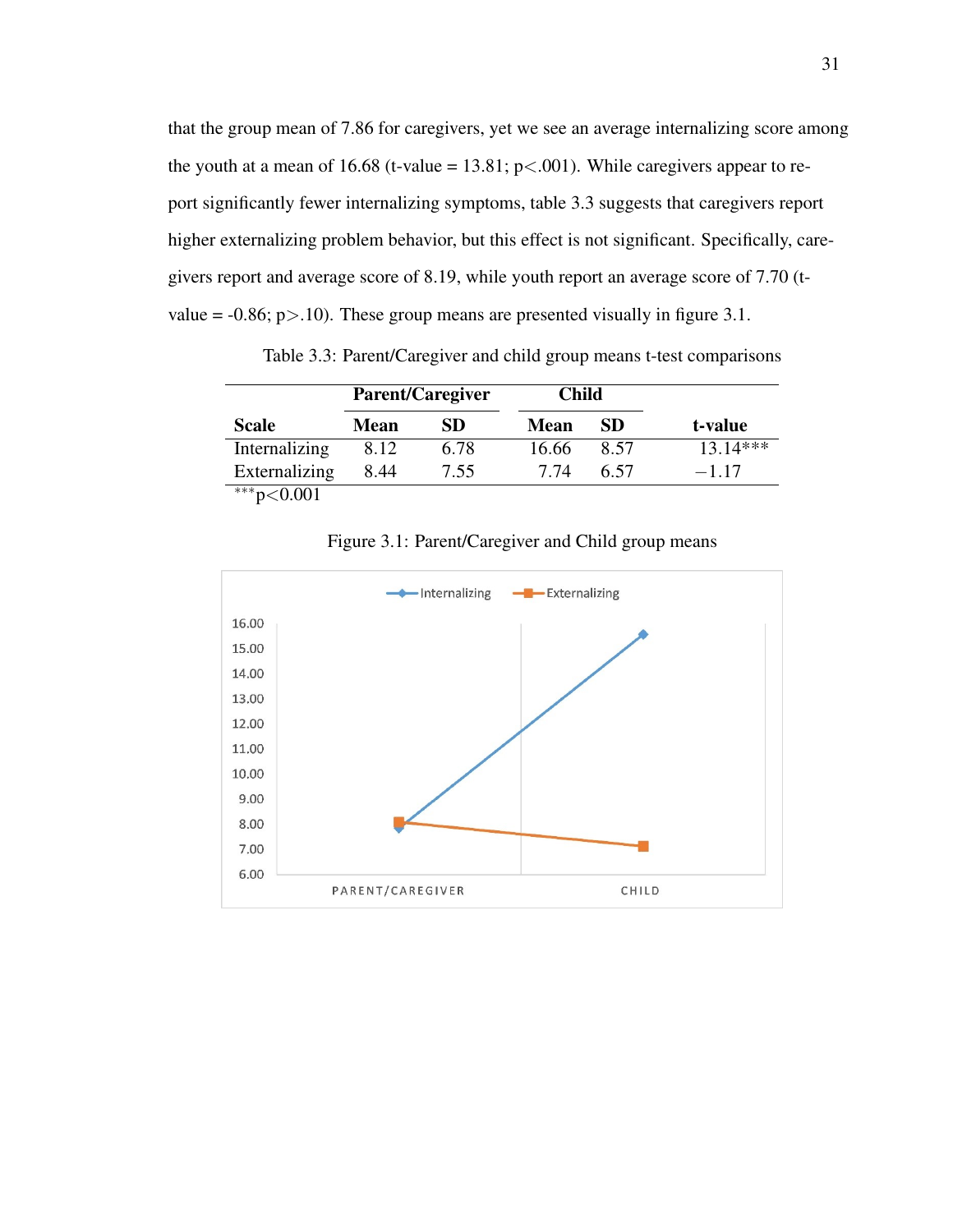## 3.6.3 Multivariate Results

#### Internalizing

Table 3.4 presents the results of OLS regressions predicting agreement scores for internalizing symptoms between caregiver and youth. The intercept for model one is a score of 12.623. In model 1, age is treated as a factor variable, with age 8 serving as the reference group. Youth that are age 11 see a significant decrease in their agreement scores ( $\beta$ )  $=$  -5.808; p $<$ .01). Female caregivers, compared to their male caregiver counterparts show significantly less agreement ( $\beta = -3.174$ ; p<.05) - suggesting that moms possibly reflect internalizing scores that are closer to that of their child.

Model 2 of table 3.4 builds on model 1, by adding several demographic control variables. The addition of these demographic control variables do not remove the significance of any of the significant factors noted in model 1. However, we see that youth that are 10, compared to the 8 year olds show significantly lower scores ( $\beta$  = -2.225; p<.10). No other changes are noted in model 2.

Model 3, table 3.4 adds self-reported happiness with mother or female caregiver as a control variable. Self-reported happiness with mother or female caregiver is added separately from control variables introduced in model 2 as it is not a demographic characteristic and thus warrants the isolation of its effect. All variables that were significant in model 2, remain significant here. This relationship holds true for youth that are 10 ( $\beta$  = -2.211; p $\lt$ .10) and youth that are age 11 ( $\beta$  = -6.032; p $\lt$ .01). Additionally, female caregivers, compared to their male caregiver counterparts show significantly less agreement ( $\beta = 2.980$ ;  $p<.10$ ) - suggesting the robust nature of reports of mothers and female caregivers, as well as youth age.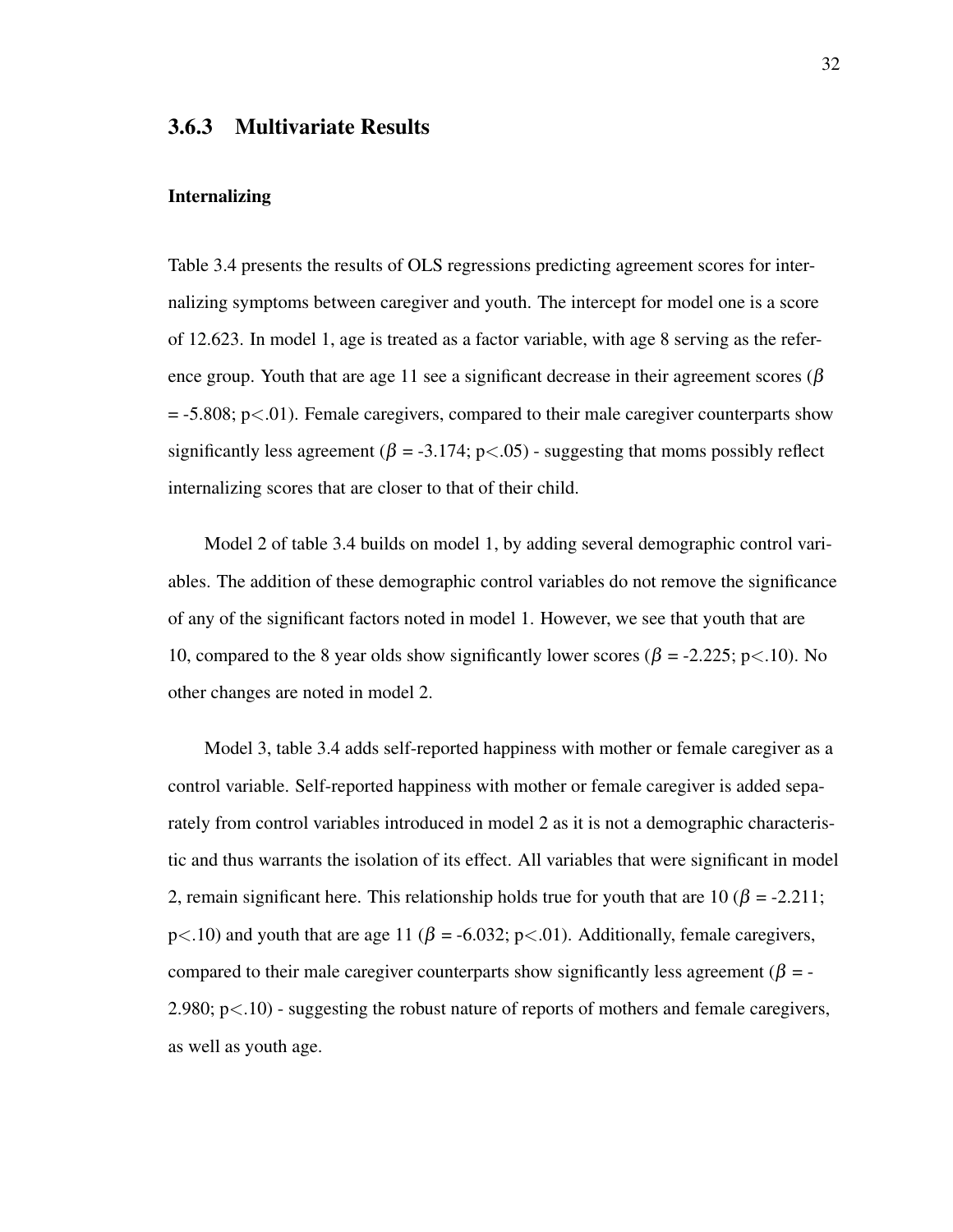|                      |                           | Dependent variable: |             |  |
|----------------------|---------------------------|---------------------|-------------|--|
|                      | Agreement - Internalizing |                     |             |  |
|                      | (1)                       | (2)                 | (3)         |  |
| Intercept            | $12.623***$               | 13.367***           | 13.960***   |  |
|                      | (2.465)                   | (2.905)             | (3.932)     |  |
| Youth female         | 0.233                     | 0.103               | 0.107       |  |
|                      | (0.930)                   | (0.940)             | (0.942)     |  |
| Youth age 9          | $-0.627$                  | $-0.777$            | $-0.792$    |  |
|                      | (1.134)                   | (1.142)             | (1.146)     |  |
| Youth age 10         | $-2.081$                  | $-2.225*$           | $-2.211*$   |  |
|                      | (1.317)                   | (1.329)             | (1.333)     |  |
| Youth age 11         | $-5.808***$               | $-6.050***$         | $-6.032***$ |  |
|                      | (2.105)                   | (2.116)             | (2.122)     |  |
| Parent female        | $-3.174**$                | $-3.025**$          | $-2.980*$   |  |
|                      | (1.509)                   | (1.528)             | (1.544)     |  |
| Parent age           | 0.042                     | 0.057               | 0.056       |  |
|                      | (0.043)                   | (0.044)             | (0.044)     |  |
| Income below \$25K   |                           | $-1.039$            | $-1.034$    |  |
|                      |                           | (0.995)             | (0.997)     |  |
| <b>High School</b>   |                           | $-0.418$            | $-0.414$    |  |
|                      |                           | (1.844)             | (1.847)     |  |
| Some College         |                           | $-0.021$            | $-0.022$    |  |
|                      |                           | (1.733)             | (1.736)     |  |
| College graduate     |                           | $-1.879$            | $-1.852$    |  |
|                      |                           | (1.974)             | (1.981)     |  |
| Advanced degree      |                           | $-3.441$            | $-3.413$    |  |
|                      |                           | (2.753)             | (2.760)     |  |
| Off Reservation - No |                           | $-1.232$            | $-1.238$    |  |
|                      |                           | (1.274)             | (1.277)     |  |
| Happy w/mom          |                           |                     | $-0.643$    |  |
|                      |                           |                     | (2.867)     |  |
| Observations         | 282                       | 282                 | 282         |  |
| Adjusted $R^2$       | 0.032                     | 0.030               | 0.026       |  |

Table 3.4: OLS Regression predicting Agreement score for Internalizing Problem Behavior

<sup>∗</sup>p<0.1; ∗∗p<0.05; ∗∗∗p<0.01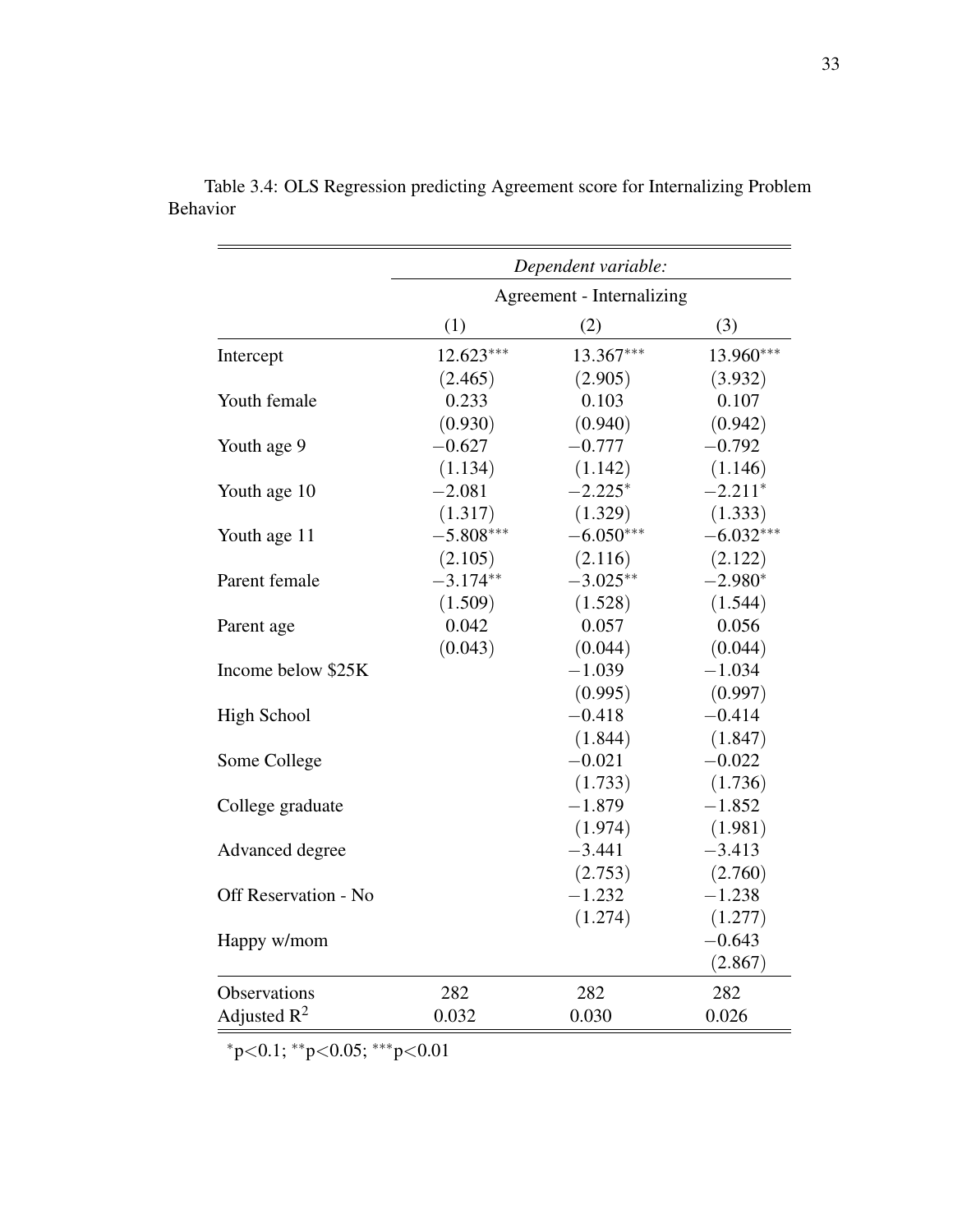#### Externalizing

Table 3.5 presents a similar set of analyses conducted on agreement scores for externalizing problem behavior as the models presented in table 3.4. Unlike agreements scores for internalizing, we do not see, overall, similar trends in significant factors that predict parent/caregiver and youth agreement. For instance, in table 3.5, model 1, I note that no variables significantly predicts agreement for externalizing problem behavior. This pattern is maintained in model 2 of table 3.5. The only covariate that is a significant predictor of agreement for externalizing problem behavior is youth self-reported happiness with their mother/female caregiver. For those that indicate they are happy with their mother or female caregiver, compared to those that are not happy with their mother or female caregiver, we see a significant reduction in agreement score of 4 points ( $p < 10$ ). Although few variables rise to the level of significance here, it may be important to reflect on the intercept values and overall group means presented in table 3.3. The gap between internalizing scores for youth and their caregivers were much larger compared to that of externalizing. The initial intercept values are much smaller for table 3.5, suggesting less variance to account for in the models.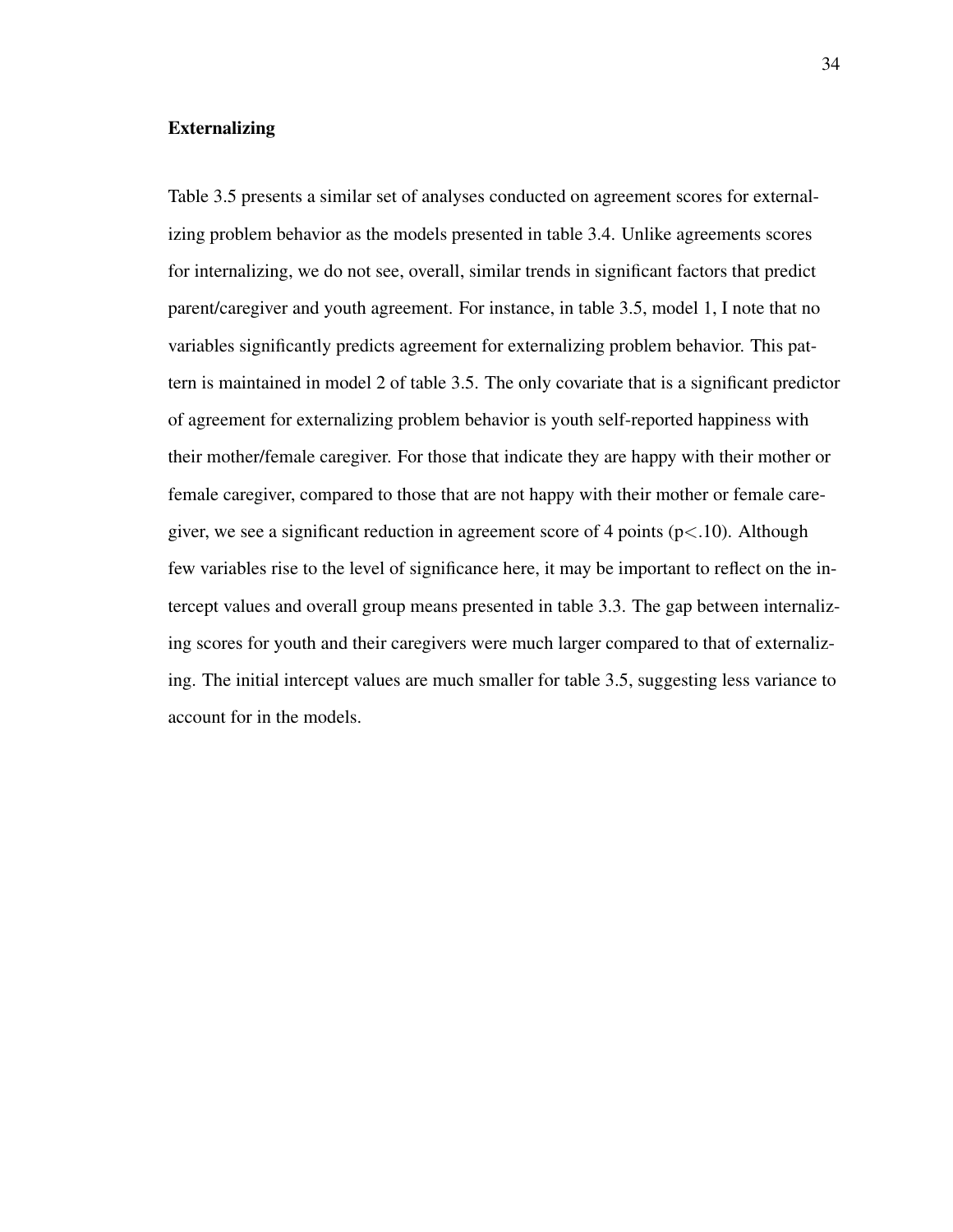|                      |           | Dependent variable: |            |
|----------------------|-----------|---------------------|------------|
|                      |           | agree_ex_abs        |            |
|                      | (1)       | (2)                 | (3)        |
| Intercept            | $4.716**$ | $5.613**$           | $9.377***$ |
|                      | (1.832)   | (2.175)             | (2.925)    |
| Youth female         | $-0.254$  | $-0.299$            | $-0.275$   |
|                      | (0.691)   | (0.704)             | (0.701)    |
| Youth age 9          | 0.429     | 0.391               | 0.293      |
|                      | (0.842)   | (0.855)             | (0.853)    |
| Youth age 10         | $-0.001$  | $-0.029$            | 0.063      |
|                      | (0.979)   | (0.995)             | (0.992)    |
| Youth age 11         | 0.321     | 0.255               | 0.367      |
|                      | (1.565)   | (1.585)             | (1.578)    |
| Parent female        | 0.324     | 0.386               | 0.675      |
|                      | (1.121)   | (1.144)             | (1.149)    |
| Parent age           | 0.022     | 0.023               | 0.021      |
|                      | (0.032)   | (0.033)             | (0.033)    |
| Income below \$25K   |           | 0.101               | 0.130      |
|                      |           | (0.745)             | (0.742)    |
| <b>High School</b>   |           | $-1.175$            | $-1.152$   |
|                      |           | (1.381)             | (1.374)    |
| Some College         |           | $-1.013$            | $-1.022$   |
|                      |           | (1.298)             | (1.291)    |
| College graduate     |           | $-1.061$            | $-0.890$   |
|                      |           | (1.478)             | (1.474)    |
| Advanced degree      |           | $-1.959$            | $-1.783$   |
|                      |           | (2.061)             | (2.053)    |
| Off Reservation - No |           | 0.052               | 0.013      |
|                      |           | (0.954)             | (0.950)    |
| Happy w/mom          |           |                     | $-4.081*$  |
|                      |           |                     | (2.133)    |
| Observations         | 282       | 282                 | 282        |
| Adjusted $R^2$       | $-0.018$  | $-0.036$            | $-0.026$   |

Table 3.5: OLS Regression predicting Agreement score for Externalizing Problem Behavior

<sup>∗</sup>p<0.1; ∗∗p<0.05; ∗∗∗p<0.01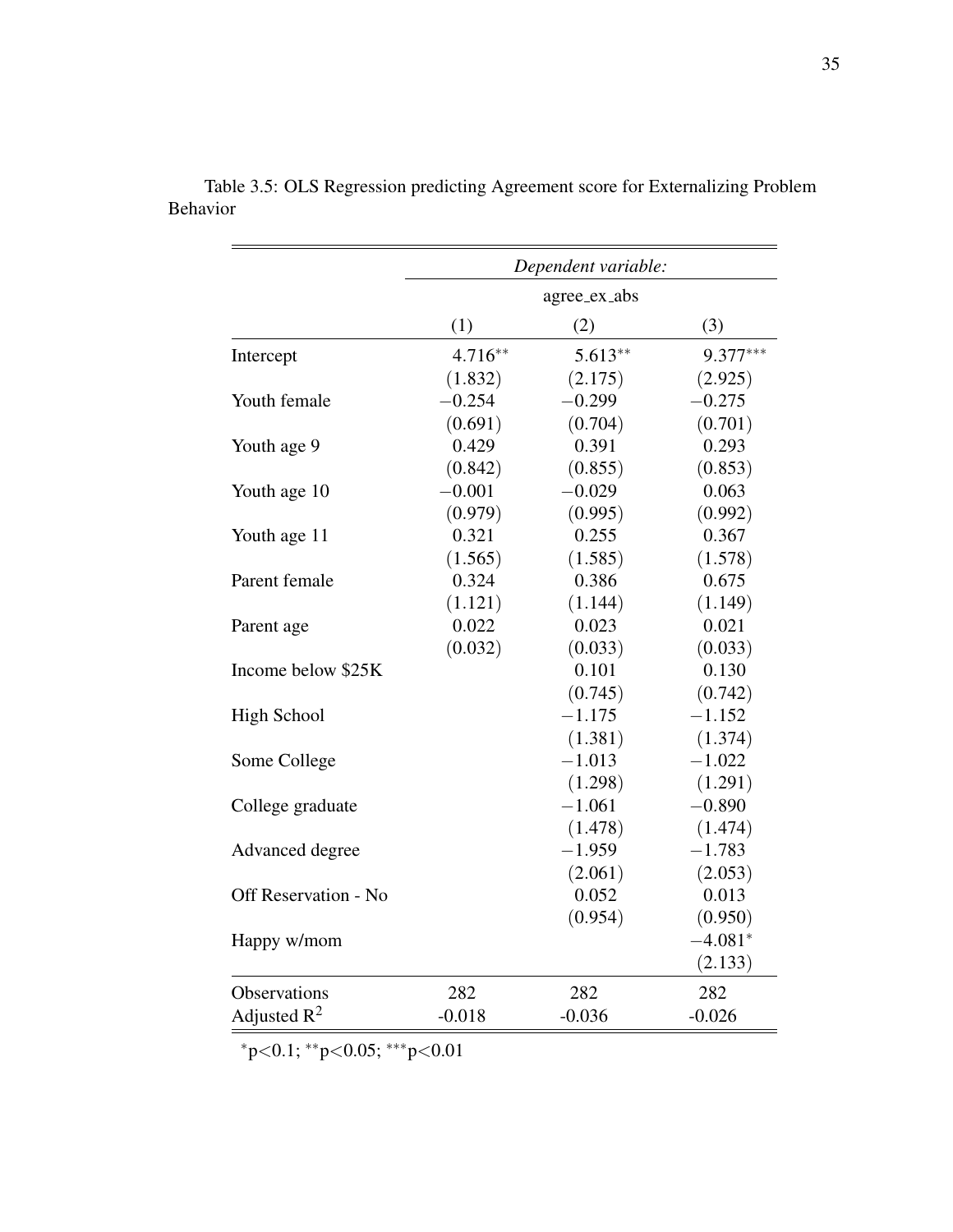# 3.7 Discussion

The purpose of this paper was to examine caregiver and youth agreement on internalizing symptoms and externalizing behavior, among a sample of youth residing on or in close proximity to one of four reservations located in the Midwest of the United States that share a common language and culture. This paper approached internalizing and externalizing of Indigenous youth by exploring the parent/caregiver-child agreement on the youth's behaviors reported by the child behavior checklist (CBCL) and youth selfreport (YSR) as part of the larger Achenbach System of Empirically Based Assessment (ASEBA) (Achenbach and Edelbrock, 1991). Since youth are often unable to be selfadvocates for psychiatric assistance, parents and caregivers assume the role of being able to self-assess youth for problem behaviors. Given the anthropological and sociological work (Dombrowski, 2014) that indicates that Indigenous youth operate in a unique system that relies even more heavily on kin, than other European systems, it becomes vital to understand if these systems of kinship produce better or similar agreement on problem behaviors that have been noted in the literature for other populations (Rothbaum and Weisz, 1994).

To test hypothesis 1a and 1b, that parents/caregivers will under report internalizing symptoms of their youth (1a) and parents will report similar scores of externalizing problem behavior in relation to their respective youth, I employed two methods of assessment. First, correlations between the youth and caregiver scores for internalizing and externalizing were presented. Findings from the correlations produced in the study suggest that caregivers report significant positive correlation with their youth scores, respectively. The second method employed in this study provides a more in-depth view of reporting patterns by group by comparing group means in a t-test. The results of these tests show that internalizing scores reported by the youth are much higher than what caregivers report. Further, it was found that the group mean scores for externalizing were not significantly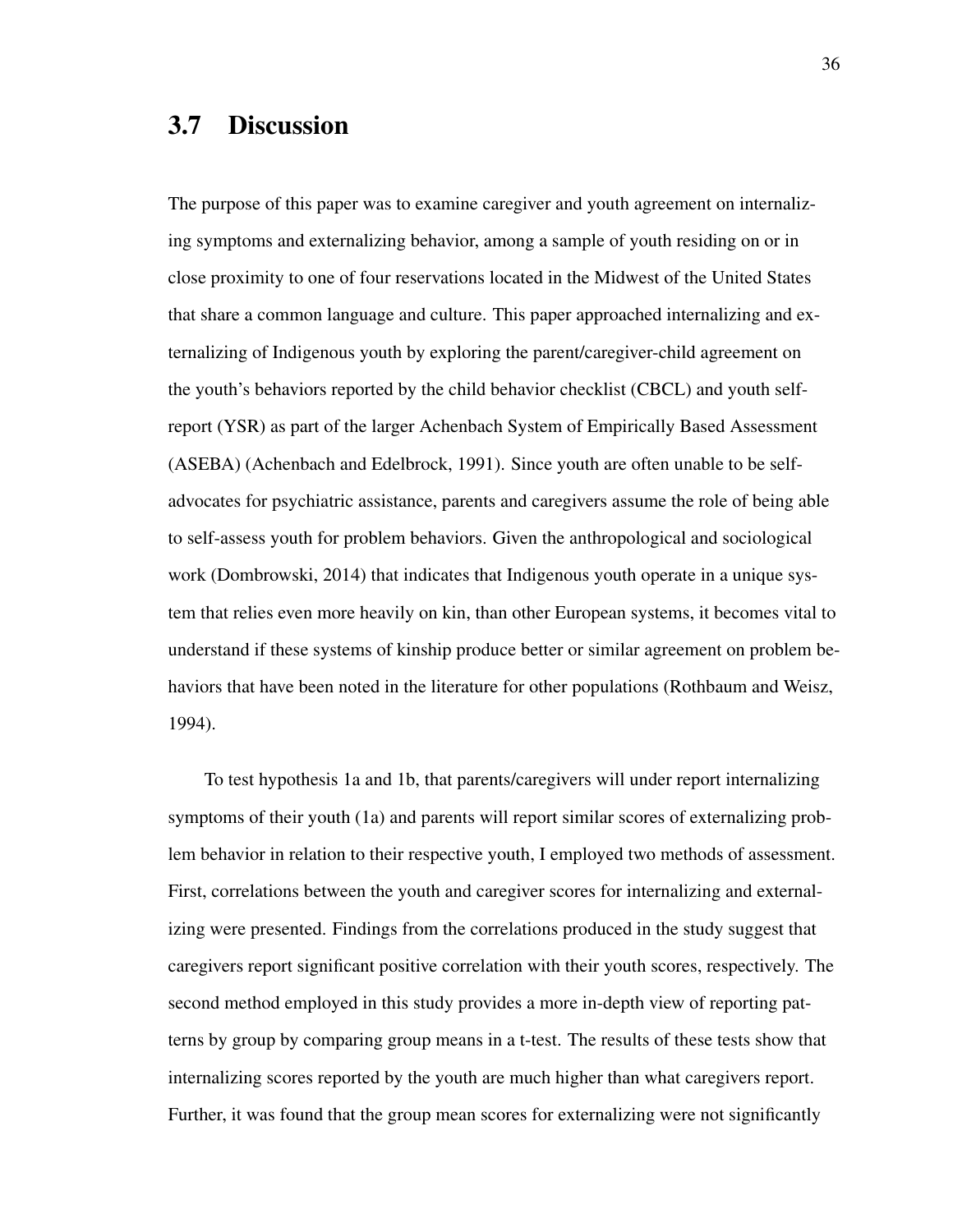different between caregivers and youth. Suggesting that caregivers, as a whole, seem to assess externalizing behaviors in a pattern that is similar to youth reporting.

To test hypothesis 1c and 1d, differences in caregiver/parent and youth disagreement will be associate with demographic characteristics (i.e., female caregiver reporters versus male caregiver reports, and household socioeconomics) and youth self-reported relationship to the parents, a multivariate regression analysis was used for each of the dependent variables. First, our findings showed that if the caregiver was a female that internalizing agreement scores between youth and caregiver would decrease, a similar finding to others in the field (Salbach-Andrae et al., 2009). However, this relationship was only present in assessing the agreement between youth and caregiver for internalizing symptoms.

Age has been an important consideration for many scholars that explore concordance of mental health reporting between caregivers and youth. Our results support related work on the role of adolescent age as a poor indicator of agreement for externalizing behavior (Cantwell et al., 1997). The results here suggest, however, that youth who are older compared to their younger counterparts have a significant decrease in disagreement between youth and caregiver. Suggesting that age for this cultural group may be an important consideration in determining concordance for internalizing symptoms. Overall the findings are mixed when it comes to age as an older meta analyses suggests age may be an important factor (Achenbach et al., 1987). Community specific and cultural specific explanations may be a promising area to help understand the age findings here.

Given prior research, one would have anticipated gender of the child to play a more significant role than what was reported here $<sup>1</sup>$ . The findings have not always been consis-</sup> tent in terms of gender findings, but gender of youth, has historically been a significant

<sup>&</sup>lt;sup>1</sup>Interaction effects for caregiver gender and youth gender were also assessed, results were nonsignificant. Roughly 90% of caregiver reports were conducted by the female caregiver, which presents an added later of caution for their inclusion here. For more information on caregiver and youth gender interactions and a predictor of agreement, (see, Jensen et al., 1988)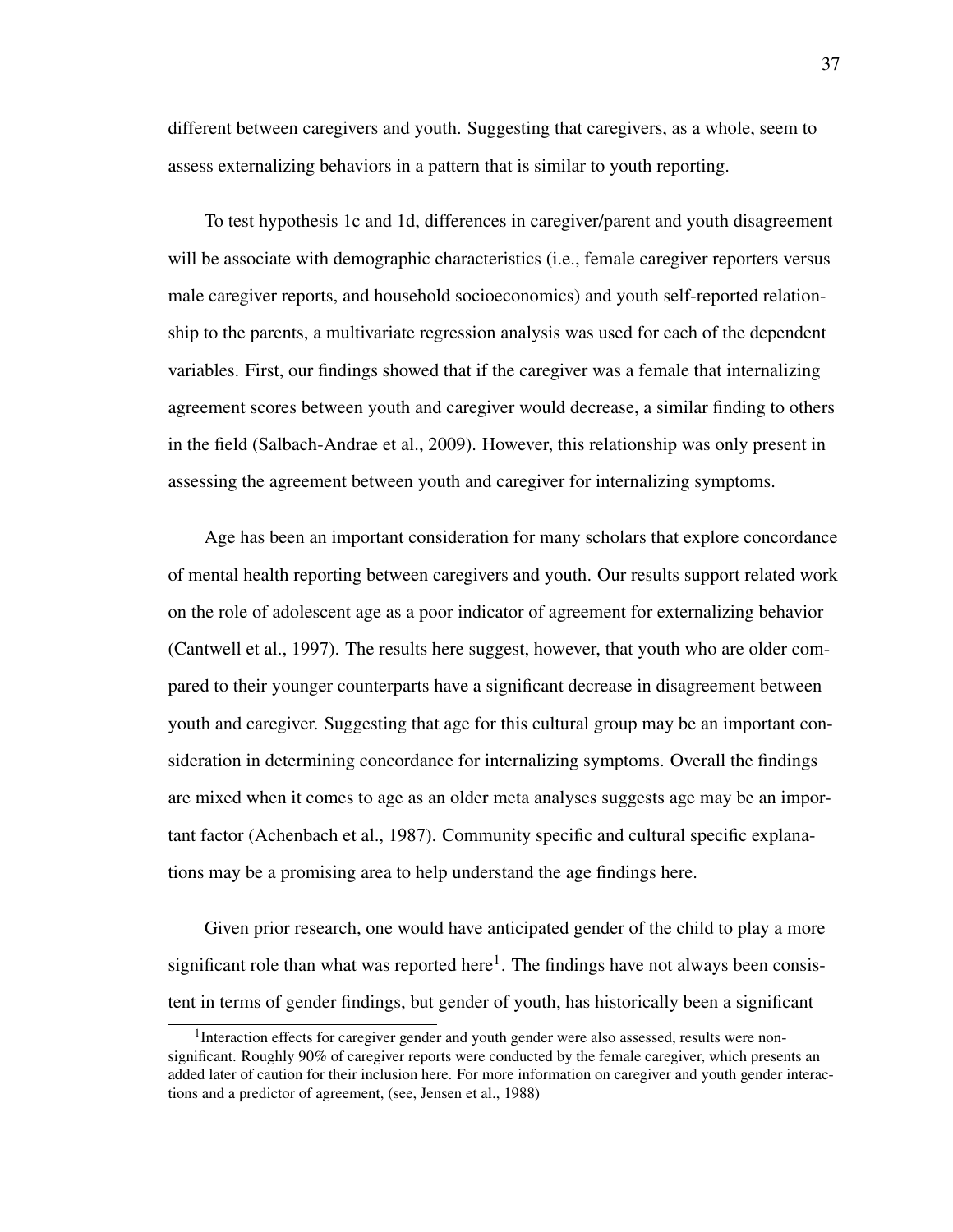predictor of agreement (Duhig et al., 2000). For some, youth males are a strong predictor of concordance between youth and caregiver (Verhulst and Van der Ende, 1992), while others have found the opposite to be true (Thurber and Osborn, 1993). Many of these studies often fail to account for the demographic characteristics of the parent, unlike this study. Suggesting that caregiver characteristics may be a more robust predictor of agreement than youth characteristics – namely, gender.

## 3.7.1 Limitations

Several potential limitations should be noted for this study. First, the target sample for this study is restricted to youth between the age of 8-10 and one caregiver. The tests used here are unable to account for several family dynamics that may be vital for understanding parent/caregiver agreement on problem behavior of youth. For example, the target sampling age omits other children living in the house that may be older or younger than the target child. Though this is not an uncommon limitation for investigators exploring agreement between youth and caregivers, it should be noted that the work of Van Lieshout and Boyle (2011) highlights the importance that birth order may play in both the manifestation of internalizing and externalizing, but also caregiver ability to take note of these problems. In the event were multiple children living in the home were age eligible to participate in the study the caregiver was instructed to report of behaviors on only one target child. This process was completed at random, but reduces the overall information available to assess agreement between caregiver and youth. Any reports from secondary or beyond children surveyed because they met the minimum requirements were excluded from these analyses. In cases where the youth being reported on is an only child of a family we may expect that the caregiver would report scores similar to their child's (Thurber and Osborn, 1993). Here, the eligibility requirement restricted, a) which child was interviewed in the house and b) the ability to model the temporal order of child birth order.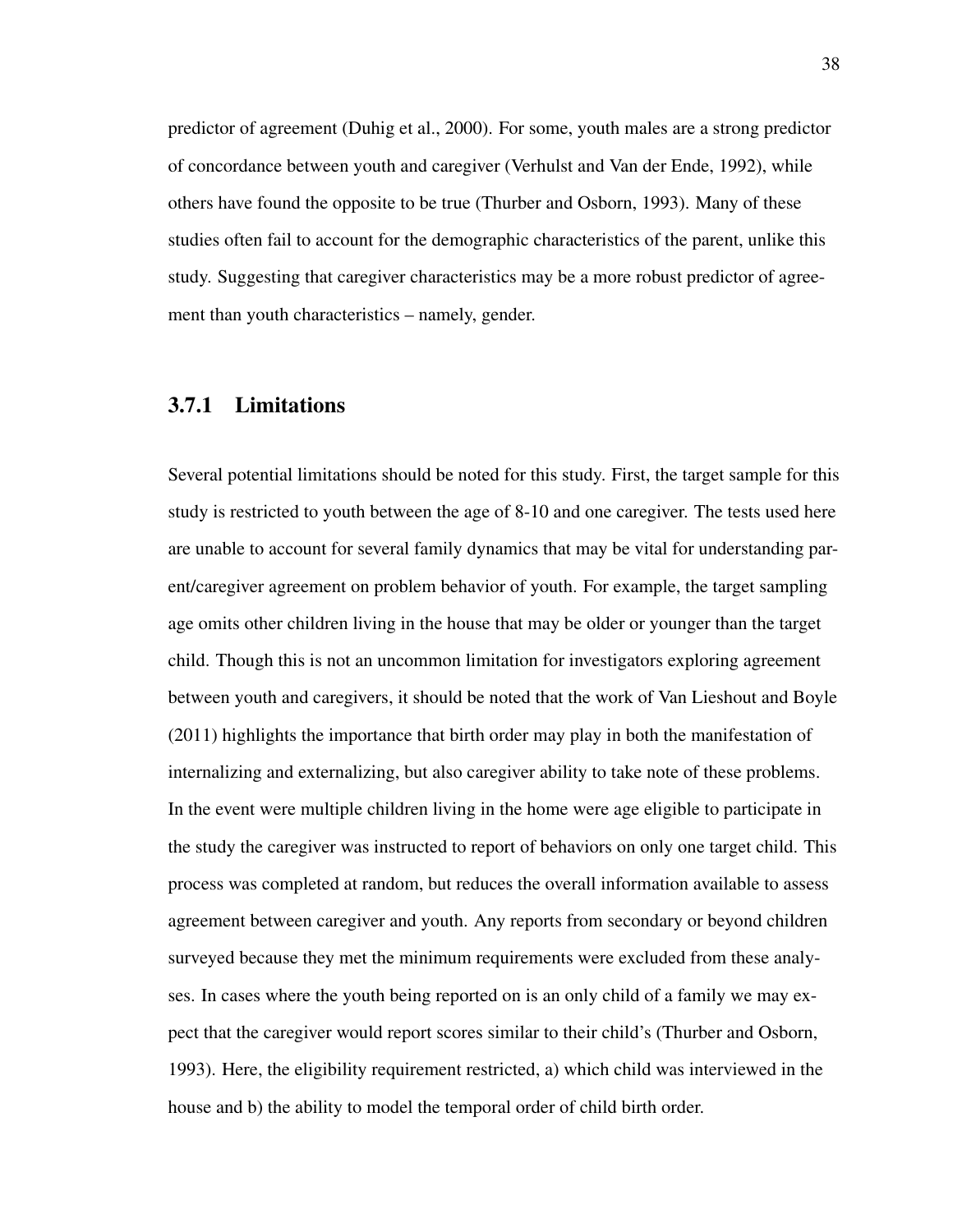Lastly, while this study attempts to account for the child's happiness with parent, several problems should be noted. First, youth were asked to report feelings of relationship of their mother or female caregiver, and likewise for their father or male caregiver. Since 30% of youth in the sample indicated that they do not live with their father this relation is not accounted for in the analyses due to issues of missingness. Further, this measure of happiness assumes that the youth are reporting on their caregiver that also participated as the adult respondent to measure agreement, this assumption is not validated here. It is completely possible that the report of female caregiver happiness is someone different than the adult respondent here.

## 3.7.2 Implications and Future Directions

Notwithstanding these limitations, these data provide a unique insight into parent/caregiver and child agreement on valuable problem behaviors for American Indian youth, several recommendations are offered moving forward. This research establishes the need to examine similar patterns among a more diverse sample of Indigenous youth across different geographic regions, age groups, and family dynamics. No doubt, the results here are highly contingent on the developmental stage of the youth in this sample. Given the known rates of problem behaviors for American Indian youth that are slightly older than our sample in terms of suicide (Wexler et al., 2015), depression (Manson et al., 1990), and aggression (Hartshorn et al., 2012) – work should assess if similar patterns of agreement hold true for other age groups and on other domains of mental health for Indigenous populations the same as it does in other non-Indigenous samples (Achenbach et al., 1987).

The findings here suggest that parental characteristics are important factors to consider. The gender of the caregiver is an important characteristic for increasing concordance between youth and caregiver for internalizing symptoms. Here, we see that the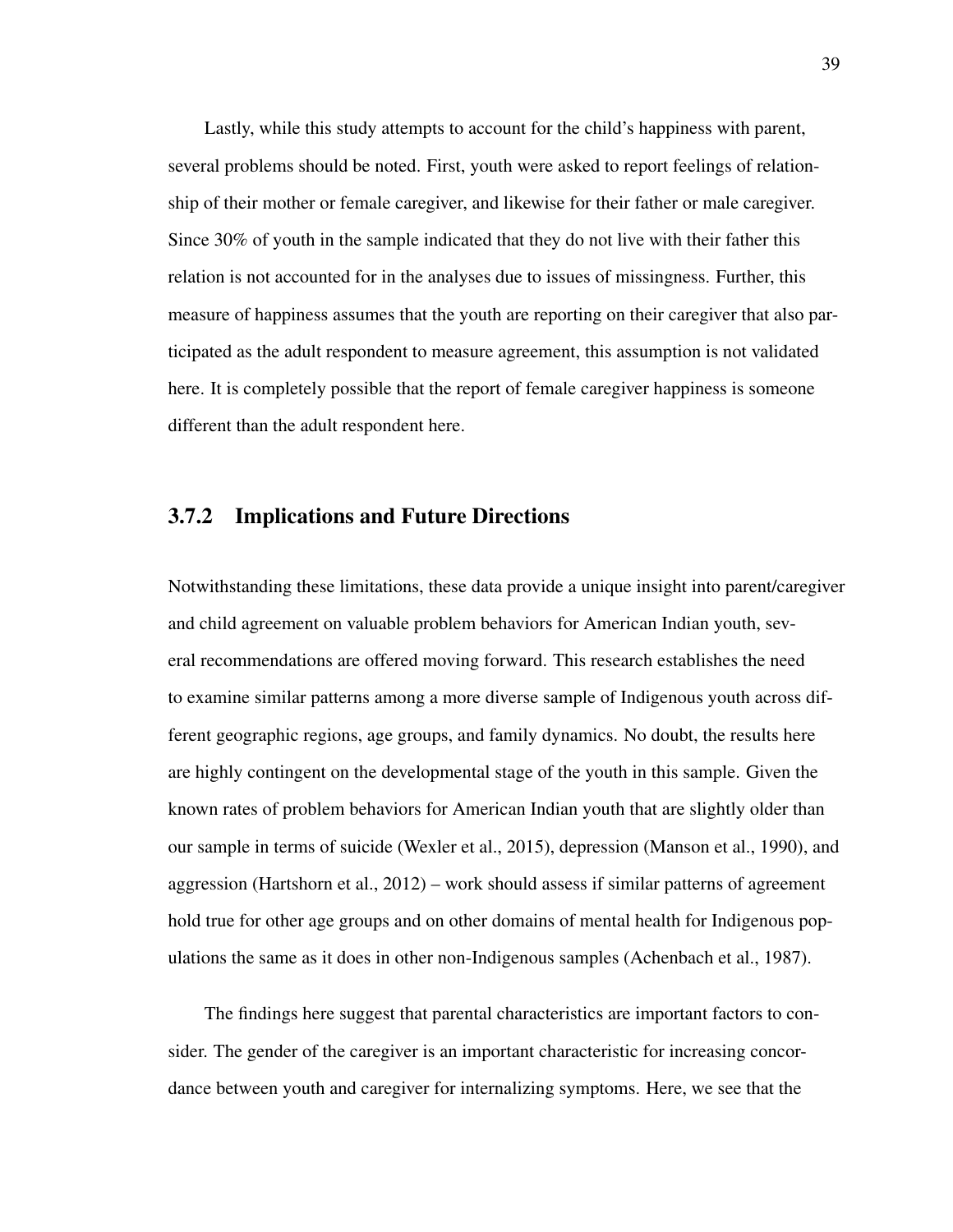only predictor of agreement for externalizing behavior is youth's self-rated happiness with their parent. Suggesting that when youth do not report positive relationships with female caregivers that frequently disagree on severity of externalizing behavior.

Ivanich et al. (2018) discuss BZDDD's aim to bring the families together for interaction and learning. Signaling a possible early promise of BZDDD's family-based approach to prevention work as an appropriate intervention strategy with this population as it incorporate both youth and caregivers. This work speaks to the ongoing intervention and prevention efforts taking place for Indigenous communities. These findings suggest that efforts can be made in family-based interventions for caregivers to recognize the self-reported internalizing symptoms. That said, it should also be noted that intervention efforts moving forward may not need to spend as much time on the training of parents to identify externalizing behaviors – as they seem to report similar to their youth. Further work should assess if the program does achieve higher levels of happiness with caregivers, compared to the control group, but it is a promising sign moving forward.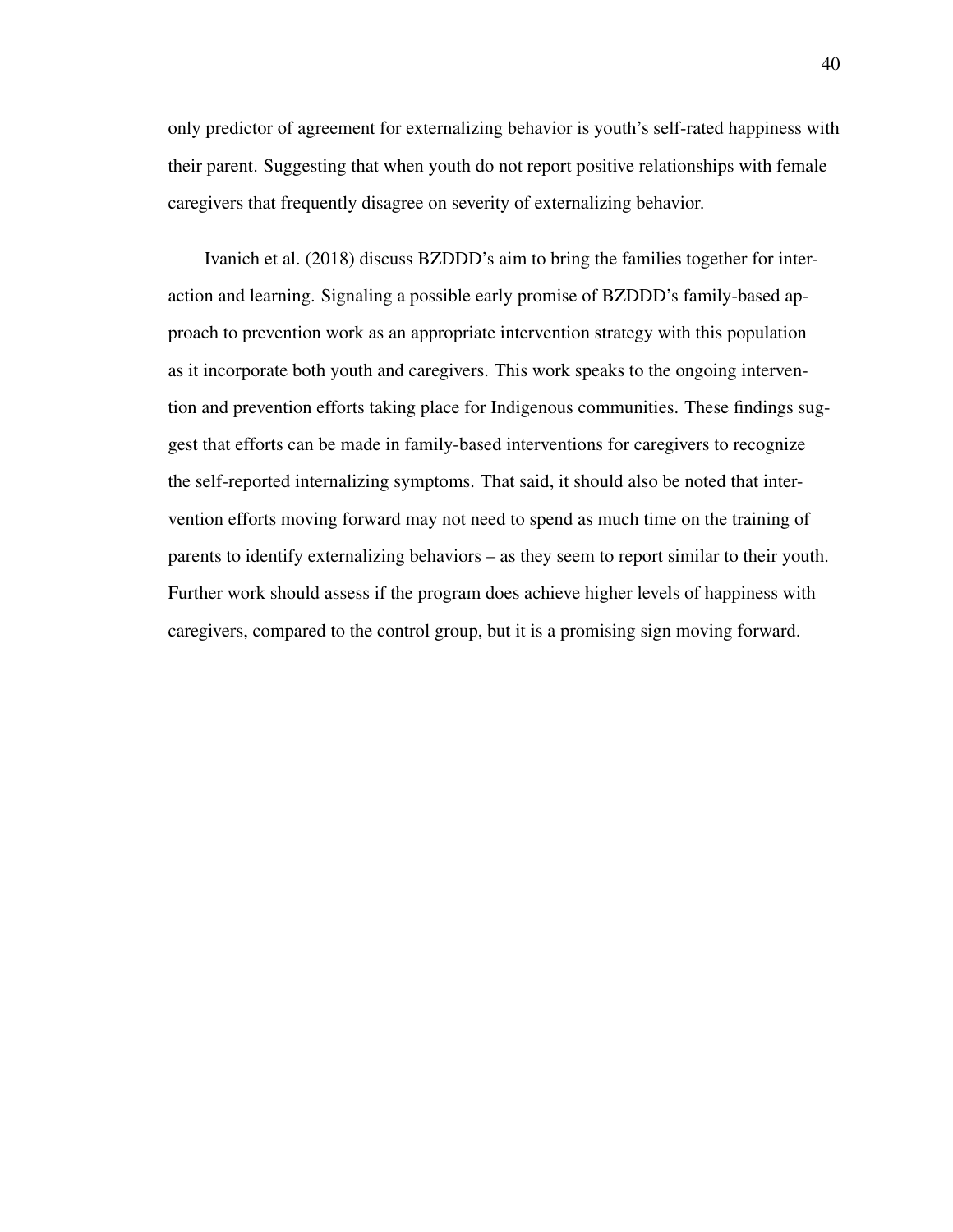# Chapter 4

Sibling Influence on Behavior Problems: Test of the Actor-Partner Interdependence Model

# 4.1 Introduction

Scholars have a rich history of exploring adolescent outcomes taking a relational approach (Martin et al., 2013; Schaefer et al., 2011). This body of literature has been attuned to the important role of parents/caregivers (Conger et al., 1997). Not surprisingly, the role of parents, has been found to be a robust predictor of adolescent outcomes. Parent and family influence have been important predictors of a range of outcomes ranging from general well-being (Brown, 2006) to specific delinquency outcomes (Demuth and Brown, 2004; Hay et al., 2007).

The role of parents, while important, is not the single influence in the life of a youth. Just as youth spend a large amount of time with parents, youth also spend a great deal of time with their siblings. Haynie and McHugh (2003) address a reoccurring concern in the literature that sibling effects may be a product of some shared genetic "heritability" rather than modeled or other contextual factors. Their work notes that other contextual factors such as unique friendship ties are the main cause for deviance involvement (measured by prior twelve month involvement in smoking cigarettes, getting drunk, skipping school without an excuse, or having gotten into a physical fight). Further supporting their research, Low et al. (2012) find that socialization—often of older siblings on younger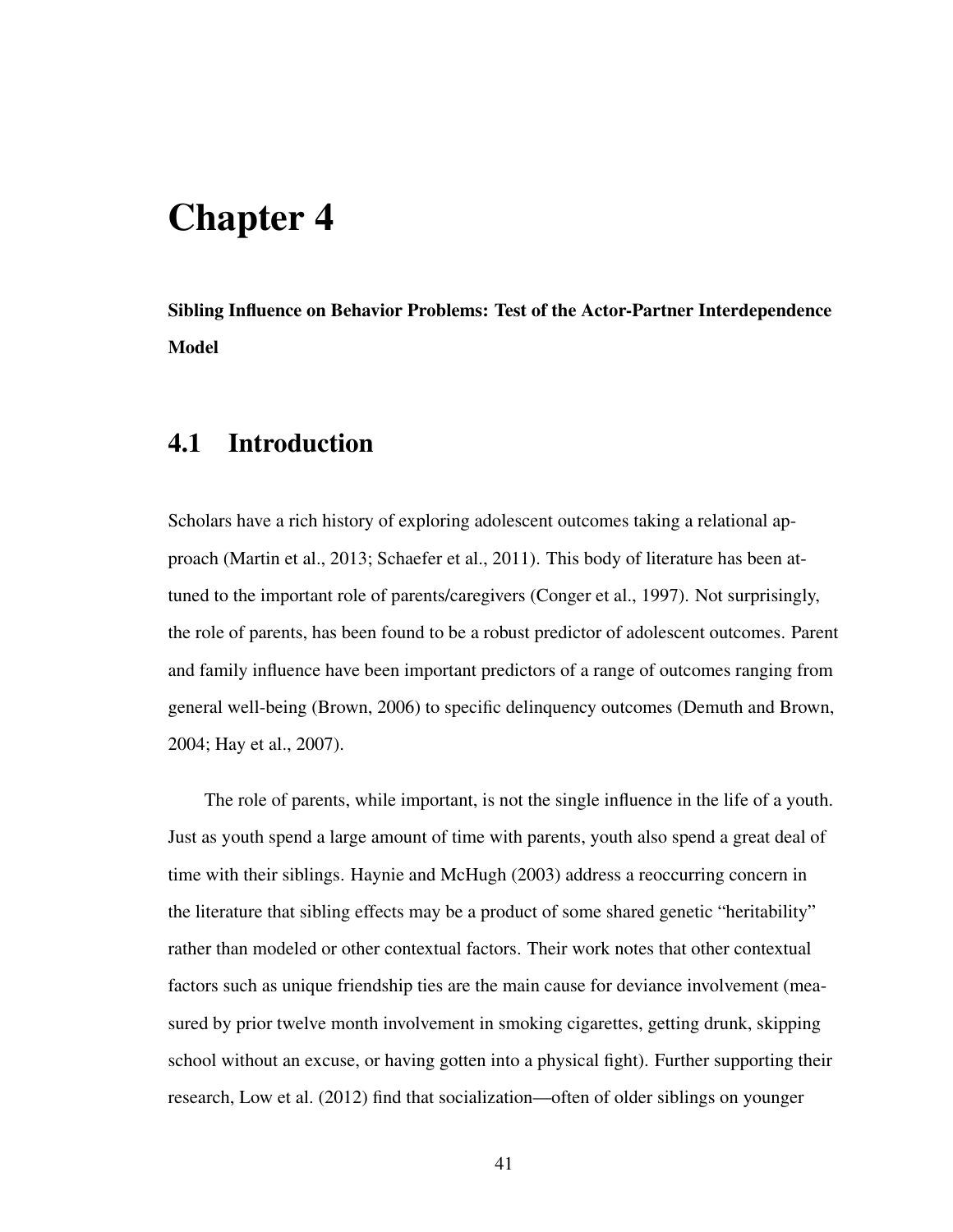siblings—is the driving factor in adolescent problem behavior. Parents and siblings do not operate in detached independent spheres. Thus it is vital to explore problem behavior among youth with sibling and parent/caregiver influences in mind.

Indigenous scholars are keenly aware of the importance of immediate family, and extended family, yet little work has explored the explicit role of primary caregiver and sibling on problem behavior. This study will extend the social convoy of Indigenous youth to encompass a second layer of actors (siblings) that likely play a vital role in predicting problem behavior. To this end, I employ an actor-partner interdependence model (APIM) to identify problem behaviors among siblings with parent/caregiver characteristics as control variables for Indigenous youth problem behaviors.

# 4.2 Background

## 4.2.1 Parental Influence

Parents and caregivers, are vital to the positive and negative outcomes of youth. The influence of parental composition, parenting style, and parent behavior modeling consistently appears to be relevant factors for early adolescence development (Garnier and Stein, 2002). For example, Bronte-Tinkew and colleagues (2006) found that the parenting style of fathers plays an important role in adolescent risk behavior. An additional mother-father correlate of important consideration is the level of engagement in criminal behavior of the parent. For example, Junger et al. (2013) use data across three generational cohorts to follow families and to examine the role of inter-generational criminality. They found that having a parent engaging in criminal behavior was a significant predictor of a child's future delinquency. When the mother is the parent engaged in criminal behavior the risk of the child's future criminality increases by a factor of five. Similarly, Sykes and Pettit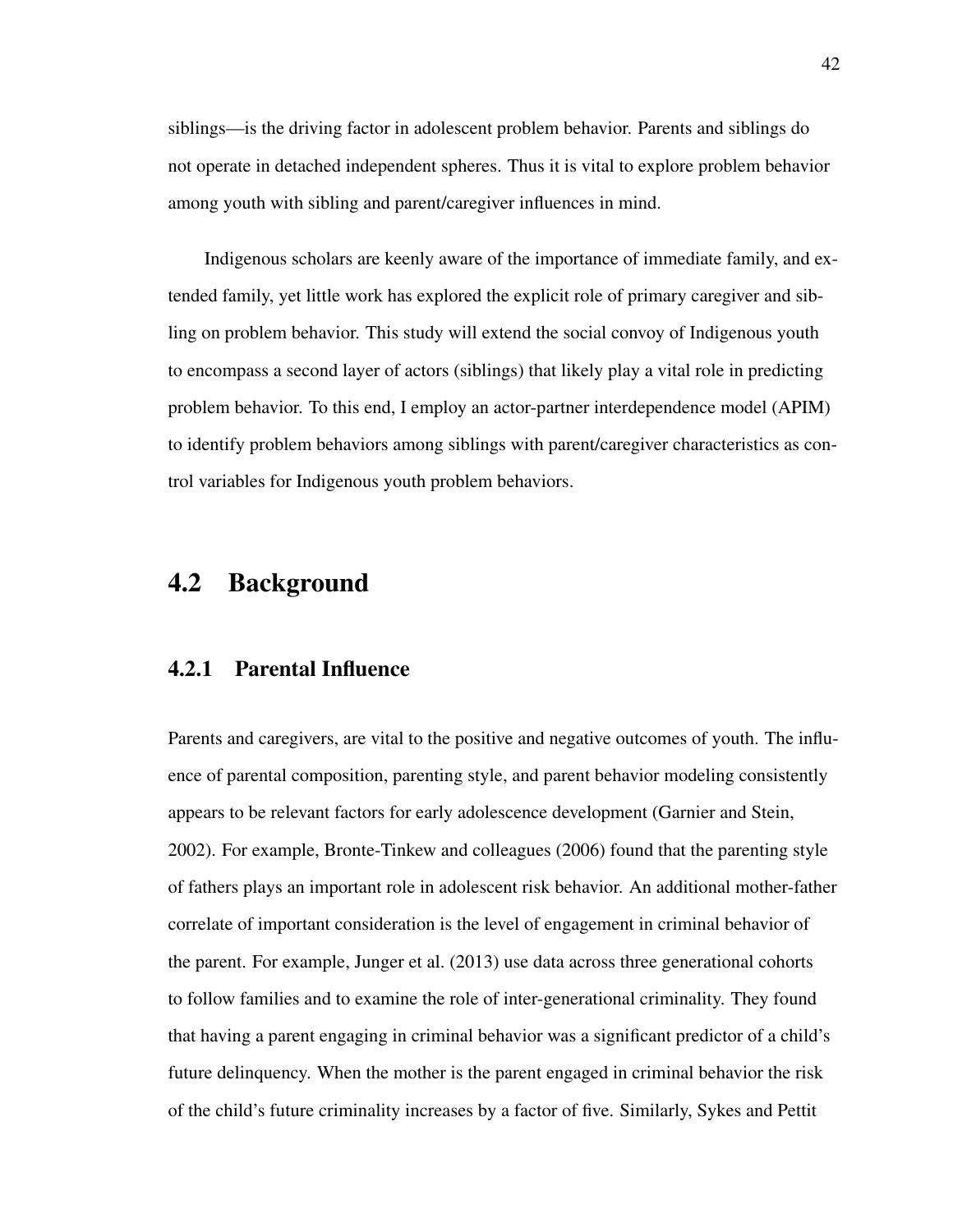(2014) highlight the family complexities that come with our record breaking mass incarceration in this country. Specifically, the authors detail the potential psychological problems as well as material problems associated with large portions of the adult population being incarcerated. Which underscores the fact that the chance of incarceration among Indigenous males is one in three. Beyond the nuclear family, youth that are embedded in step-families also perceive their place in the family and subsequently their actions outside of the home are often based on parental dynamics (King et al., 2015). Though it has yet to be explored, the unique living situations of many Indigenous families (i.e., cousins living with cousins, youth living with grandparents, uncles and aunts living with families, etc.) may also introduce some family dynamics that help or harm youth development.

## 4.2.2 Sibling Influence

Sibling interactions and roles have been the center of interest for understanding youth outcomes (McHale et al., 2012). Youth do not interact with parents or caregivers in a vacuum; sibling relationships are important family dynamics and are as likely to influence decisions and attitudes as caregivers. Siblings may be influential in several meaningful ways. First, scholars have focused their efforts on understanding the role of siblings in the developmental context. Attention has also focused on the intersecting role of siblings with other social relations (e.g. parents, caregivers, friends, sibling friend). More nuanced studies have shown in recent years that gender roles and sibling order have serious impacts on behavioral outcomes. It is argued that these patterns of influence and behavior may be ubiquitous regardless of culture, race, and nation – though a brief discussion will be explored here.

Siblings play a vital role in shaping individual behaviors, attitudes, and beliefs through the life course – especially in early life development. Boer and colleagues (2013) detail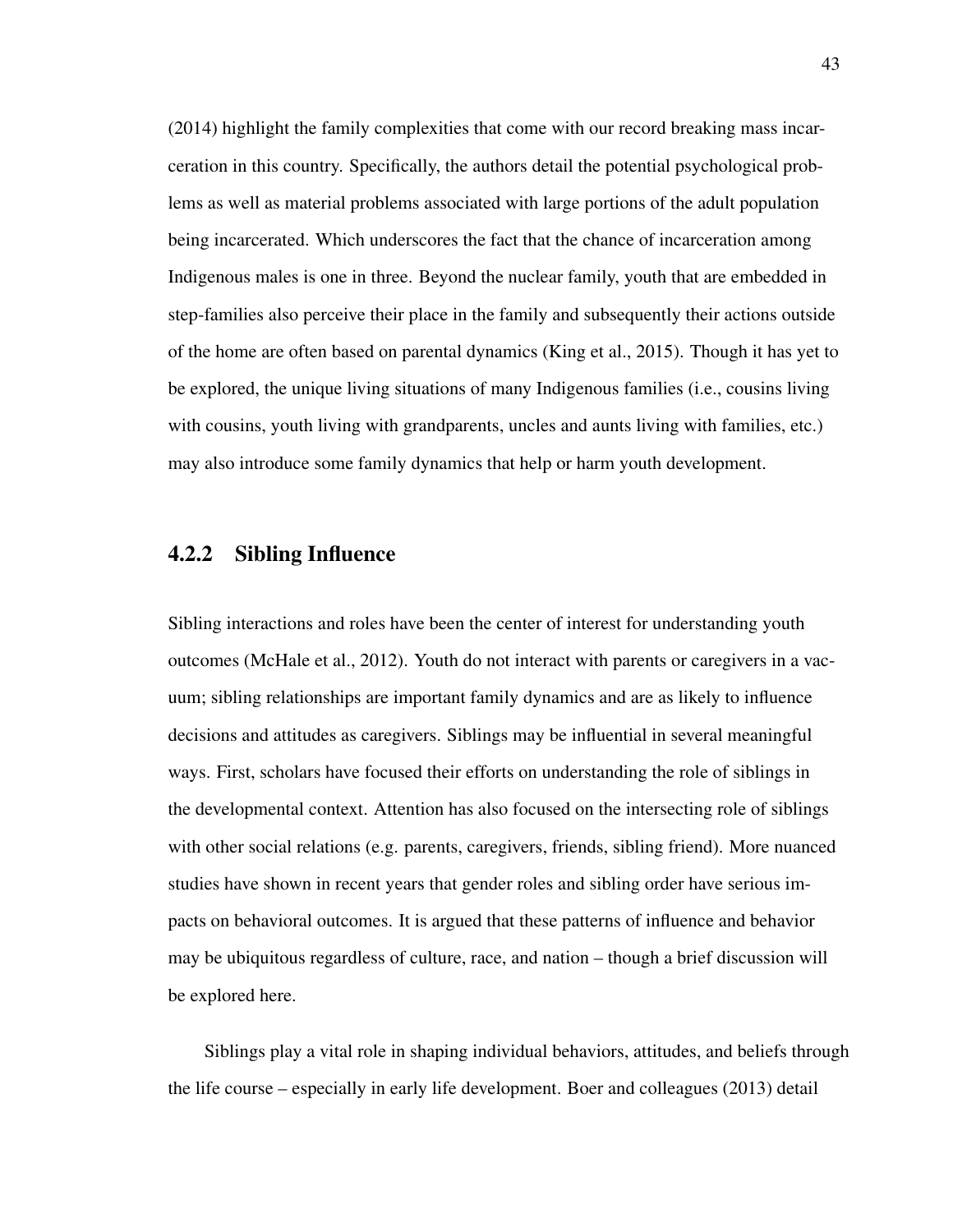in their book the role of siblings in a wide range of developmental contexts. Their work highlights the current status of sibling research on topics such as social support, modeling behavior, social learning, and varies topics of interest for clinicians. These topics highlight ways in which siblings can have a negative and positive influence on each other. Downey and Condron's work (2004) also highlights the positive benefits siblings have on each other at early life stages. In fact, they explore the role of having a sibling in the home has on negotiating kindergarten relationships and find that youth that have siblings in the home are better adjusted and navigate social relations better than than their counterparts that do not have siblings at home.

Though studies like the ones mentioned above establish and justifiably call for more research to explore siblings influences, others have extended the role of influence to be a dynamic process between parents, siblings, and friends. It has been found that as sibling relationships improve over time and that this improvement can have a positive influence on reducing depressive symptoms, however, it has also been found that when youth perceive that they are less favored over other siblings in the household, those youth see increases externalizing problems over time (Richmond et al., 2005). To create a more complete picture of those persons who play a significant role in an individual's life, Haynie and McHugh (2003) expand the scope of influence to include friends, siblings, and shared friends. They find that although all sources independently have direct and indirect influences, unique friends appear to have the strongest influence in late adolescents. The third intersection of relationships that are theoretically and empirically important to consider are the unique triangle of influences created by parents, siblings, and friends. Ardelt and Day (2002) explore the role of this triangle of relationships on deviant behavior. Unlike 2003, they find that siblings (particularly older siblings) have the strongest impact on deviant behavior. They do note the significant role, however, for deviant peers and find varying levels of support for parental influence.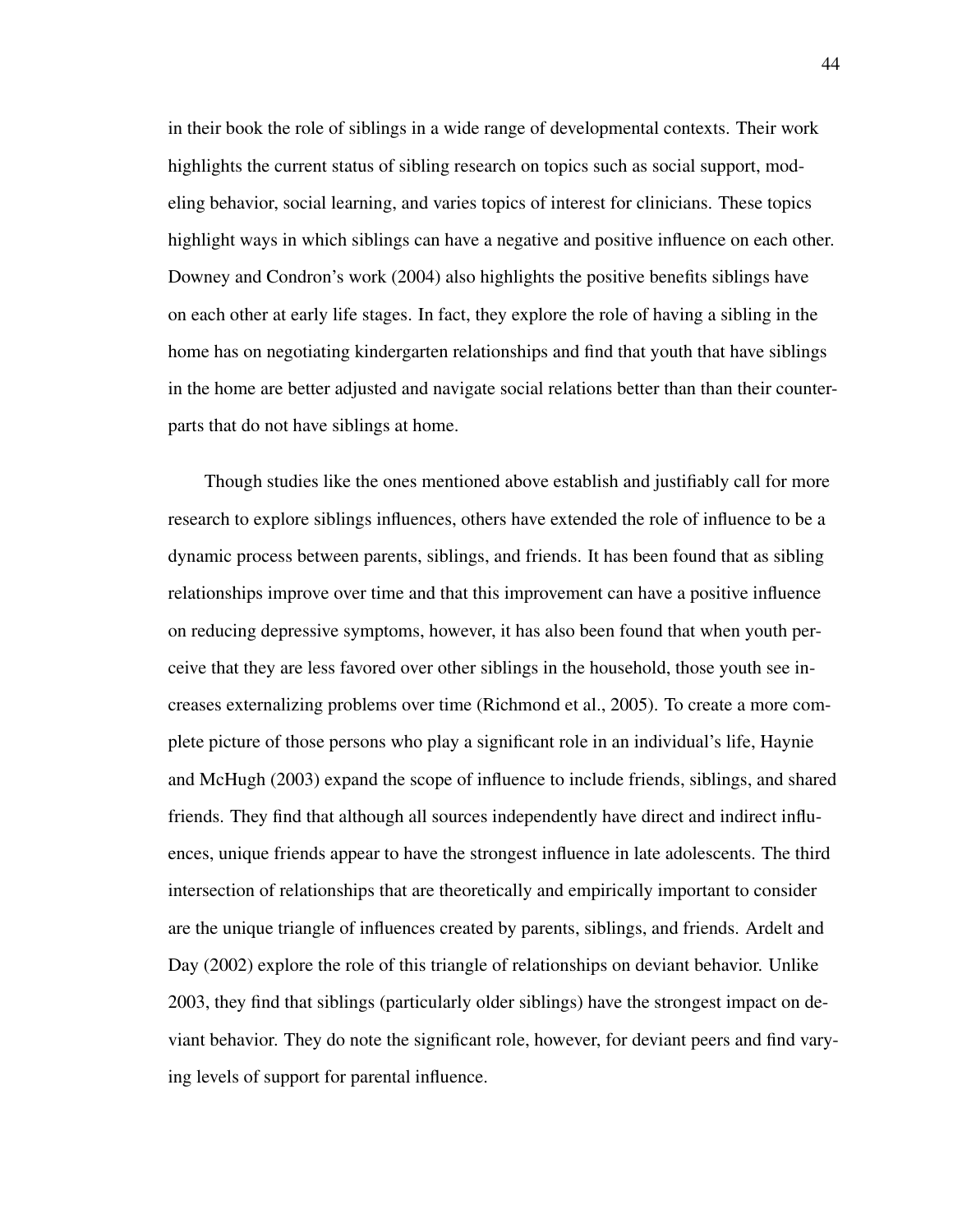Within the sibling literature two reoccurring relationships appear to emerge as important considerations when exploring behavioral outcomes. First is the role of gender dynamics between siblings. When siblings are both female, intimacy levels between siblings have been found to be associated with higher levels of peer competence and decreased in depression symptoms. in contrast, females with a male siblings often reported more risky behaviors (i.e., alcohol use, and risky dating behavior) (Ellingson et al., 2013). In a similar line of research, Slomkowski et al. (2001) explored the role of same sex and opposite sex siblings for girls and found that siblings, in general have highly correlated deviant behavior scores, but the impact of these influences can be moderated by other sibling dynamics. The second major finding across multiple studies is impact of the sibling order on behavior. It is often the case that older siblings are found to be highly influential over their younger sibling behavior (Ardelt and Day, 2002). Additionally, Low et al. (2012) find strong direct effects for older siblings influence on younger sibling substance use. The role of gender, and sibling order are common themes in this literature and suggest that they are not often mutually exclusive and that he triangle of sibling, family, and peer dynamics are important intersecting relationships.

Related to the importance of sibling order is the consideration of developmental stages of siblings. Scholars suggest that siblings that are in close proximity in terms of developmental stages are more likely to exert some form of influence – especially on younger siblings – compared to siblings that are in developmental epochs that are very different (e.g., a 10 year old with a 19 year old sibling) (Noller and Feeney, 2013). Others have found support for within developmental epoch sibling influence (Slomkowski et al., 2001). It should be noted that studies exploring sibling influence on deviant behavior have frequently been restricted to school based samples - typically high school and occasionally middle school where youth are likely to be experimenting with risky behavior (Haynie and McHugh, 2003). Little work has explored within developmental stage influence among earlier developmental stages.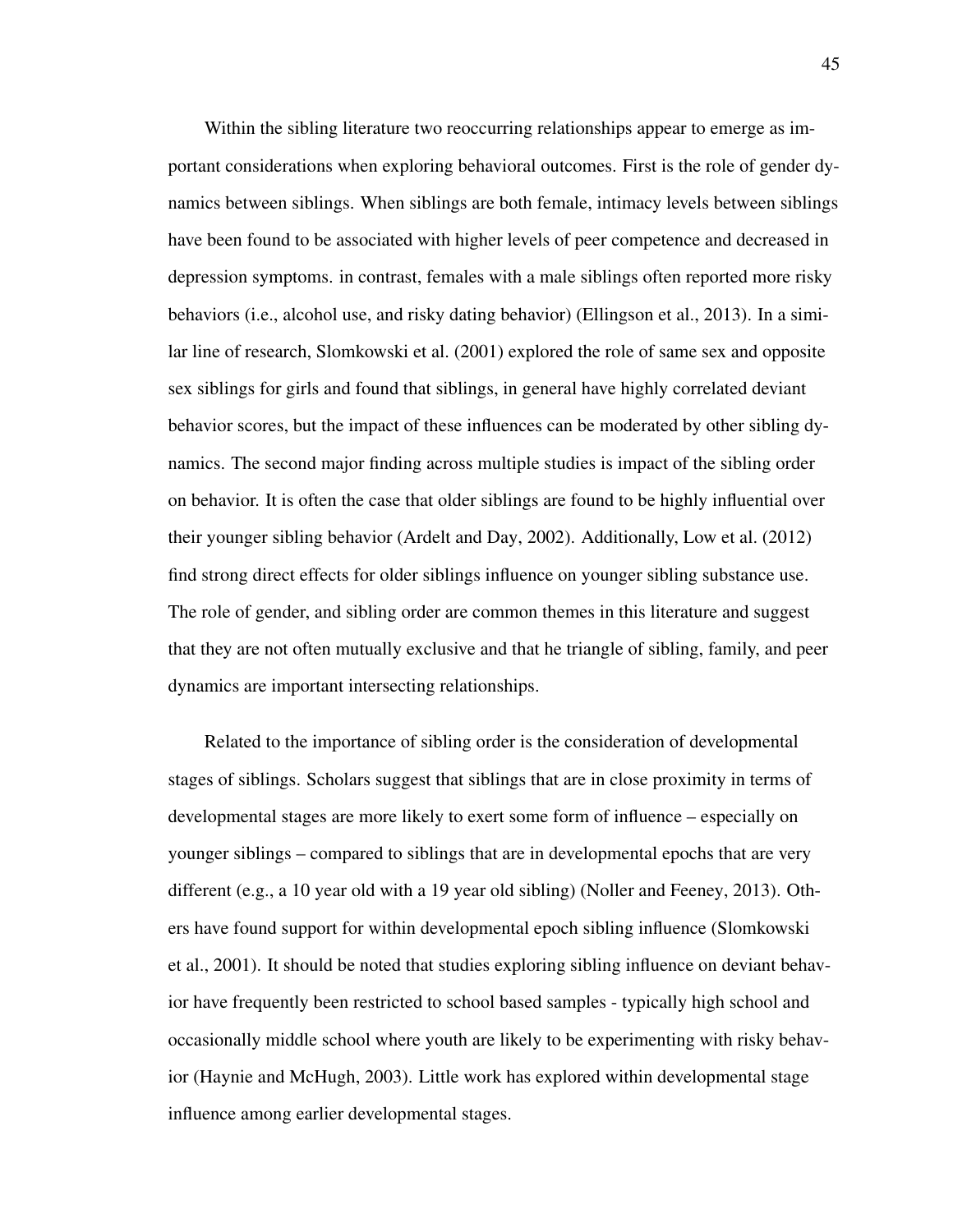Some sibling scholars have argued that sibling influences are universally important across cultures (Whiting and Whiting, 1975). Though much of the current research has been conducted among samples that are primarily White (McHale et al., 2012) leaving this question open for debate. One notable exception is a study by Brody and colleagues (2003) where they studied siblings in rural Africa. The arguments made that siblings are important no matter the race or culture, on its face, appears to be a valid one. However, the variance of sibling infleucne between races remains an empirical question that should be explored independently within groups, and across groups.

Ardelt and Day (2002) found that youth who identified as being close to their older sibling or if youth had an older male sibling, were likely to display signs of disobedience and delinquency compared to youth that did not share a similar sibling dynamic. However, some have found that sibling interventions—even among high-risk siblings—show an overall positive delay in problem behaviors (Dishion and Stormshak, 2007). Taken together, these studies highlight the importance of sibling influence, as well as the possible fragility of sibling influences when positive buffers are in place.

## 4.2.3 Current Study

Recent calls in the family literature have challenged the longstanding practice of relying solely on parent influence for youth outcomes (Slomkowski et al., 2001). Important gender and age differences between siblings have been noted to contribute to youth problem behavior (Downey and Condron, 2004; Richmond et al., 2005; Samek et al., 2013) above and beyond parent influence. The social convoy model would support the inclusion of siblings as predictors of problem behavior. Unlike other sibling studies (Kim et al., 2007), however, it would be insufficient to only control for sibling influence. This study extends the sibling literature by incorporating the social convoy model which advocates introduc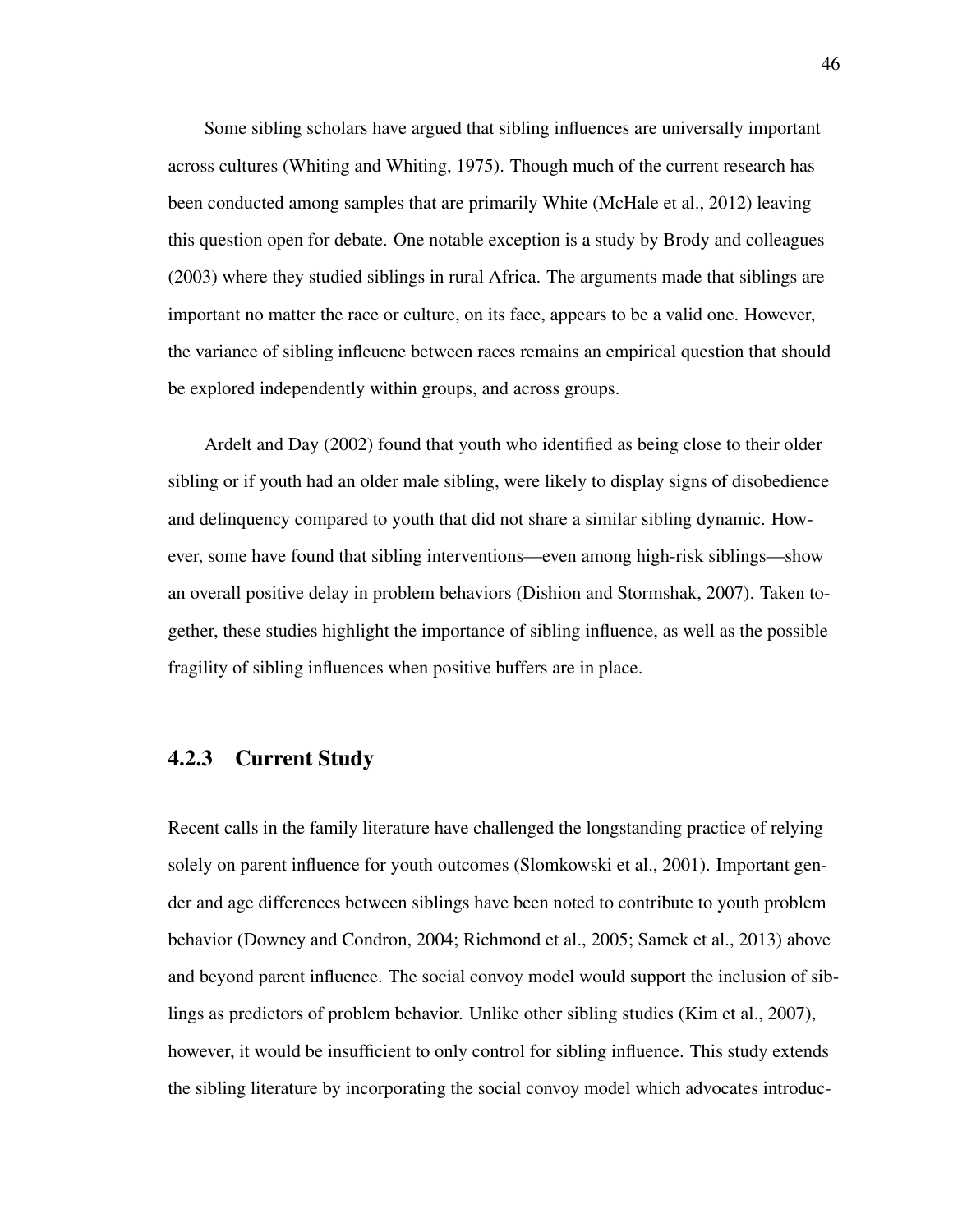ing parent/caregiver influence to the model as well. Further, this study adds a nuance to the sibling literature by exploring sibling influence within an earlier developmental epoch than what is often explored for externalizing behaviors.

Hypothesis 2a: Problem behavior is rooted in a family context; individual externalizing behvaior will be positively associated with parent and sibling characteristics.

Hypothesis 2b: Older siblings will have more of an influence on younger sibling problem behavior than younger sibling influence on older sibling problem behavior.

Hypothesis 2c: Having older male siblings will have the greatest influence on increasing problem behavior for younger siblings—no matter the younger siblings gender.

# 4.3 Data and Methods

# 4.3.1 Data and Sample

For this study, only a subset of the baseline BZDDD data will be used. Only individuals that have a sibling interviewed for the program will be included for a dyadic data analysis. Several parent/caregiver characteristics of the sibling dyad will be also included. Preliminary data, as of March 2018, suggested that roughly one quarter of the families have two or more children in the target age range and were interviewed. The project goal was to reach 600 eligible families across our partner communities. From those 600 family contacts, we projected completing interviews with 510 families during the baseline data collection. Of these 510 families, we expected to enroll half (N= 255 families) in the 14-week prevention program (Group 1, experimental group) and the remaining half into the wait-list group (Group 2). Because of field delays and personnel issues in some of our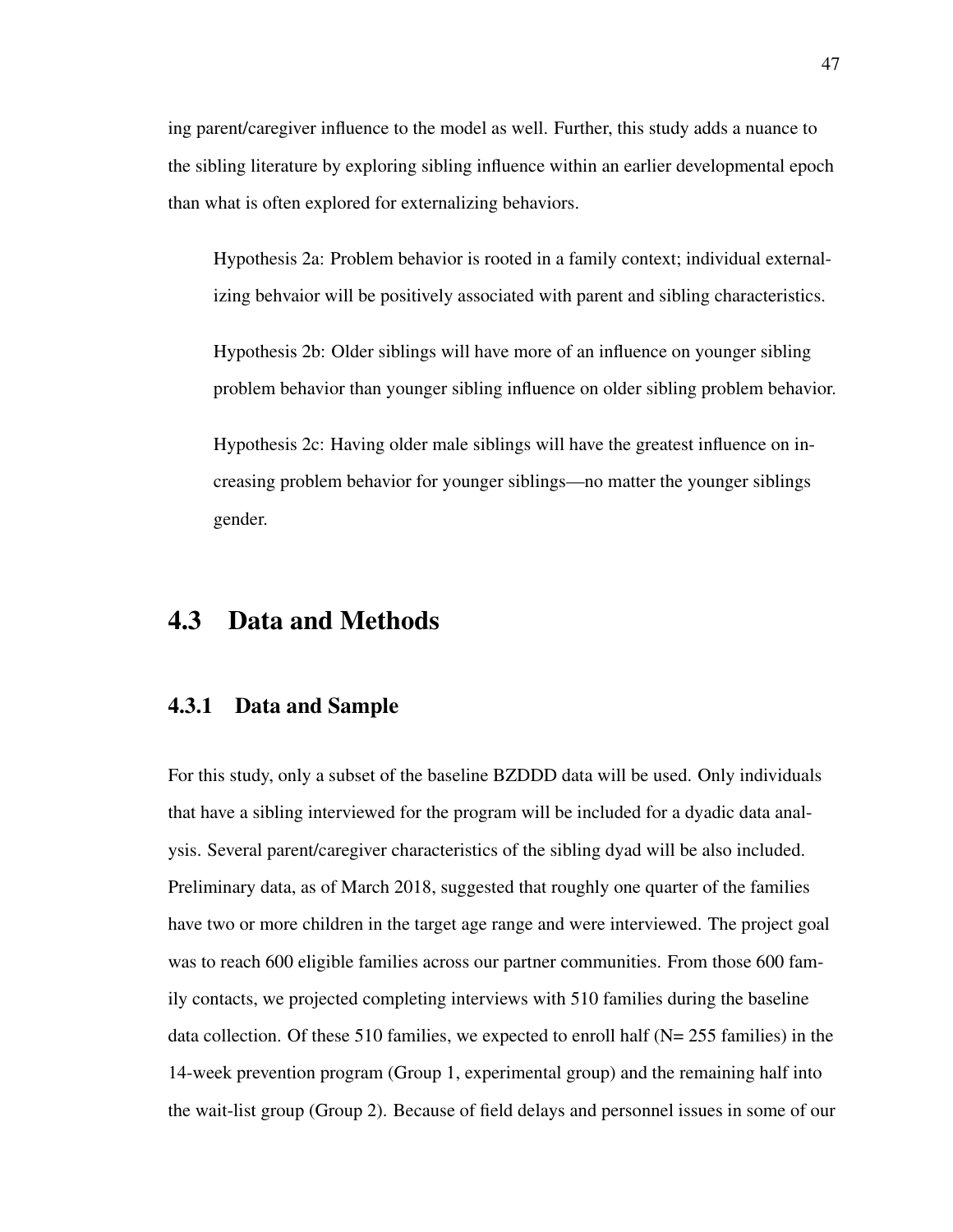largest communities, we reached 463 families who provided interest forms to our program staff. Three hundred and eighty-five families who have completed their initial home recruitment visit and 304 families who completed initial baseline survey. Initial projections suggests that roughly 74 sibling dyads would be present in the data. However, when baseline surveys were complete the total number of sibling dyads in the data was 62. The primary discrepancy between the projection and actual dyads was the failure of accounting for households that had 3 or more siblings in the house that met eligibility requirements. Complete information was found among all 62 dyads, therefore all are retained for analyses.

## 4.3.2 Youth Measures

#### Dependent Variable

Youth completed the Youth Self-Report (YSR) (Achenbach and Dumenci, 2001), a standardized scales to assess internal and external problem behaviors. The YSR is frequently used in social sciences across multiple disciplines and over the past 25+ years (Bordin et al., 2013; Crijnen et al., 1999; Goodman and Scott, 1999; Ivanova et al., 2007; Perrin et al., 1991; Sourander et al., 1999). The scale was developed to assess psychopathology of youth 11-18 using 102 questions each. The YSR can be broken down into two major subscales - externalizing behavior and internalizing symptoms with an overall total problems scale when these two subscales are combined. The target age of the youth in our sample was 8-10 years old American Indian youth. For this reason, permission was granted by the Achenbach System of Empirically Based Assessment (ASEBA) to remove a total of six questions. Two questions removed focus of suicidal thoughts and attempts. Two items removed from the larger scale focused on sex and sexual thoughts. Lastly, community members and the local prevention research councils (PRC) in the com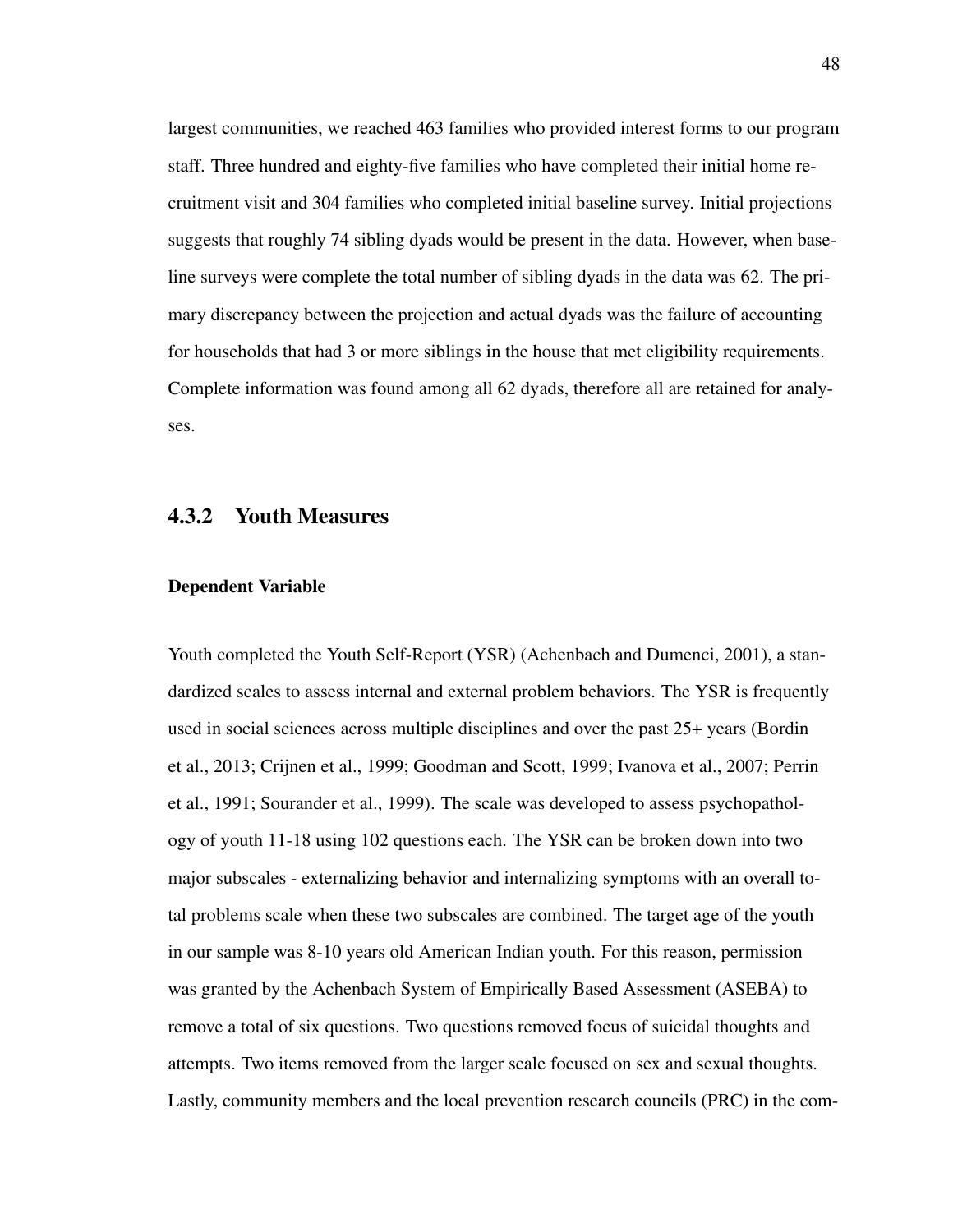munity asked that questions related to *hearing things that others do not hear* and *seeing things that others do not see* be removed, as their is a history of shaming, and imprisoning members of this American Indian community for similar cultural practices. For this study, I focus all analyses on externalizing. This scale has high levels of internal validity ( $\alpha$  = .87) and can justifiably be used in a summed score for a problem behavior sub-scale. For a complete list of questions, see Appendix A, A.1.

#### Independent Variables

Sex and age will be the focal dependent variables predicting problem behavior. Aggression and problem behaviors have been shown to operate significantly different depending on sex (Choy et al., 2017; Smith and Paternoster, 1987). This relation has held true for Indigenous populations as well (Sittner and Hautala, 2016). One of the most constant correlates of deviant behavior across cultures, demographic groups, cohorts, and social climate is the relationship of age on deviant behavior (Farrington, 1986; Hirschi and Gottfredson, 1983). Although, there has been a long history of controlling for age and sex due to their established significance, little work has been done to explore sex and age of siblings as predictors of problem behavior among Indigenous youth. Assuming the relationship is robust, the role that sex and age of siblings may provide valuable insights into aggressive and problem behavior for this population (Ardelt and Day, 2002).

#### Control Variables

For these analyses several variables are proposed to be used as control variables. Control variables include: school engagement, on/off reservation, and grade. In addition, a self-reported happiness with parent/caregiver will also be controlled for to further isolate the effects that siblings have on problem behavior. Control variables allow a researcher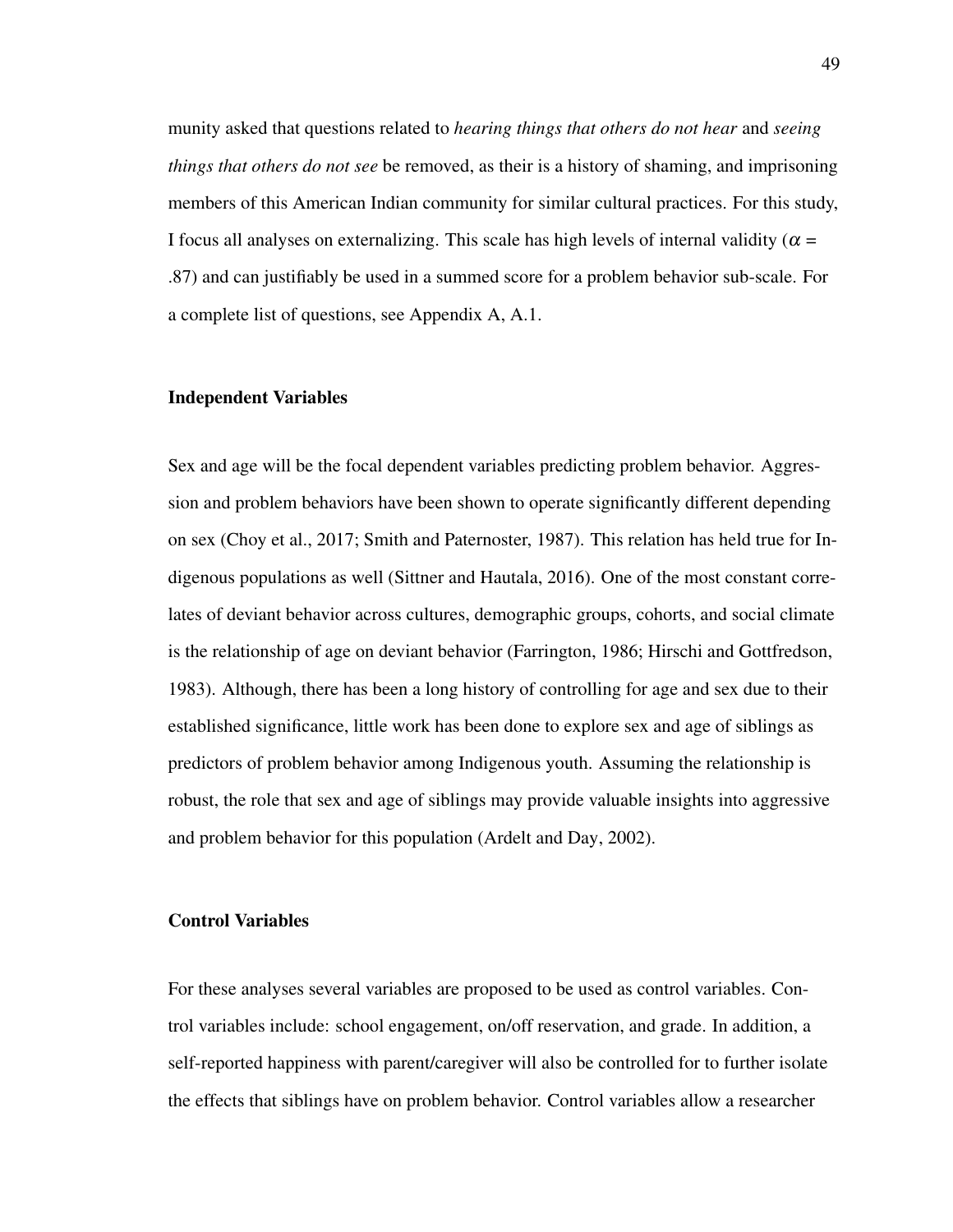to address concerns of confounding relationships (i.e., a variable that influences both the dependent variable and independent variable causing a spurious association) Control variables are able to help isolate the effects we are most interested in, as they account for variance in the dependent variable that may also be accounted for by our focal independent variable. Control variables are often not the focus, but their inclusion strengthens our understanding of our focal independent variable on our dependent variable by removing doubt that the control variables, if omitted, could have had an influence on the relationship of interest.

## 4.3.3 Adult Measures

#### **Covariates**

Adults are not the focus of this study, however, scholars (Carr et al., 1991; Cummings et al., 1985; Jaffee et al., 2002) highlight the vital role caregivers play in youth problem behavior. From the adult data, I use important contextual factors that may be important predictors of problem behaviors such as income, recently moving home, switching schools, parent/caregiver education, and parent/caregiver age. Income information was collected from all adult respondents by asking, "Now I have a general question about your household finances. Considering all sources, was the combined income of all persons living in your household in the past year above or below \$25,000?" Response options included "above" (1), "below" (2), and "don't know/refuse" (9). To measure recent movement of household, adult respondents were asked a yes or no question: "Has your family moved to a new community during the past two years?" Parent education was assessed by asking the parent/caregiver, "What is the highest level of education you have completed?" Response options for this question were as follows: "less than high school" (1), "high school or GED" (2), "some college, vocational/technical" (3), "college graduate" (4), and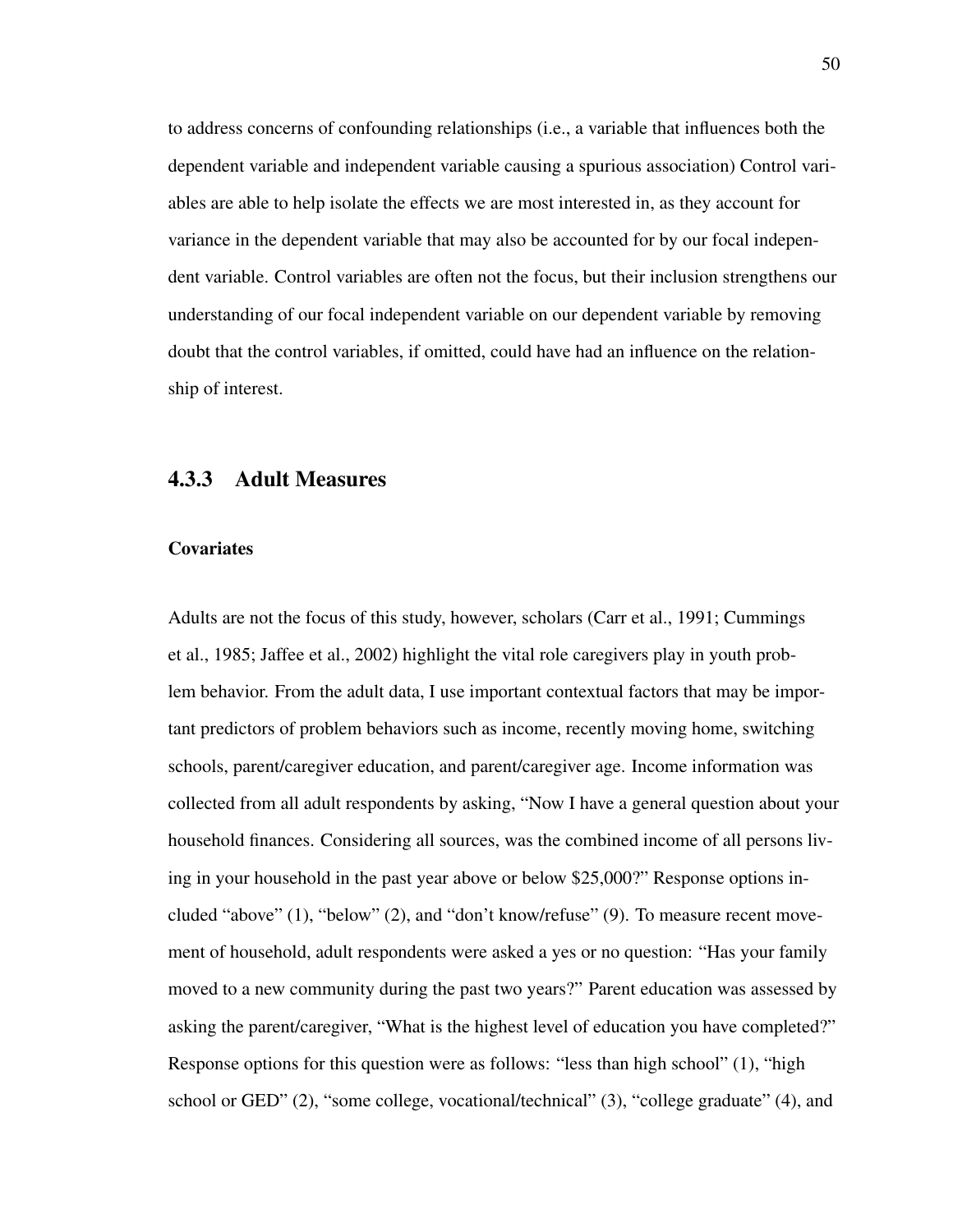"advanced degree" (5). Lastly, parent/caregiver age information was collected by asking adult respondents,"How old are you?" This question was open ended and respondents were free to give any number to the field interviewer.

I use measures of parental engagement to explore potential moderating effects on youth problem behavior dependent on youths' age or gender. To measure parental engagement, adults were asked a series of 20 questions about their relationship with the target youth. See Appendix B, B.1 for the complete list of questions. Caregivers were asked, for each question, to determine how much they agreed or disagreed with each question on a four-point Likert scale ranging from strongly disagree (1), disagree (2), agree (3), and strongly agree (4).

# 4.4 Analytic Approach

To test *hypothesis 2a*, that youth problem behavior is related to parent/caregiver and sibling characteristics I will use two statistical tests. First, I will explore the correlation of child problem behavior and parent/caregiver age. Second, I will use simple univariate regression models for child behavior check list scale predicted by other sibling and parent/caregiver characteristics that are not continuous and therefore correlation tests are invalid (Fox, 1991).

To test *hypothesis 2b and 2c*, that demographic characteristics of siblings will influence sibling problem behavior after accounting for caregiver characteristics, I use a structural equation modeling (SEM) (Bollen, 1989). Specifically, I employ an actor-partner interdependence model (APIM) to examine the influence that siblings have on problem behaviors for this chapter of the dissertation. The APIM is designed to model each individuals effect on an outcome and also allows for examination of the influence each indi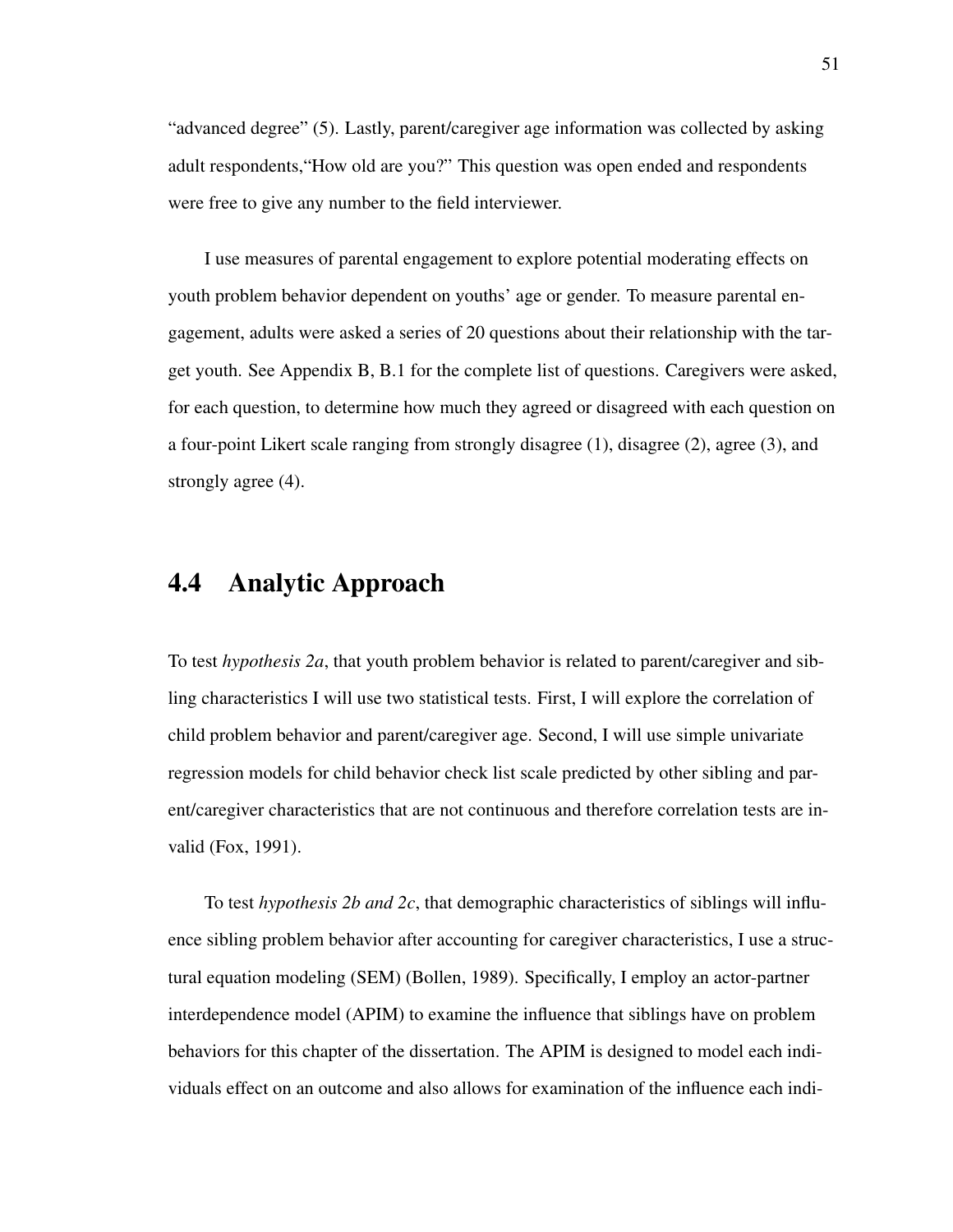vidual has on the other member of the dyad.

## 4.4.1 Limits and Adequacy

Unlike traditional regression models that aim to have a Best Linear Unbiased Estimator (BLUE) (Fox, 1991) model - dyadic data present an inherent risk to a key assumptions made in Ordinary Least Sqaures (OLS) (Fitzpatrick et al., 2016). Data is assumed to be independent in traditional analytic models, however, dyadic data are sampled in settings that are intrinsically dependent (e.g., married couples, parent-child, co-workers). In this case, it is unreasonable to assume that these dyads do not share some emergent similarities in their psychology, behavior patterns, and responses (Kenny et al., 2006). In fact, this phenomenon is – in part – the impetuous for using dyadic data models. These models (e.g., APIM, HLM, SEM) account for and explore these patterns of dependence in explicit ways (Bollen, 1989; Rabe-Hesketh and Skrondal, 2008; Raudenbush and Bryk, 2002).

An additional assumption that is added to structural equation models that are not often of concern in traditional multiple regression or ANOVA analysis is *directionality*. The assumption of directionality is a concern and focus of SEM models because SEM models are often employed to identify either causal relationships or measurement models. In both cases, the direction and specified relationships are of critical importance. This assumption, unlike many of the OLS assumptions is a theoretical assumption which placed burden on the investigator to justify measurements or causal relations founded in literature as models can otherwise remain unchecked (Kline, 2012).

Since SEMS focus so heavily on directionality and aim to uncover causal relations, SEM models often assume that endogenous variable to be uncorrelated. If shared variance was thought to be present between on or more variables, models would explicitly model this shared variance by regressing or correlating variables and/or their error terms.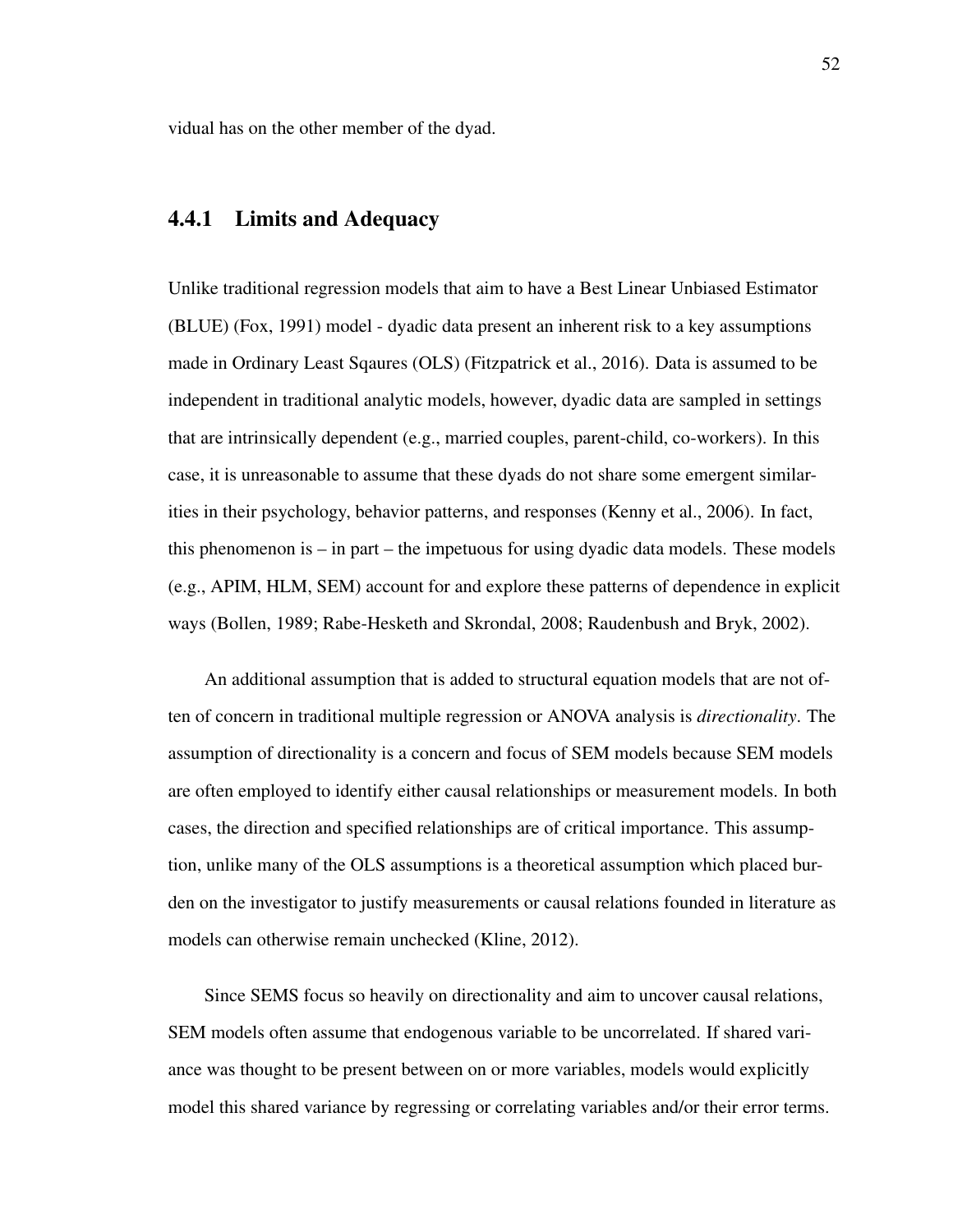Similarly, SEM models are often presented in terms of *recursive* or *non-recursive* models. Specifically, models that do not have feedback loops or models processes that inform to and from a set of variables are considered recursive. Alternatively, models that do have modeled feedback loops are considered non-recursive.

Another core assumption of SEMs, as they have the ability to model latent constructs is the notion that all exogenous variables are assumed to be measured without error. For base SEM, one would assume that endogenous variables are measured as continuous measures. Though this assumptions can, like OLS, be violated in specific model specifications/estimators are used to account for non-normal distributions (Little, 2013).

To accurately test the proposed model, a large number of cases from the overall sample must be dropped. As explained in the prior section, the APIM requires that the same information is known for related dyads. Therefore, individuals that did not have a sibling and also took the survey would have no partner effects to model. Many SEM techniques, including the APIM often rely on sample sizes that exceed what is typically associated with OLS and other regression techniques. However, Olsen and Kenny (2006) suggests that for the minimum number of cases, the number of dyads plus one must be twice as great as the number of variables in the model. Given the number of dyads in this study (62), the sample size should be sufficiently large enough to run these models. Further support can be found in a recent simulation study that suggests that when singletons (i.e., data from one member of a dyad are available with data from the other member is missing) are not present or very low, 30 dyads are needed to ensure satisfactory convergence rates (Du and Wang, 2016).

One additional limit to using an APIM is the problem of undistinguished dyads. In cases where dyads are easily distinguished (e.g., mother-child dyad) SEM is a perfectly acceptable model. However, in cases where actors are thought to be indistinguishable (i.e., no clear differentiating characteristic) the model becomes much more complex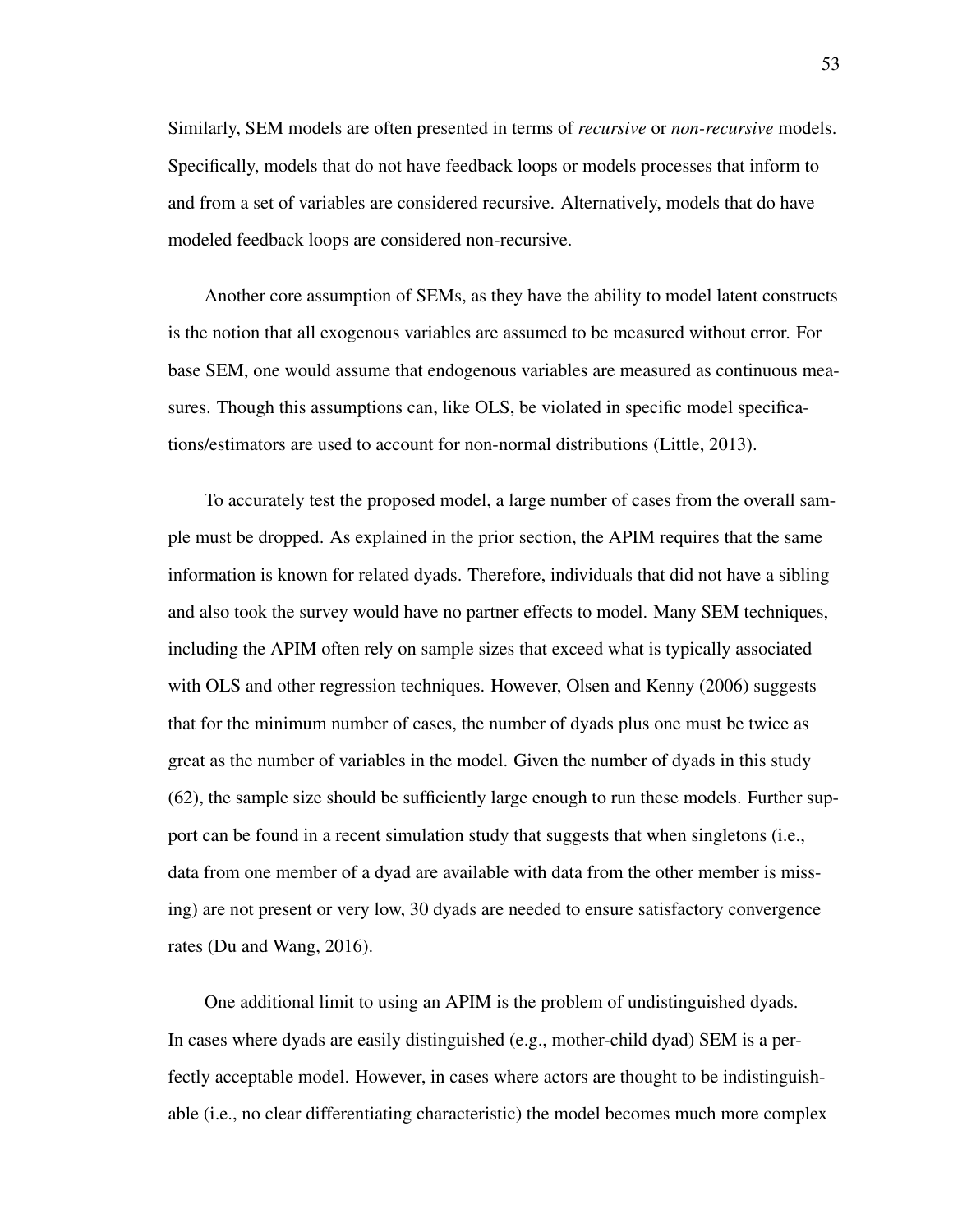(Gonzalez and Griffin, 1999). To address this concern, I take siblings that may seem indistinguishable and separating all "actors" and "partner" of the dyad by sibling order. All actors will be the youngest sibling of the dyad and older siblings will assume the role of the partners in the APIM. Distinguishing the two individuals on this level makes the model easier to fit (Kenny et al., 2006), and will be a valuable insight into problem behavior—as older siblings are thought to socialize younger siblings into problem behaviors.

# 4.5 Interpretation

## 4.5.1 Correlations and Regression Analysis

The tests and underlying process for the correlation tests and the regression analysis rely on the same assumptions and restraints that are discussed in sections 3.5.1 and 3.5.3. As they apply to this chapter, however, I would interpret significant correlations ( $p < 0.05$ ) to indicate the linear relationship between problem behavior and age of child and age of adult.

The regression analysis for *hypothesis 2a* would establish base line directionality, significance, and effect size prior to running the APIM. The assumptions listed in section 3.4.1 will be explored and validated prior to reporting of results to ensure that the models have an unbiased results.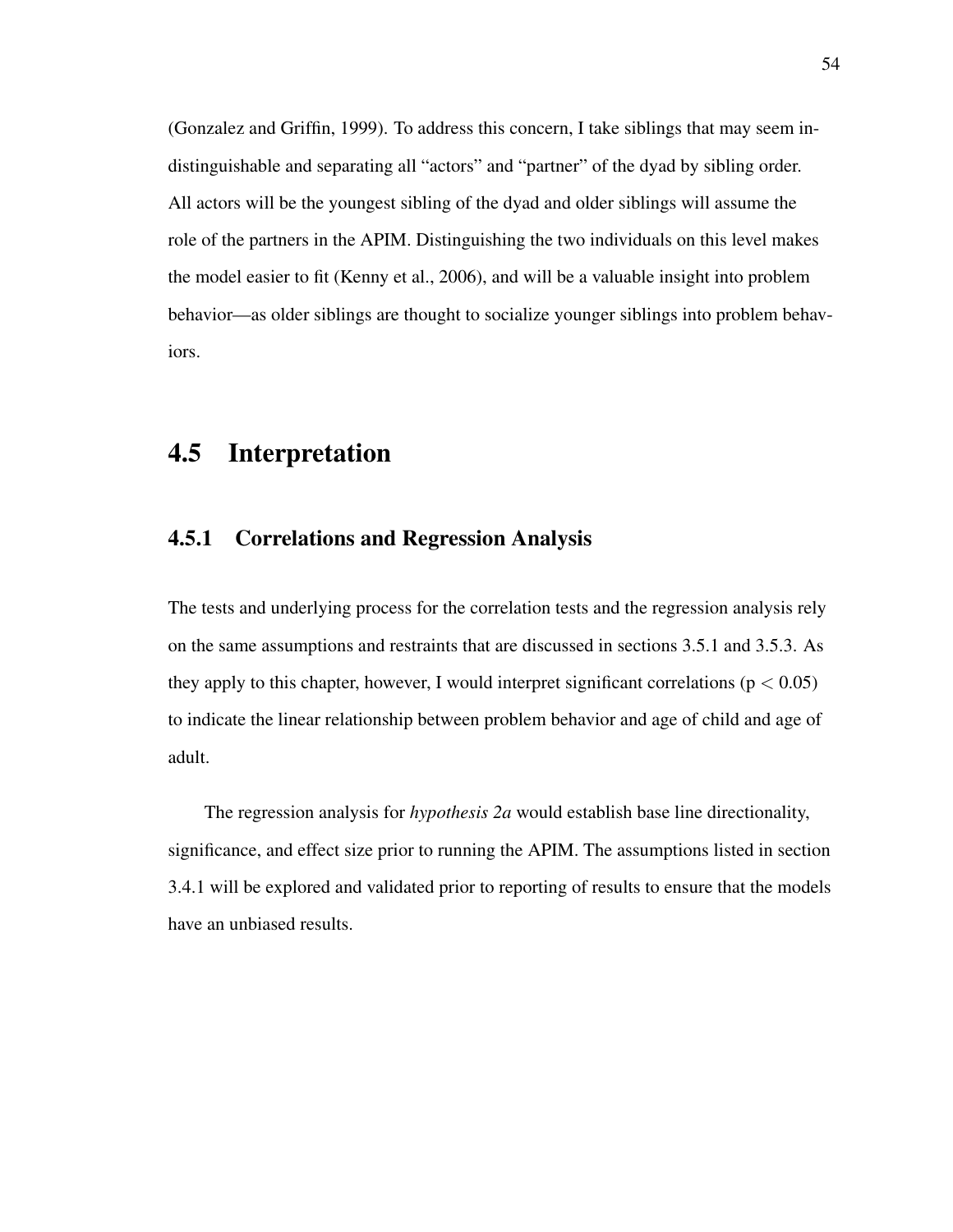### 4.5.2 Actor Partner Interdependence Model

Figure 4.1 is presented as simple example of the APIM. In the model we note that two people are present and two variables are present.  $X_1$  and  $X_2$  are the same variable but for person one and person two. Likewise,  $Y_1$  and  $Y_2$  is one variable, but with the unique scores for person one and person two. The model assumes that the  $X_i$  variables are exogenous to the  $Y_i$  variables. The paths from  $X_1$  to  $Y_1$  are marked with an 'a', as these are referred to as actor effects, or the effect the actor has on ones own outcome. The same is true for *X*<sup>2</sup> to  $Y_2$ . The path from  $X_1$  to  $Y_2$  is marked with a 'p', as this is referred to as a partner effect. Again, the same holds true of the path from  $X_2$  to  $Y_1$ . The correlation between the error terms (noted in Figure 4.1 as  $E_1$  and  $E_2$ ) is to account for residual nonidenpendence in the outcomes  $(Y_i$ 's) which is not explained by the APIM (Kenny et al., 2006).





Using the APIM extends the social convoy to include siblings for Indigenous youth while accounting for parent/caregiver covariates in the model. The use of the APIM model in a structural equation approach provides flexibility to do group based analysis and also include latent constructs to the model if needed (Little, 2013).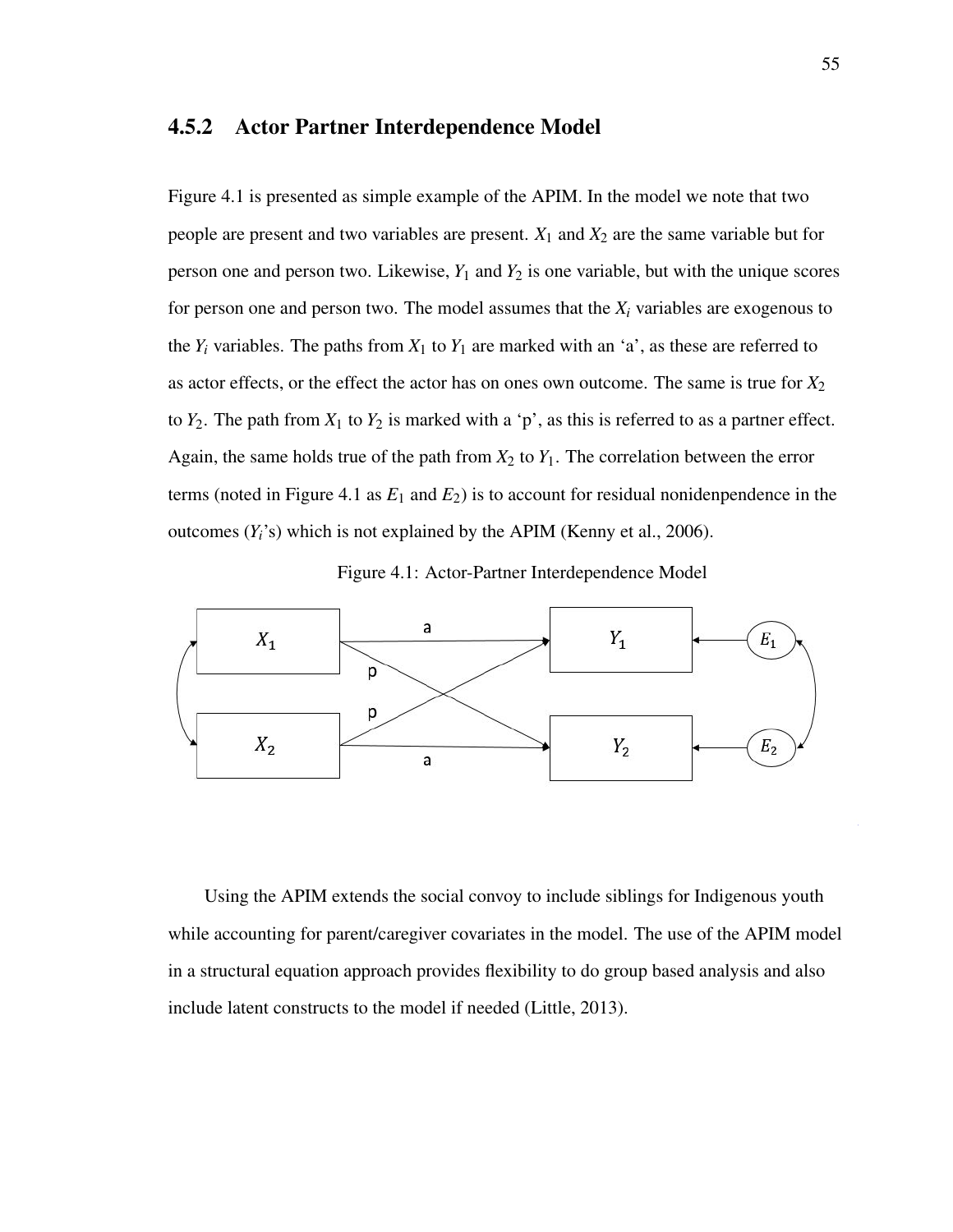# 4.6 Results

#### 4.6.1 Univariate results

Table 4.1 presents descriptive information for the variables used in the base actor partner interdependence model for this study. Since dyads are distinguished by sibling order, the table provides the descriptive statistics by dyad role. Older siblings of each dyad have an even split on gender, 50% male and female. Individuals in the dyads that are the younger sibling have slightly more females than males (54%). The main outcome of interest for this study is externalizing behavior. As such, the descriptive information is provided in table 4.1. The average score for older siblings is 8.21 while the average score for younger siblings was slightly lower at 8.00. Individuals could have scored as low as 0, but as high as 30 on this measure. The average age of older siblings of each dyad is 9.76 years old whereas the average age of younger siblings was 8.56 years old. Lastly, self-reported happiness with their female caregiver or mother is reported by role. Older siblings report an average score of 3.61 on a 1–5 scale. Younger siblings reported slightly lower average score of 3.40.

| Variable                     | Role            | Mean | SD   | Min.     | Max | N  |
|------------------------------|-----------------|------|------|----------|-----|----|
| Externalizing                | Older Sibling   | 8.21 | 7.10 | $\theta$ | 30  | 62 |
|                              | Younger Sibling | 8.00 | 6.23 | $\Omega$ | 30  | 62 |
| Gender $(1 =$ Female)        | Older Sibling   | 0.50 | 0.50 | $\Omega$ |     | 62 |
|                              | Younger Sibling | 0.54 | 0.50 | $\Omega$ |     | 62 |
| Age                          | Older Sibling   | 9.76 | 0.72 | 8        | 12  | 62 |
|                              | Younger Sibling | 8.56 | 0.80 | 7        | 11  | 62 |
| Happiness w/Female Caregiver | Older Sibling   | 3.61 | 0.91 |          | 5   | 62 |
|                              | Younger Sibling | 3.40 | 1.20 |          | 5   | 62 |

Table 4.1: Descriptive statistics–based on dyad role

Table 4.2 presents the descriptive statistics of variables that do not vary by role. For instance, 46% of the youth dyayds lived in households with a annual income less that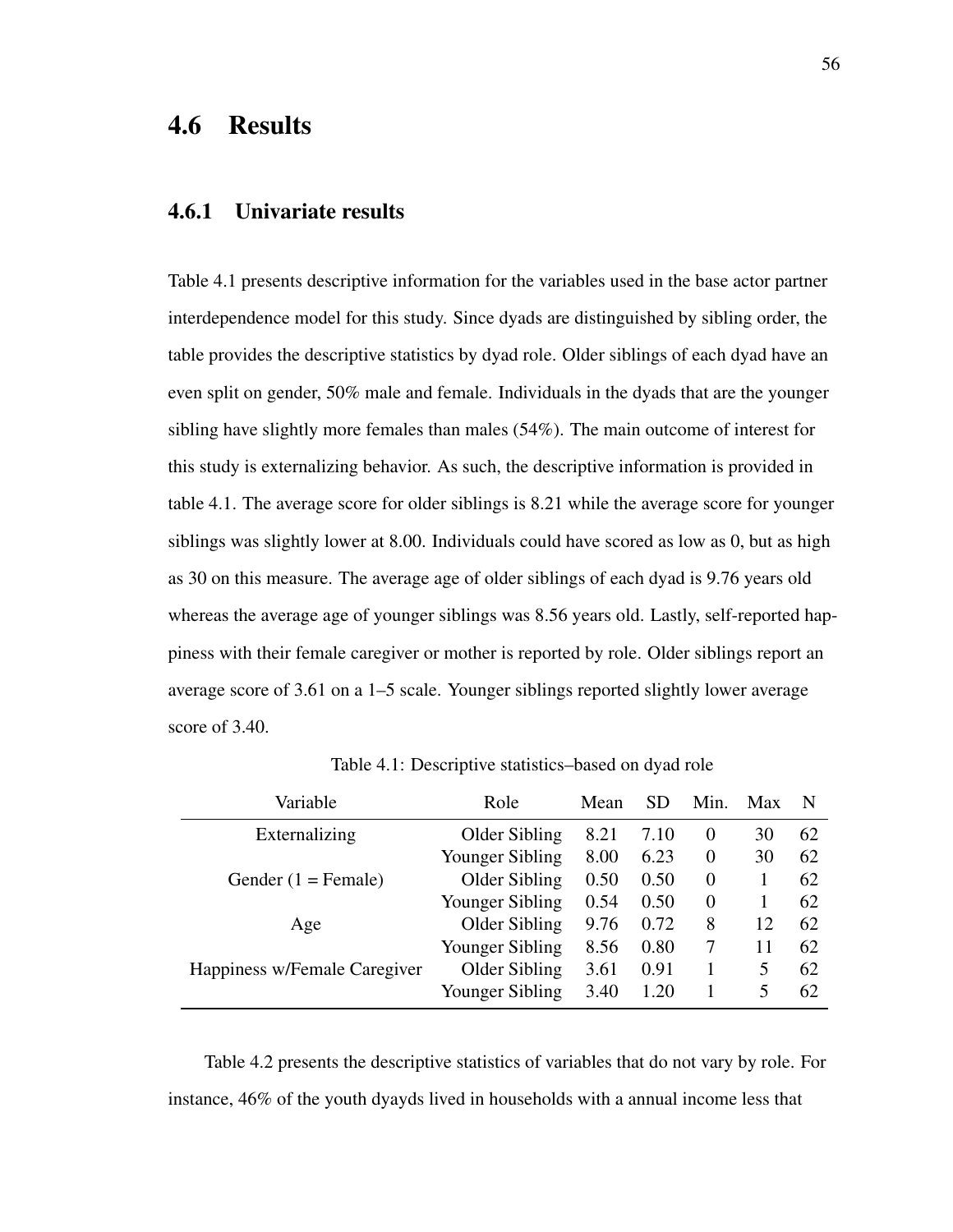\$25,000 a year. An overwhelming majority of the families (88%) reported living on reservation land. The average age for caregivers in this study was 41.05 years old – ranging from 22-66. Table 4.2 presents the adult education level of caregivers surveyed. Approximately one-third of caregivers reported their highest level of education to be high school or lower. Roughly half (49%) of the sample reported having had some college or vocational training, and 19% of the sample reported having college degrees or advanced degrees.

| Statistic                          | Mean  | St. Dev. | Min          | Max |
|------------------------------------|-------|----------|--------------|-----|
| Income $<$ \$25 $k$                | 0.46  | 0.50     | $\mathbf{0}$ |     |
| Live On Reservation                | 0.88  | 0.32     | $\theta$     |     |
| Adult Age                          | 41.05 | 11.23    | 22           | 66  |
| <b>Adult Education</b>             |       |          |              |     |
| High School or Less                | 0.32  |          |              |     |
| Some College or Vocational         | 0.49  |          |              |     |
| College Graduate or Advance Degree | 0.19  |          |              |     |

Table 4.2: Descriptives Statistics - Household/caregiver Factors

### 4.6.2 Bivariate Results

Due to the varying distributions of variables in this paper, several tests were conducted. Below you will find the results of correlation results run for each continuous measure by dyad, t-test results, chi-square results for categorical differences, and ANOVA results for variables with more than two categories.

#### **Correlations**

Table 4.3 presents the results of correlations between all continuous measures for this study for older siblings. In total, we see that the only significant relationship noted in table 4.3 is the relationship between externalizing score and youth self-reported happiness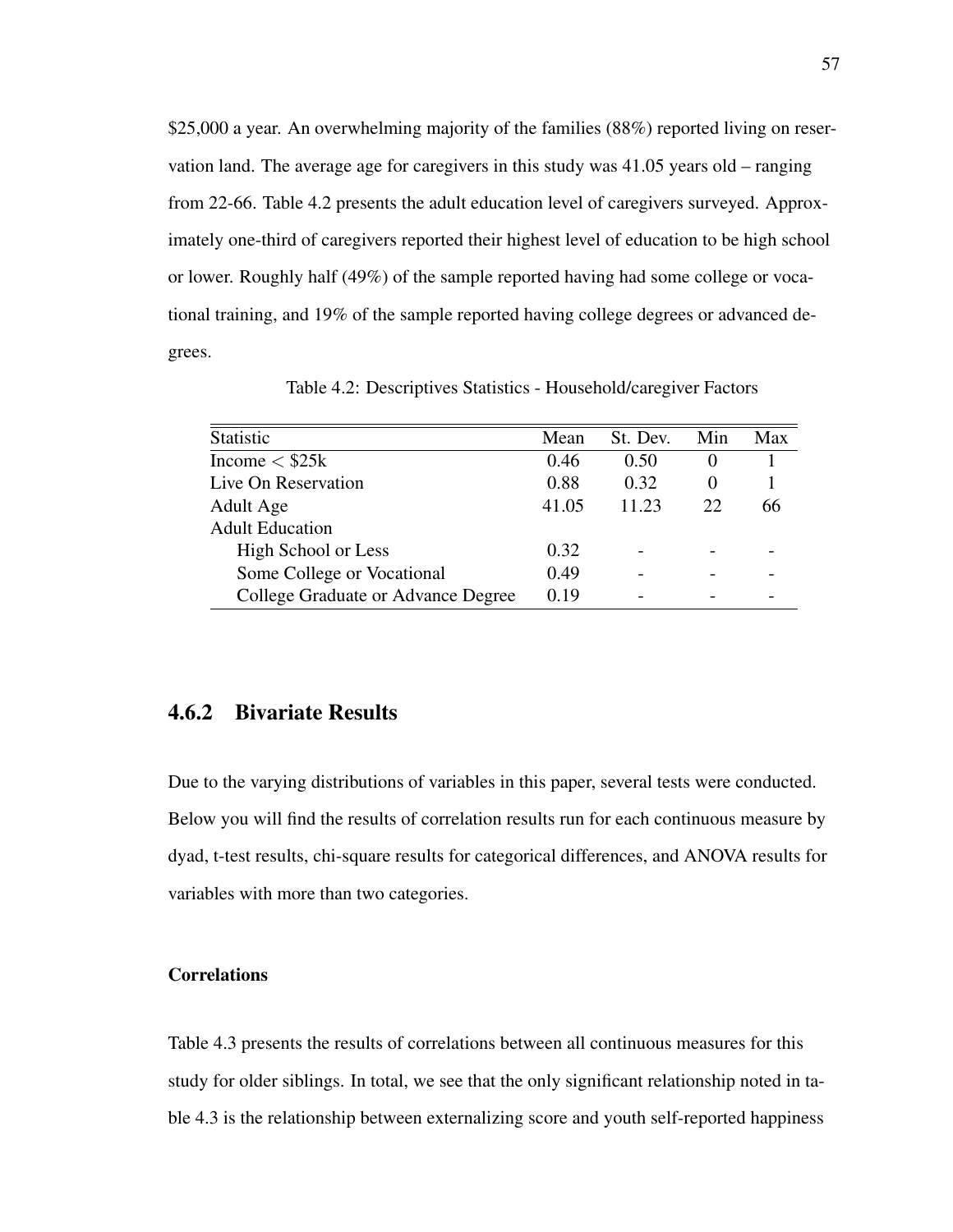with their female caregiver or mother ( $\rho = -0.27$ , p<.05). As youth report higher levels of happiness with their female caregiver, they have a modest decrease in externalizing score.

| Externalizing (1)                 |          |         |                |
|-----------------------------------|----------|---------|----------------|
| Older Sibling Age (2)             | $-0.06$  |         |                |
| Caregiver Age (3)                 | 0.18     | $-0.09$ |                |
| Older Sibling Happiness w/mom (4) | $-0.27*$ | 0.16    | $-()$ . $()$ 3 |
| * $p<0.05$                        |          |         |                |

|  | Table 4.3: Correlations Among Older Siblings |  |  |  |
|--|----------------------------------------------|--|--|--|
|--|----------------------------------------------|--|--|--|

Table 4.4 presents the results of the same set of analyses presented in table 4.3, for the younger siblings. Here we see a similar pattern of behavior for the younger siblings compared to their older sibling counterparts. When higher levels of self-reported happiness with their female caregiver or mom a significant decrease in externalizing scores are associated ( $\rho = -0.29$ , p<.05). All other associations assessed in the correlation matrix are non-significant.

| Externalizing $(1)$                          |         |       |      |
|----------------------------------------------|---------|-------|------|
| Younger Sibling Age (2)                      | 0.11    |       |      |
| Caregiver Age (3)                            | $-0.02$ | 0.06  |      |
| Younger Sibling Happiness w/mom $(4)$ -0.29* |         | -0.04 | 0.19 |
| 0.05                                         |         |       |      |

#### t−tests

To assess differences between the dyads t-tests were conducted for differences in age, externalizing scores, and self-reported happiness with mom. Siblings distinguished as being an older sibling compared to those that were distinguished as being a younger sibling within each dyad we systematically older than than their counterparts,  $t = 8.73$ , p  $< .000$ . However, all other factors were not significant. Externalizing scores showed no significant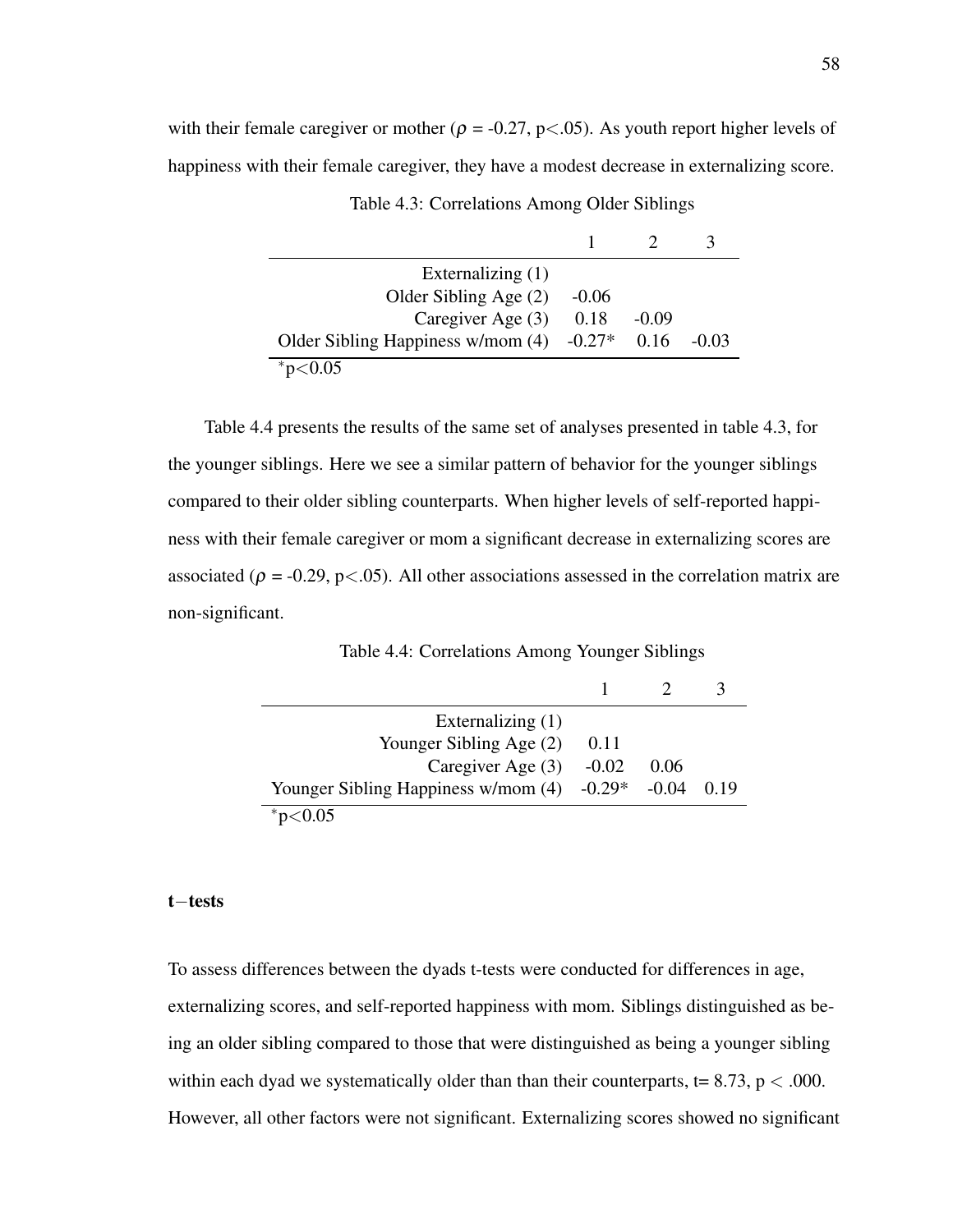difference,  $t = 0.17$ ,  $p = 0.861$ . Similarly, no significant difference was noted for happiness with female caregiver by dyad membership,  $t = 1.09$ ,  $p = 0.278$ .

#### Chi-Square

A chi-square test of independence was performed to examine the relation between gender of older siblings and gender among younger siblings. The relation between these variables was non-significant, X-squared =  $0.065$ , df = 1, p-value = 0.799. Suggesting that non significant differences in gender distribution was found for the dyad type.

#### ANOVA

To explore the association between parent education and externalizing problem behavior, two analysis of variance (ANOVA) tests were conducted. The first was the relationship of parental education on externalizing problem behavior for older siblings. The mean externalizing problem behavior scores for older siblings were 6.5 for youth with parents that had a high school education level or less, 7.67 for older siblings that had a parent that had some college or vocational training, and a score of 13.27 for youth with parents that have a college degree or an advanced degree. The ANOVA results indicate that education among the older siblings was significant  $F = 3.20$ ,  $p = 0.0495$ . This relationship did not hold true for younger siblings,  $F = 1.38$ ,  $p = 0.262$ . The average externalizing problem behavior scores for younger siblings was 8.0 for youth with parents that had a high school education level or less, 9.55 for younger siblings that had a parent that had some college or vocational training, and a score of 5.91 for youth with parents that have a college degree or an advanced degree.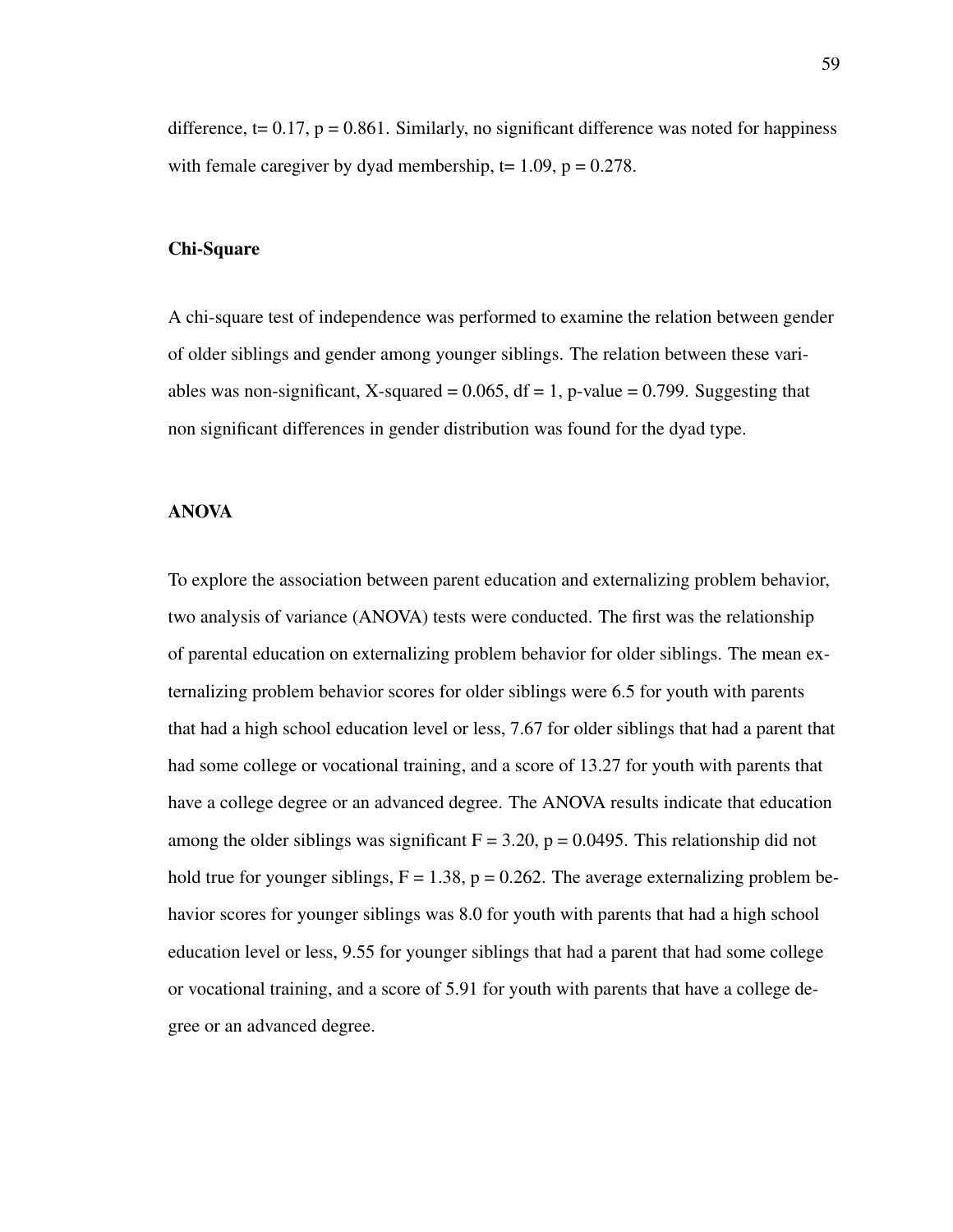## 4.6.3 Actor Partner Interdependence Model

The focus of this study is the investigation of the effect of siblings on externalizing behavior. The dyad members are treated as if they are distinguishable by sibling order. The two roles used for each dyad are: older siblings and younger siblings. Both the effect of own gender (female) (actor) and the effect of partner's gender (female) (partner) on one's own externalizing behavior are studied. The total number of dyads (N) is 62 and there are no missing data. Residuals of the fitted model that are more extreme than 4 standard deviations (absolute value) are considered outliers. Here, no outliers were detected.

The analyses for this chapter use structural equation modeling. More specifically, I use an actor parter interdependence model. Analyses were conducted in R, using the Lavaan package (Rosseel, 2012) and a web-based application (Stas et al., 2018). The tests of coefficients are Z tests. Effect sizes for actor and partner effects are partial correlations. Betas are given twice, one using the overall standard deviation across all persons for standardization and a second using the standard deviation for older siblings and younger siblings separately. If betas are to be compared across members, the beta value should be examined. For all these analyses, alpha is set at 0.05. The descriptive statistics of the raw variables are contained in Table 1 and the FIML estimated means and standard deviations in Table 2 in the output tab 'Tables'. If there are no missing data, the raw and the FIML means should be the same: the FIML standard deviations differ from the raw ones by the square root of  $N - 1$  divided by N.

The model converged after 61 iterations. A summary of results of the APIM analyses is contained in Table 4.5. The variance of the errors for the older siblings and younger siblings are 43.20 and 37.97, respectively. The R squared for the older siblings is 0.130, and for the younger siblings it is 0.004. Figure 4.2 is a visual depiction of the model. For simplicity only regression coefficients and correlations are noted in the figure. A detailed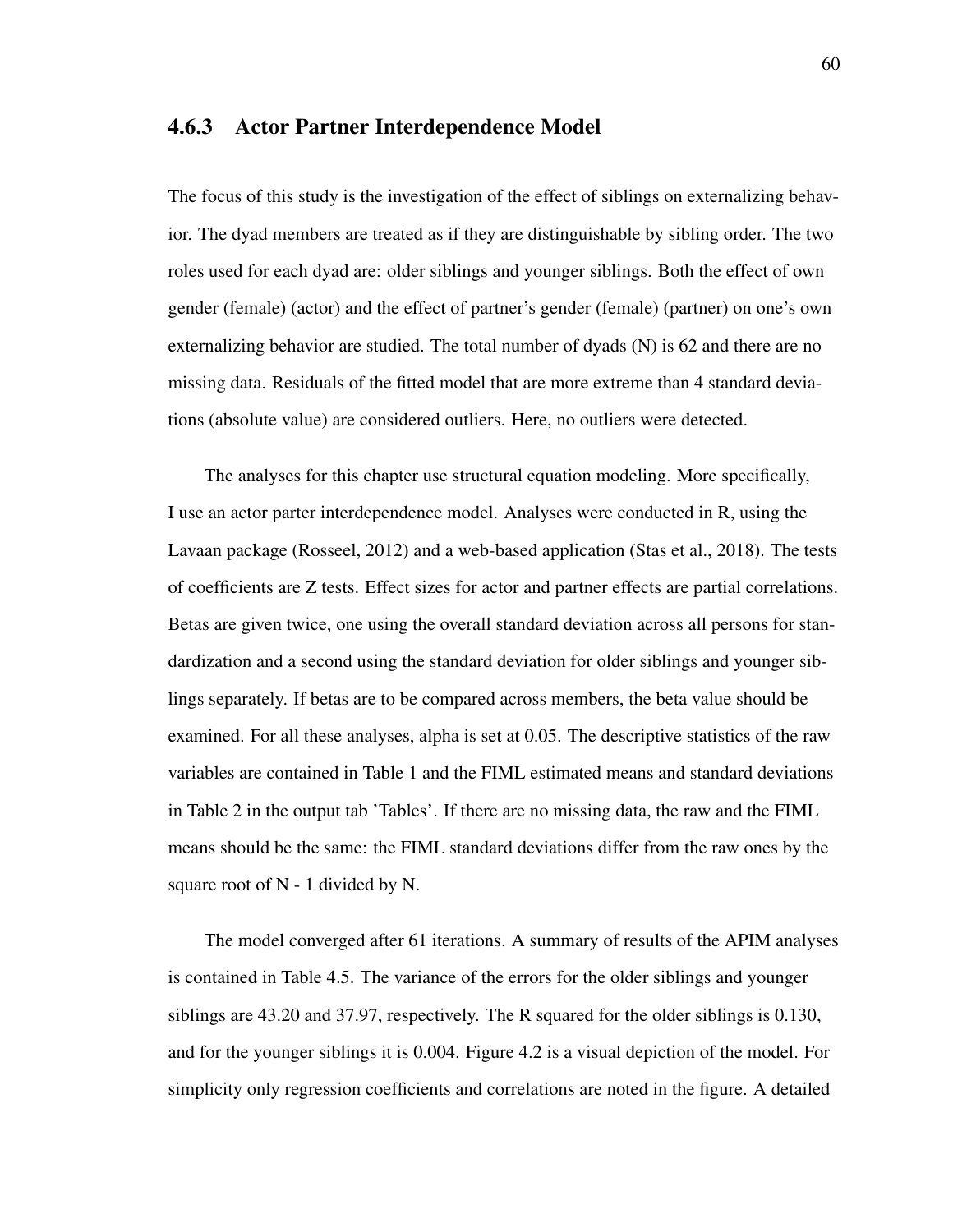account of the model follows.

Figure 4.2: APIM - Gender (female) predicting externalizing problem behavior for distinguished dyads by sibling order



\*  $p < 0.05$ ; \*\*  $p < 0.01$ ; \*\*\*  $p < 0.001$ 

The intercept (the predicted score on externalizing behavior when the variables of gender equal zero (male)) for older siblings is equal to 10.54 and is statistically significant  $(p < 0.000, 95\% \text{ CI}$  [7.67, 13.41]) different from zero. The intercept for younger siblings is equal to 8.38 and is statistically significant ( $p < 0.000$ , 95% CI [5.68, 11.07]) different from zero. The difference in intercepts is equal to 2.167, this difference is not statistically significant ( $p = 0.293, 95\%$  CI [-1.87, 6.20]), which means that there is no main effect of sibling order.

The actor effect for female older siblings compared to male older siblings is equal to  $-5.09$  (p = 0.002, 95% CI [ $-8.37, -1.81$ ]). The actor effect for the younger siblings is equal to 0.79 ( $p = 0.617$ , 95% CI [-3.88, 2.30]). When tested if the two actor effects are equal, the difference was found to be marginally significant,  $p = 0.061$ ,  $95\%$  CI [-8.80, 0.20]. The overall actor effect is equal to -2.94 and is statistically significant ( $p = 0.011$ , 95% CI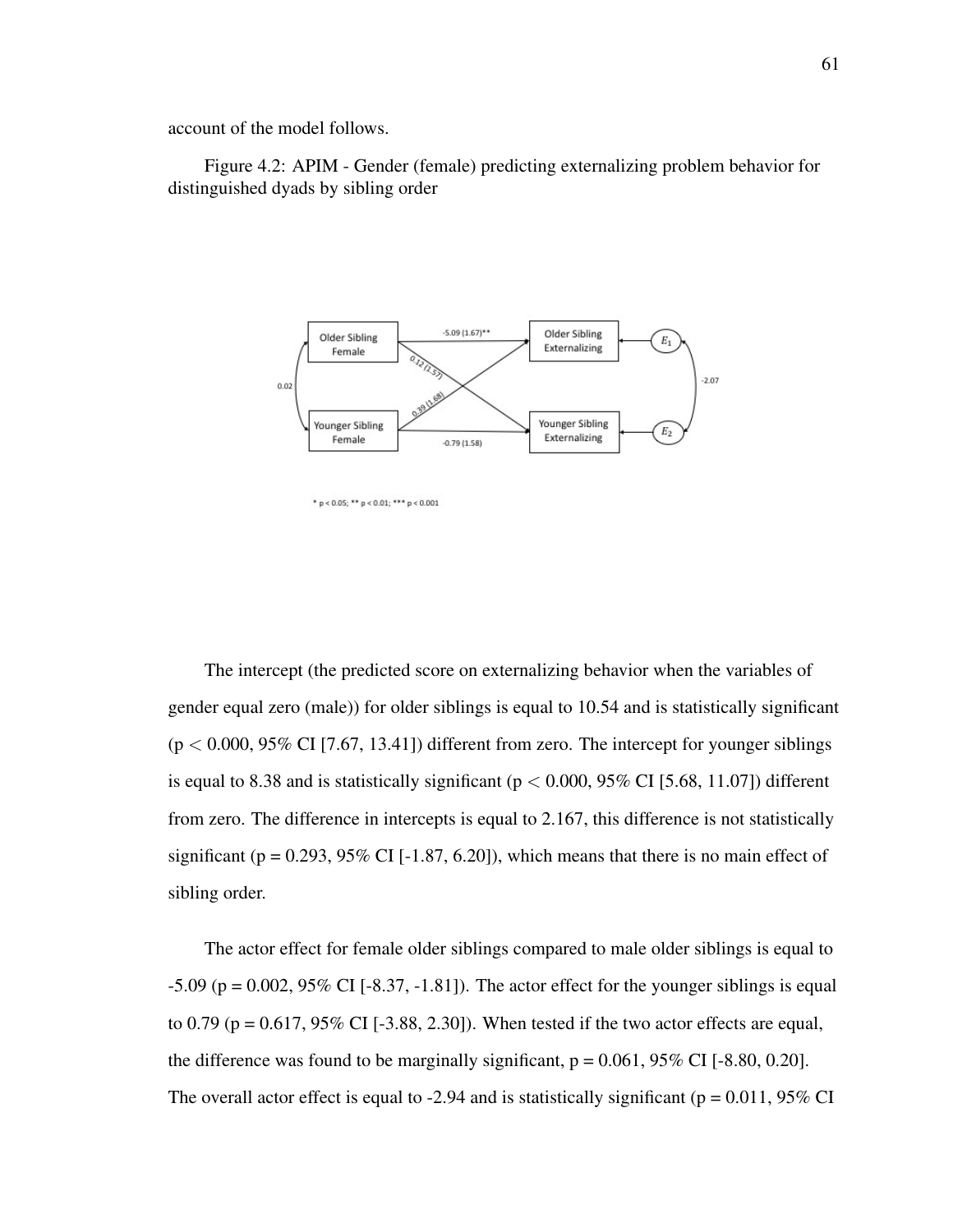| Effect    | Role            | Estimate   | Lower $95\%$ CI | Upper $95\%$ CI | p value | R Squared |
|-----------|-----------------|------------|-----------------|-----------------|---------|-----------|
| Intercept | Older Sibling   | $10.54***$ | 7.67            | 13.41           | 0.000   | 0.130     |
| Actor     |                 | $-5.09**$  | $-8.37$         | $-1.81$         | 0.002   |           |
| Partner   |                 | 0.12       | $-2.96$         | 3.19            | 0.941   |           |
| Intercept | Younger Sibling | $8.38***$  | 5.68            | 11.07           | 0.000   | 0.004     |
| Actor     |                 | 0.79       | $-3.88$         | 2.30            | 0.617   |           |
| Partner   |                 | 0.39       | $-2.91$         | 3.68            | 0.817   |           |

Table 4.5: APIM Results Assuming Different Actor and Partner Effects for Both Roles

<sup>∗</sup>p<0.05; ∗∗p<0.01; ∗∗∗p<0.001

 $[-5.16, -0.68]$ .

The partner effect from younger siblings to older siblings is equal to 0.39, which is not statistically significant ( $p = 0.817, 95\%$  CI [-2.91, 3.68]). The partner effect from older siblings to younger siblings is equal to 0.12 and is not statistically significant ( $p =$ 0.941, 95% CI [-2.96, 3.19]). When tested if the two partner effects are equal, the difference was found not to be statistically significant ( $p = 0.905, 95\%$  CI [-4.23, 4.77]). The overall partner effect is equal to 0.252 is not statistically significant ( $p = 0.827$ , 95% CI  $[-2.01, 2.51]$ .

# 4.7 Discussion

The aim of this paper was to examine the role of sibling influence on problem behavior within a sample of 8-10 year old American Indian sibling dyads. It is no surprise that scholars have repeatedly found support for the importance of family members on problem behaviors among youth (Ardelt and Day, 2002; Haynie and McHugh, 2003; Low et al., 2012; Slomkowski et al., 2001). Investigators who aim to understand problem behaviors among Indigenous communities have likewise found family to be a vital factor in youth problem behavior (LaFromboise et al., 2006). The majority of the work done among Indigenous communities to explore problem behaviors, however, has often focused on the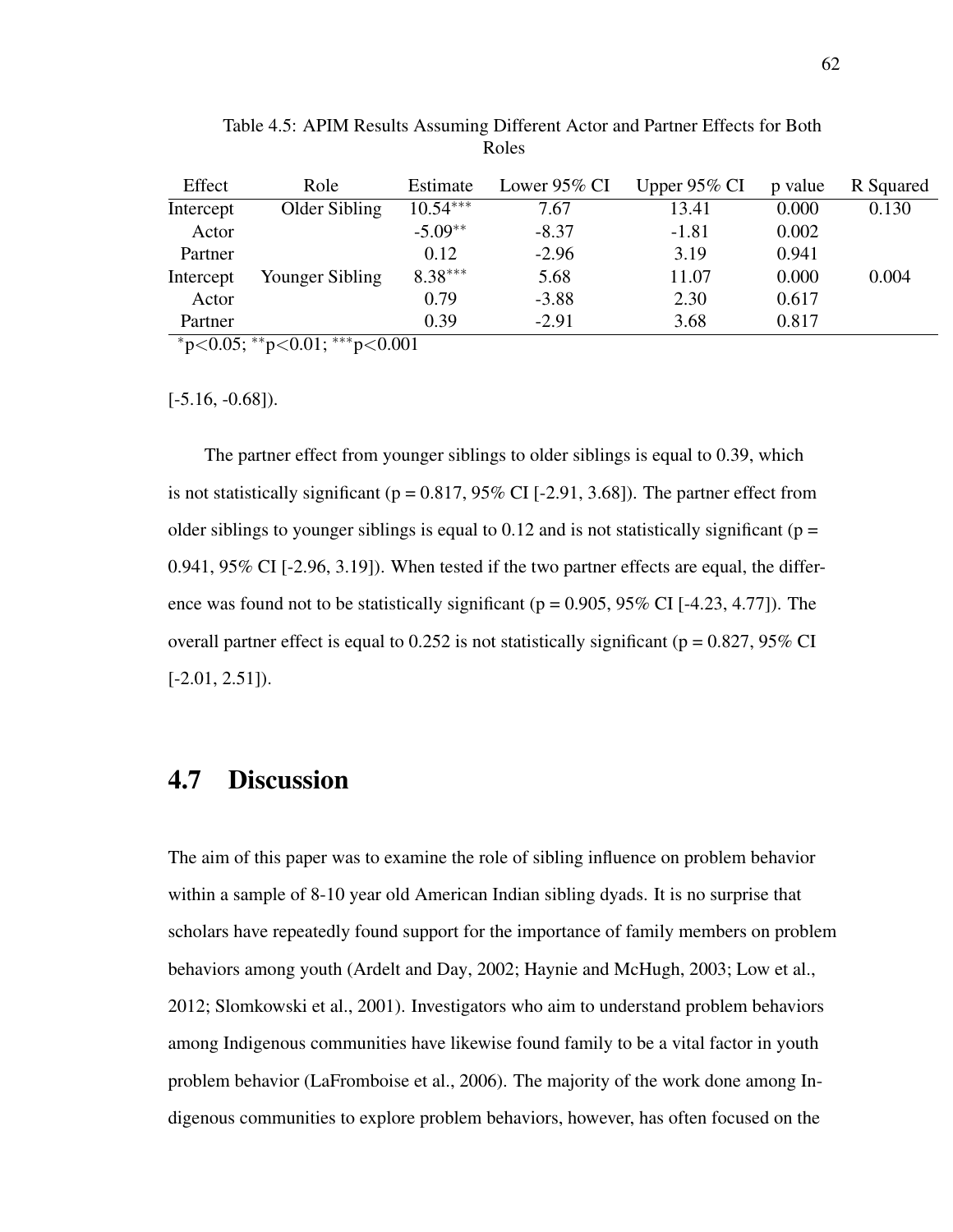role of parents and caregivers. Few, if any, have attempted to explore problem behavior from a sibling influence perspective. This omission in the literature is surprising considering the value that Indigenous communities place on kinship (Waldman and Braun, 2009). To address this gap in the literature this study used the Achenbach/ASEBA Child Behavior Checklist to measure externalizing problem behavior among a subset of youth that were identified as having a sibling that also participated.

To assess hypothesis 2a, that problem behavior is rooted in a family context that included caregivers and siblings several tests were conducted. First, bivariate analyses were conducted to explore the associations between youth externalizing behavior and their age, caregivers age and happiness with their female caregiver or mom. The correlation results suggest that only happiness with female caregiver or mother was significantly associated with externalizing. Additionally, an analysis of variance tests were conducted to explore the association between parent education level and externalizing behavior for older sibling and younger siblings. Here, I found that older siblings showed a significant difference in externalizing problem scores, yet this did not hold true for younger siblings. Multivariate analysis were unable to control for parent/caregiver effects as originally proposed due to limited sample size.

Brody and colleaggues (1994) suggests that older siblings are more influential on younger sibling behavior than the reverse. This is tested in hypothesis 2b. It is further argued that gender is an important factor to consider in influence models (McHale et al., 2012). For example, Ellingson and Slutske (2013) found that when older siblings are males, they have the greatest influence on younger siblings–regardless of younger sibling gender. This argument is tested in the present study under hypothesis 2c. To explore the role of sibling influence an APIM was used in this study. Specifically, the role of older sibling gender on their own problem behavior as well as their influence on their younger sibling problem behavior outcome and vice versa. Hypothesis 2b could not be confirmed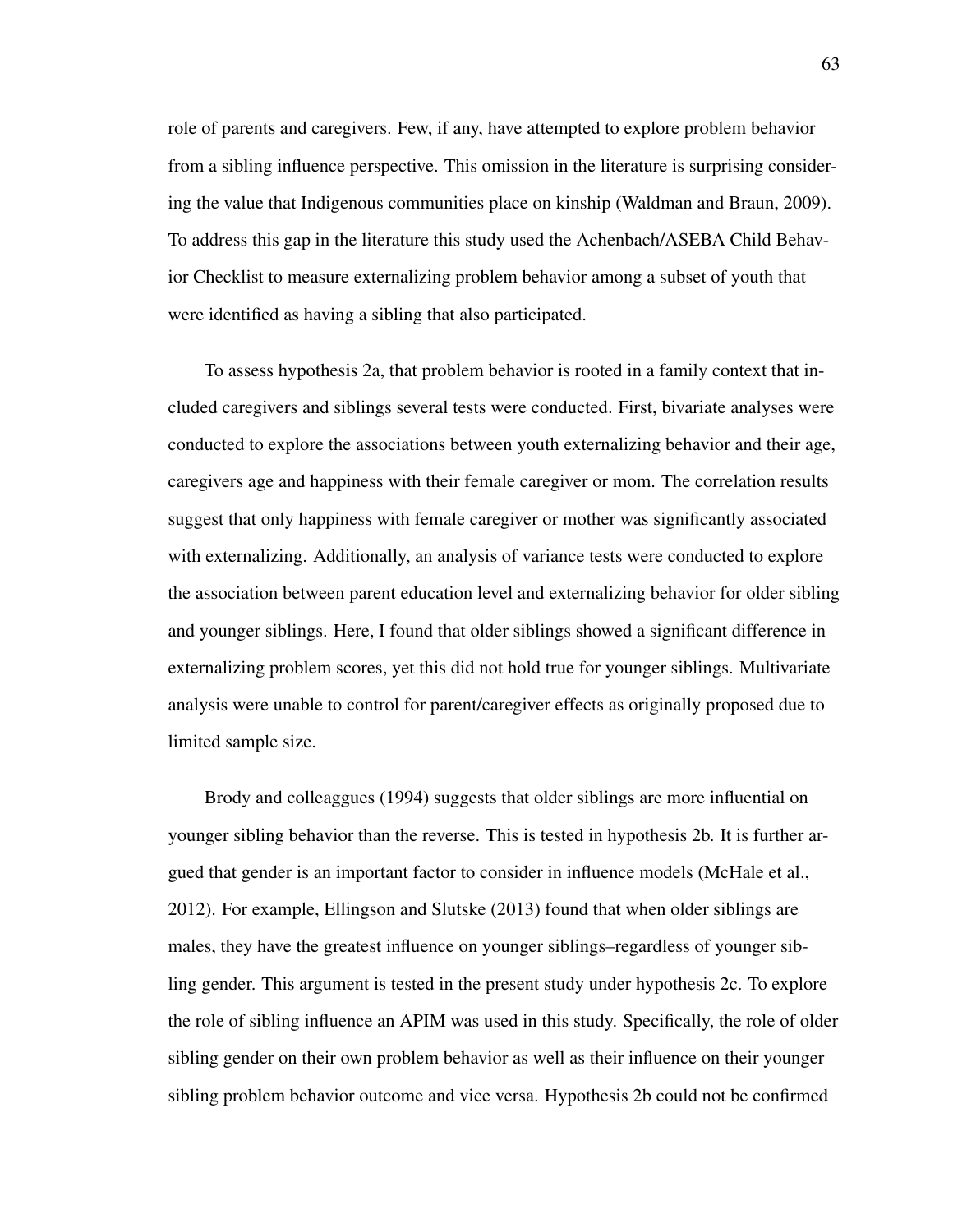here. Partner influence from older siblings on younger sibling was non-significant as was the influence of younger sibling on older sibling problem behavior. Moreover, hypothesis 2c was also not confirmed here.

### 4.7.1 Limitations

The present study applies a unique approach to explore problem behavior among Indigenous siblings, but is not without limitations. Using and APIM model provides nuanced insights into the role of individual characteristics play on outcomes, but also allows for an examination for how those same characteristics influence outcomes of their distinguished dyad partner. The sample size for this study was extremely limited. The small number of sibling dyads that were captured in this sample only allowed me to include one variable into the model without jeopardizing model fit. Bivaraite analyses (4.3 and 4.4) suggest that self-reported happiness with female caregiver or mother showed a significant negative association with externalizing problem behavior. Thus, a more robust APIM model would have included this variable as an important control variable. Instead this study relies heavily on bivariate results.

The bivariate results indicate a significant age difference by dyad role (i.e., older siblings and younger sibling) which adds support to the distinction of the two. It is likely, however, that the compressed age eligibility requirements of the prevention program reduces some potential sibling dynamics that have been missed here. Meaning, to participate in the study youth were required to be within the age range of 8-10. It is often the case that youth included in the overall sample and youth included in the subset of dyadic data have other younger and older siblings with broader age gaps. More complete data on all household siblings may have produced more meaningful differences between sibling influences on externalizing problem behavior.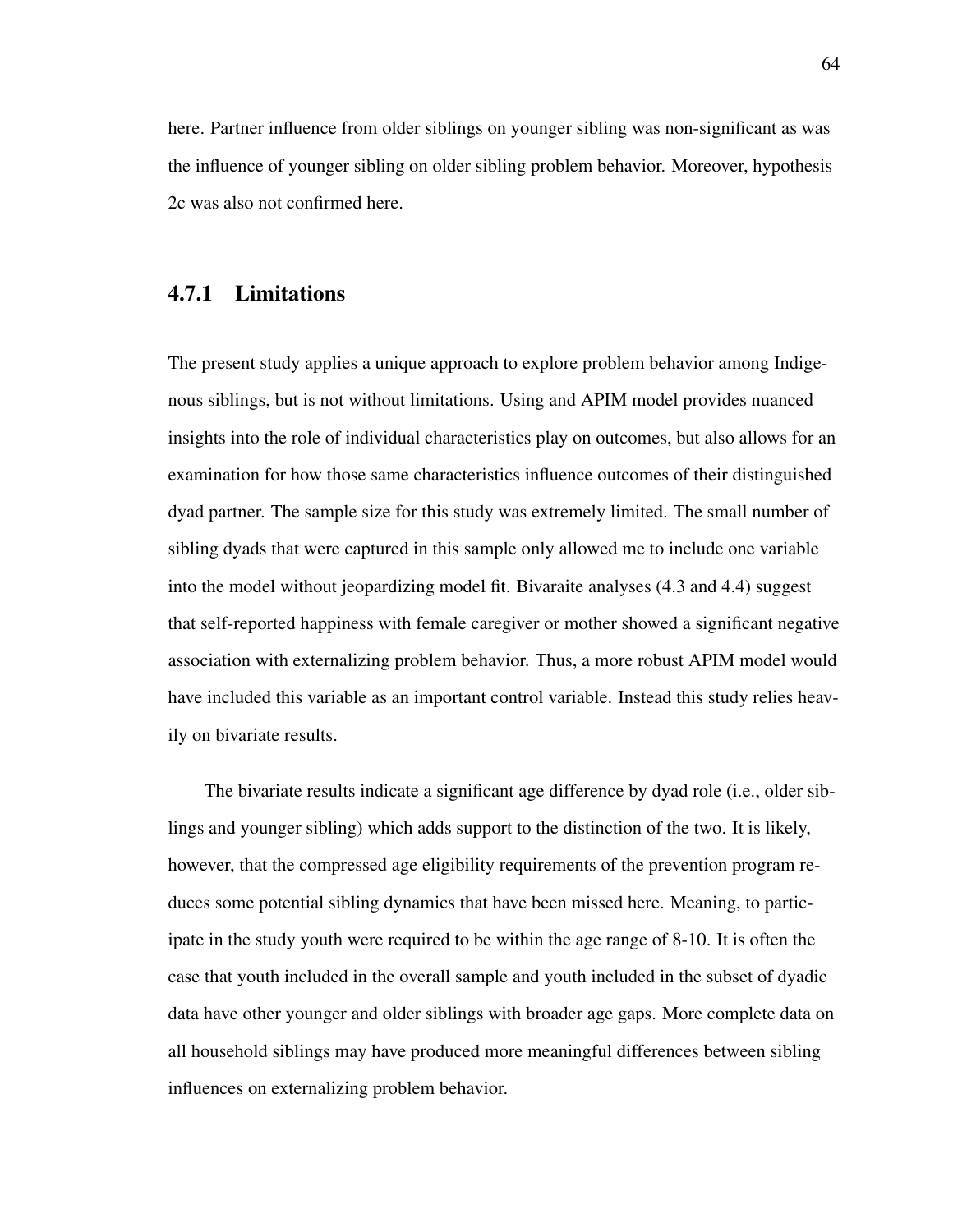Sibling ordering, as presented in this chapter should be approached with caution. The choice to use and APIM brought a series of benefits, but also forced practical restraints that should be considered. To distinguish dyads in this chapter, dyads were separated by sibling order (i.e., older vs younger sibling). Related to the point made earlier regarding the eligibility of youth extends a limitation the modeling and interpretation here. Since it is the case that youth were only eligible within a compressed age range, it is unfair to assume that the "older" youth and "younger" youth within each dyad are, in fact, the oldest or the youngest in the house. Yet, these models are interpreted as if the older sibling will have some strong influence or vice versa, but this is hard to say without accounting for true sibling order.

Externalizing behavior, as it is currently operationalized (i.e., rule breaking and aggressive behavior), may be highly depended on the developmental stage – as other have shown (Moffitt, 1993). Caution should be exercised when interpreting the results of this study. The sample in the present study is younger than most studies as this age group typically exhibits fewer rule breaking and aggressive behavior compared to older adolescents. Furthermore, dyads in this study were distinguished by sibling order. Thus younger siblings within and already younger-than-typical sample were examined for an outcome that is has a heavily right-skewed distribution. It is likely that no significant findings were found for partner influence and actor influence as these youth are not at the correct stage for such behavior.

### 4.7.2 Implications and Future Directions

The use of Actor-partner interdependence models allow researchers to explore unique questions that account for dependencies between actors. A limited use of APIM is presented here, but other scholars should continue to peruse similar lines of research. Often,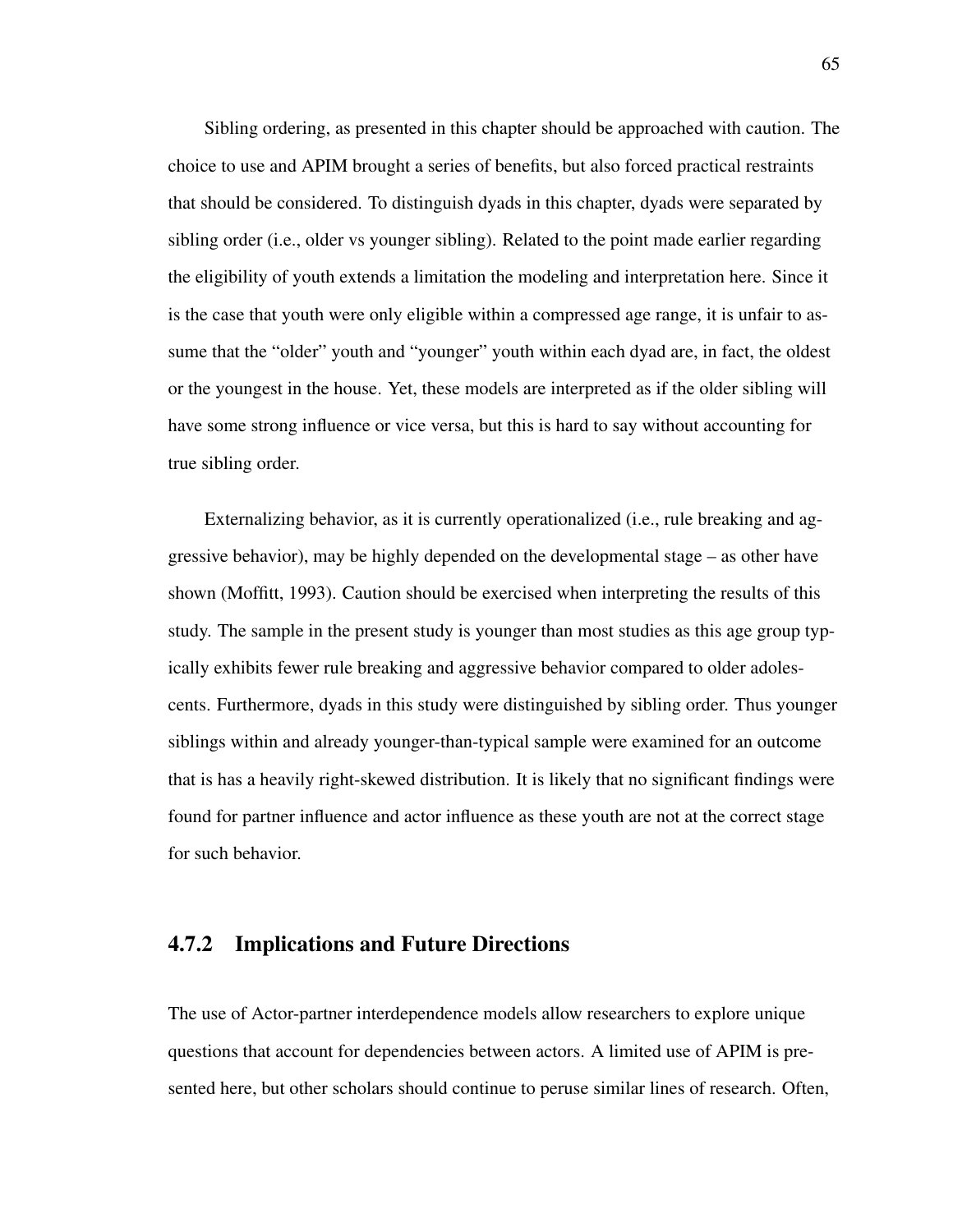APIMs are used within the family literature, but typically among co-parents. Here the use of APIM is extended to siblings. Sibling research, especially within Indigenous communities where dependencies may be more likely to occur, is a much needed area of focus to understand valuable health and behavioral outcomes.

To successfully test influence models at the sibling level, future research will need to explicitly seek out this form of data collection. This study uses data available to implement and APIM, but it was not the original intent of this data to be structured and tested in this way - thus my small sample. With minimal effort, data could be collected among siblings - even if they are not the target prevention audience for the overall study. Increasing the sample size of dyads in future research would enable researches to explore more complex and complete models of influence.

Similarly to the point made above, it would be beneficial for future researchers to expand the age range of siblings eligible for data collection. Boer et al. (2013) has previously shown in a non-Indigenous study that the large the age gap the more influence siblings are to have on younger siblings. Indigenous communities are often geographically isolated, tight-knight communities that inherently expand the age gap between friends and family. It is not uncommon for Indigenous youth to spend a great deal of time with older siblings and cousins compared to mainstream White communities in America. If this is the case, it is vital to capture this expansive age gap between friends and family as likely influencers of behavior.

Increasing sample size and age gaps may help analytically, but the rare occurrence of problem behavior may warrant special studies design and recruitment. To really explore problem behaviors among Indigenous populations as a relational dyadic level, it may be necessary to target youth that have been identified by teachers, school administrators, community members, family, legal system to have a history of problem behavior. Capturing a smaller sub-sample of youth that all have been identified as having problem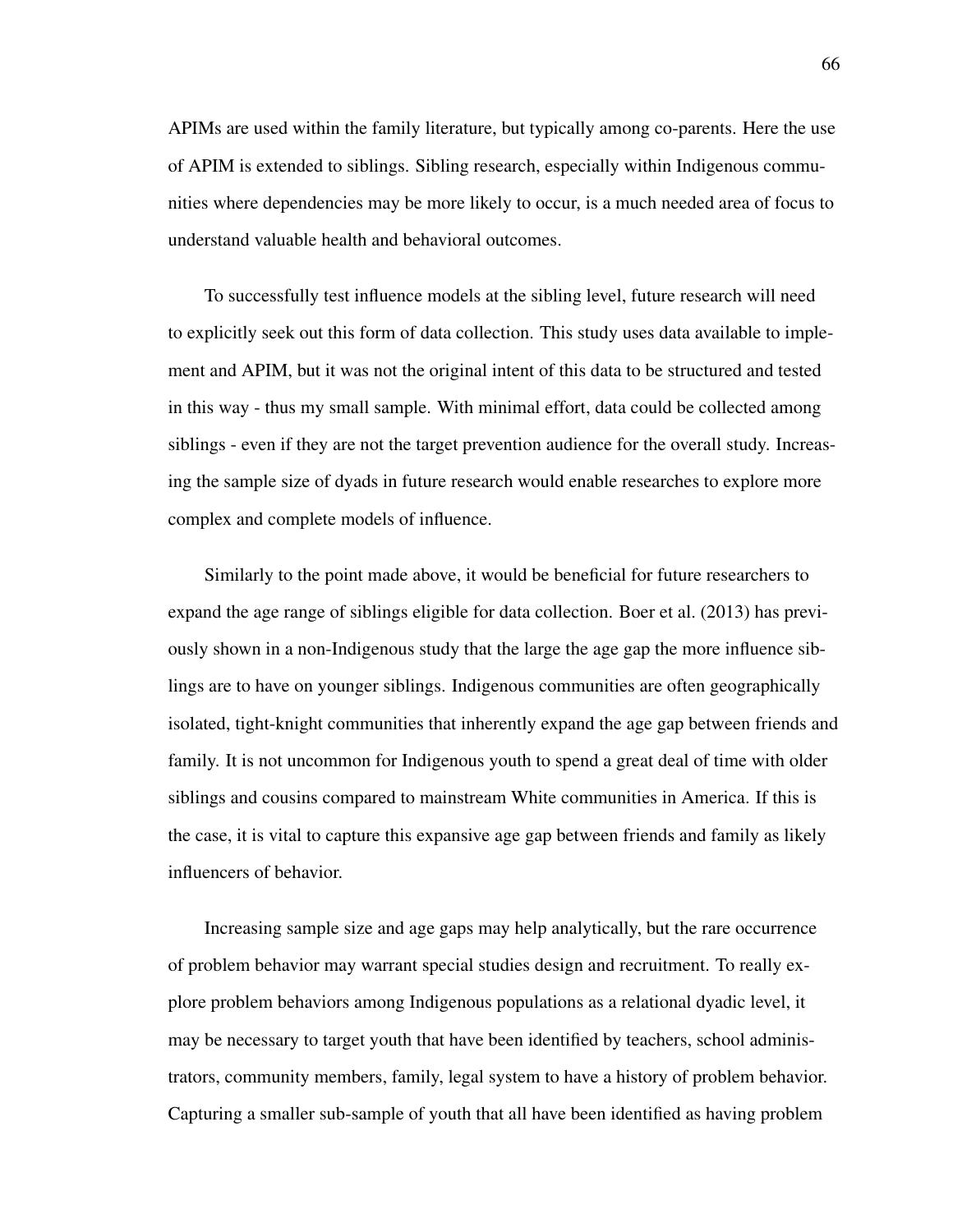behavior histories may allow researchers to explore other nuances of problem behavior and unique forms of influence that is not captures in a sampling frame such as this study.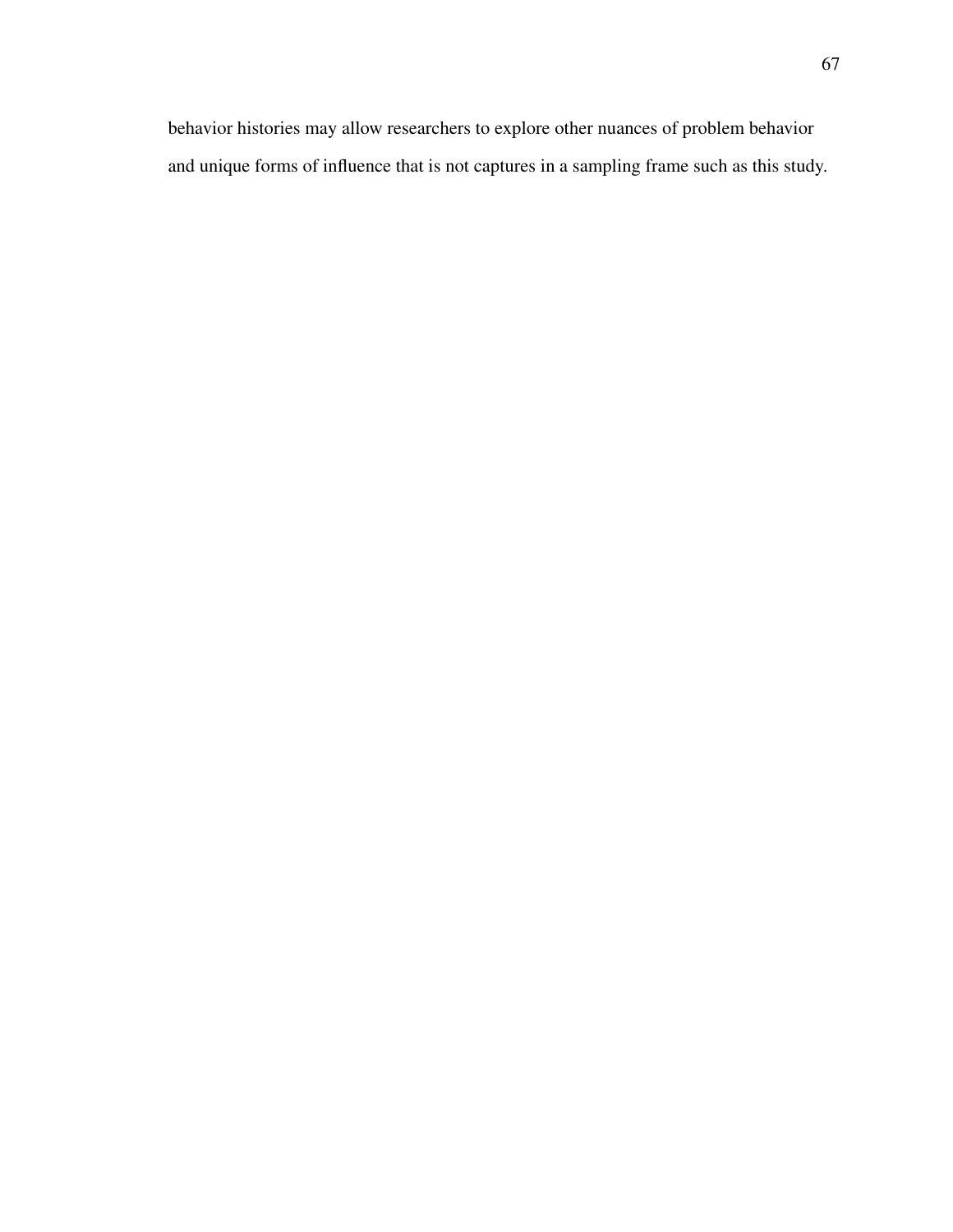# Chapter 5

Personal and Family Social Convoys to Explore Adolescent Problem Behavior

# 5.1 Introduction

The use of social network analysis (SNA) to explore youth behavior as a research tool has been extremely beneficial to investigators in the recent decades. As youth age into adolescence, their reliance on their parents for modeled behavior begins to wane and their reliance on similar-aged peers increases (Brechwald and Prinstein, 2011). Building on Chapter 4, this chapter extends the social convoy beyond family to include friends, school peers, and acquaintances to broaden the social contexts in which adolescents consume, mimic, and model behavior. It has been argued that all of these relations are important social relations to consider when exploring behavioral outcomes (Bearman et al., 2004; Schaefer et al., 2013). While social relations have the potential to reinforce positive behavior (Rice, 2010), they are also likely to have a negative influence (i.e., substance use, gang membership/participation, risky sexual behavior).

SNA has proven to be useful tool in exploring physical health outcomes (Berkman and Glass, 2000a; Friedman and Aral, 2001; Pescosolido and Levy, 2002; Smith and Christakis, 2008), mental health outcomes (Valente, 2010), and behavioral outcomes (Valente and Pumpuang, 2007). The applications of SNA has an impressive scope for different age groups, both adults (Siciliano, 2017) and adolescents (Cheadle et al., 2013; McPherson et al., 2001; Valente et al., 2005; Weerman, 2011). The promise of SNA has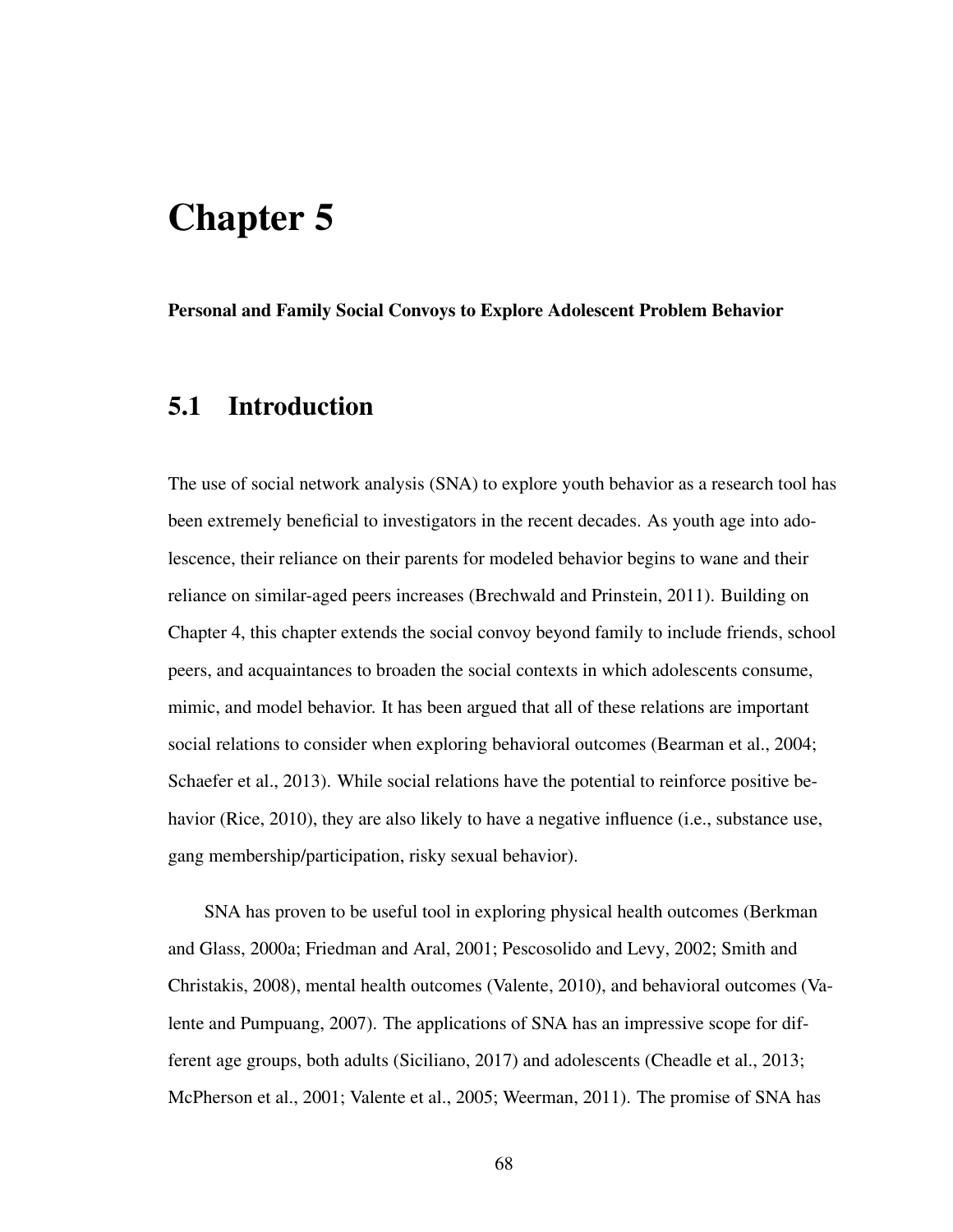extended beyond large scale national surveys (Kadushin, 2012; Smith and Moody, 2013) and have been used for hard-to-reach and culturally diverse samples as well (Eddens et al., 2017; Dombrowski et al., 2013a, 2014). In sum, the use of SNA in social science research is robust and expansive.

This study aims to address a gap noted in the literature. Indigenous scholars are keenly aware of the importance of immediate family, extended family, and community for Indigenous youth (Dombrowski et al., 2013b; Waldman and Braun, 2009; Walters and Simoni, 2002), yet little work has explored the explicit role of social networks among this population. This study will take a social networks approach to extend the social convoy model to a completely extended social convoy of Indigenous youth to explore problem behaviors. To this end, I explore social convoy size among Indiegnous youth personal networks as a predictor of problem behavior and the potential moderating role of being structural characteristics of their networks (namely, having explicitly nominated a caregiver).

# 5.2 Background

As this study relies heavily on a relational perspective, the following sections provide background on several domains of relational literature that are relevant to this study. Included is the use of social convoys to explain problem behaviors. Additionally, I introduce how social network scholars have explored problem behaviors in a similar, yet distinct approach to the social convoy model. The role of social support in buffering or preventing problem behaviors is also detailed below. Lastly, I present some literature on selfmastery. This last point is offered as an important control for understanding problem behavior.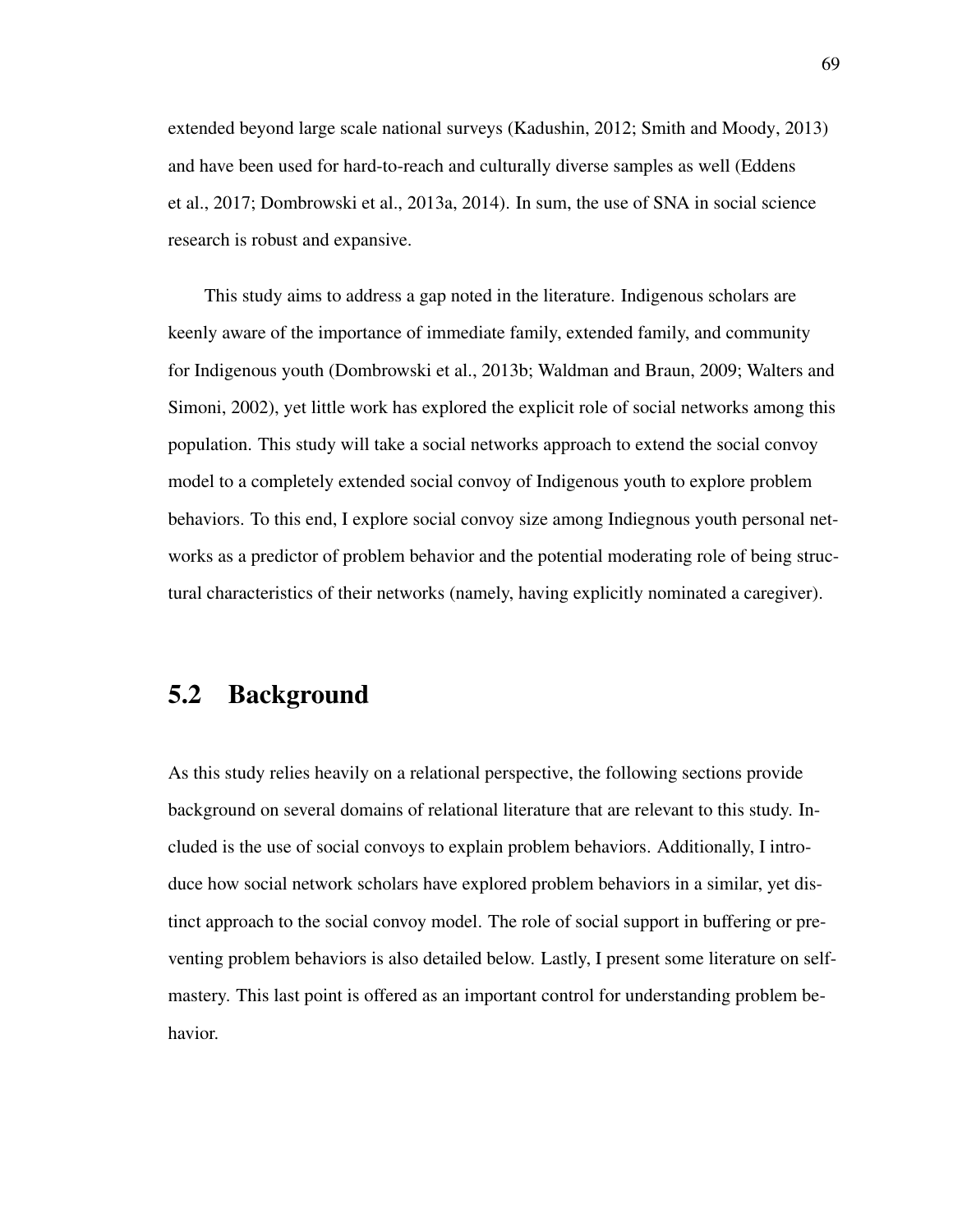#### 5.2.1 Social Convoys and Problem Behaviors

The social convoy model (Antonucci and Akiyama, 1987) has been widely used in the aging literature and child development literature (Sherman et al., 2015). Although the social convoy has not been as popular for explaining problem behaviors among youth, it would be an improper characterization to suggest that it has had no impact on this area of research. For example, scholars have used the social convoy model to help explain mental health support (van den Berk-Clark et al., 2017). The work of Levitt et al. (1993) highlights the role of social convoys as a buffer for adolescent self-concept and sociability across ethnic groups. Levitt built on previous work by using these different roles in a youths' convoy to understand school achievement (Levitt et al., 1995). The social convoy model relies heavily on the assumption that all forms of connections equally and positively buoy an individual up to be more resilient to adverse experiences (Berkman and Glass, 2000b). This assumptions has been tested and explored at length by scholars doing social network analysis broadly (Butts, 2009; Valente et al., 2007).

#### 5.2.2 Social Networks and Problem Behaviors

Social network analysis has been a fruitful method for extending our knowledge of problem behaviors, particularly among adolescents. As of 2011, Brechwald and Prinstein , had synthesized the social network literature as it relates to adolescent peer influence one major outcome being the peer influence on problem behavior. Problem behaviors explored using a social network approach are expansive and continue to grow. Here, a narrow review of the literature will focus on adolescent problem behaviors in terms of delinquent or deviant behavior.

The use of social network analysis has been a useful tool for exploring adolescent substance use. An important question for scholars in this line of research centers on the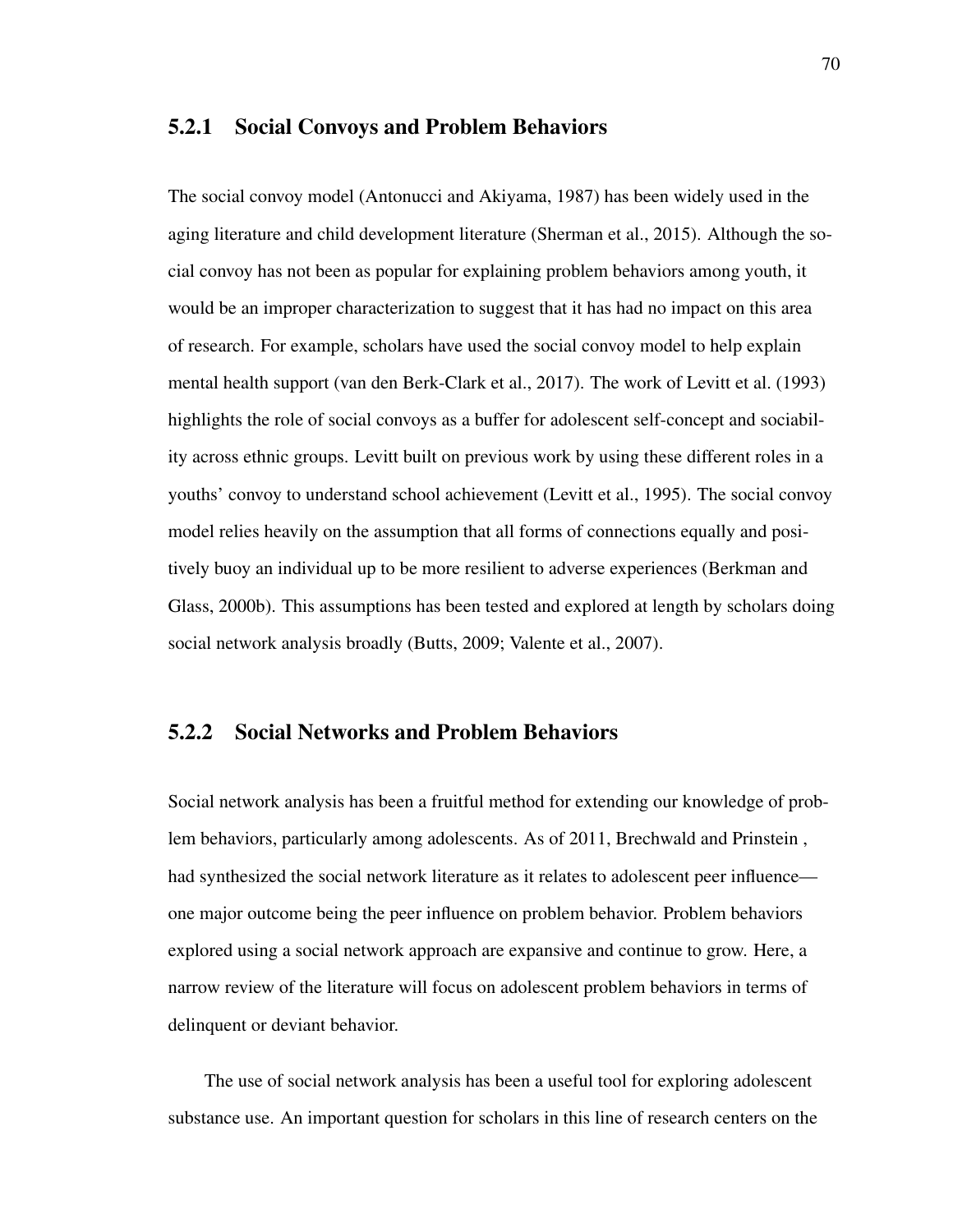temporal ordering of events. That is, do youth make friends that engage in under-age drinking, cigarette smoking, and use of other illicit drugs which then influences youth (social learning) or do youth begin engaging in these behaviors and then select friends based on similar behavior patterns (homophily). Schaefer (2016) explores this topic using longitudinal social network analysis, or stochastic actor-oriented models (Snijders et al., 2010), in an attempt to uncover the causal patterns of substance use and friendship formation. The results suggest adolescents do select friends that engage in substance use activities, but that exogenous factors account for selection (homophily), not substance use. Others in this debate have found that while selection is important, social influence cannot be ignored in terms of initiation of drug and alcohol use (Hoffman et al., 2006; La-Haye et al., 2013). Likewise, positionality of an adolescent in the social network plays a significant role in risky behaviors such as early cigarette smoking. Alexander et al. (2001) found that youth in school networks that interacted more with the 'popular' students were more likely to be current cigarette smokers and having their 'best friends' smoke was another significant predictor of youth smoking.

Adolescent sexual behavior is another area of focus that has utilized social network analysis to explore unanswered questions in the field. While a sizable portion of the literature has focused on diffusion of sexually transmitted diseases (Rice et al., 2010; Romer et al., 1994), instead I focus my attention on early onset and friendship formation based on sexual activities. Bearman et al. (2004) find unique sexual partner patterns emerge among high school students that help shape how selection of sexual partners is a restricted phenomenon given social pressures to avoid particular sexual partner ties. That is, they find that in virtually all cases, no youth nominates sexual partners that are their former sexual partner's ex's former sexual partner—these relations are thought to be forbidden ties and shape social interactions among high school youth. Apart from friendship formation, others have found that romantic partners of adolescents have important impact on other risky behaviors if those formations happen too soon or with other risky partners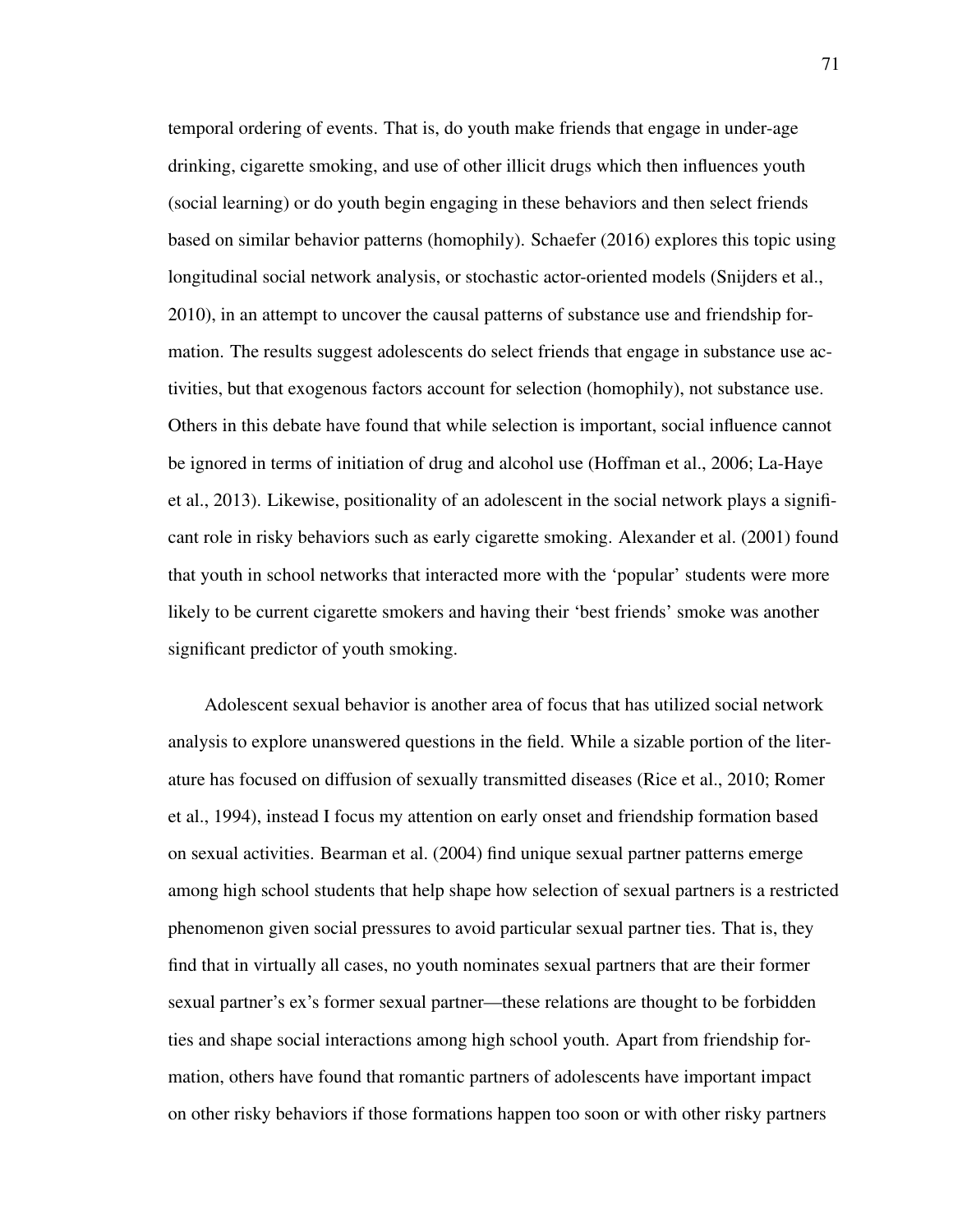(Kreager and Haynie, 2011).

These findings highlight the benefit of taking a relational/social network approach to understanding adolescent problem behaviors. Allen and colleagues (2005) find youth social networks to be influential in deviant behavior choices beyond what has been discussed above. Social network analysis have helped explore the role of friendship and depression (La Greca and Harrison, 2005), suicide (Bearman and Moody, 2004), and other mental health illnesses (Cotterell, 2013). Additionally, through a relational perspective, scholars have explored gang involvement (Fleisher and Krienert, 2004), and other formal criminal justice delinquent acts (Calvó-Armengol and Zenou, 2004).

#### 5.2.3 Social Networks among Indigenous Populations

Given the promise of social network analysis in mainstream social science research, it is surprising that social network analysis has not found the same stronghold in the extant literature of Indigenous populations. At the time of writing this dissertation, to my understanding, no social network studies have been published among Indigenous youth. However, several social network studies have been conducted among Indigenous adults (Dombrowski et al., 2013a,b, 2014; Ready, 2018; Ready and Power, 2017). To date, all of the social network analysis has focused on arctic Indigenous population, leaving little empirical understanding of American Indian and Alaska Native social networks. The prior social network research indicates that in rural communities where kinship and community are central to that group, relationships and network systems in place are critically important for things like food sharing, employment, and income. Social network analysis is a promising methodological approach to understanding how culturally complex and isolated communities interact in ways that are consistent and inconsistent with western scientific approaches.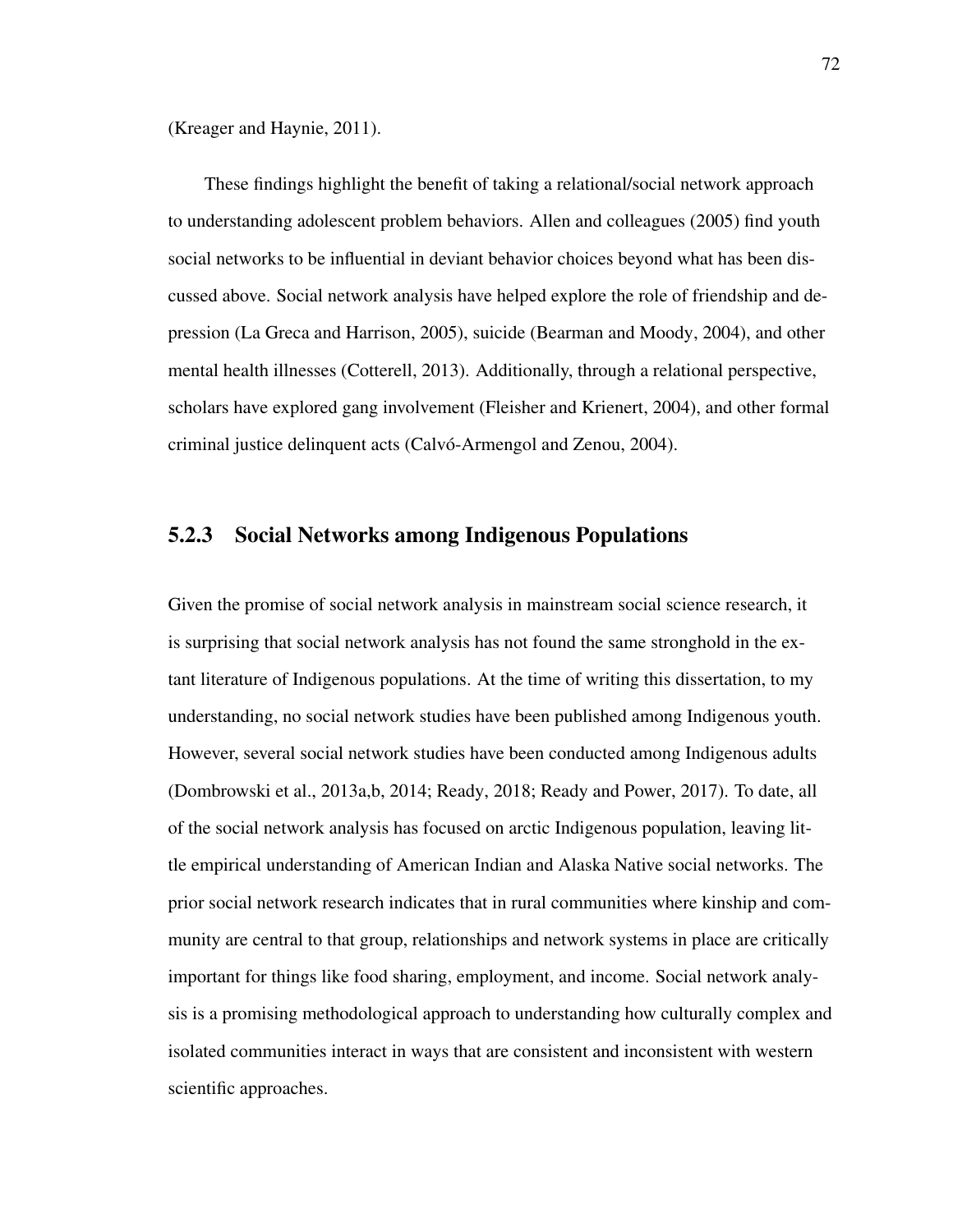# 5.2.4 Social Support

Years of research substantiate the interplay between social support and behavioral outcomes. For instance, adolescents that have high levels of social support tend to have less problems with depression and suicide (Yang and Clum, 1994). Researchers that have targeted at-risk youth for social support interventions have shown that building individual social support is possible—even in on-line delivery formats (Barrera et al., 2002). However, Hogan and colleagues (2002) argue that more work, specifically randomized control trials of social support interventions, should be conducted for a rigorous evaluation of these interventions. Notwithstanding these limitations, researchers have reported that increasing social support among youth is related to reducing smoking (May and West, 2000), improved academic performance (DeGarmo and Martinez, 2006), and improved self-esteem and coping (Smoll et al., 1993; Unger et al., 1998).

The use of social networks analysis has previously been used to examine social support (Cochran and Brassard, 1979; Hall and Wellman, 1985). For example, McPherson and colleagues (2001) provide an in depth overview of the literature of homophily, suggesting that individuals seek friends and relations that are often similar to provide a web of connections for social support. In addition to their review of homphily and social support, Berkman and Glass have outlined a broader review of the concepts and empirical work to date on social networks and social support literature (2000a). They outline the early findings of social network studies that consistently found that larger networks seems to have positive impact on physical health and mental health. These authors highlight the advancements in social network approaches to contextualize social support at the individual level and the contextual level.

The popularity of social support extends to Indigenous populations. Social support is thought to be a strong indicator of resiliency for Indigenous populations (Stumblingbear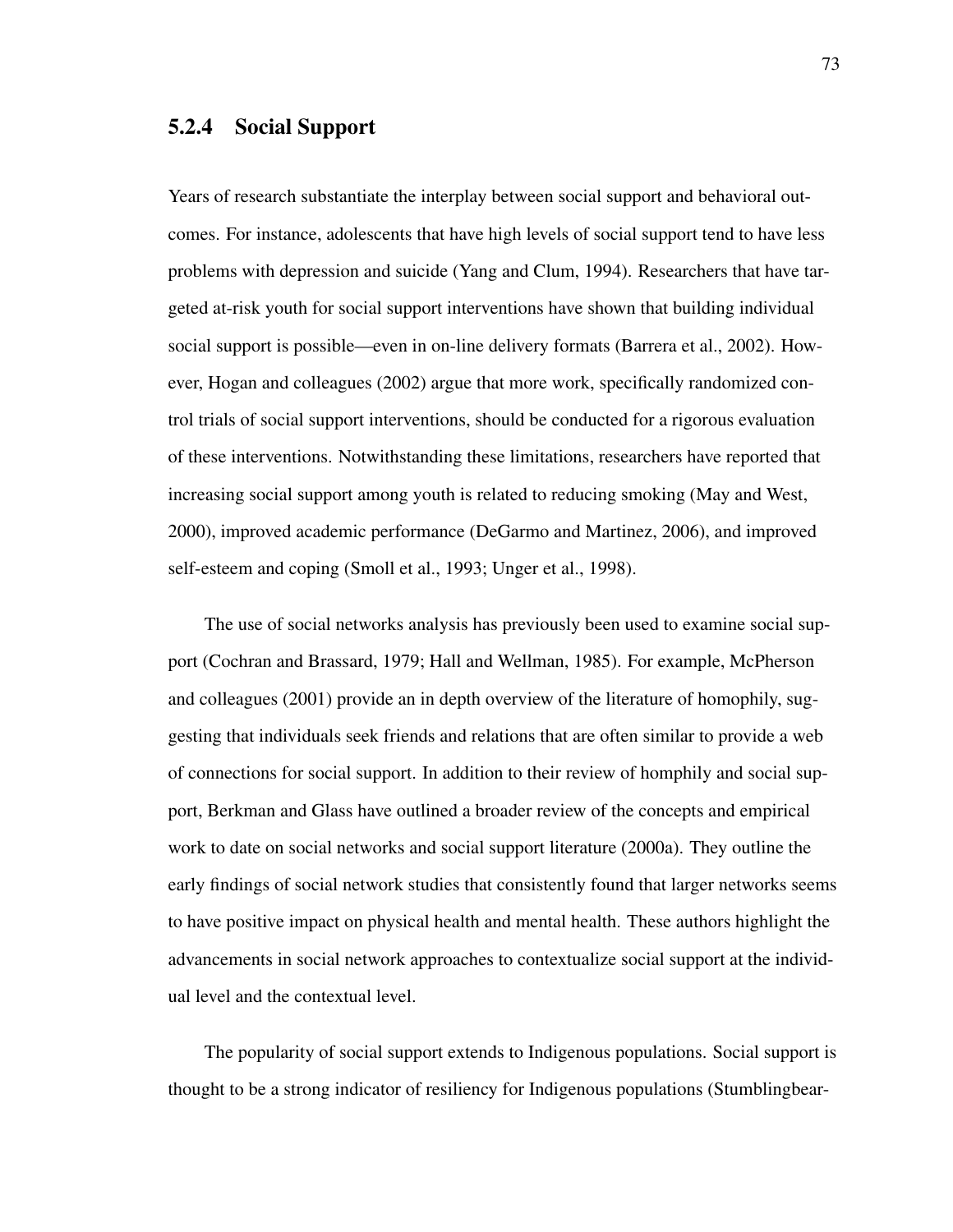Riddle and Romans, 2012). For example, increased social support has been linked to better academic performance among Indigenous undergraduate students (Gloria and Robinson Kurpius, 2001). Additionally, Oetzel et al. (2007) found that social support is an important correlate of alcohol, drug, and mental disorders. One limitation to this body of work is that it has seemed to focus more on adult female populations (see, Chong and Lopez, 2005; Hodge et al., 1996), leaving more to be understood for youth Indigenous populations and social support.

### 5.2.5 Self-Mastery

While the inclusion of self-mastery does not have a formal place in the typical relational framework, it presents a unique competing hypothesis to understand problem behavior. Particularly because self-mastery is thought to buffer the negative social contextual factors like poverty, poor schooling, and absent parents to improve outcomes for youth (Pearlin and Schooler, 1978; Pearlin et al., 1981). Caputo (2003) found that self-mastery was associated with improved physical health among at-risk youth. Similarly, Lipschitz-Elhawi and Itzhaky (2005) found that youth with higher levels of self-mastery were better adjusted to external social interactions. Others have moved toward a practice of combining self-mastery (coping through personal agency) and communal mastery (social process of coping) for multicultural youth (Fok et al., 2012). They found that this new approach to be beneficial for looking at suicidal ideation among Alaska Native youth (Philip et al., 2016). In summary, self-mastery can be a powerful form of resiliency for youth against conditions that are often beyond their control.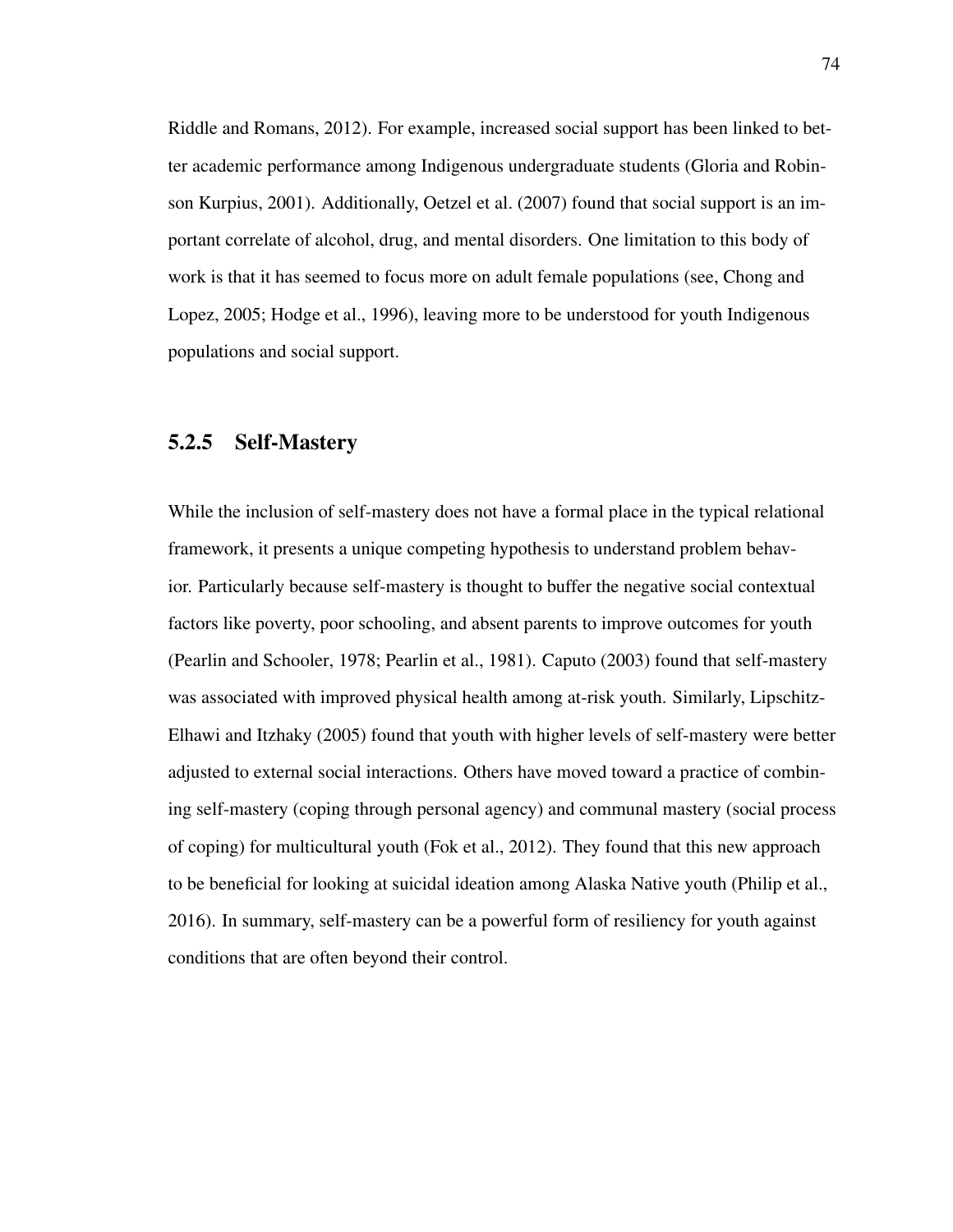# 5.2.6 Current Study

What is not found in the extant social network literature exploring social support and mastery is a focus on Indigenous youth. Given the intense focus of Indigenous prevention/intervention researchers to increase the quality and the quantity of connections for Indigenous youth, exploring these relations is vital to identify specific roles, network size, and other network measures for targeted intervention efforts to increase social support and mastery and decrease problem behaviors. Thus, the purpose of this chapter is aimed at exploring the role of social convoys as social networks of Indigenous youth to explore social support, mastery, and problem behaviors given specific roles, social network compositional differences, and network structure measures.

Hypothesis 3a: Youth with larger social convoys will have lower levels of problem behavior.

Hypothesis 3b: Youth with a network tie to their caregiver will have lower levels of problem behavior.

Hypothesis 3c: Youth with a network tie to their caregiver and larger networks will have lower levels of problem behavior compared to youth that do not have a network tie with their caregiver and small network size.

# 5.3 Data and Methods

# 5.3.1 Data and Sample

Unlike the previous chapters where the questions and modeling techniques required some form of paired relationship, this chapter focuses on all youth in the sample. Each youth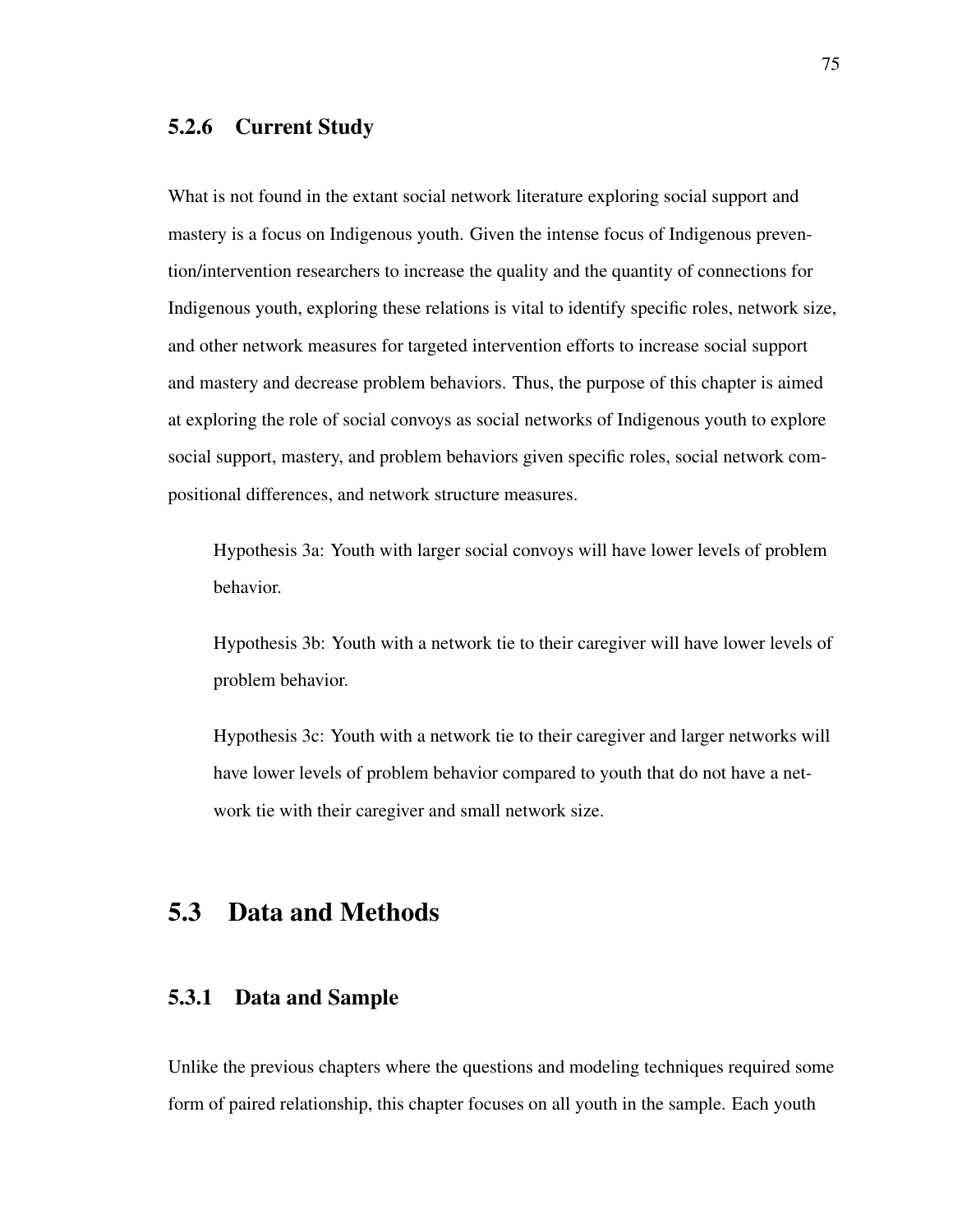is believed to be nested within a social convoy, yet these convoys were not impeded by study design or recruitment strategy making all 375 youth in the overall sample eligible. From the 375 eligible youth in the sample, a listwise deletion of 29 cases were excluded due to missingness. Having the same cases across all models and descriptives provides uniformity across all modeling and more confidence in our model comparisons.

#### 5.3.2 Dependent Variable

#### Problem Behavior

Youth completed the Youth Self-Report (YSR) (Achenbach and Dumenci, 2001), a standardized scales to assess internal and external problem behaviors. The YSR is frequently used in social sciences across multiple disciplines and over the past 25+ years (Bordin et al., 2013; Crijnen et al., 1999; Goodman and Scott, 1999; Ivanova et al., 2007; Perrin et al., 1991; Sourander et al., 1999). The scale was developed to assess psychopathology of youth 11-18 using 102 questions each. The YSR can be broken down into two major subscales - externalizing and internalizing behaviors, with an overall total problems scale when these two subscales are combined. The target age of the youth in our sample was 8-10 years old American Indian youth. For this reason, permission was granted by the Achenbach System of Empirically Based Assessment (ASEBA) to remove a total of six questions. Two questions removed focus of suicidal thoughts and attempts. Two items removed from the larger scale focused on sex and sexual thoughts. Lastly, community members and the local prevention research councils (PRC) in the community asked that questions related to *hearing things that others do not hear* and *seeing things that others do not see* be removed, as their is a history of shaming and imprisoning members of this American Indian community for similar cultural practices. This scale has high levels of internal validity ( $\alpha$  = .80) and can justifiably be used in a summed score for a problem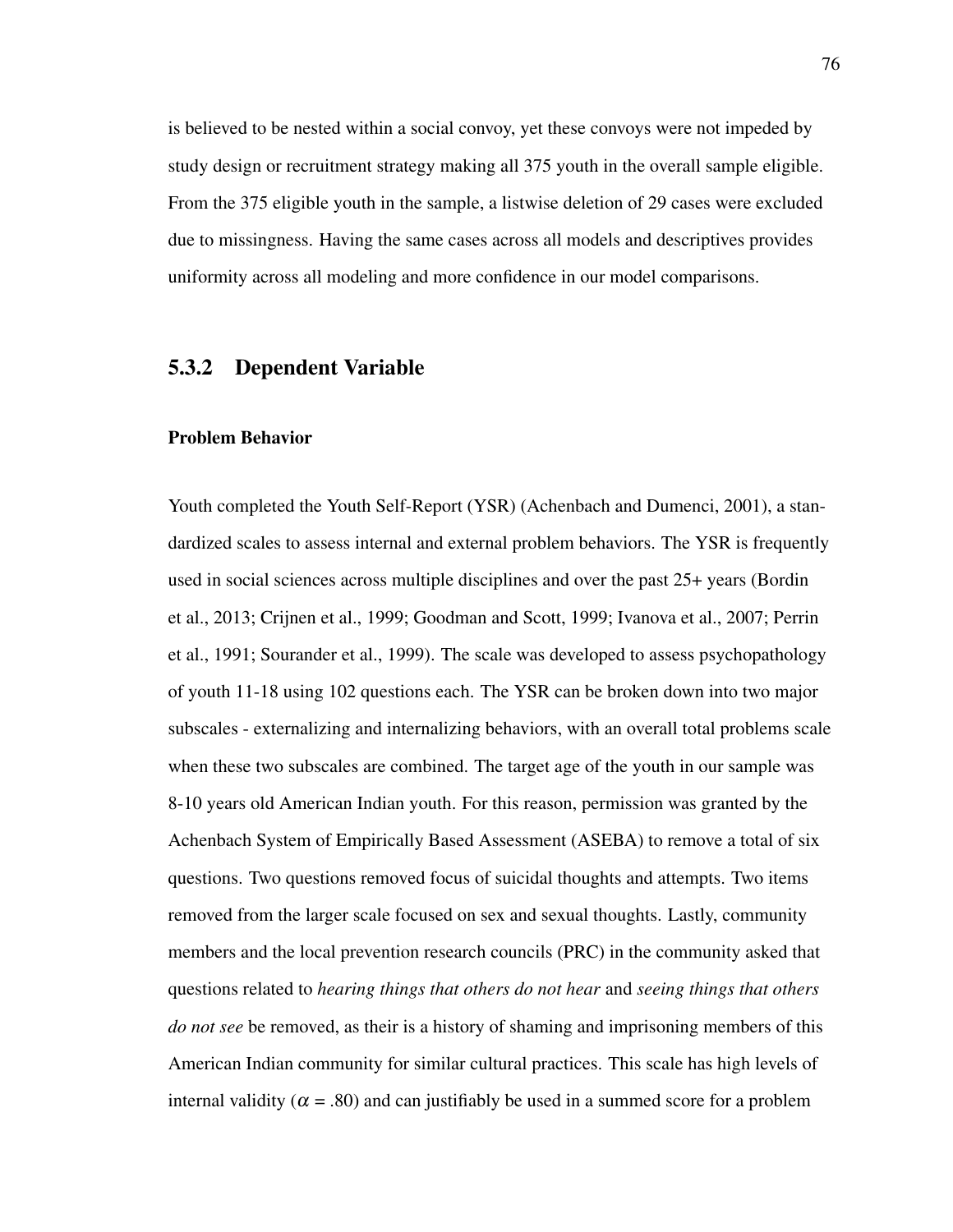behavior sub-scale. For a complete list of questions, see Appendix A, A.1.

### 5.3.3 Moderating Variables

#### Social Network Measures

To operationalize social convoys, I break from the approach presented by Antonnuci (1986) and approach convoys in a way that is informed by modern SNA. This approach captures the multiple layers of relations that are so heavily stressed by Antonucci et al. (2013) while providing data that can be used in other application outside of the social convoy model. Respondents were given an independently created name generator to assess friendship connections. The youth and adult respondents received the following prompt,

Can you tell me the first and last initials of up to nine people you consider to be your best friends? You can include family members too. Please list your best or closest friend first.

No prompts were provided to force individuals to nominate anyone if they did not want to provide initials for anyone. The number of individuals or alters that are provided by the respondent is their measure of their *degree*. After the respondents provided up to nine of their best friends they were asked a series of questions about each individual or *name interpreter* questions. The name interpreter questions asked respondents about the alters relationship to the ego (i.e., family, friend, etc.), age of the alter, gender of the alter, if the alter is Native, if the alter lives within walking or biking distance, and if the person attends their school.

For the purposes of this study, I created networks for each youth that also includes the parent/caregivers personal network, even if the parent/caregiver is not explicitly nomi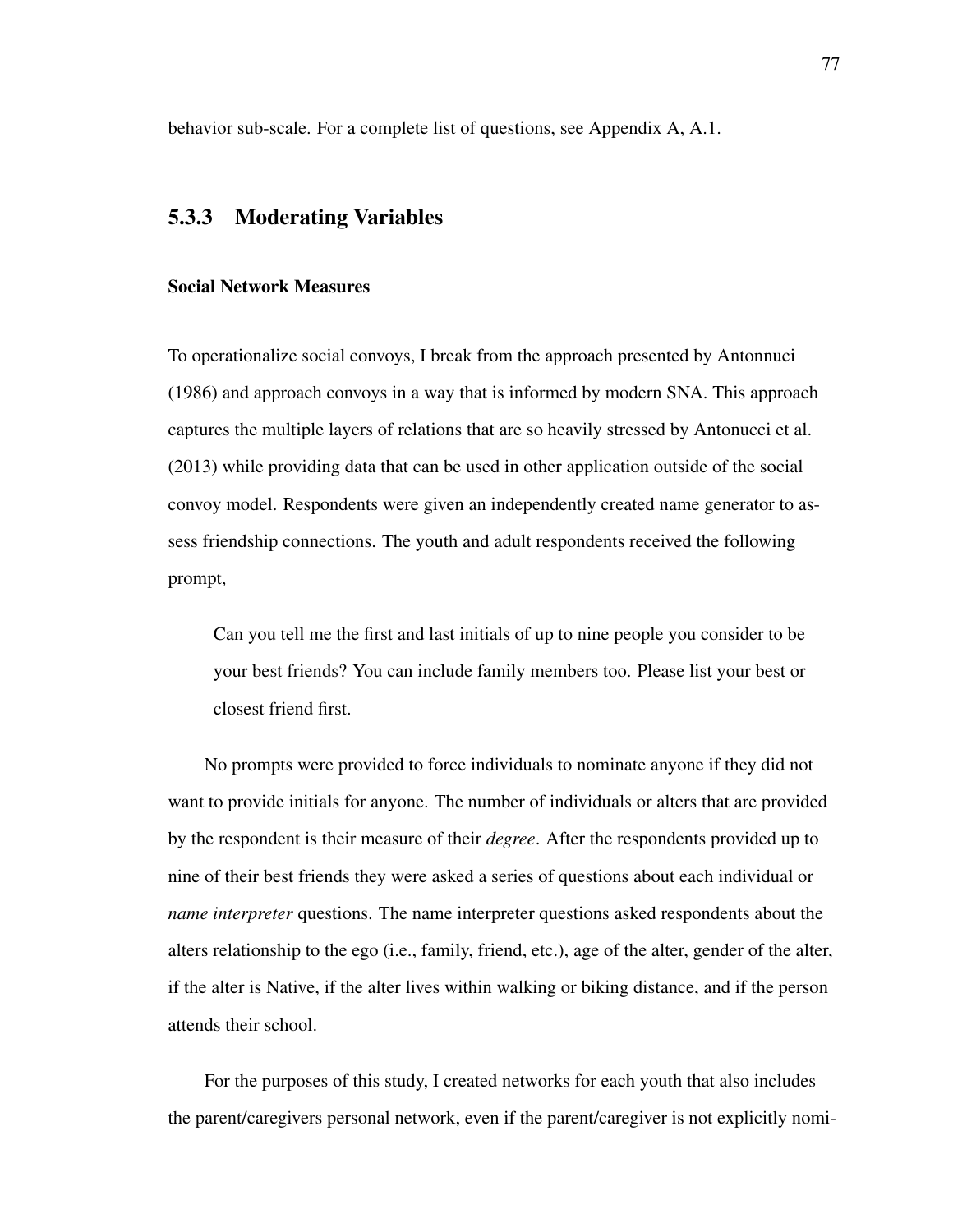nated by the youth. These networks have been referred to as *duocentric networks* (Kennedy et al., 2015). Egocentric networks or personal networks are often restricted to the ego's nominations. Unlike egocentric networks, duocentric networks, popularized in the family/spousal literature, provides a larger picture of the structure, resources, and relationships present in the ego's life. It is argued that these extended networks shed light on the transmission of social capital that egocentric networks are unable to capture (Coleman, 1988). Further, attaching the parent/caregiver personal network to the youth's network to extend the adolescent's ecological network to conceptually include family, close friends, family friends, and acquaintances—thus extending to a *full* social convoy. From this extended personal network of the youth, measures will be computed of their number of network components and network size (Wasserman and Faust, 1994). Given the inherent structure of a duocentric network, if a youth's network is found to be one network component, they have nominated their parent - thus allowing us to explore the relationship of explicitly nominating a caregiver in the network compared to youth that do not explicitly nominate a caregiver. Examples of duocentric networks are found in figure 5.1. In figure 5.1a it is seen that the ego's network (top) included two individuals that were not found to be a caregiver, thus the bottom component of figure 5.1a is the caregivers network and four nominated individuals. Figure 5.1b shows an example of a case in which the youth explicitly nominated a caregiver in the network as well as other individuals. Youth that display a connection to their cargiver like the one noted in figure 5.1b receive a 1 on the connected measure where the youth in figure 5.1a would receive a 0 for the same measure.

#### Control Variables

The work of Vaux (1985) established the need to explore the nuance of age, gender, ethnic differences in social support. Since this work, others have continuously found that age is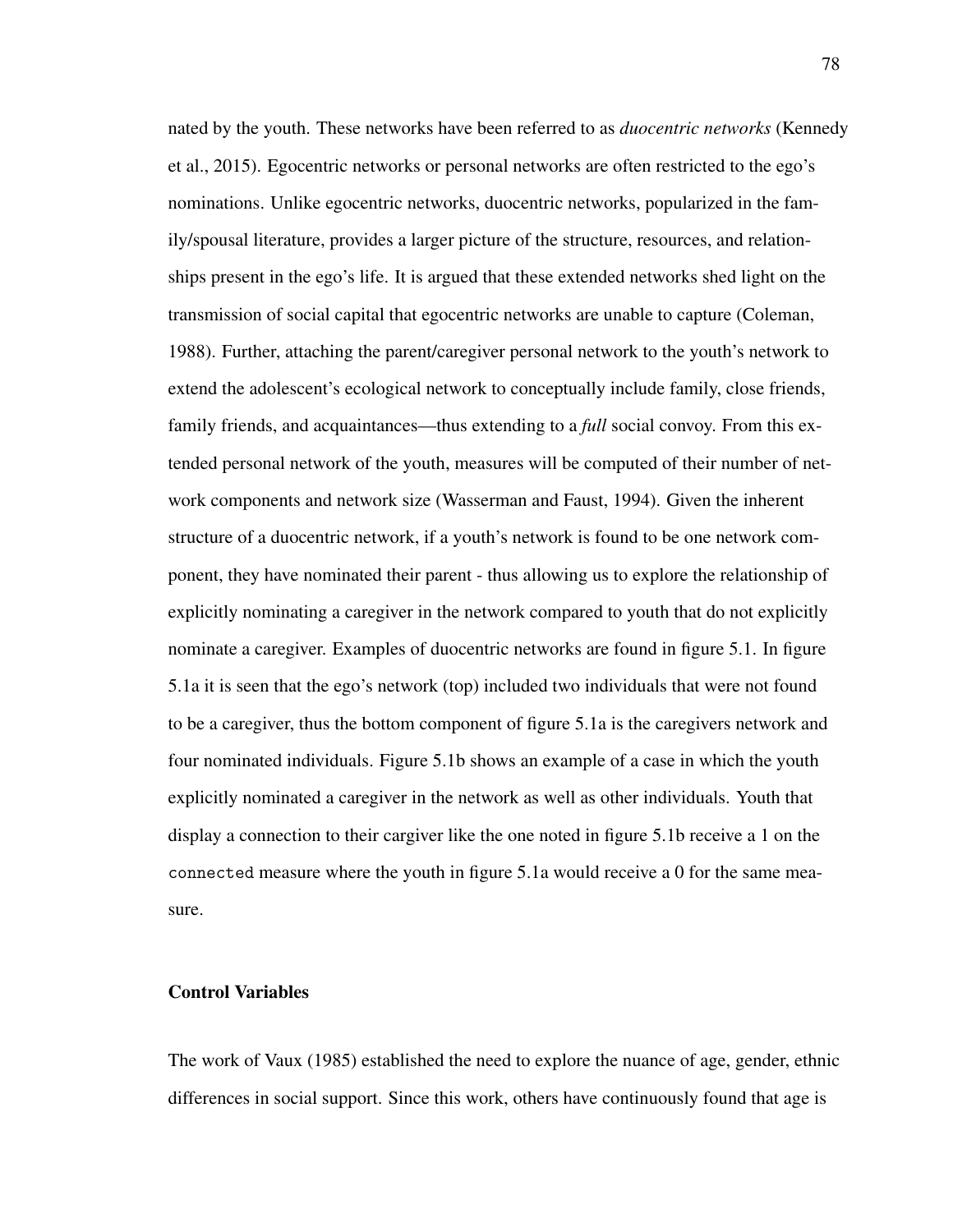

(a) Duocentric youth network - not connected (b) Duocentric youth network - connected

Figure 5.1: Two examples of duocentric networks

an important factor in understanding social support (Shanas, 1979; Van Tilburg, 1998). Additionally, this work has spawned a great deal of understanding about how social support operates differentially by sex (Eagly, 2013; Shumaker and Hill, 1991). The work of Stumblingbear-Riddle and Romans (2012) confirms the work of Vaux, that ethnicity and race are important considerations for exploring social support. Specifically they find that those with high levels of social support also show signs of resiliency. For these reasons, age, gender, and on/off reservation will be included in the models as control variables.

Social support is a composite variable measured from a scale of five items. The youth were asked to indicate how true that personal behavior was for them. Response options included, 'not at all true', 'sometimes true', 'often true', 'always true', 'don't know', and 'refuse' for values ranging from 1-4, respectfully and all 'don't know' responses coded as missing. Responses will be summed across the measures for a total score of social support. The five questions that make up the scale are found in table C.1.

To operationalize mastery for this study, I will use a 13 item scale that measures self mastery, family mastery, and community mastery. Specifically, I will use the multicultural Mastery Scale (MMS) for Youth (Fok et al., 2012), originally developed for Alaska Native youth. Although, other scholars have used this scale in the past using latent variables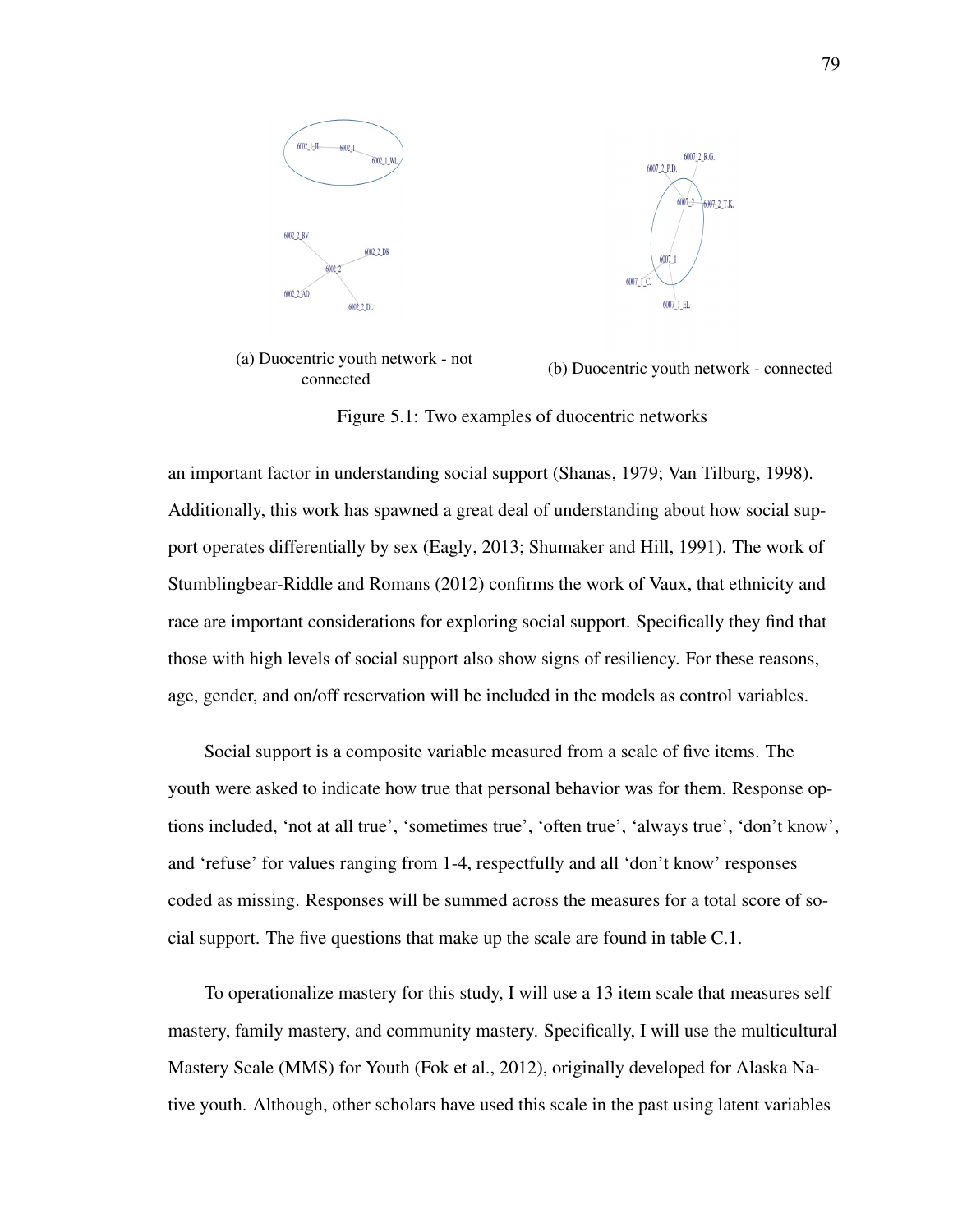(Allen et al., 2014), this scale has high levels of internal validity ( $\alpha$  = .80) and can justifiably be used in an averaged score for each mastery sub-scale. For the specific items of the scale see table C.2.

Finally, in addition to network structure measures, this study will operationalize network composition measures using *E-I index* measures for kinship and gender. The E-I index measure was originally presented by Krackhardt and Stern (1988) as a measure to the proportion of external links and internal links of a given domain. Formally, the E-I index measure is calculated as follows:

$$
E-Index = \frac{EL-IL}{EL+IL}
$$

where  $EL =$  the number of external links given the domain of interest and  $IL =$  the number of internal links given the domain of interest. Thus, possible scores obtained using this approach range from  $-1$  to  $+1$ . A score of  $-1$  would indicate that all links are internal and a score of +1 would indicate that all links are external. For example, if the researcher is interested in and E-I index measure of gender one would identify the gender of the ego (here a female). If this ego nominated six alters and all of these alters were female, the ego would have an E-I index measure of gender with the value of -1. Conversely, if the next ego of interest (also a female) nominated all male alters, their E-I index measure of gender would be a value of +1.

# 5.4 Analytic Approach

For this chapter I take a social network analysis approach to investigate the role social convoys have on shaping social support, self-mastery, and problem behaviors for Indigenous youth. Social network analysis is a broad term used to describe analyses that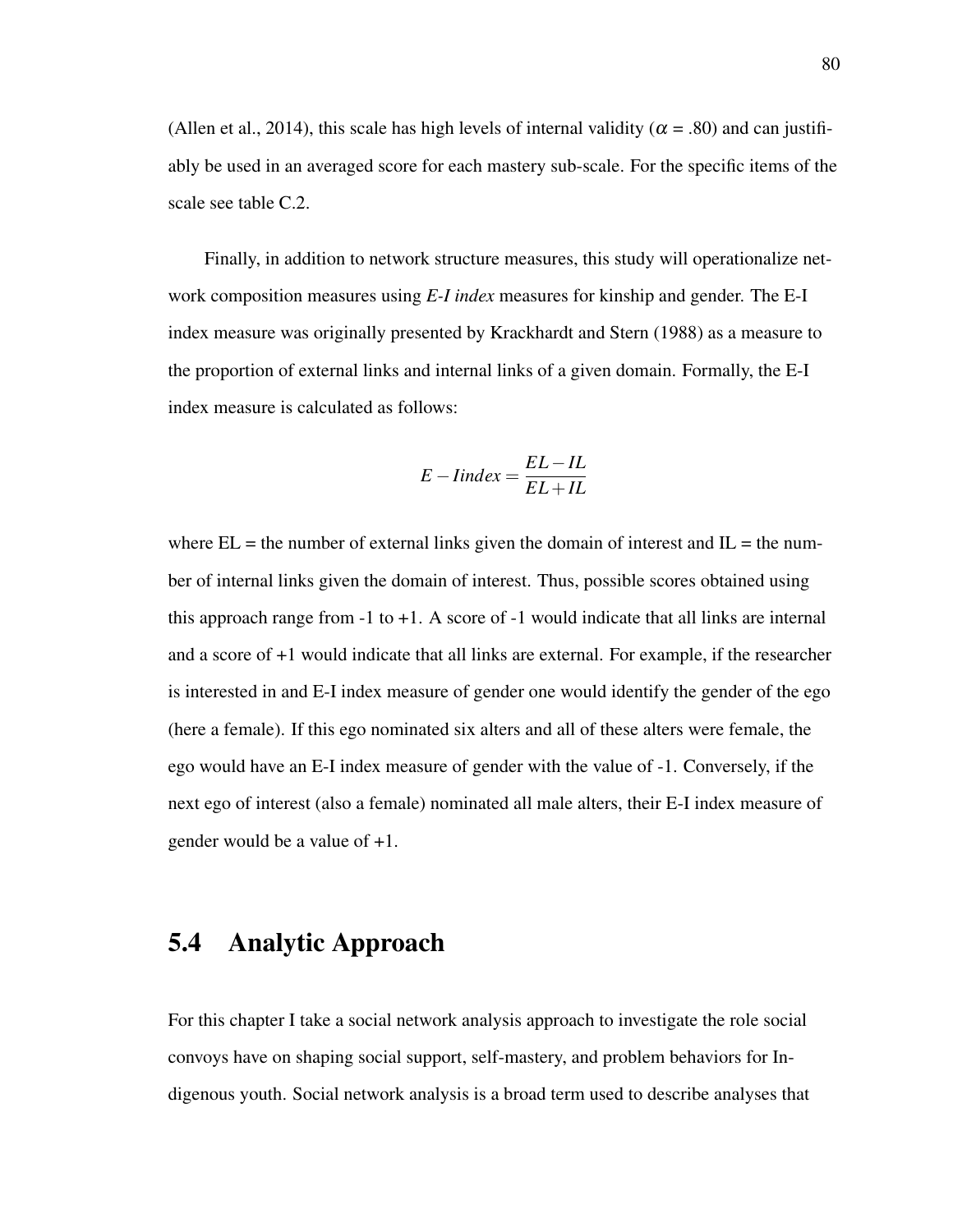model social relations. The models themselves used in social network analysis range from observational research, qualitative interviews to personal network analyses and up to whole/complete network analysis (Borgatti and Ofem, 2010; Butts, 2009; Wasserman and Faust, 1994). Given this social network analysis continuum of analyses, this chapter will be positioned in the middle of said continuum. First, I will detail the makeup of the youth's social networks to establish what a social convoy for an Indigenous youth looks like. Next, I will take the personal networks collected from the youth, the personal networks of the parent/caregiver and explicitly combining the two. Combining the parent/caregivers network to the youth network will further extend the social convoy model to a localized ecological model of the youth's relations.

From the duocentric networks of the youth, I extract several key measures from the youth's network. Namely, I will extract measures of network size (number of alters nominated by the ego and the number of alters nominated by the caregiver), E-I measure of gender, and a measure of being explicitly connected to a caregiver. These measures can then be added to the data set as traditional covariates in regression models to predict problem behaviors. Given the non-normality of the problem behavior distribution, fitting OLS regression models may violate the assumptions of the model. The right-skewed distribution of the problem behavior suggests that a generalized-linear model should be used with a Poisson distribution specified (Long and Freese, 2006).

Figure 5.2 presents a moderation model to explore the role of youth social convoys and problem behavior. In the figure it is suggested that having a connection to a caregiver will play a moderating role with social network size in predicting problem behavior. More specifically, youth that are connected to a caregiver in the duocentric network along with having larger networks will significantly reduce problem behavior.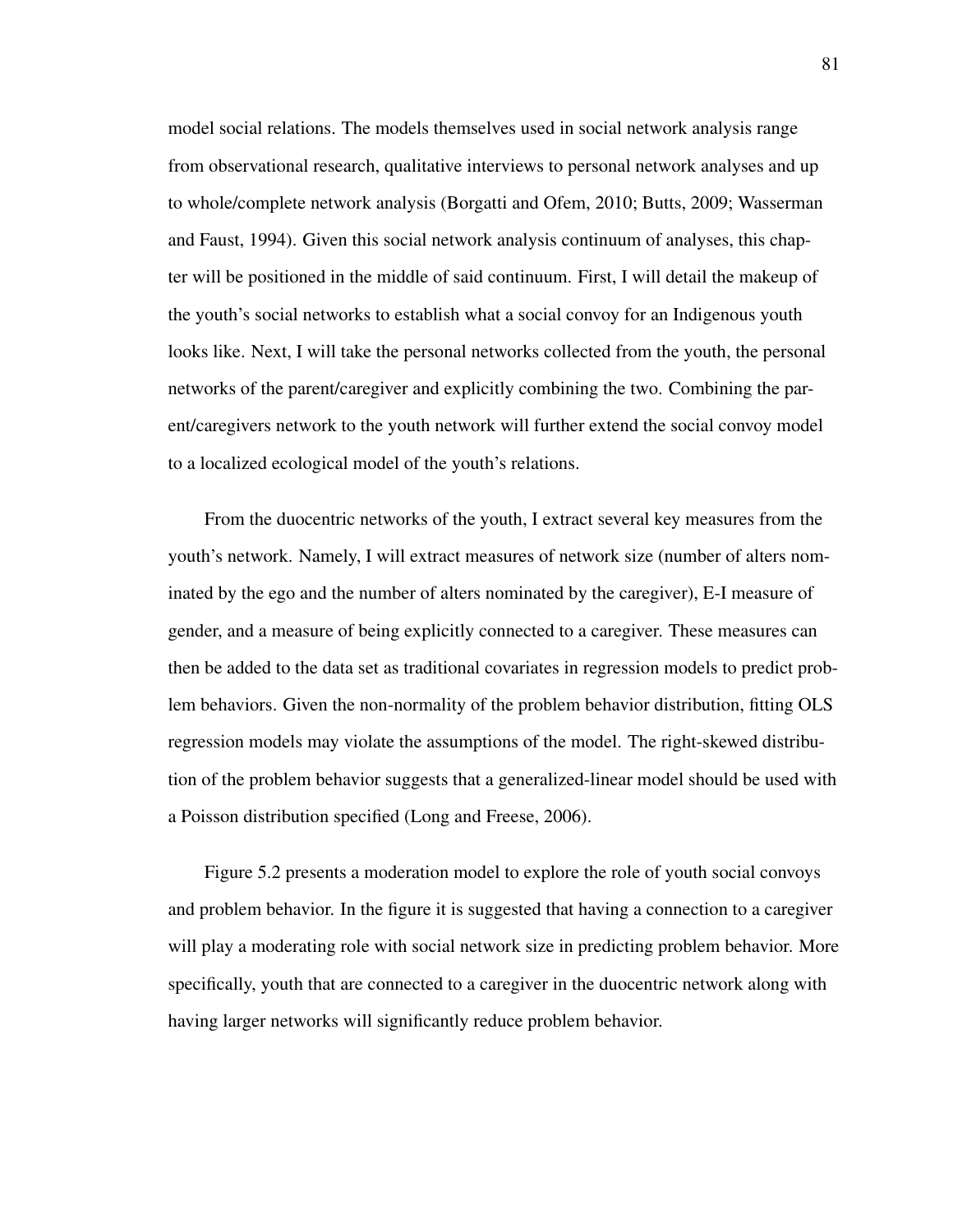

Figure 5.2: Hypothetical Model Predicting Problem Behavior

## 5.4.1 Limits and Adequacy

Several limits should be addressed here. A limitation of this study is that these data did not explicitly solicit or confirm members of a strict definition of a social convoy. While I will be able to create a synthetic personal convoy for each youth in the study, my measures of their networks are proxies for a social convoy. The social convoy models suggests that individuals in the convoy play specific roles to carry the child through their life course. It is completely possible that parents nominate individuals that never interact with the child–a co-worker for example. Although these measures are proxy measures of a social convoy, the information here should shed light on the role kinship, friends, close friends, and acquaintances and their role in shaping social support and self-mastery for Indigenous youth.

# 5.5 Interpretation

The interpretation of the regression models presented in the study are not different than the interpretation explained in chapter 3. However, the use of *E-I* measures presents a scale that is unique and should be explained. For this study, the *Y* value is the problem behavior score at the intercept or when all independent values equal zero. The higher the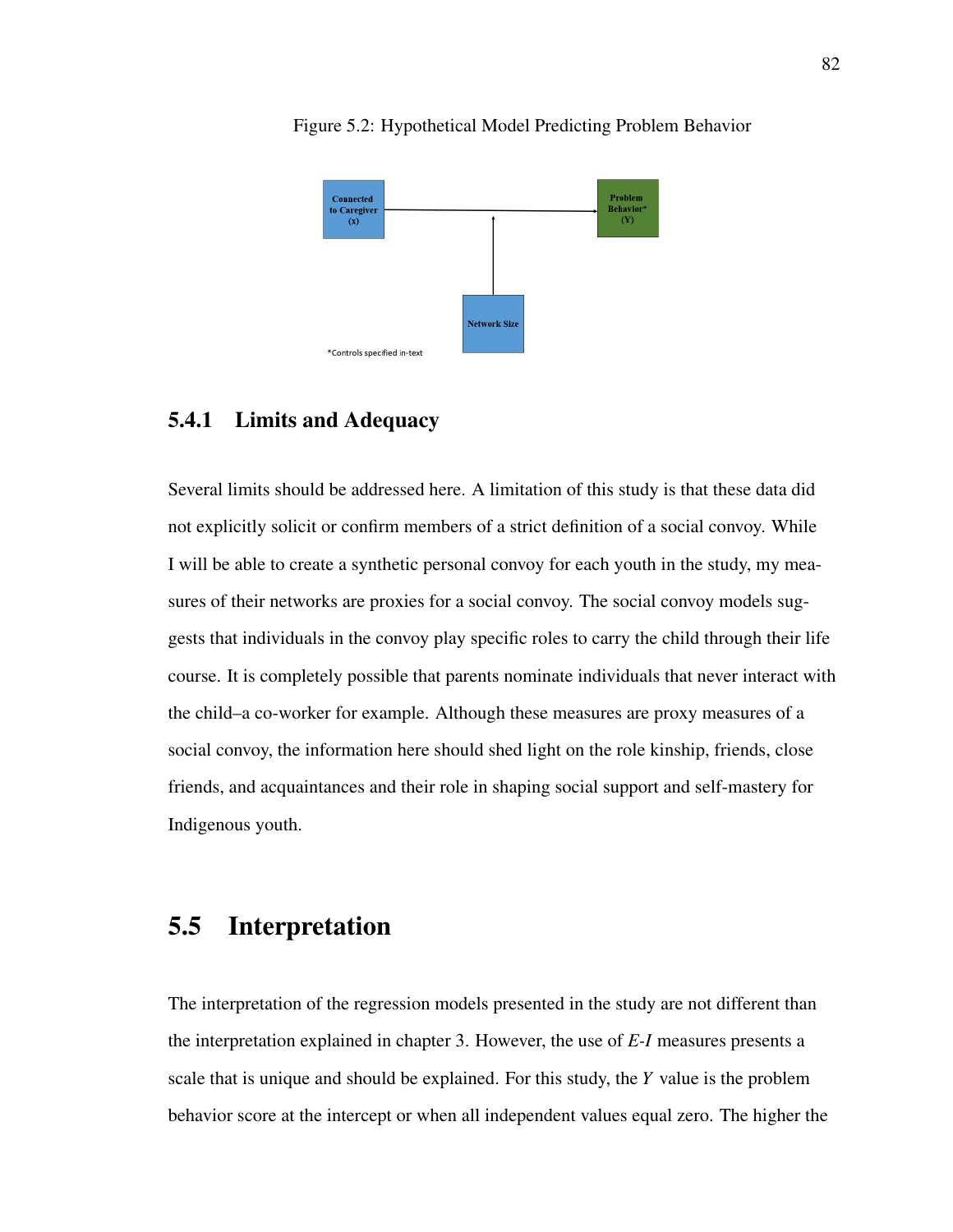intercept value, the more problem behavior the child is associated with at baseline. Each parameter in the model can either make this intercept value increase or decrease. E-I measures range from -1 to +1 and show that for everyone one unit increase in E-I measure (more external links) the coefficient of mastery can also move up or down. I would expect that as E-I measures increase that problem behavior coefficients increase–suggesting that as one increases the number of external ties on any given E-I measure an individual will be less secure in their social convoy and therefore have problem behaviors. Additionally, I would expect that as E-I measures increase that social support and mastery coefficients decrease–suggesting that as external ties on E-I measures increase, an individual will feel less secure in their social convoy and therefore have lower social support and mastery coefficients.

The path models produced in this chapter will allow for review of differential paths to problem behavior. In addition to the assessment of the differential paths to problem behaviors these analyses will be useful for exploring the direct and indirect relationships between social convoys, social support, and mastery on problem behavior. In sum, the path model approach to exploring problem behaviors allows for a nuanced approach to explore the complex construct of problem behavior in a dynamic approach.

# 5.6 Results

### 5.6.1 Univariate results

Table 5.1 presents the descriptive statistics for all of the variables included in the study, including the dependent variable, independent variables, and the control variables. As seen in table 5.1, the average externalizing problem behavior score for the youth in the sample was 10.07. Females made up over have the sample at 53% of the sample while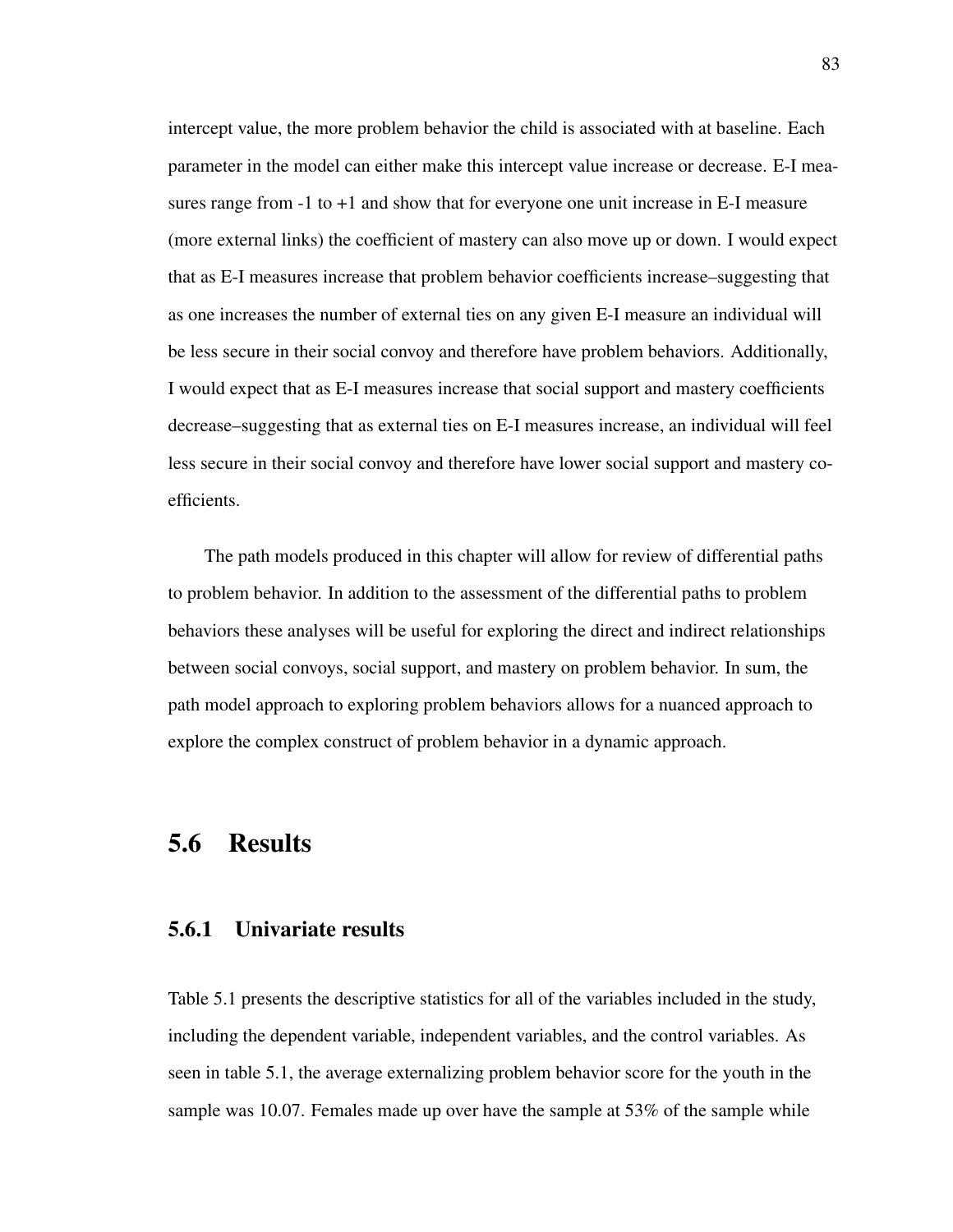males only accounted for 47% of the sample. The average age of the youth in this study is just above nine  $(9.10)$  years old. The majority of the youth lived on the reservation  $(83%)$ and had a annual household income below \$25K (56%). In terms of the youth networks, 20% of the youth explicitly nominated a caregiver in their networks and had an average E-I index score of .20 for gender composition of their network. This suggests that their networks are, on average, mixed gendered with a slight leaning towards nominating individuals of the opposite sex. Lastly, youth scored an average score of 16.72 for social support scores out of a total possible 27. Likewise, youth reported an average self-mastery score of 41.53 out of a max score of 117.

| <b>Statistic</b>                      | N   | Mean  | St. Dev. | Min      | Max  |
|---------------------------------------|-----|-------|----------|----------|------|
| <b>Externalizing Problem Behavior</b> | 346 | 10.07 | 10.09    | $\Omega$ | 85   |
| Network Size                          | 346 | 12.53 | 3.49     | 4        | 20   |
| Connected                             | 346 | 0.20  | 0.40     | $\Omega$ |      |
| Gender (Female)                       | 346 | 0.53  | 0.50     | $\Omega$ |      |
| Youth - age                           | 346 | 9.10  | 0.87     | 8        | 11   |
| On Reservation                        | 346 | 0.83  | 0.37     | $\Omega$ |      |
| Income Below 25K                      | 346 | 0.56  | 0.50     | $\Omega$ |      |
| E-I Index (Gender)                    | 346 | 0.20  | 0.42     | $-1.00$  | 1.00 |
| Social Support                        | 346 | 16.72 | 2.98     | 8        | 27   |
| Self-Mastery                          | 346 | 41.53 | 6.79     | 26       | 117  |

Table 5.1: Descriptive statistics

### 5.6.2 Bivariate Results

#### **Correlations**

Table 5.2 presents the Pearson's correlation matrix of the all continuous measures used in this study. At the bivariate level, youth externalizing scores was only significantly associated with one other measure. Specifically, externalizing problem behavior was negatively associated with self-mastery ( $\rho = -0.15$ , p $< .001$ ). Network size, however, was signifi-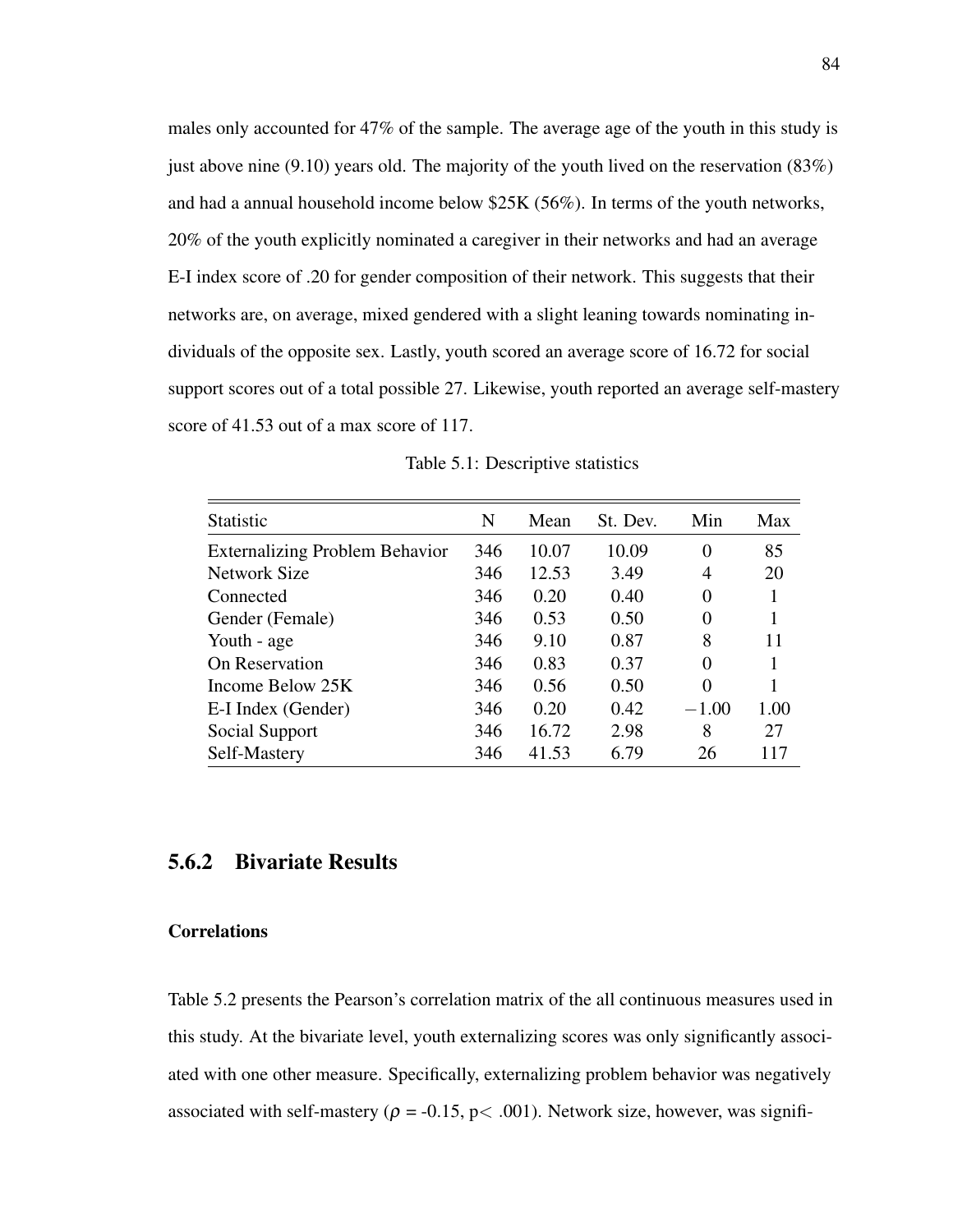cantly associated with age and E-I index for gender ( $\rho = 0.14$ , p $< .05$ ;  $\rho = 0.12$ , p $< .05$ , respectfully). Age also showed a significant positive correlation with social support ( $\rho$  = 0.15, p $<$  .01). Lastly, self-mastery was positivley associated with social support scores ( $\rho$ )  $= 0.22$ , p $< .001$ ).

|                               |           |         |          | 4       | 5         |
|-------------------------------|-----------|---------|----------|---------|-----------|
| Externalizing $(1)$           |           |         |          |         |           |
| Network Size (2)              | 0.01      |         |          |         |           |
| Age $(3)$                     | $-0.03$   | $0.14*$ |          |         |           |
| $E-I$ Index Gender $(4)$      | $-0.02$   | $0.12*$ | 0.07     |         |           |
| Social Support (5)            | 0.04      | 0.03    | $0.15**$ | $-0.02$ |           |
| Mastery $(6)$                 | $-0.15**$ | $-0.01$ | 0.1      | $-0.01$ | $0.22***$ |
| *p<0.05; **p<0.01; ***p<0.001 |           |         |          |         |           |

Table 5.2: Pearson's Correlation Matrix of Externalizing Behavior

t−tests

A series of group mean t-tests are presented below in tables (5.3 - 5.5). Table 5.3 shows a significant difference in the average score of externalizing problem behavior among the youth that explicitly nominate their caregiver in their networks versus those that do not (connected). Those that do not explicitly nominate a caregiver in their nominations show an average score of 10.51 in the externalizing problem behavior, while those that did nominate their caregiver are shown to have a lower average externalizing problem behavior score of 8.26 (t=1.99,  $p < .05$ ).

Table 5.3: Group means t-test comparisons of those that are Connected to Caregiver

|                           |             | Connected |             |      |         |  |
|---------------------------|-------------|-----------|-------------|------|---------|--|
|                           | No          |           | Yes         |      |         |  |
| <b>Scale</b>              | <b>Mean</b> | SD.       | <b>Mean</b> | - SD | t-test  |  |
| Externalizing 10.51 10.55 |             |           | 8.26 7.72   |      | $1.99*$ |  |
| $*p<0.05$                 |             |           |             |      |         |  |

Table 5.4 shows a significant difference in the average score of externalizing problem behavior among females and males. Here we see that males scored, on average, 11.50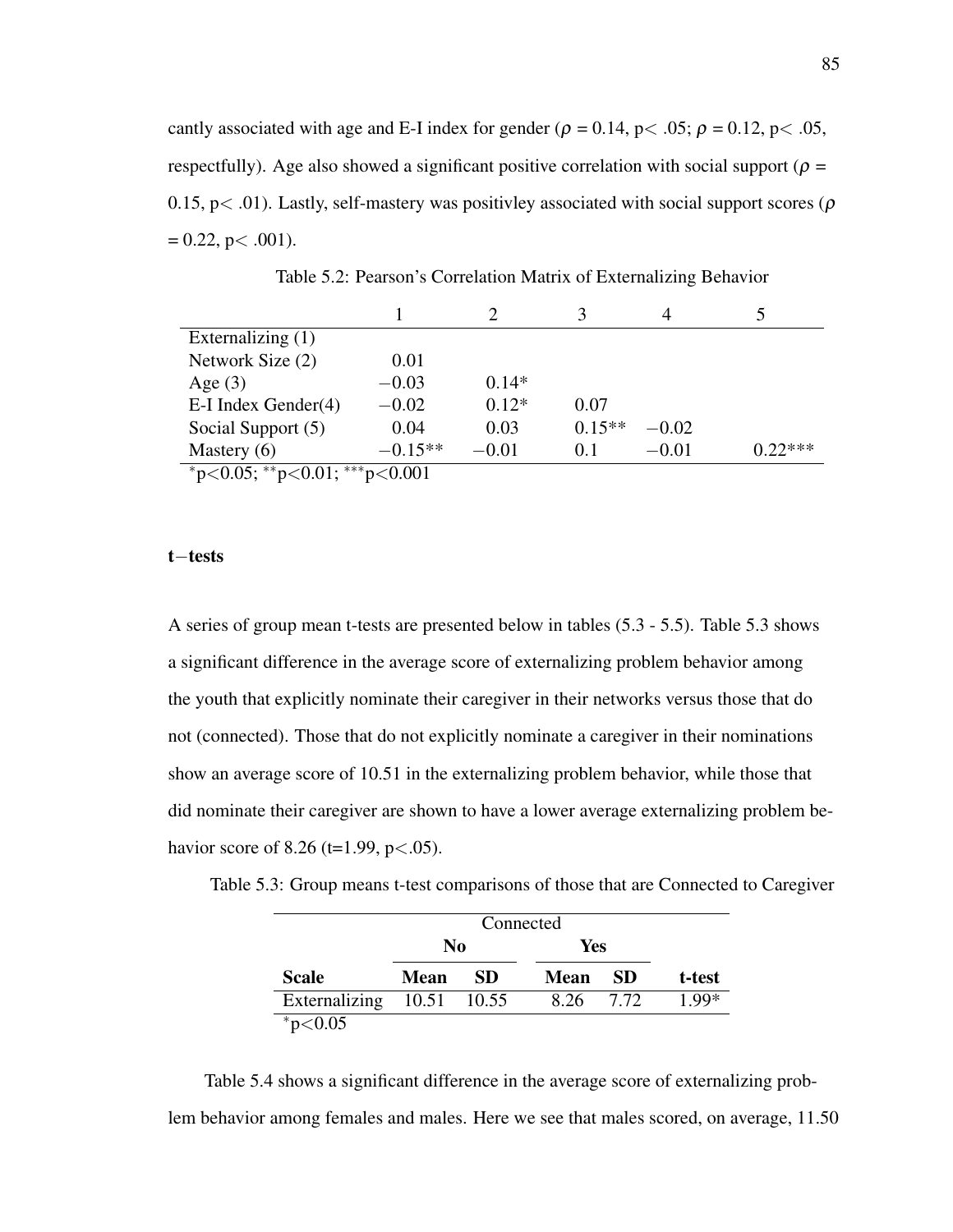for externalizing problem behavior, while females in the sample showed an average externalizing score of 8.77. Here we see that the difference in average group score are significantly different (t=2.49,  $p < .05$ ).

|                           |             | Gender |               |      |         |
|---------------------------|-------------|--------|---------------|------|---------|
|                           | Male        |        | <b>Female</b> |      |         |
| <b>Scale</b>              | <b>Mean</b> | -SD    | <b>Mean</b>   | -SD  | t-test  |
| Externalizing 11.50 11.54 |             |        | 8.77          | 8.39 | $2.49*$ |
| $*_{p<0.05}$              |             |        |               |      |         |

Table 5.4: Gender group means t-test comparisons

Tables 5.5 and 5.6 show the group mean t-tests for those that live on the reservation, versus those that do not and externalizing scores for those that have an annual household income above and below \$25k, respectfully. In each case we do not see that the group means are significantly different at the  $p<0.05$  level. Specifically, table 5.5 shows that the average score for those that live off the reservation was 9.22, and 10.24 for those that live on the reservation  $(t = -0.74)$ . The average externalizing score for those that have an annual household income above \$25K is 8.93, while the average score for those that live below that same annual income is 10.97. The group mean difference was not large enough to warrant a significance of  $p < .05$  for table 5.6, but reached marginal significance (t= -1.92,  $p<.10$ ).

|                         | <b>Off</b> |      | On          |             |         |
|-------------------------|------------|------|-------------|-------------|---------|
| <b>Scale</b>            | Mean       | - SD | <b>Mean</b> | -SD         | t-test  |
| Externalizing 9.22 9.33 |            |      |             | 10.24 10.24 | $-0.74$ |

Table 5.5: Group means t-test comparisons of reservation dwelling status

Table 5.6: Group means t-test comparisons of those Income +/- \$25k

|               | Income Below \$25k |      |              |       |         |
|---------------|--------------------|------|--------------|-------|---------|
|               | Above              |      | <b>Below</b> |       |         |
| <b>Scale</b>  | Mean               | -SD  | Mean         | -SD   | t-test  |
| Externalizing | 8.93               | 8.95 | 10.97        | 10.84 | $-1.92$ |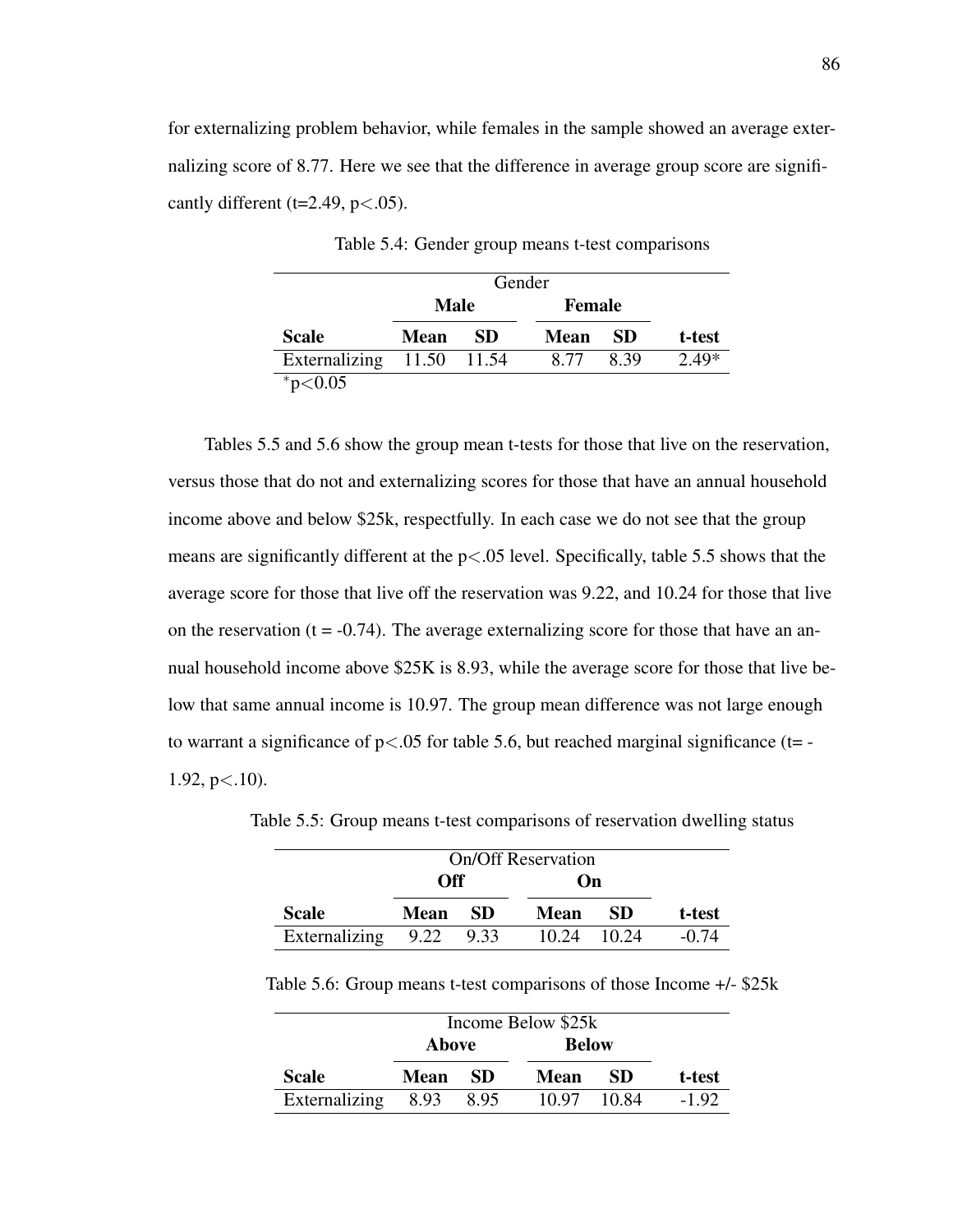### ANOVA

A one-way between subjects ANOVA was conducted to compare the effect of parental education on externalizing problem behavior for parents with a college or graduate level education, high school or less education, and some college. There was no significant effect of amount of education on externalizing problem behavior at the  $p<.05$  level for the three conditions. Figure 5.3 is provided as an illustration of the relationship. The qualitative graphical depiction supports the results of the ANOVA; the boxplots do not seem to show an meaningful differences by education level.



Figure 5.3: Boxplot of Externalizing Score by Parent Education

# 5.6.3 Multivariate Results

Table 5.7 presents the OLS regression predicting externalizing problem behavior of youth in a row summed count for ease of interpretation. In model 1, individuals that explicitly nominated their caregiver as part of their network had significantly lower externalizing problem behaviors compared to those that did not nominate a caregiver, net the effect of network size ( $\beta$  = -2.303; p<.05). Model 2, Table 5.7 steps in a host of demographic con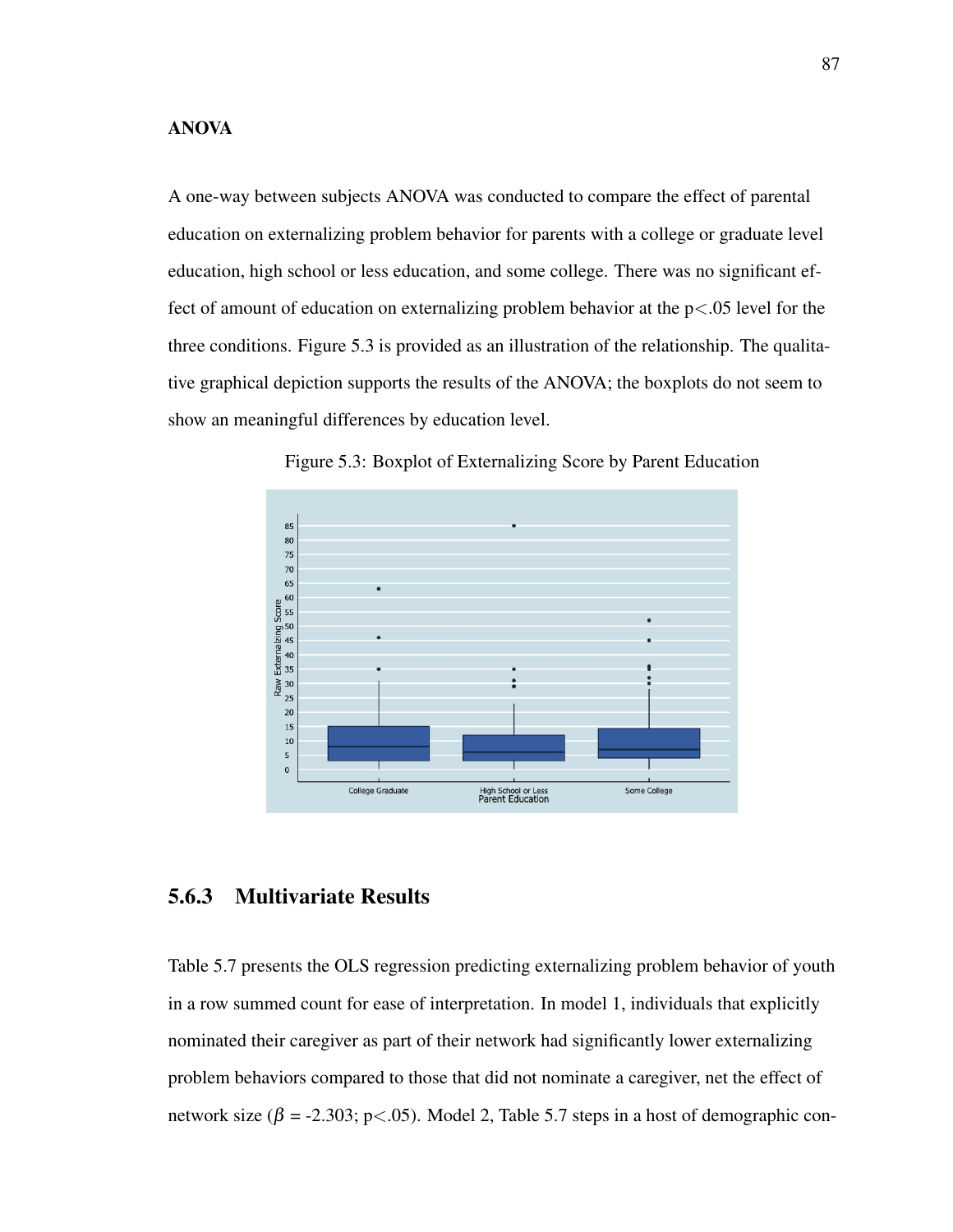trol variables as well as social support and self-mastery scores. Here, it is noted that the effect of being connected to a caregiver remains significant in the same direction ( $\beta$  =  $-2.350$ ;  $p<.10$ ) with the other factors controlled for in the model. Female youth are associated with a 2.82 decrease in externalizing problem behaviors, compared to their male counterparts - net the effect of all other variables ( $\beta$  = -2.820; p < .05). Youth that have an annual household income below \$25k, compared to those above \$25K are associated with a marginally significant increase in externalizing problem behaviors ( $\beta = 1.966$ ; p<.10). Lastly, model suggests that self-mastery is associated with a decrease of externalizing problem behavior scores at the  $p<0.01$  level. However, the effect size is rather marginal  $(-0.239)$ .

The final model presented in Table 5.7 introduces an interaction effect between network size and being connected to a caregiver. The main effect of being connected is no longer significant here. Similarly, the effect of annual household income is no longer significant here as well. However, females still show significantly lower externalizing problem behavior scores compared to their male counterparts – net the effect of the full model  $(\beta = -2.724; \, p < .05)$ . The effect size, direction, and significance also remains relatively the same for the effect of self-mastery ( $\beta$  = -2.224; p<.01). The interaction term that is stepped in in this model is only marginally significant ( $\beta$  = -0.640; p<.10).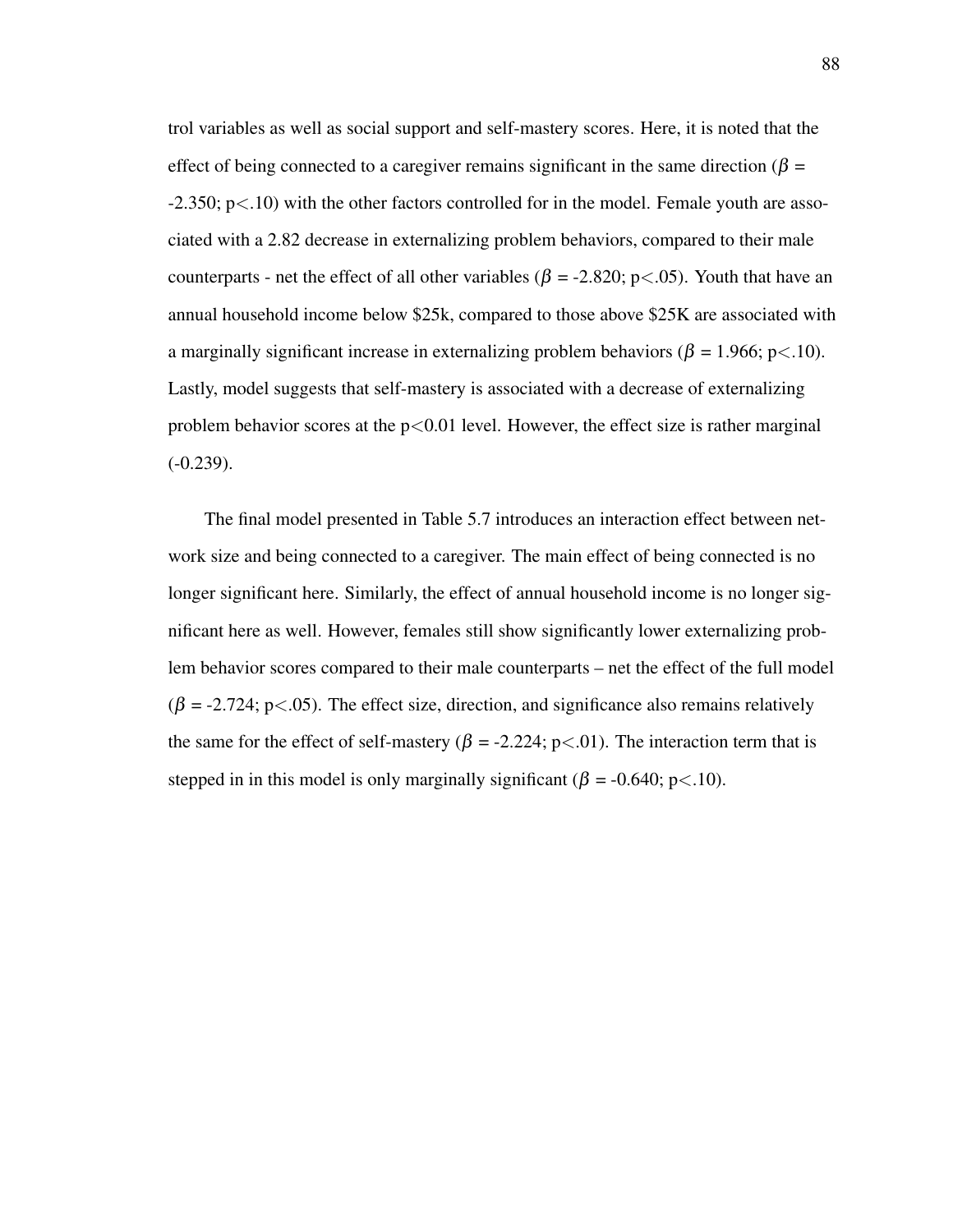|                          | Dependent variable:                   |             |             |  |  |
|--------------------------|---------------------------------------|-------------|-------------|--|--|
|                          | <b>Externalizing Problem Behavior</b> |             |             |  |  |
|                          | (1)                                   | (2)         | (3)         |  |  |
| Intercept                | 9.812***                              | $20.256***$ | 18.067***   |  |  |
|                          | (2.022)                               | (6.810)     | (6.903)     |  |  |
| <b>Network Size</b>      | 0.056                                 | 0.003       | 0.158       |  |  |
|                          | (0.157)                               | (0.160)     | (0.183)     |  |  |
| Connected                | $-2.303**$                            | $-2.350*$   | 6.069       |  |  |
|                          | (1.373)                               | (1.381)     | (4.992)     |  |  |
| Youth - Female           |                                       | $-2.820**$  | $-2.724**$  |  |  |
|                          |                                       | (1.129)     | (1.126)     |  |  |
| Youth - Age              |                                       | $-0.249$    | $-0.294$    |  |  |
|                          |                                       | (0.632)     | (0.631)     |  |  |
| On Reservation           |                                       | 1.863       | 1.895       |  |  |
|                          |                                       | (1.463)     | (1.458)     |  |  |
| Income Below \$25k       |                                       | 1.966*      | 1.877       |  |  |
|                          |                                       | (1.144)     | (1.142)     |  |  |
| <b>Parent Education</b>  |                                       |             |             |  |  |
| High School or less      |                                       | $-1.071$    | $-0.999$    |  |  |
|                          |                                       | (1.543)     | (1.539)     |  |  |
| Some College +           |                                       | $-0.332$    | $-0.351$    |  |  |
|                          |                                       | (1.403)     | (1.398)     |  |  |
| EI Index - Gender        |                                       | 1.187       | 1.136       |  |  |
|                          |                                       | (1.394)     | (1.390)     |  |  |
| Social Support           |                                       | 0.260       | 0.255       |  |  |
|                          |                                       | (0.188)     | (0.187)     |  |  |
| Mastery                  |                                       | $-0.239***$ | $-0.224***$ |  |  |
|                          |                                       | (0.081)     | (0.081)     |  |  |
| Network Size x Connected |                                       |             | $-0.640*$   |  |  |
|                          |                                       |             | (0.365)     |  |  |
| Observations             | 346                                   | 346         | 346         |  |  |
| Adjusted $R^2$           | 0.002                                 | 0.039       | 0.045       |  |  |

Table 5.7: OLS Regression predicting Externalizing Problem Behavior

<sup>∗</sup>p<0.1; ∗∗p<0.05; ∗∗∗p<0.01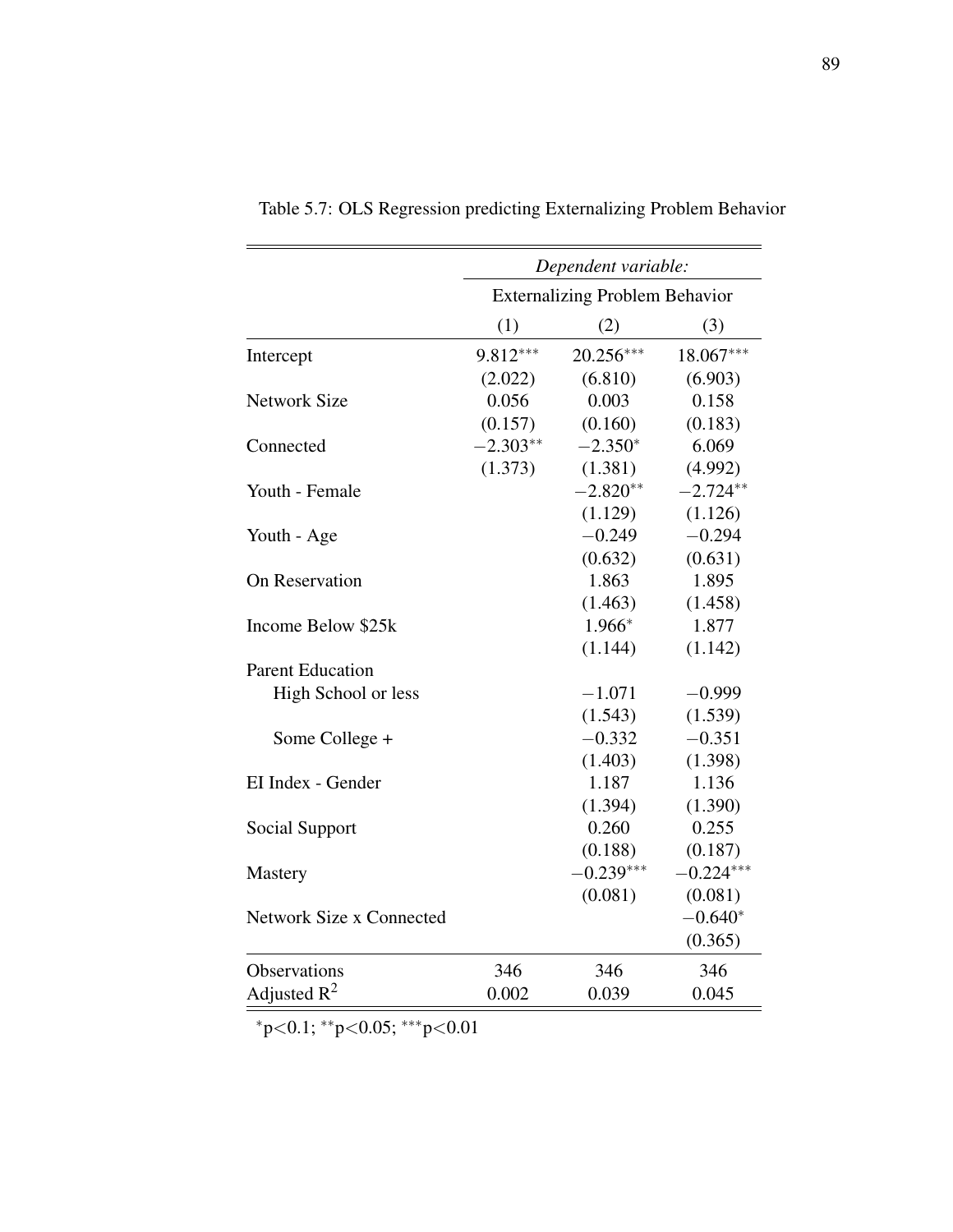The results presented in table 5.7 are rather easy to interpret, however, the right skewed distribution of the dependent variable warrants the need for exploring an alternative transformations of the variable. A common remedy for such a distribution is the use of a natural logarithm transformation of the variable (Berry, 1993; Fox, 1991). Figure 5.4 shows externalizing problem behavior in raw form (left), and the log transformed measure–each with a normal distribution overlaid. The transformed externalizing problem behavior has a distribution that is less likely to violate the assumptions of OLS regression. For this reason, the analyses found in Table 5.7 is replicated in Table 5.8 using the transformed variable as the dependent variable.

Figure 5.4: Histogram of Raw Externalizing Measure and log Transformed Externalizing Measure with Normal Distribution Overlay



Beyond the fact that the models fitted in table 5.8 use a variable that is much more appropriate for OLS regression, we see other details that justify table 5.8 inclusion here. The adjusted  $R^2$  values for each respective model preforms better in the models using the transformed variable. Further, we see that the significance and directionality of the terms in the models do not differ, with one notable exception. In model 3, table 5.7 we see that the interaction only approaches significance at the  $p<.10$  level, but in table 5.8 the interaction in model 3 is now significant at the  $p<0.05$  level.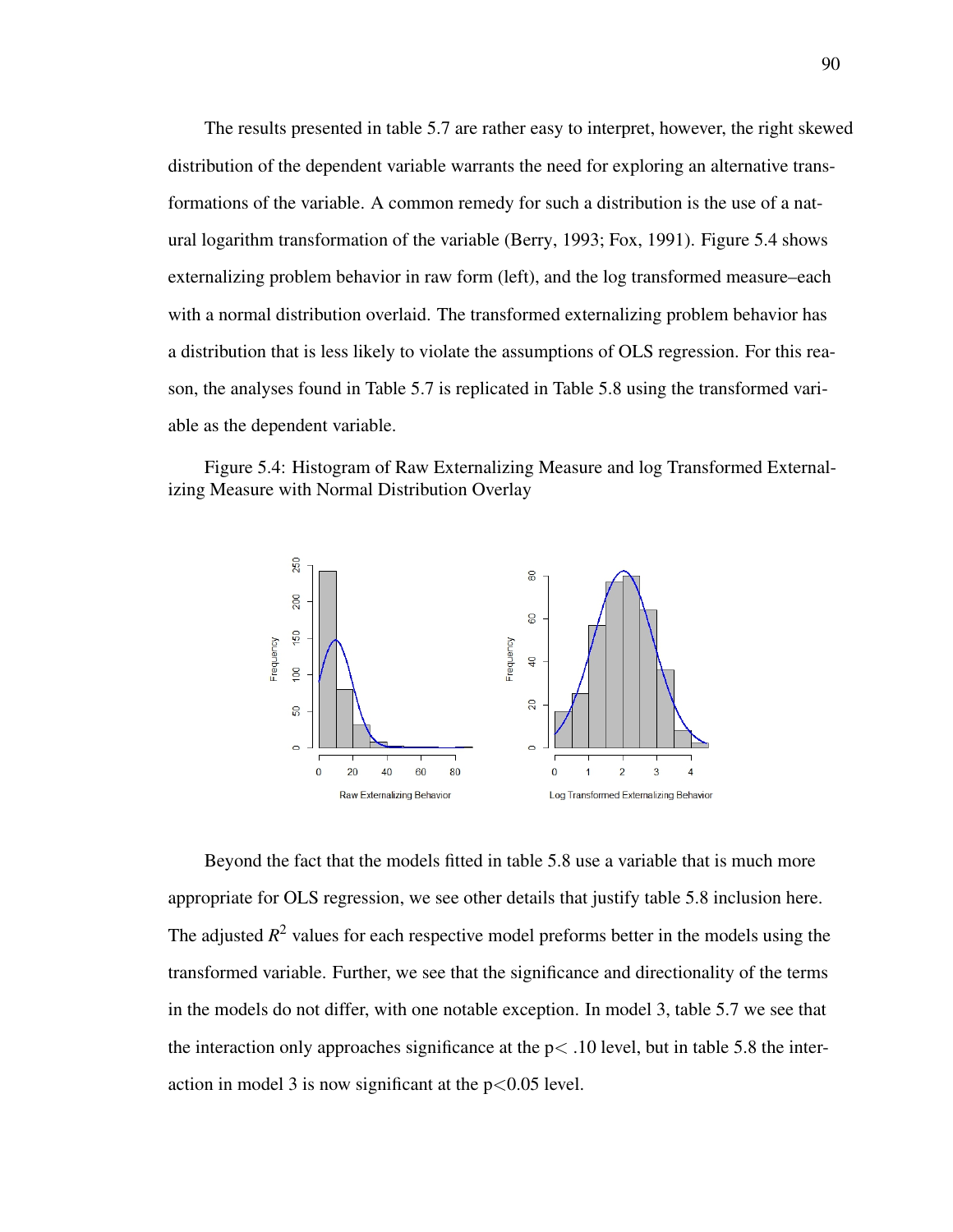|                          | Dependent variable:<br>$log (Externalizing Problem Behavior + 1)$ |             |             |
|--------------------------|-------------------------------------------------------------------|-------------|-------------|
|                          |                                                                   |             |             |
|                          | (1)                                                               | (2)         | (3)         |
| Intercept                | $2.030***$                                                        | $3.081***$  | $2.821***$  |
|                          | (0.178)                                                           | (0.595)     | (0.601)     |
| <b>Network Size</b>      | 0.005                                                             | $-0.001$    | 0.018       |
|                          | (0.014)                                                           | (0.014)     | (0.016)     |
| Connected                | $-0.229**$                                                        | $-0.247**$  | $0.754*$    |
|                          | (0.121)                                                           | (0.121)     | (0.435)     |
| Youth - Female           |                                                                   | $-0.247**$  | $-0.236**$  |
|                          |                                                                   | (0.099)     | (0.098)     |
| Youth - Age              |                                                                   | $-0.005$    | $-0.011$    |
|                          |                                                                   | (0.055)     | (0.055)     |
| On Reservation           |                                                                   | 0.164       | 0.168       |
|                          |                                                                   | (0.128)     | (0.127)     |
| Income Below \$25k       |                                                                   | $0.190*$    | $0.179*$    |
|                          |                                                                   | (0.100)     | (0.099)     |
| <b>Parent Education</b>  |                                                                   |             |             |
| High School or less      |                                                                   | $-0.085$    | $-0.076$    |
|                          |                                                                   | (0.135)     | (0.134)     |
| Some College +           |                                                                   | 0.077       | 0.075       |
|                          |                                                                   | (0.123)     | (0.122)     |
| EI Index - Gender        |                                                                   | 0.129       | 0.123       |
|                          |                                                                   | (0.122)     | (0.121)     |
| Social Support           |                                                                   | 0.009       | 0.008       |
|                          |                                                                   | (0.016)     | (0.016)     |
| Mastery                  |                                                                   | $-0.024***$ | $-0.022***$ |
|                          |                                                                   | (0.007)     | (0.007)     |
| Network Size x Connected |                                                                   |             | $-0.076**$  |
|                          |                                                                   |             | (0.032)     |
| Observations             | 346                                                               | 346         | 346         |
| Adjusted $R^2$           | 0.005                                                             | 0.052       | 0.066       |

Table 5.8: OLS Regression predicting (Transformed) Externalizing Problem Behavior

<sup>∗</sup>p<0.1; ∗∗p<0.05; ∗∗∗p<0.01

Figure 5.5 presents a graphic presentation of the significant interaction presented in model 3, table 5.8. Here we see that the interaction between a youth's network size and explicitly nominating a caregiver (i.e., AKA "connected") is significantly different.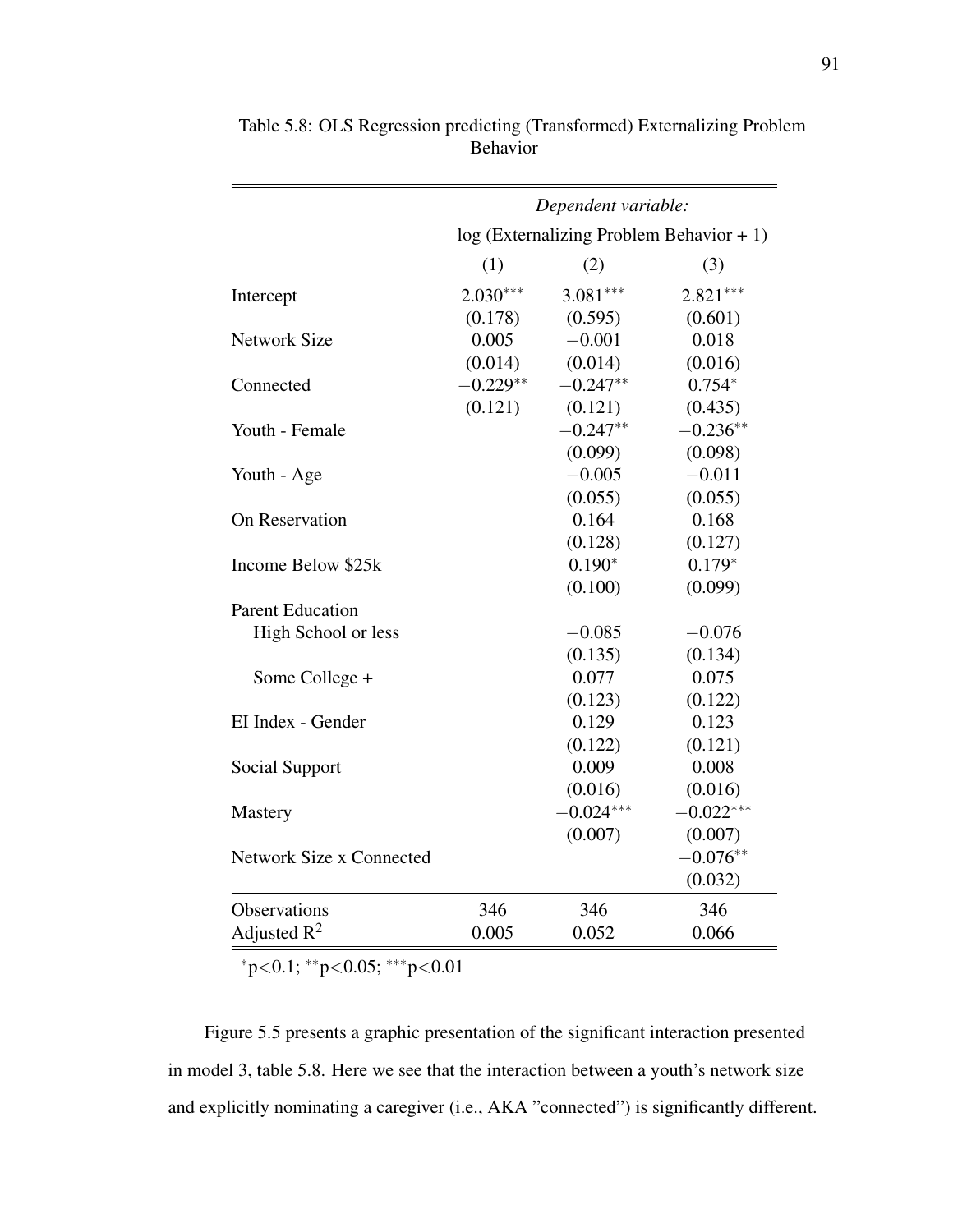Specifically, we see that youth that explicitly nominate a caregiver are associated with less problem behavior as their network size increases. Conversely, youth that do not explicitly nominate their caregiver are associated with an increase in problem behavior as their network size increases.



Figure 5.5: Interaction Between Network Size and Caregiver Connection

### 5.7 Discussion

The purpose of this paper was to explore problem behavior among a sample of youth residing on one of four reservations located in the Midwest of the United States that share a common language and culture though a social network lens. Though social network scholars have established the importance of taking a relational approach to understand problem behaviors (Cheadle et al., 2013; Valente et al., 2005; Weerman, 2011). Few, if any, studies apply a relational approach to studies focused on the youth of American Indian populations. This is problematic considering the ample evidence that the structure and values among American Indian populations heavily relies on relations (Red Horse, 1997; Walters and Simoni, 2002). This study contributes is an important step in filling a gap in the literature by using social network and survey data collected from American Indian youth (8-10 years old) and one caregiver. To assess problem behavior, this study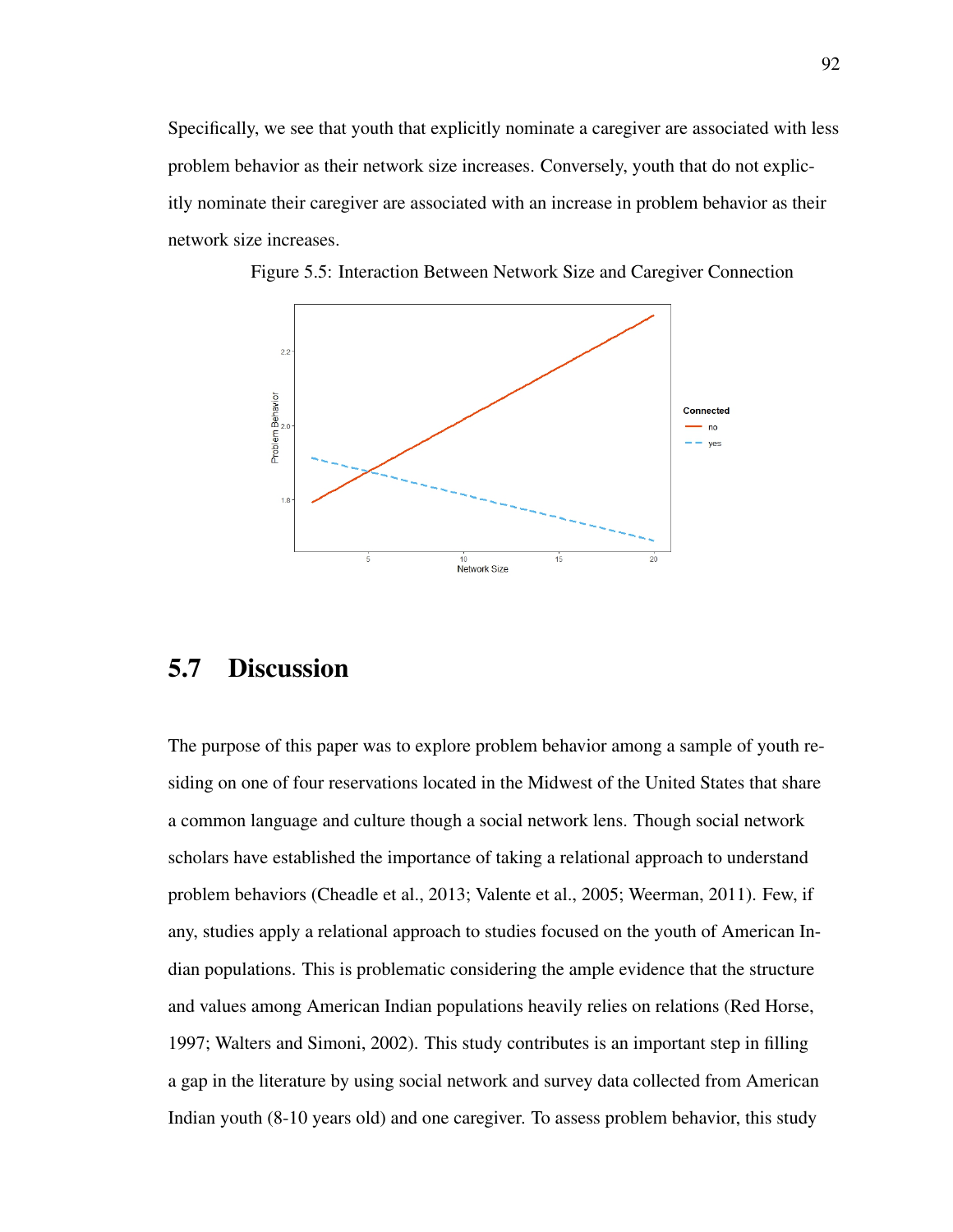used the Achenbach CBCL (Achenbach and Edelbrock, 1991), specifically the externalizing problem behavior scale. Using these approaches, this paper explores the role of American Indian social networks among youth – in connection with their caregiver networks to create duocentric networks to better understand problem behavior.

The work of Baerveldt et al. (2004) highlights the role of network size as a predictor of problem behavior. It has been argued that more people in ones network will increase delinquency or problem behaviors, but others have unpacked this idea to understand the contextualized differences in network composition (Haynie, 2002). This work motivates hypothesis 3a, that youth with larger networks will have lower problem behaviors, 3b, youth that nominate caregivers in their network will have lower problem behavior, and 3c, youth with large networks but are connected to their caregiver will have lower problem behaviors compared to their counterparts.

To test hypothesis 3a several stages of analyses were conducted. First, the bivariate associated between network size and externalizing problem behavior was conducted using correlation analysis. Correlations between externalizing problem behavior and network size were both non-significant and weakly related. Next, I used multivariate regression to explore the role of network size and externalizing problem behavior–while accounting for the effect of other factors. I found that network size to be a non-significant predictor of externalizing problem behavior as a main effect.

To test hypothesis 3b, being connected (i.e., explicitly nominating a caregiver) underwent a similar set of analytical tests as network size to assess the association between externalizing problem behavior and being connected. Results from t-test show that youth who explicitly nominate a caregiver have significantly lower externalizing problem behavior scores. To test this further, multivariate regressions were conducted. I find that being connected to a caregiver, as a main effect, has a significant main effect across all models, while accounting for control variables.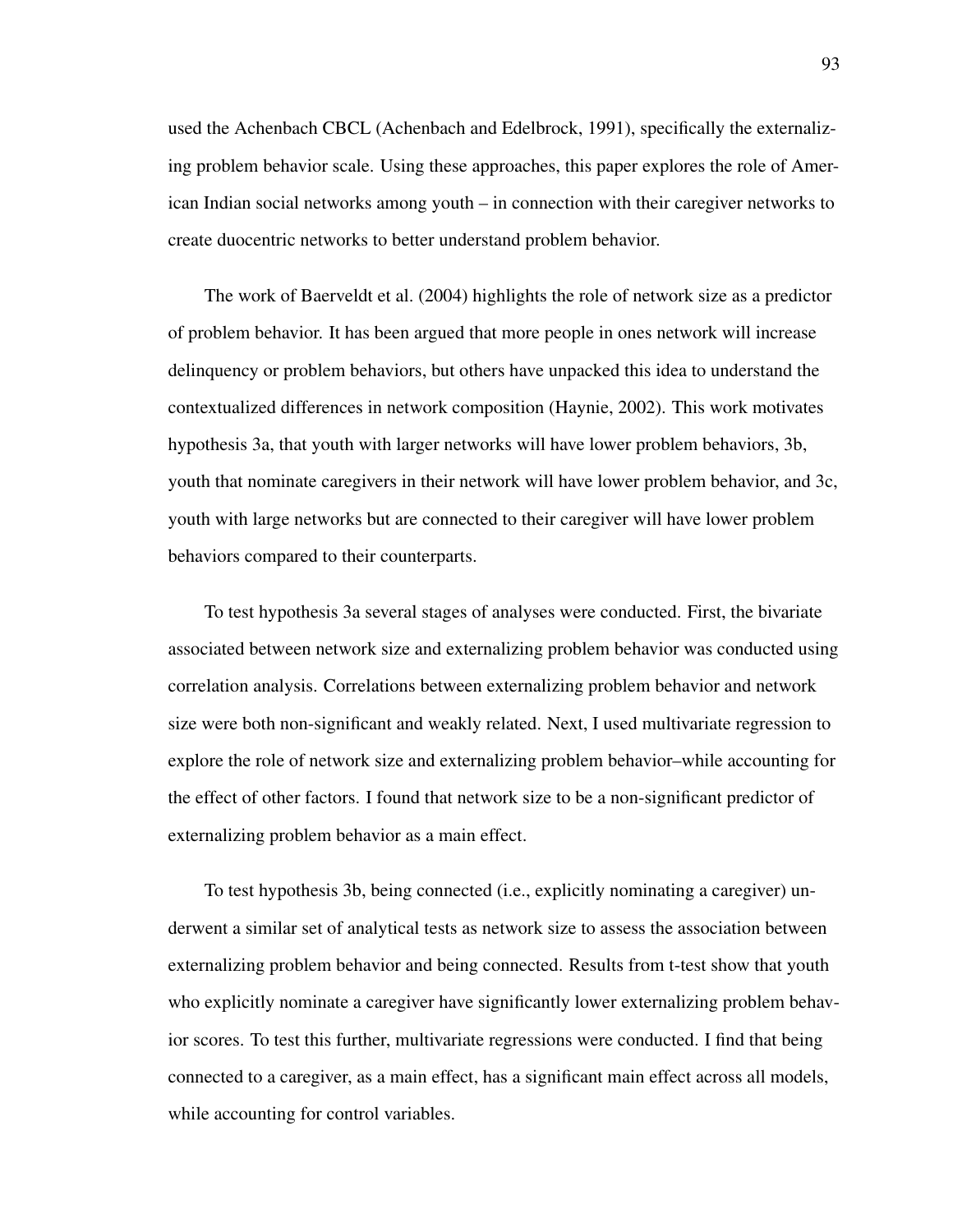Lastly, prior work on adolescent problem behavior in a social network framework has largely been defined by studies using the National Longitudinal Study of Adolescent to Adult Health (Add health) (Bearman et al., 2004; Kreager, 2007; McGloin et al., 2014; Schaefer et al., 2011). This work points to an important nuance in the literature. It may be an over simplification to explore network structures (e.g., network size) or network composition (e.g., who one is connected to) in isolation. Here, I hypothesized that the unique interaction between network size and being connected would be a vital consideration in understanding American Indian externalizing behavior (Hypothesis 3c). To test the interaction between network size and being connected to a caregiver in ones' network, the final model of tables 3.5 and 5.8 add an interaction term between the two measures. I find a significant interaction between those that have large social networks and are connected to a caregiver compared to those that are have small networks and are not connected to a caregiver. These results support extant literature that it is not just the size or composition of networks that matter, but often a unique interaction between the two. Furthermore, this points researchers to theories of explanation including differential association, parental monitoring, and behavior modeling learned by parents.

#### 5.7.1 Limitations

This study, like all others, is not without several limitations that should be discussed. The aim of this study was to be inclusive all relations possible that may matter for youth externalizing behavior, however, this study does not claim to have captured a perfect picture of all relations. For example, youth may have important school friends or external friends that were not captured here because of the limitation on nominations allowed, or the survey question. Similarly, we do not confidently capture data from alters nominated by the ego. Although we collected alter information from the ego's perspective, we do not collect data from the alter directly.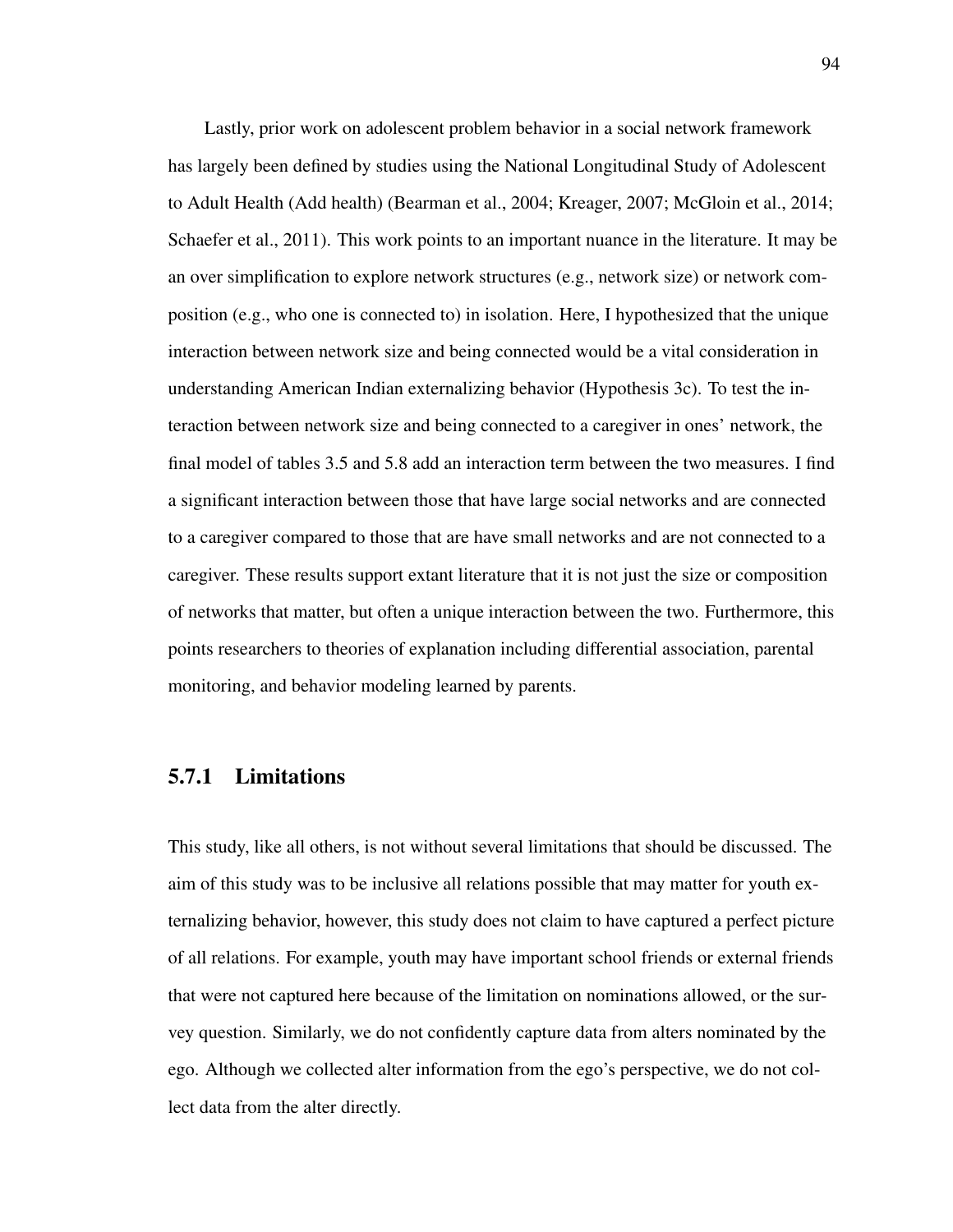Haynie's (2002) work shows that as youth networks are more cohesive (i.e., high level of network density) problem behavior among adolescents is reduced. These results are not stand along results. In fact, several other network scholars have found similar trends (Brass et al., 1998; Falci and McNeely, 2009). Here, density was not included in these analyses as the data among alter-alter relations were only collected among the top three nominations of the ego. Often it is thought that having a dense network is better for an individual if their dense network is comprised of pro-social relations. Again, this study was unable to assess the nature of friendship ties here.

The cross-sectional nature of the data collection limits our understanding of the results in a developmental framework. Further, the age range for the sample in this study is younger than a majority of studies that explore problem behavior among adolescents. Thus, we are limited in the generalizability of our results to a) snapshot of problem behavior removed from the developmental context and b) a young cohort of youth.

The young age of the sample may be critically important to the outcomes we are seeing here. It is entirely possible, that the youth surveyed in the present study will reach developmental stages or social normative climates shortly after these data were collected. Several scholars discussed the developmental process of crime in theoretical terms (Moffitt, 1993; Scott and Grisso, 1997). Additionally, others have explored this empirical question to find support for the claims (Modecki, 2008).

The models presented in this study use non-transformed dependent variable (Table 5.7) and also present results of log-transformed models (Table 5.8). In OLS, as noted in section 3.4.1, models assume a normal distribution for best linear unbiased estimates (BLUE) (Fox, 1991). In many cases, for better or worse, has been relaxed when sample size is sufficiently large. Others, however, recommend computing a log transformed dependent variable then re transforming these coefficients back for interpretation (Ai and Norton, 2000). This study acknowledges the distribution of the dependent variable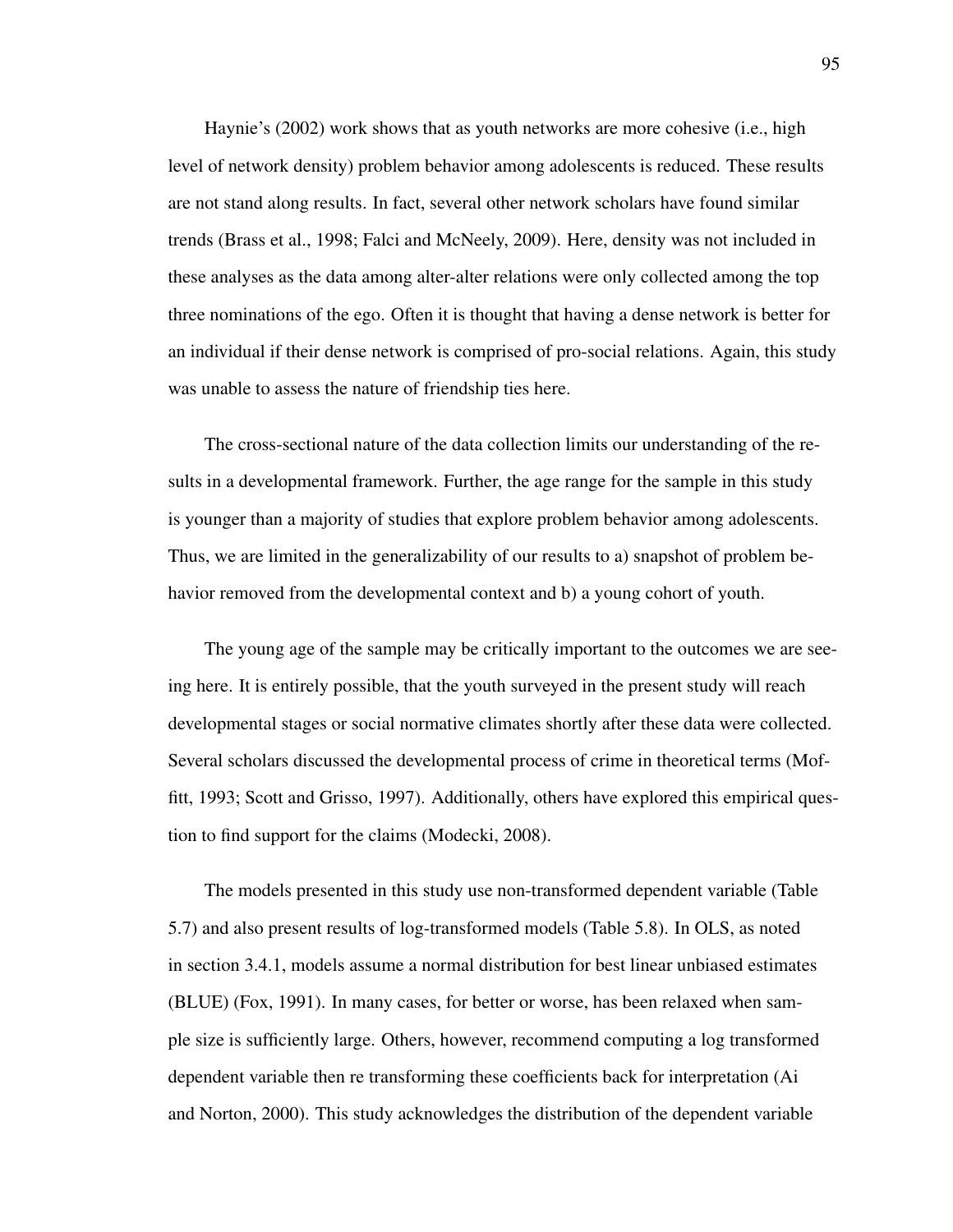and also runs log-transformed models. The models are compared side-by-side for similar directionality and significance. It future work this study would do well to account for the distribution of the dependent variable by running an alternative model (e.g. poisson, GLM, or some form of quantile regression) or retransforming coefficients back into unlogged interpretable values while adjusting for potential heteroscedasticity.

Lastly, it is important to note that the data used in this study come from an intervention program that participants self-selected in to. Larzelere et al. (2004) details some threats to internal validity when interventions are self-selected. He does this across several types of interventions. While cultural adaptations or family-based interventions are notably absent from his discussion, the argument remains. It is argued that interventions often overlook those most in need of the intervention. It is possible that the results here are victim to the same bias. That said, it logically follows that these results are therefore conservative estimates of problem behavior among youth.

#### 5.7.2 Implications and Future Directions

Understanding problem behavior among Indigenous youth through a social network framework is a promising area of research moving forward. The present research provides some initial insights in this area of research. Several considerations are made here for research moving forward. First, this work operates under a social network perspective presented in the social convoy framework and borrows similar approaches noted in prior social network studies that aim to explore adolescent problem behavior. While promising, efforts should be made to work with community partners to capture and model unique Indigenous relational structures that are not accounted for here.

The social convoy model was a motivating perspective that inspired this work. The social convoy model argues that individuals are escorted through their life by specific peo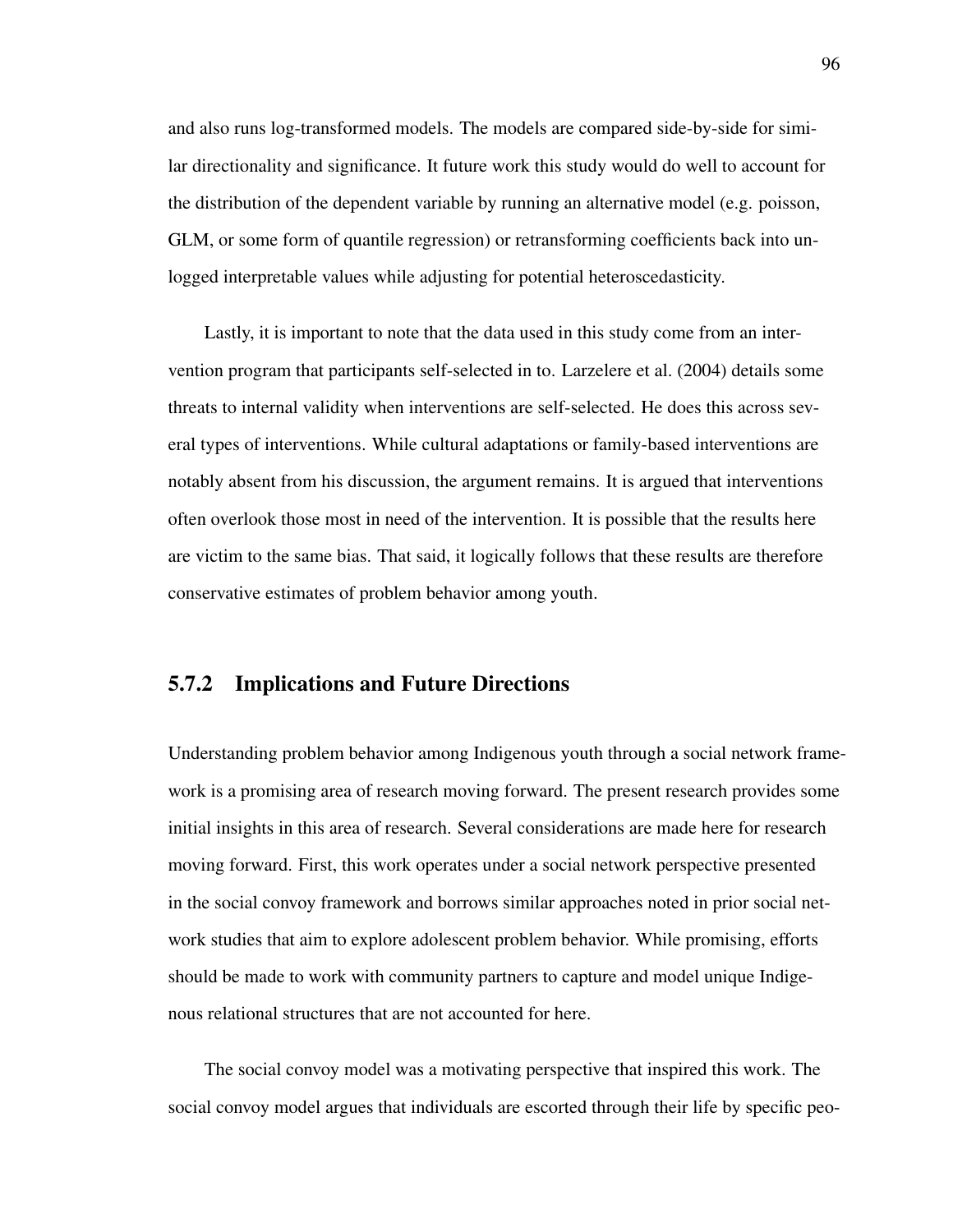ple that play vital and different roles to aid and protect individuals. These core elements are critically important values for American Indian populations. The results of this study, however, assert an empirical reality that is not often captured by most social convoy analysis. Protective factors for problem behaviors are not a simple relationship of number of individuals one has access to in a convoy or network, but certain roles and individuals (here, caregiver connections) may be more important than sheer numbers of a convoy. Alternatively, the social network scholars can learn a great deal from the social convoy perspective as well. Social network scholars often focus on structural aspects of an individual network–yet social convoy scholars have demonstrated the ethnographic-like data captured by collecting data described by Antonnuci (1986) which sheds light on important localized views of relationships in context.

The youth for this study are notably younger than a majority of social network studies. Highlighted here, is the importance of social networks among this age group. Often scholars argue that the use of social networks is beneficial among older adolescents as this age group often transition from reliance on their family networks to peer networks (Cotterell, 2013). Here, we see that social networks are a justifiable and beneficial approach for younger youth as well. Future work should aim to incorporate a relational approach for 8-11 year olds as important correlates of social and behavioral outcomes.

Scholars have long recognized the importance of longitudinal data. The cross-sectional nature of the data for the present study warrants further investigation in a longitudinal context. The current study is an important first step in exploring the associations of network characteristics and problem behavior, however, future work should build on this work for several reasons. First, the developmental process of youth this age for externalizing problem behavior may change rapidly over a short time period. Second, it remains unclear what social networks for Indigenous youth look like over the life course. Third, causal arguments can be tested using longitudinal analyses that cannot be executed here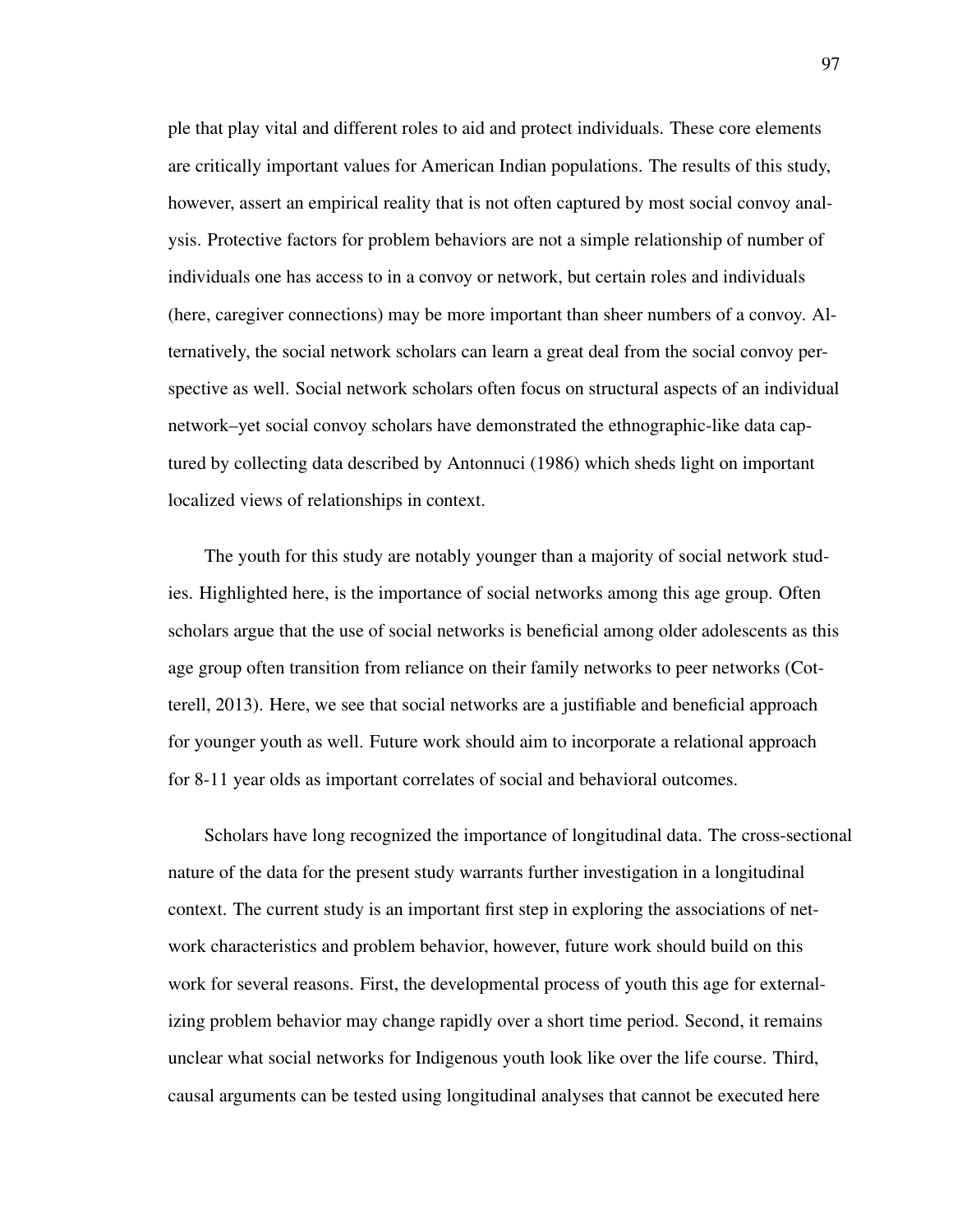(Snijders et al., 2010).

The results shown in this study show a promising future for further social network studies among Indigenous populations. The work presented here, informative, but still based on ego-centric networks. Ego networks have both benefits and limitations. Social networks among Indigenous populations is a new area of research. Ego networks are therefore a first step into doing social network research for this area of study. Future research, however, should pursue research among Indigenous youth using complete network data. Data like these can be collected at the community level, school level, or within other organizations on reservations.

BZDDD is a family-based culturally adapted evidence-based intervention. As suggested above, these results support the overall prevention design to make this intervention a family-based approach. One of the sub-aims of BZDDD is to build relationships, communication skills, and parenting techniques with families. The results of this study support this endeavor. Youth that explicitly nominate a caregiver have lower problem behaviors. It remains an empirical question if the prevention program is effective in building relationships, but these results point to a promising future of prevention outcomes.

Indigenous communities can inform and glean information from this study. Future work with community partners should include detailed briefs of these results with opportunity for localized knowledge to inform similar work. Additionally, communities equipped with this knowledge may implement local strategies that increase youth and parent engagement and training. It is also possible to inform specific community organizations that work with families or youth. More example, Schaughency and Ervin (2006) introduce, in a special issue of *School Psychology Review*, a series of articles that aim to build capacity to implement and sustain evidence-based interventions. One focus the authors provide is ways to support and build localized service agency ability to incorporate evidence-based interventions and findings. In sum, real partnership opportunities can be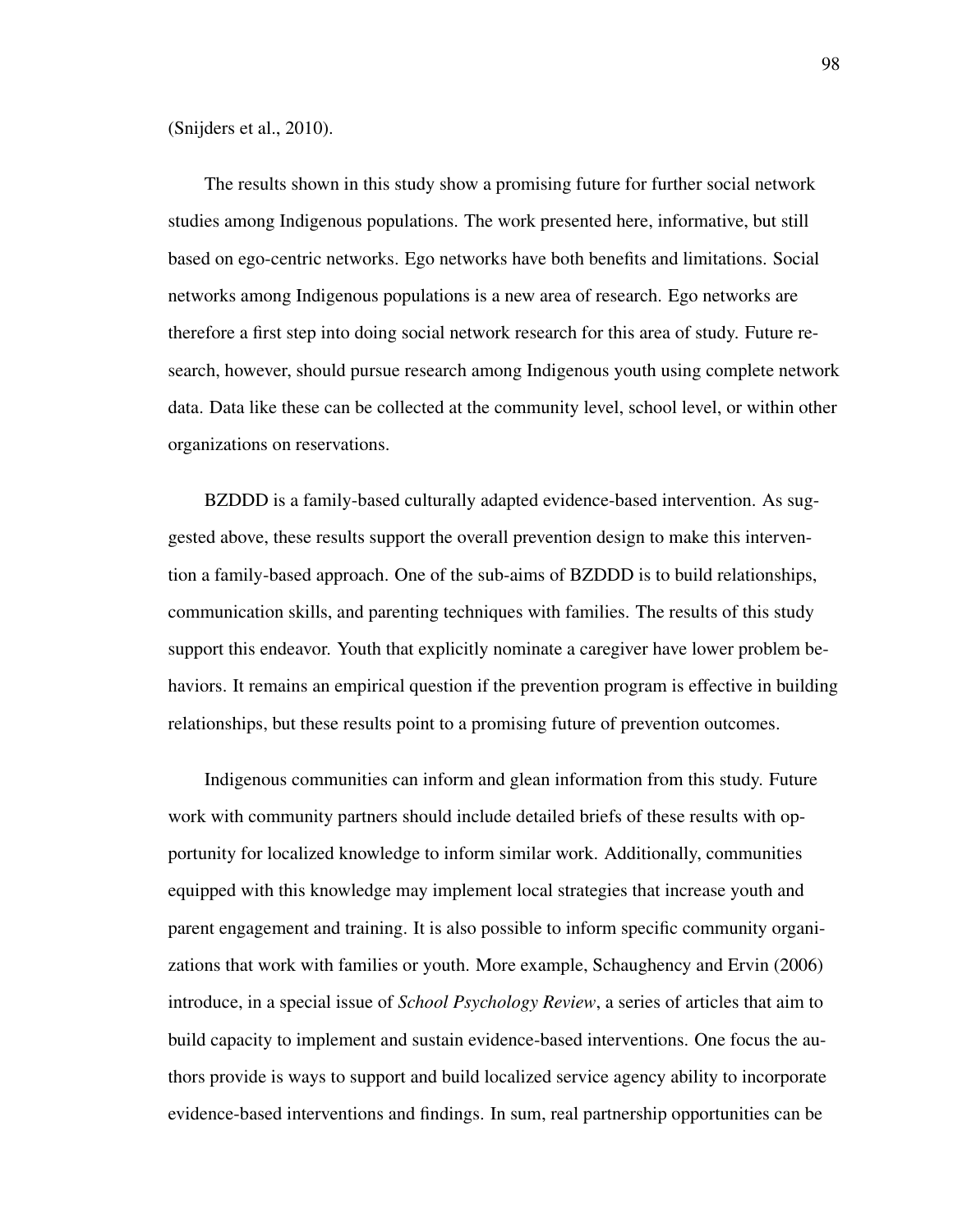made to work with and be informed by the communities for better outcomes for youth and to improve research.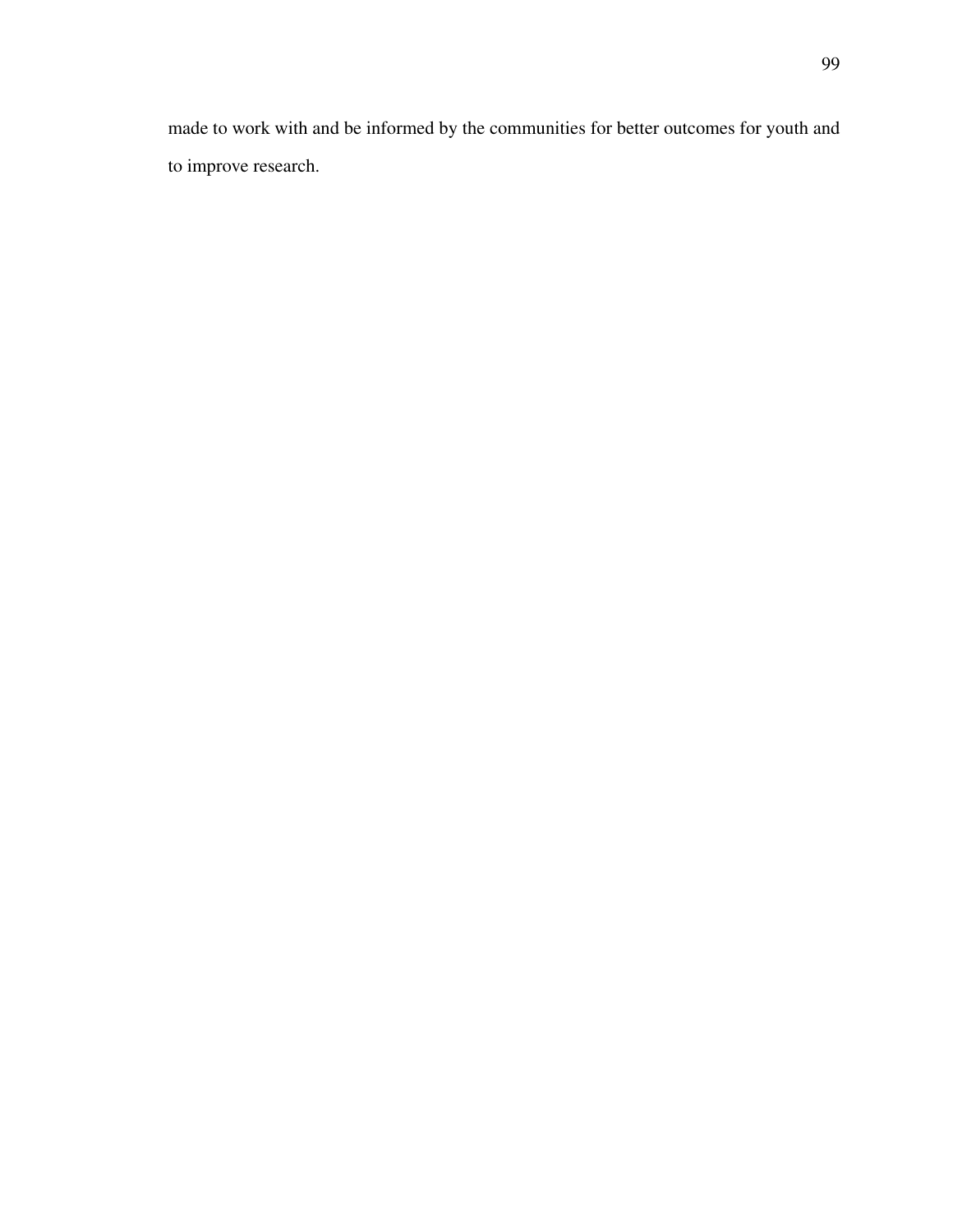# Chapter 6

#### Discussion and Conclusions

Problem behavior among Indigenous youth is a serious concern for communities and academics alike. Scholars have dedicated much effort to understanding the nuances of the many problem behaviors among Indigenous youth (Whitbeck et al., 2014b). Although an impressive body of literature exists to document the disparities of Indigenous youth, few, if any, have adopted a strict relational perspective to understand these disparities. Within the Indigenous literature historical, anthropological, and contemporary works uniformly agree that Indigenous communities are based on systems of kinship, extended kinship, and community relations (Dombrowski et al., 2013b; Walters et al., 2002). This dissertation fills an important gap in the Indigenous problem behavior literature by implementing a relational perspective. To this end, this dissertation builds on the relational literature (Valente, 2010) and the Indigenous health literature.

Presented in the previous chapters are three connected, yet distinct, empirical studies of Indigenous problem behavior using the social convoy model (Antonucci and Akiyama, 1987) as a loose framework. In order to accomplish the aim of providing a relational approach to Indigenous problem behavior, this dissertation details the use of the social convoy model as a guiding theoretical perspective throughout all chapters. In Chapter 3, study one, I explored caregiver-child agreement on emotional and behavior problems using the Child Behavior Checklist and Youth Self-Reports (Achenbach and Edelbrock, 1991). Chapter 3 illustrates unique areas that caregivers and children identify similar patterns of behavior that has not been seen in the extant parent-child agreement literature.

100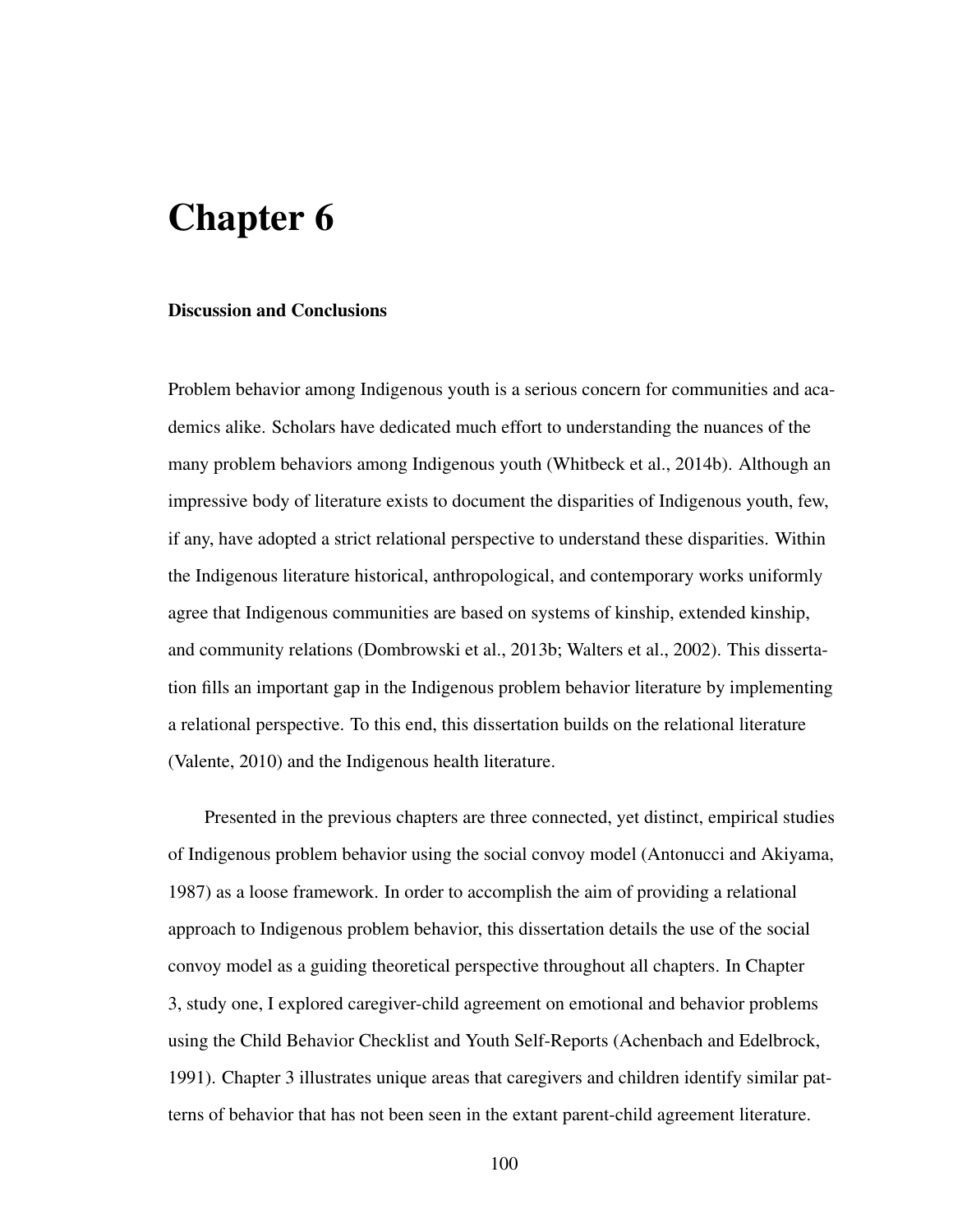Furthermore, Chapter 3, study one, provides insights into the demographic characteristics of the children and caregivers that facilitate increased agreement—which is promising for targeted intervention efforts to find and address the most at-risk Indigenous families.

Chapter 4, study two, of this dissertation adds to the existing body of literature in several meaningful ways. First, researchers who explore adolescent development and problem behaviors have made calls for research to extend the scope of potential mechanisms that contribute to adolescent problem behavior (Slomkowski et al., 2001). Specifically, work has been called to move beyond parent influence on child problem behaviors, and to consider other family dynamics. This chapter, therefore, explores data among Indigenous siblings on problem behavior. To answer these recent calls of the literature and to extend the social convoy model, this chapter is not exclusive to siblings, but also controls for parental monitoring.

The final study of this dissertation is found in Chapter 5. Unlike any other study within the Indigenous literature, this chapter extends the social convoy model to a full social convoy. Taking the personal networks provided by the youth and the personal networks provided by the youths' caregiver, I explicitly combined the two, to create one localized ecological personal network or duocentric network for the youth to assess problem behaviors and the meditating role of social support and self-mastery. The research prior to this study on Indigenous youth have offered proxy measures for youth connectedness and relations, but never has a study had data to explicitly assess relations like the data used in Chapter 5. Exploring these nuanced youth networks will help provide meaningful empirical assessment of these close kinship networks.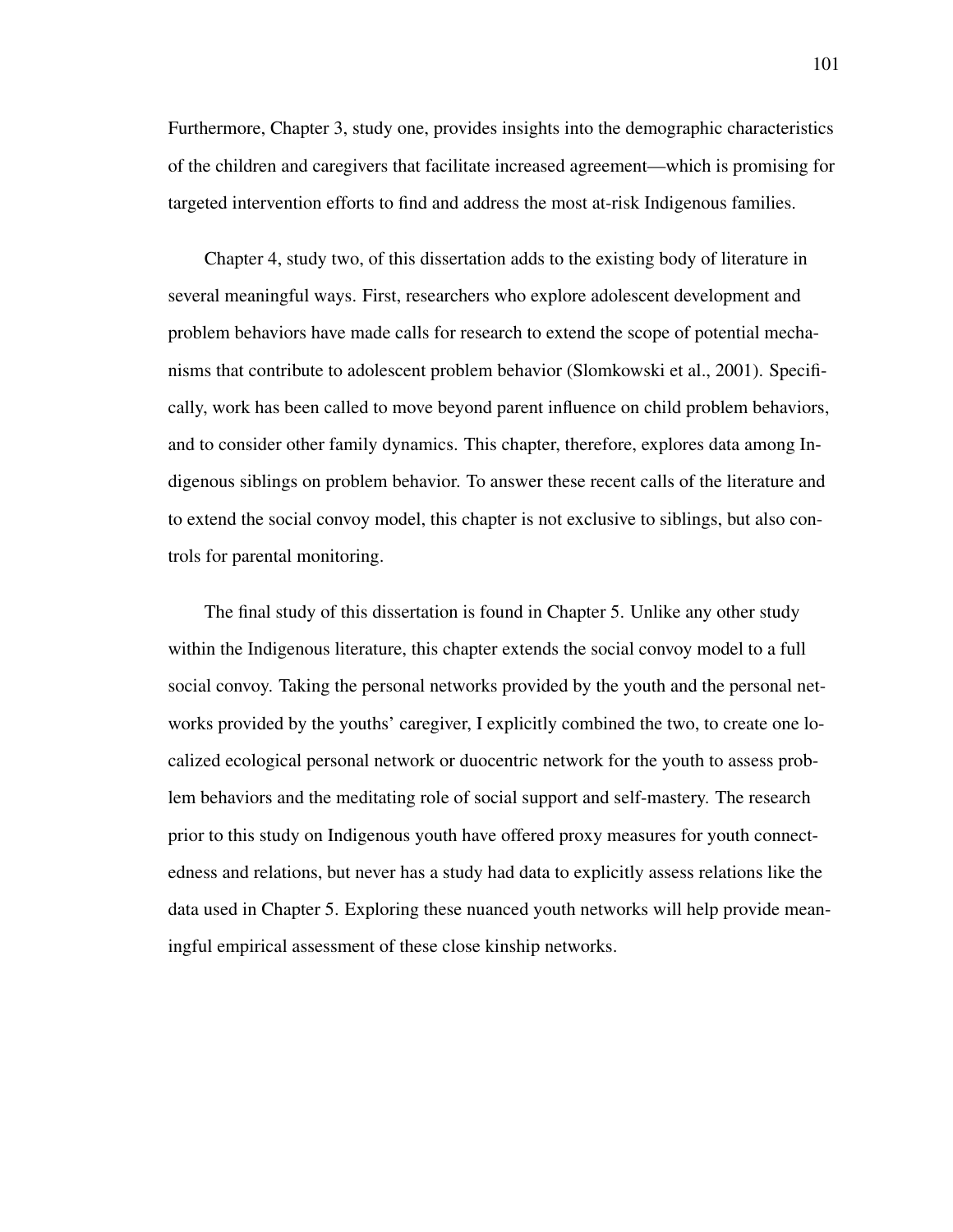#### 6.1 Problem Behaviors among Indigenous Youth

Although Indigenous populations are often underrepresented in research, one area of research that has seen a considerable among of attention among Indigenous population is the focus on problem behaviors. Many communities have deep concern for the well-being of their young community members and thus spend a great deal of time, energy and limited resources on helping youth. This line of research has been discussed in the introduction of this dissertation (chapter 1), however, it is reiterated here as it is vital to situate this dissertation in the broader literature.

This dissertation approaches problem behaviors among Indigenous youth in three distinct chapters that individually add to the greater body of literature. First, this dissertation explores internalizing and externalizing behaviors in terms of agreement between youth and caregivers (chapter 3). Second, this dissertation adds to the growing concern of sibling influence on problem behavior (chapter 4). Lastly, this dissertation explores the role of social convoys as predictors of problem behavior (chapter 5). Together the findings present a dialog between the existing literature and the results presented here.

Whitbeck et al. (2014b) cautions against painting Indigenous youth as being prone to problem behavior as they make up such a small subgroup of overall sample. The results of this dissertation would support and echo the same sentiment. Across all studies presented in this dissertation the distribution of problem behaviors (i.e., namely externalizing behavior here) is a strong right skewed distribution (note figure 5.4 for visual). Unlike Whitbeck and colleagues (2014b) this study is a cross-sectional look into problem behavior among Indigenous populations, however the initial findings support the claims that: a) not all Indigenous youth exhibit problem behaviors and b) the manifestation of these problem behaviors in this dissertation may be a reflection of "adolescent-limited" problem behaviors and not a true indicator of life-course-persistent problem behavior (Moffitt,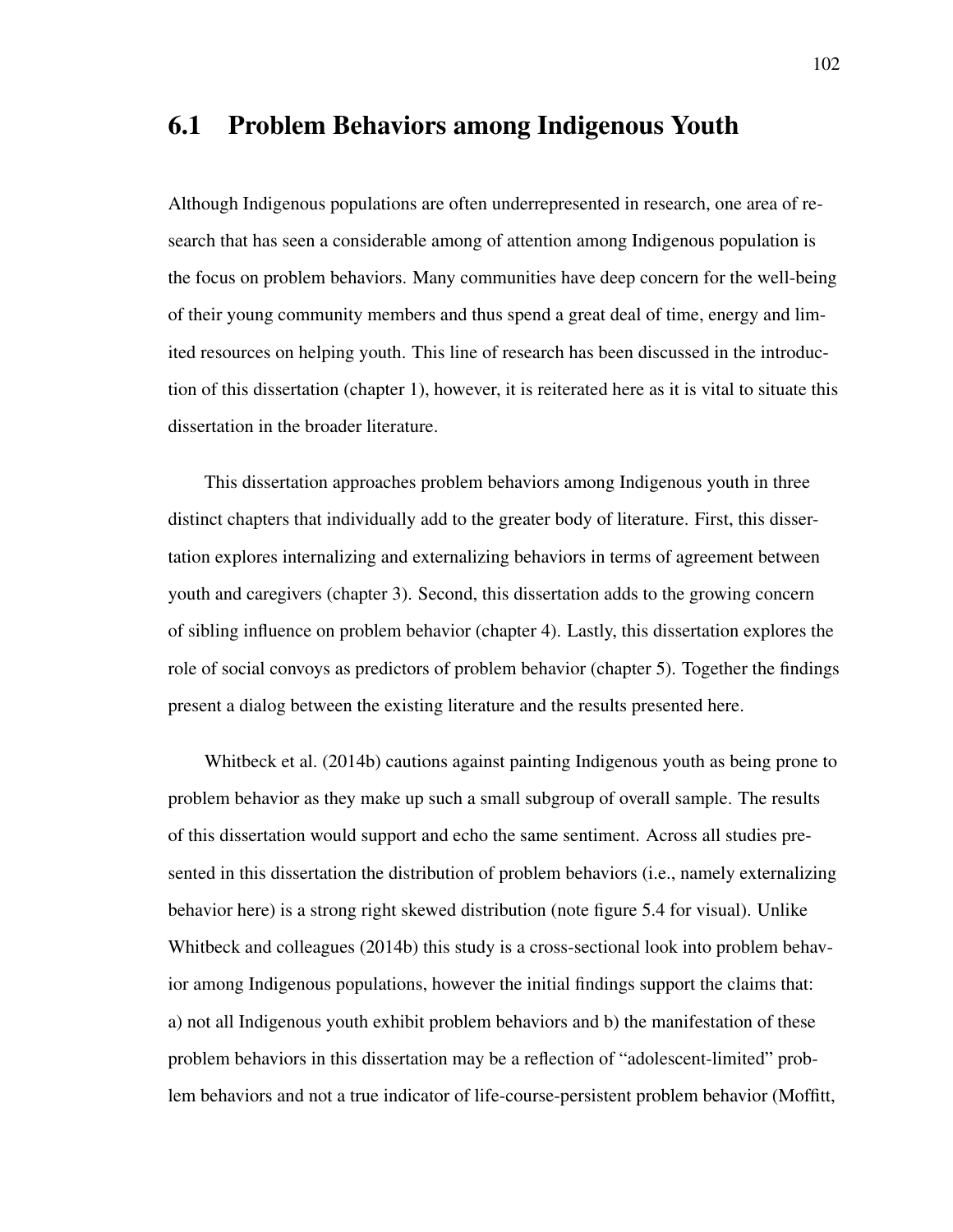1993).

Investigators that have explored problem behaviors among this population have often relied heavily on ecological theories to understand problem behaviors (Markham et al., 2015; Okamoto et al., 2006; Yabiku et al., 2007). For many the Brofenbrenner (1977) model has shown promise in its ability to understand problem behaviors using this framework. I would not contend that these studies are wrong, however, this dissertation uses a more narrow ecological approach to explore problem behavior–namely the social convoy model (Antonucci et al., 2013). In fact, the continuous support for the Brofenbrenner's ecological approach suggest that a more refined approach may be a worthy line of inquiry. Here this dissertation (chapter 5) aims to explore the ecology of relationships to understand problem behavior rather than the broader focus of all ecological factors (e.g., microsystems, mesosystems, and macrosystems). Indeed a finer resolution on relational structures within Brofenbrenner's ecological systems microsystems stage proves to be very important in predicting problem behaviors.

To my knowledge, there are no prior studies that have taken a relational approach to explore adolescent problem behaviors among Indigenous youth. The results of this dissertation (chapters 4 and 5) provide initial support for taking a relational approach for this population. Although others have documented the unique structures of Indigenous community relations and the reliance on said relations, this dissertations affirms the ability for other scholars to incorporate more relational perspectives in their efforts. Taking a relational approach has proven fruitful in terms of scientific outcomes, yet it is also a culturally congruent approach to doing research among this population. Furthermore, on a logistical note, doing community work does not often afford investigators large samples that are the "gold standard" within the academy and funding agencies, however, using a relational approach affords investigators the opportunity to conduct uncompromising science without the pressure of obtaining the typical large samples often demanded by rigorous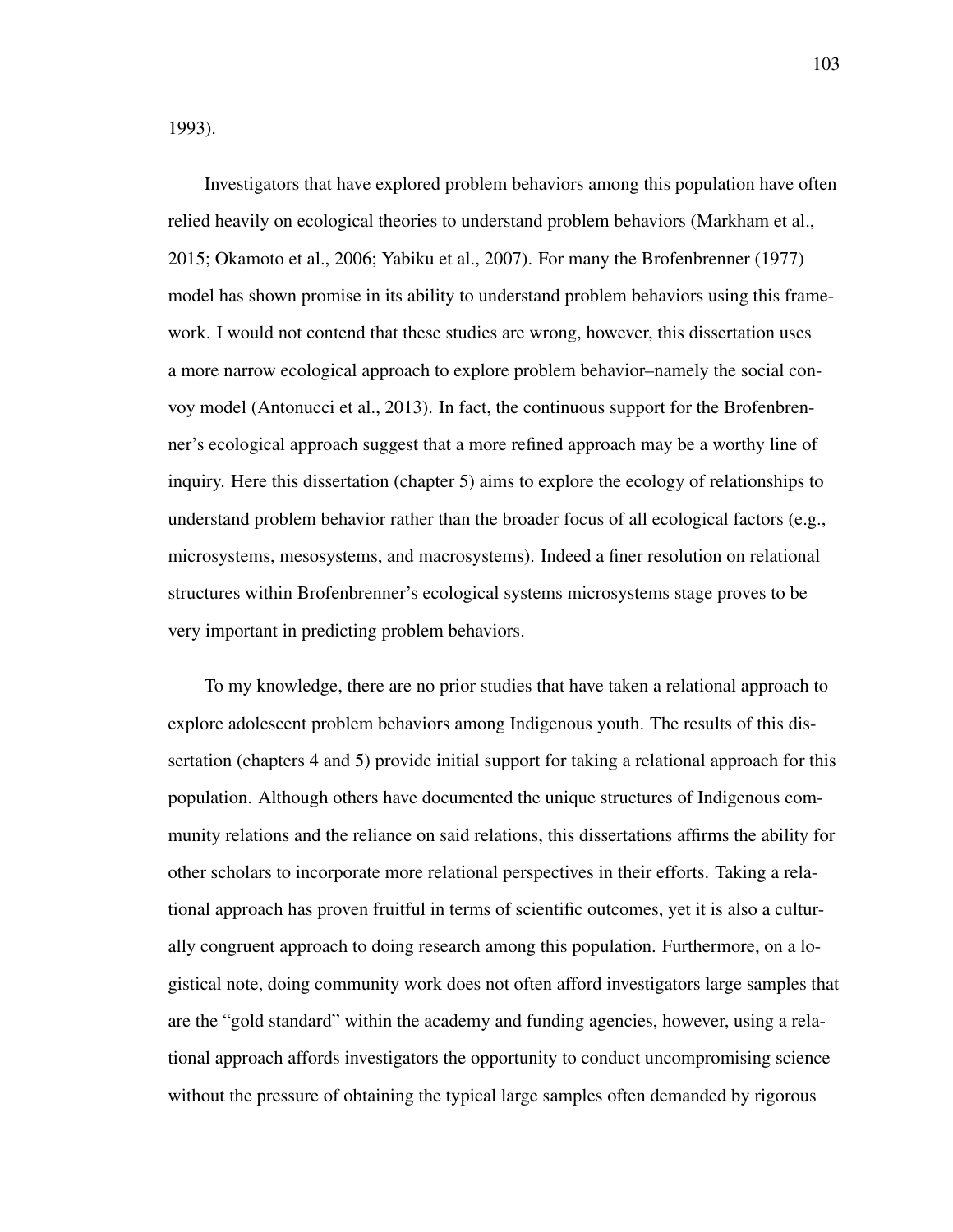statistical models. Given the fact that only a small portion of Indigenous youth actually display long term problem behaviors, one may be able to target these smaller subgroups and still conduct rigorous research using social network analysis.

## 6.2 Relational Perspective

The large proportion of the adolescent literature relies heavily on mostly White, national samples. Furthermore, one of the driving motivations for employing a relational approach among adolescents is the notion that as youth get older they rely more heavily on their peers rather than their parents. It is unknown if the same developmental processes are at stake for Indigenous youth, however, the heavy reliance and importance placed on kinship, extended kin, and local community among Indigenous communities motivates the relational approach that this dissertation takes to understand problem behavior. To this end, this dissertation presents three studies that inform the general relational literature. Specifically, this dissertation stresses the importance of caregivers (chapters 3, 4, and 5) as an important figure for youth. Furthermore, this dissertation, using unique dyadic data techniques (chapter 4) highlights important family and sibling dynamics for explaining problem behavior among Indigenous youth. Lastly, the work of this dissertation (chapter 5) builds on the duo-centric network framework, popularized in the family literature among couples, to new applications between parents and youth.

The results of this dissertation add significant contributions to the literature in several meaningful ways. Social network analysis is still a growing field and approach to understanding social and behavioral outcomes. This dissertation applies techniques, approaches, and models that are common among social network scholars, yet does so in an undeserved population. As such, this dissertation informs social network scholars and other relational scholars to think beyond the paradigms of relations in a colonized and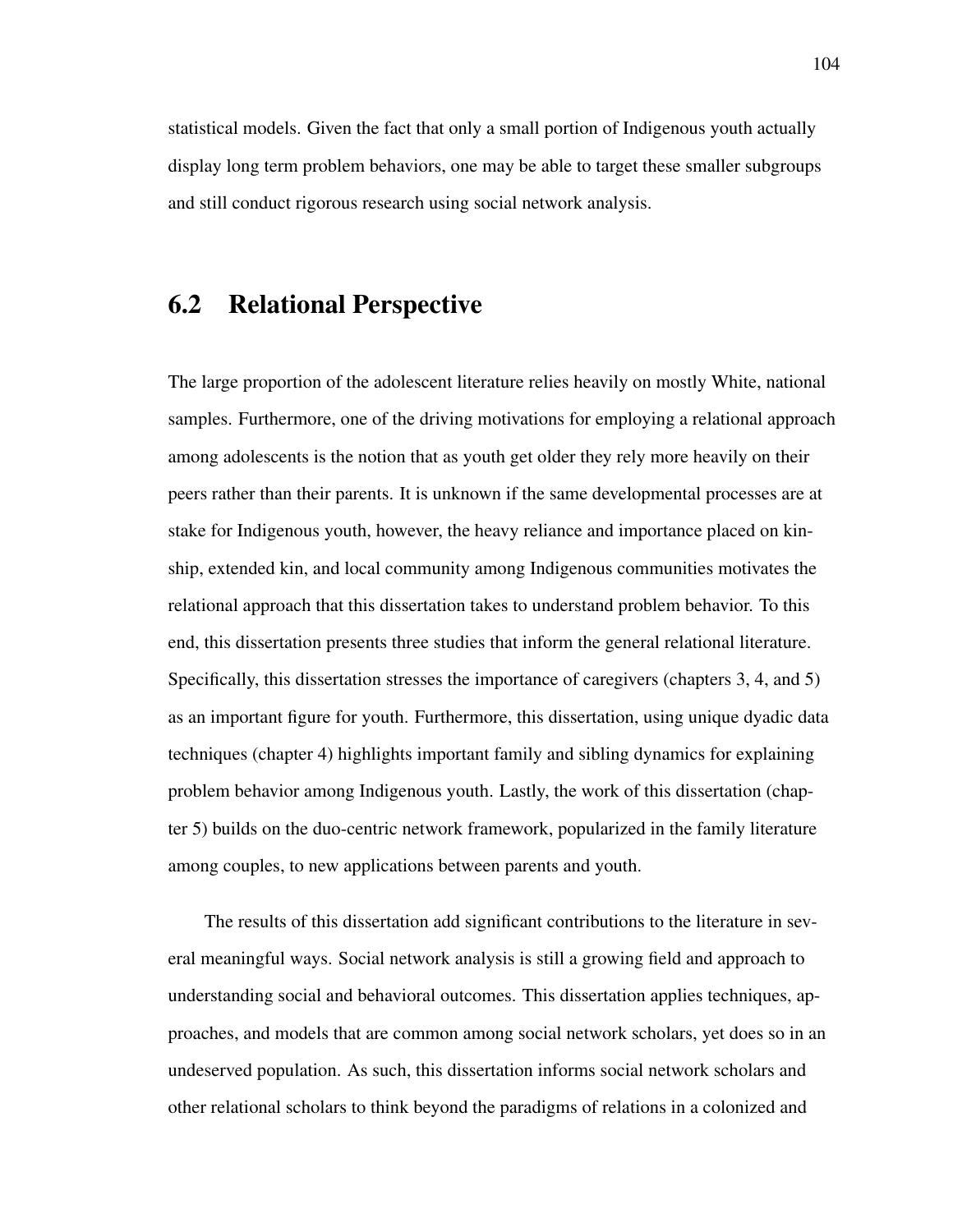mainstream White framework. Using the tools and theories already in existence to explain relations and relational outcomes is a valuable approach, but it is my hope that the future scholars using a social network framework to explore outcomes among Indigenous populations will have the opportunity to explore and incorporate unique relational structures found in Indigenous communities as well as the meaning making behind said relational structures.

Unique relational structures and meaning behind relational structures are undoubtedly present for this sample. I stress to the readers, however, to view the unique structures and challenges of doing relational research among undeserved populations as an opportunity to inform the larger body of literature. Lee and colleagues (2018) demonstrate a new and efficient way to collect relational data within several isolated Indigenous communities. Their work highlights how the unique struggles and challenges of doing work for Indigenous communities can have beneficial outcomes for the larger body of relational scholars. So while findings presented in this dissertation may not generalize beyond Indigenous youth or age groups sampled here, an optimistic reader may be inclined to piece together how this work informs a larger body of work.

#### 6.3 Policy Implications

Generally, behavioral prevention programs that aim to reduce or prevent problem behaviors lack one unifying characteristic that is the "gold standard" area of focus or method to achieve this goal. Problem behaviors are vast and vary by age group, ethnic/racial group, and region. The specific focus of problem behavior prevention programs range from substance use (Ennett et al., 1994), anti-social behavior (Mayer, 1995), criminal behavior (Koffman et al., 2009), suicide (Goldston et al., 2008), and other unique holistic approaches. To address these forms of problem behaviors, prevention scientists have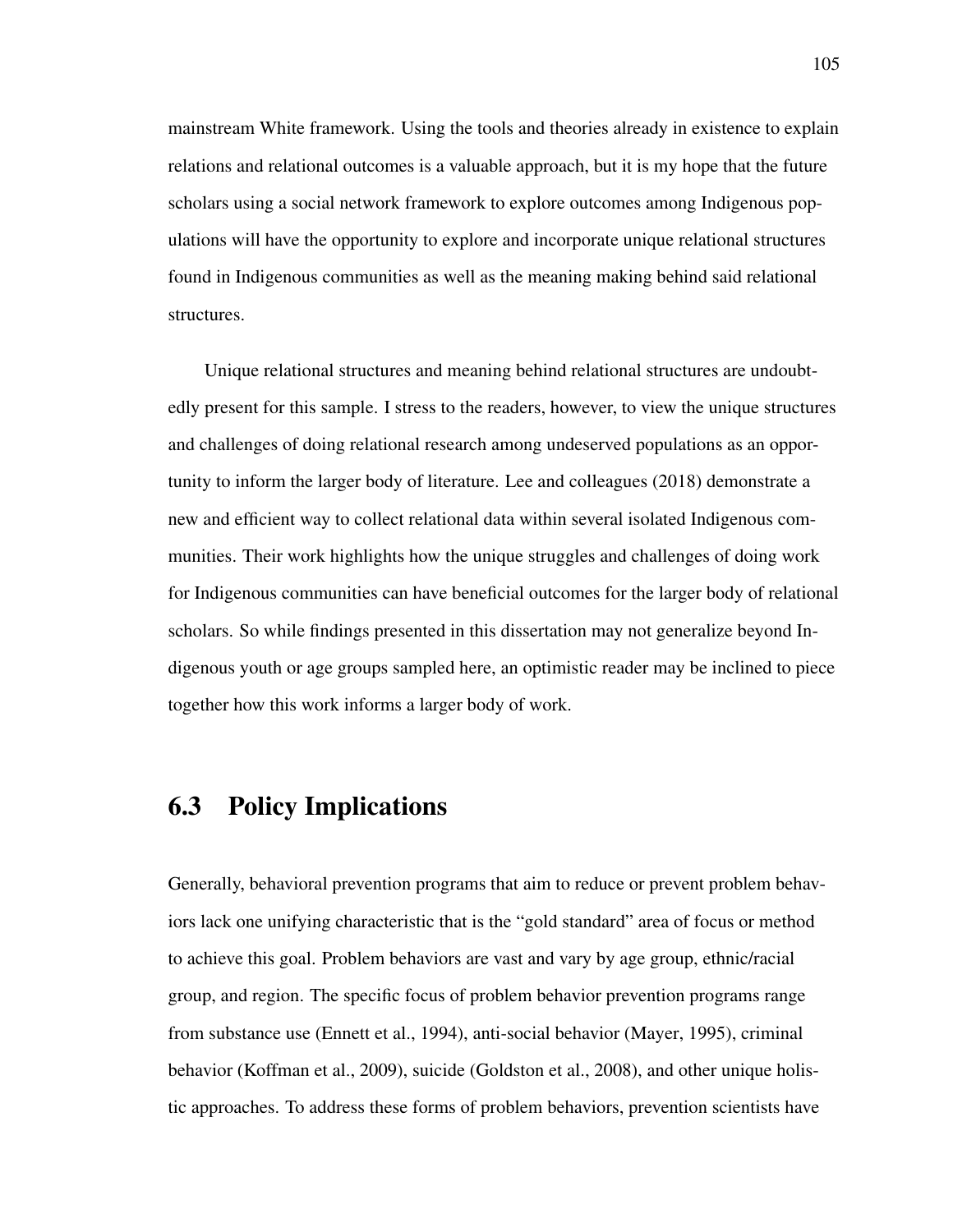taken family-based approaches (Kumpfer et al., 2002), school-based approaches (Greenberg et al., 2003), social norm education approaches (Perkins, 2002), and communitywide approach (Lauby et al., 2000) to prevention efforts. The results are not always clear, however, Nation et al. (2003) discuss the conditions in which effective prevention programs often occur. They found that prevention programs are effective when nine specific conditions were met in prevention implementation: Programs were comprehensive, included varied teaching methods, provided sufficient dosage, were theory driven, provided opportunities for positive relationships, were appropriately timed, were socioculturally relevant, included outcome evaluation, and involved well-trained staff.

The three studies presented in this dissertation have the potential for informing prevention and intervention policy. I argue here that this dissertation sheds light on possible prevention and intervention policies moving forward for problem behavior among Indigenous youth. Specifically, the results of this dissertations support the notion that a caregiver approach may be necessary for prevention of problem behaviors. Second, I advocate, like Nation et al. (2003), prevention work should be comprehensive, multi-faceted, and appropriately timed. Lastly, this work builds on the efforts discussed by Whitbeck and colleagues (2008), that effective prevention for Indigenous youth is most effective when entire families are central to the intervention, extended kin are included, and when cultural norms are valued.

The results of this dissertation (chapters 3 and 5) stress the importance of caregiver involvement in prevention efforts. Others have found that having caregivers participate in prevention efforts is an effective approach to reduce health and behavior disparities. For example, Szapocznik et al. (1988) randomly assigned youth suspected of using drugs into a family-based prevention program while the others were assigned to prevention efforts typical at the time — sans caregiver support. They found that the youth assigned to family-based prevention were far more likely to complete the program and to have bet-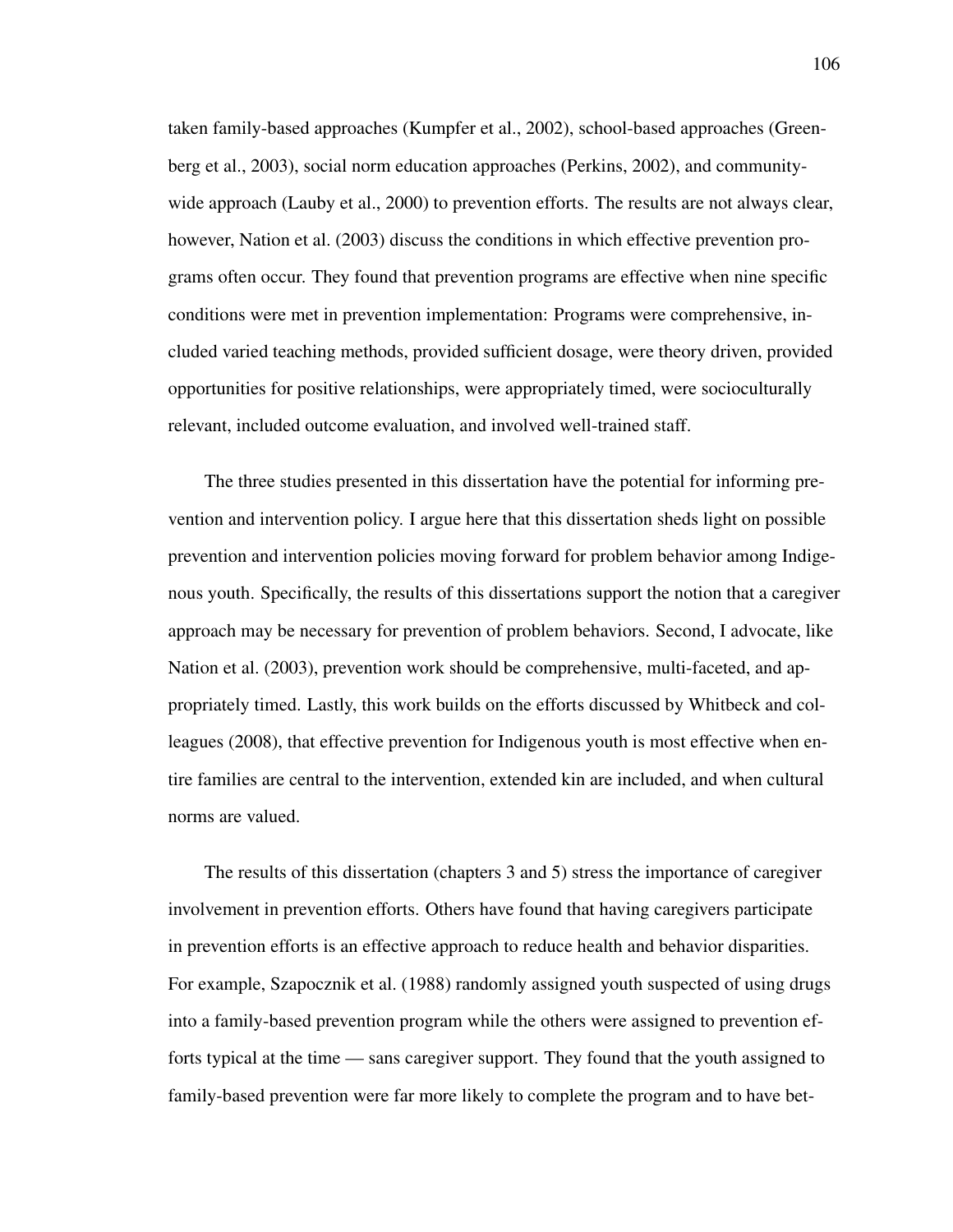ter outcomes. This approach to prevention and intervention work has been made popular through evidence based interventions such as Iowa's Strengthening Families Program (Spoth and Redmond, 2002) which has been adapted for many age groups across the country and for targeted ethnic and racial groups, such as the present study. For Indigenous youth, the inclusion of caregiver integration into prevention programs may be more meaningful than for mainstream adolescents. In ecological approaches – both Bronfrenbrenner and the social convoy model – caregivers are some of the most proximal characters. This dissertations supports literature that caregivers should play a vital role in the intervention or prevention efforts to reduce problem behavior.

Nation and Colleagues (2003) point out that effective prevention work is often more complex than one singular focus or method of delivery. Further, they also discuss the need for effective prevention programs to be appropriately timed. The results of this dissertation shows that even at the young age group of this sample (8-11) problem behaviors for this sample are already reaching levels that are alarming. Attempting to prevent the problem behaviors may be a moot point if prevention programs among similar Indigenous populations target older cohorts. Policy and prevention efforts moving forwards should be keenly aware of problem behavior distributions across the adolescent life-course in early stages of study design.

The results of this dissertation (in chapters 4 and 5) support the claims made by Goldston et al. (2008). These authors argue that Indigenous problem behavior (in their case, suicide) prevention is best targeted at the kinship (direct and extended) and community levels. Further, it is argued that effective prevention for this group take a culturally appropriate approach to prevention and intervention. Indeed, Whitbeck (2006) discusses at length the important considerations for effective prevention partnerships with Indigenous communities. Several scholars have discussed the process in which one can adapt (Ivanich et al., 2018) or create (Allen et al., 2009; Wexler, 2006) prevention programs for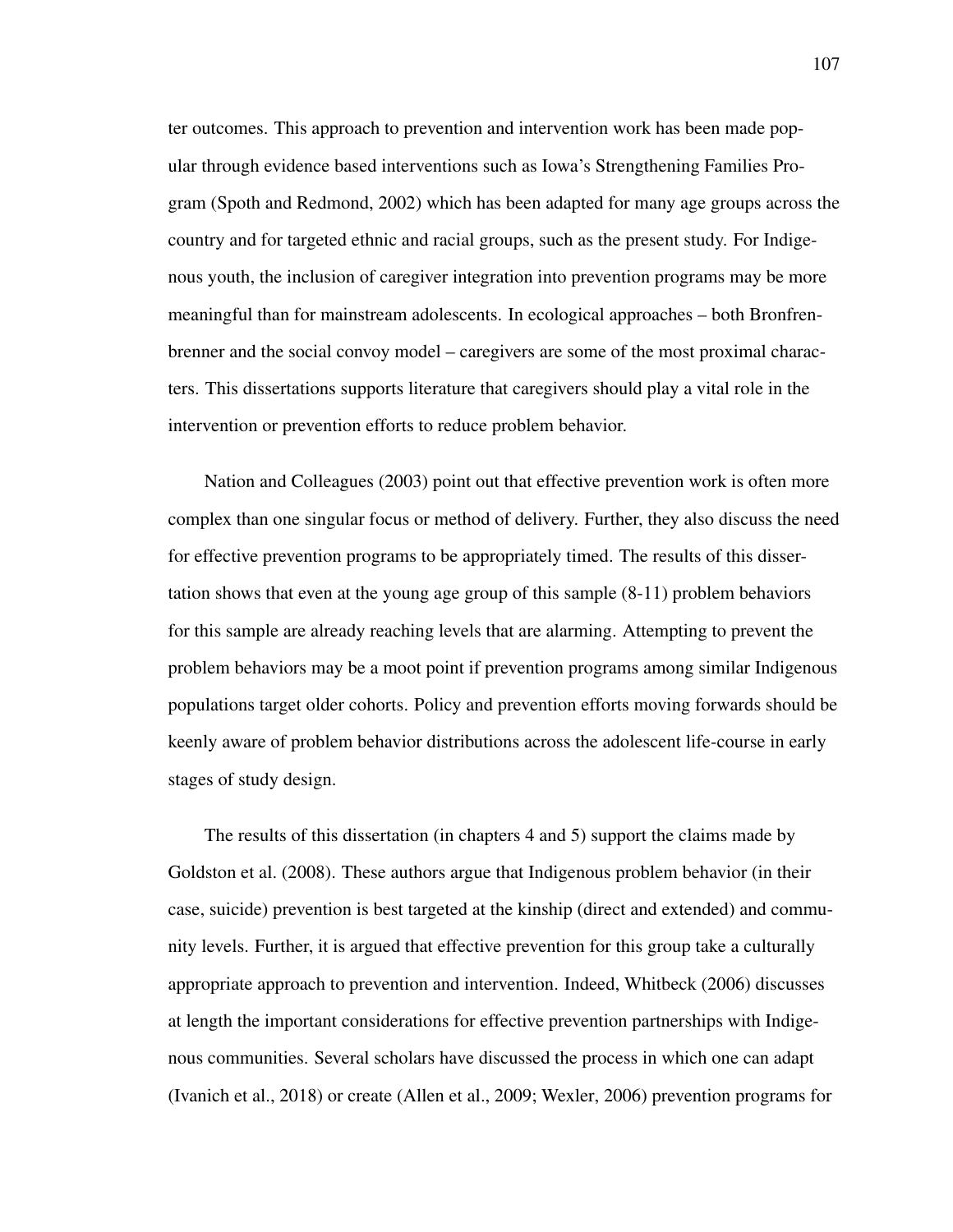Indigenous youth problem behaviors. A common theme across these domains of prevention work for Indigenous communities is the strong notion that community and culture are effective means of reducing problem behavior – not a sole reliance on evidence-based practices, as these may not work for Indigenous communities.

To achieve these goals, one should also be aware of the localized context. The diversity of difference across all federally, state, and local Indigenous communities in North American is complex and warrants thoughtful consideration when attempting to implement a prevention or intervention program. In the likely case that investigators aim to adapt a prevention program with a community partner, one should begin with the *Iterative adaptation process* presented by Ivanich et al. (2018). To implement an effective culturally adapted program of an evidence-based prevention program, one should spend time deciding if adaptation is the correct path or if one should create a *ground-up* prevention program – discussed by Okamoto et al. (2014). If the decision has been made to adapt an evidence-based prevention program to be culturally appropriate, those involved should incorporate or consider community review, feasibility restraints, scientific review, evidence of effectiveness, fidelity to core components of the original program, and make adaptations based on cultural knowledge and practices. In the end, prevention programs and community partnerships are often successful if built on the guidelines presented by Whitbeck (2006), see table 6.1.

### 6.4 Conclusion

In summary, this dissertation adds significant findings to the literature. Several bodies of literature stand to profit the work conducted here. In general, the focus of this dissertation is aimed to understand problem behaviors and general well being among Indigenous youth. However, this dissertation also provides valuable insights for the literature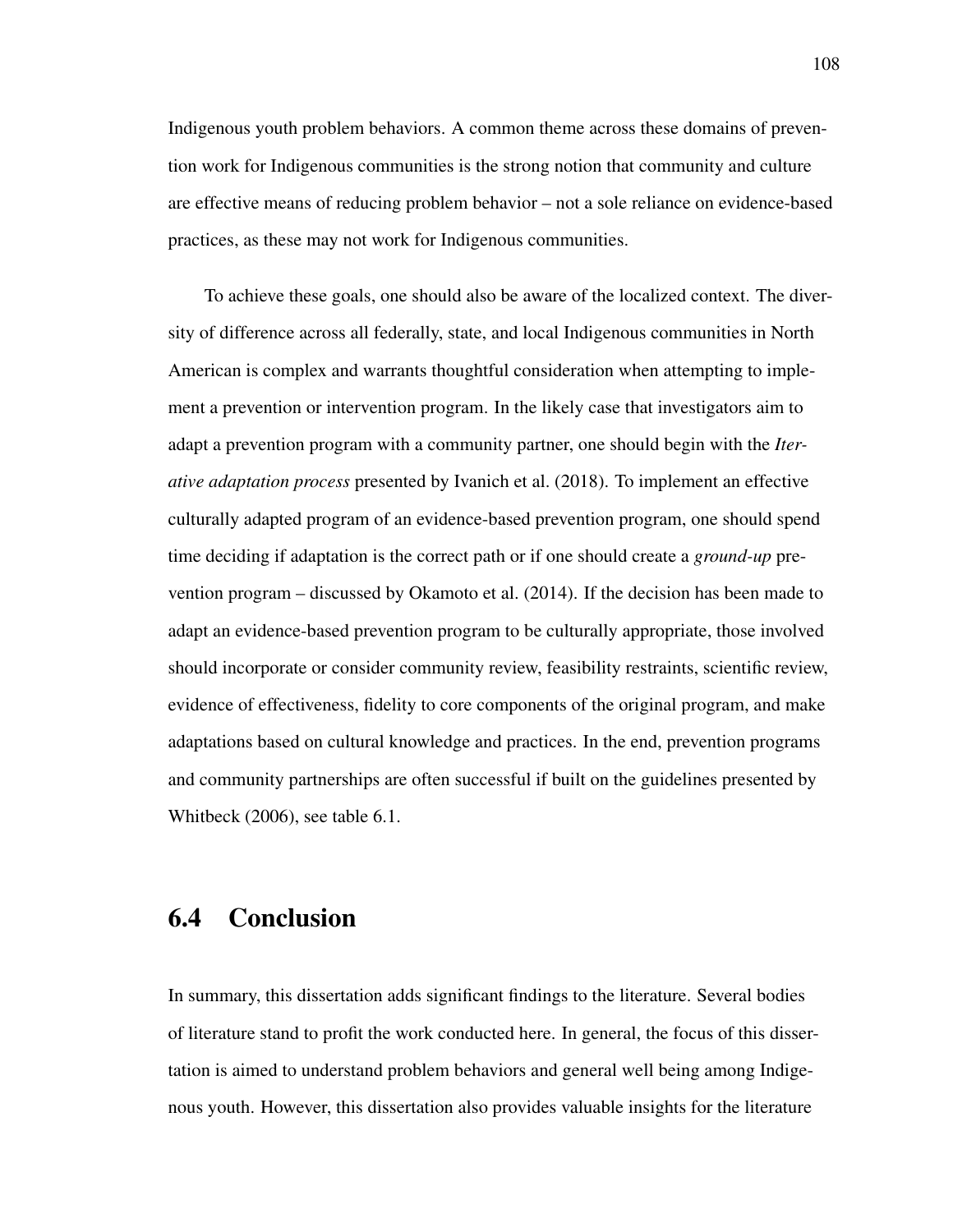Table 6.1: Whitbeck's (2006) Guiding Assumptions for Prevention Research Partnerships With Native American Communities

1 Prevention efforts must proceed nation by nation. 2 Native American cultures contain all the necessary knowledge to socialize mentally healthy, alcohol- and drug-free children. This knowledge need not be replaced with information and socialization techniques derived from European culture 3 Cultural ways and knowledge must be viewed as equal to social science prevention knowledge. 4 There exist within Native American cultures developmental risk and protective factors, which operate independently and in interaction with key risk and protective factors known in the majority population. Failure to identify these factors and consider them will mean that prevention efforts will not address important mechanisms affecting the prevention outcome. 5 Ownership must exist for culturally specific prevention programs to be successful. 6 There is a "hunger" among Native American adults and adolescents for their cultural knowledge.

on parent-child agreement and contributes substantially to the social network literature which has historically focused on large national-level data comprised of primarily White youth.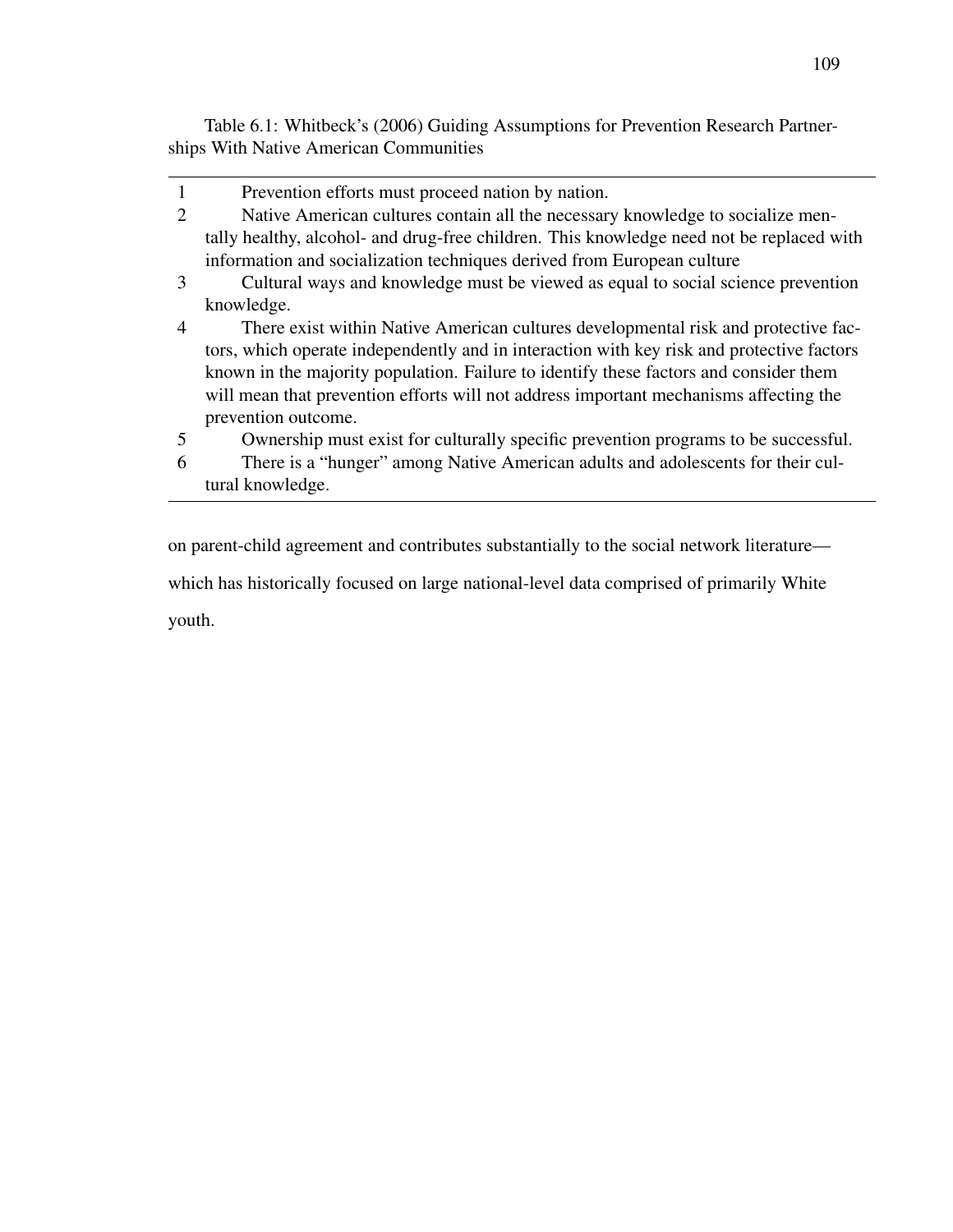## References

- Achenbach, T. M. (2002). Empirically based assessment and taxonomy across the life span. *Defining psychopathology in the 21st century. DSM-V and beyond*, pages 155– 168.
- Achenbach, T. M., Becker, A., Dopfner, M., Heiervang, E., Roessner, V., Steinhausen, ¨ H.-C., and Rothenberger, A. (2008). Multicultural assessment of child and adolescent psychopathology with aseba and sdq instruments: research findings, applications, and future directions. *Journal of Child Psychology and Psychiatry*, 49(3):251–275.
- Achenbach, T. M. and Dumenci, L. (2001). Advances in empirically based assessment: Revised cross-informant syndromes and new DSM-oriented scales for the CBCL, YSR, and TRF: Comment on Lengua, Sadowski, Friedrich, and Fisher (2001).
- Achenbach, T. M. and Edelbrock, C. (1991). Child behavior checklist. *Burlington (Vt)*, 7.
- Achenbach, T. M., Krukowski, R. A., Dumenci, L., and Ivanova, M. Y. (2005). Assessment of adult psychopathology: meta-analyses and implications of cross-informant correlations. *Psychological Bulletin*, 131(3):361.
- Achenbach, T. M., McConaughy, S. H., and Howell, C. T. (1987). Child/adolescent behavioral and emotional problems: implications of cross-informant correlations for situational specificity. *Psychological bulletin*, 101(2):213.
- Adams, D. W. (1995). *Education for Extinction: American Indians and the Boarding School Experience, 1875-1928.* ERIC.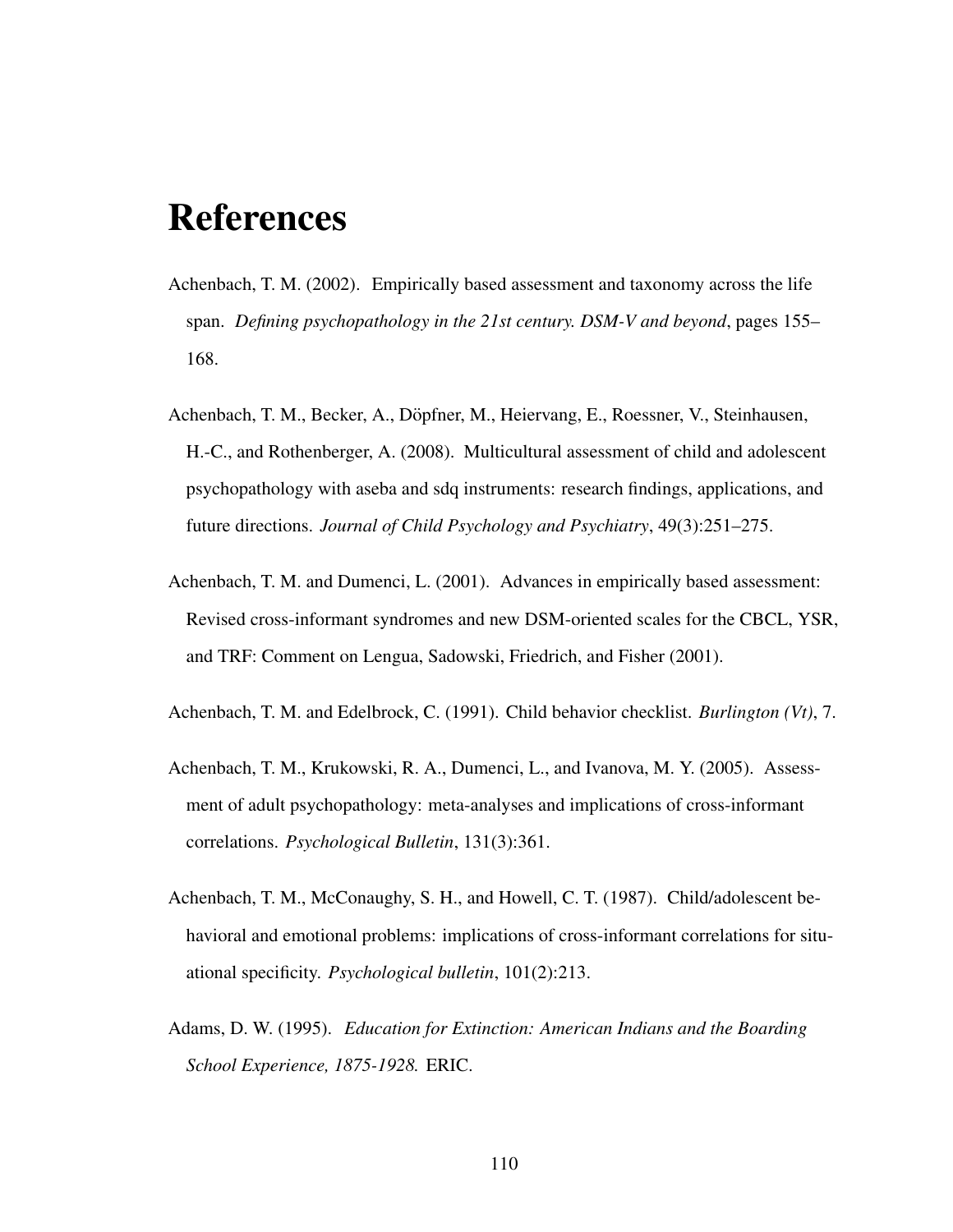- Agresti, A. (2007). *An introduction to categorical data analysis*. Wiley series in probability and mathematical statistics. Wiley-Interscience, 2nd ed edition. OCLC: ocm71812851.
- Ai, C. and Norton, E. C. (2000). Standard errors for the retransformation problem with heteroscedasticity. *Journal of health economics*, 19(5):697–718.
- Ajrouch, K. J. (2005). Arab-American immigrant elders' views about social support. *Ageing & Society*, 25(5):655–673.
- Ajrouch, K. J., Antonucci, T. C., and Janevic, M. R. (2001). Social networks among Blacks and Whites: The interaction between race and age. *The Journals of Gerontology Series B: Psychological Sciences and Social Sciences*, 56(2):S112–S118.
- Alexander, C., Piazza, M., Mekos, D., and Valente, T. (2001). Peers, schools, and adolescent cigarette smoking. *Journal of adolescent health*, 29(1):22–30.
- Allen, J., Mohatt, G., Fok, C. C. T., Henry, D., and Awakening Team, P. (2009). Suicide prevention as a community development process: understanding circumpolar youth suicide prevention through community level outcomes. *International Journal of Circumpolar Health*, 68(3):274–291.
- Allen, J., Mohatt, G. V., Fok, C. C. T., Henry, D., Burkett, R., and Team, P. A. (2014). A protective factors model for alcohol abuse and suicide prevention among Alaska Native youth. *American journal of community psychology*, 54(1-2):125–139.
- Allen, J., Rasmus, S. M., Fok, C. C. T., Charles, B., Henry, D., and Team, Q. (2018). Multi-level cultural intervention for the prevention of suicide and alcohol use risk with alaska native youth: A nonrandomized comparison of treatment intensity. *Prevention science*, 19(2):174–185.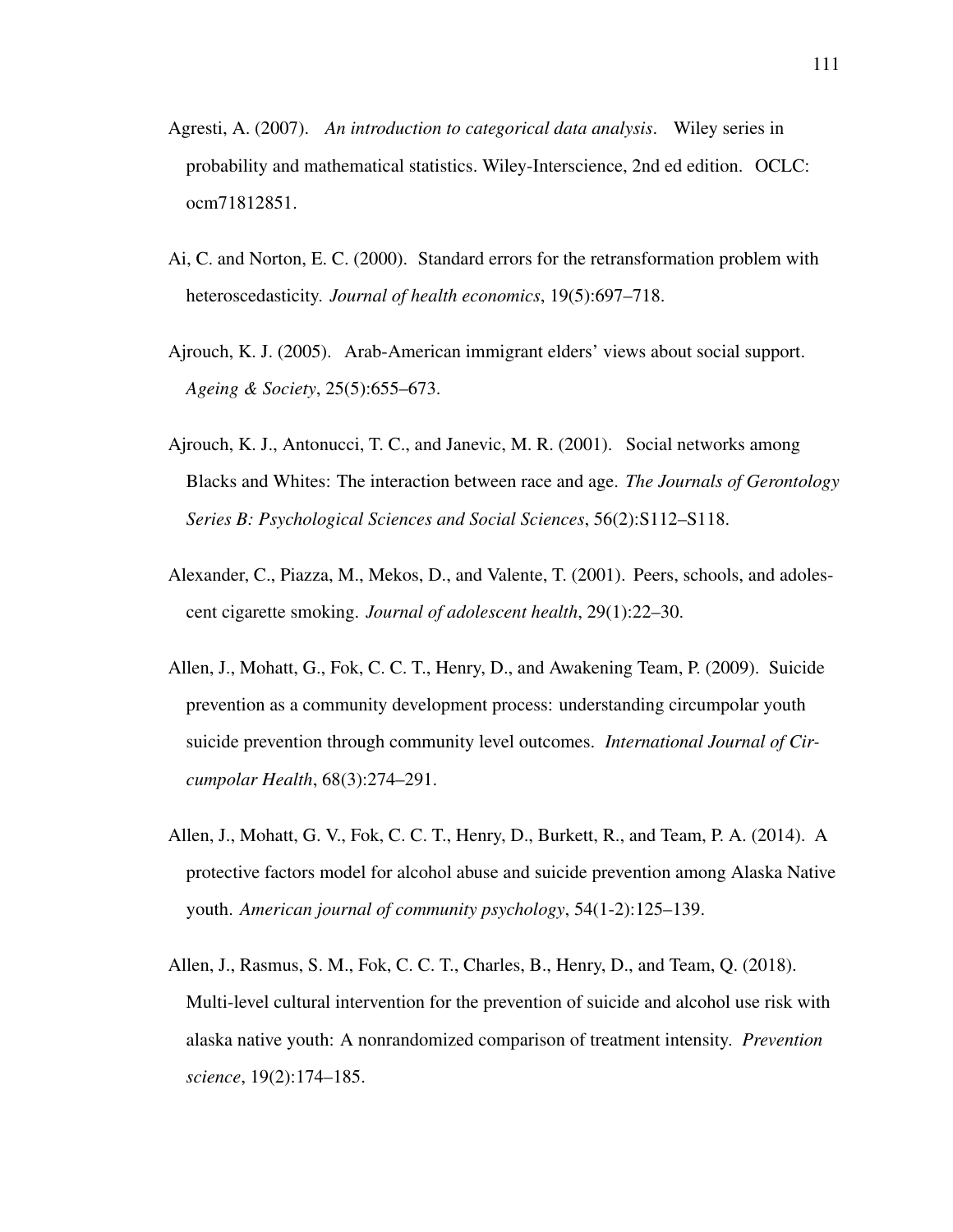- Allen, J. P., Porter, M. R., McFarland, F. C., Marsh, P., and McElhaney, K. B. (2005). The two faces of adolescents' success with peers: Adolescent popularity, social adaptation, and deviant behavior. *Child development*, 76(3):747–760.
- Antonnuci, T. (1986). Social support networks: A hierarchical mapping technique. *Generations*, pages 10–10.
- Antonucci, T. C., Ajrouch, K. J., and Birditt, K. S. (2013). The convoy model: Explaining social relations from a multidisciplinary perspective. *The Gerontologist*, 54(1):82–92.
- Antonucci, T. C. and Akiyama, H. (1987). Social networks in adult life and a preliminary examination of the convoy model. *Journal of Gerontology*, 42(5):519–527.
- Ardelt, M. and Day, L. (2002). Parents, siblings, and peers: Close social relationships and adolescent deviance. *The Journal of Early Adolescence*, 22(3):310–349.
- Baerveldt, C., Van Rossem, R., Vermande, M., and Weerman, F. (2004). Students' delinquency and correlates with strong and weaker ties: A study of students' networks in dutch high schools. *Connections*, 26(1):11–28.
- Barrera, M., Glasgow, R. E., Mckay, H. G., Boles, S. M., and Feil, E. G. (2002). Do internet-based support interventions change perceptions of social support?: An experimental trial of approaches for supporting diabetes self-management. *American journal of community psychology*, 30(5):637–654.
- Beals, J., Novins, D. K., Whitesell, N. R., Spicer, P., Mitchell, C. M., Manson, S. M., American Indian Service Utilization, R., and Team, P. F. P. (2005). Prevalence of mental disorders and utilization of mental health services in two American Indian reservation populations: mental health disparities in a national context. *American Journal of Psychiatry*, 162(9):1723–1732.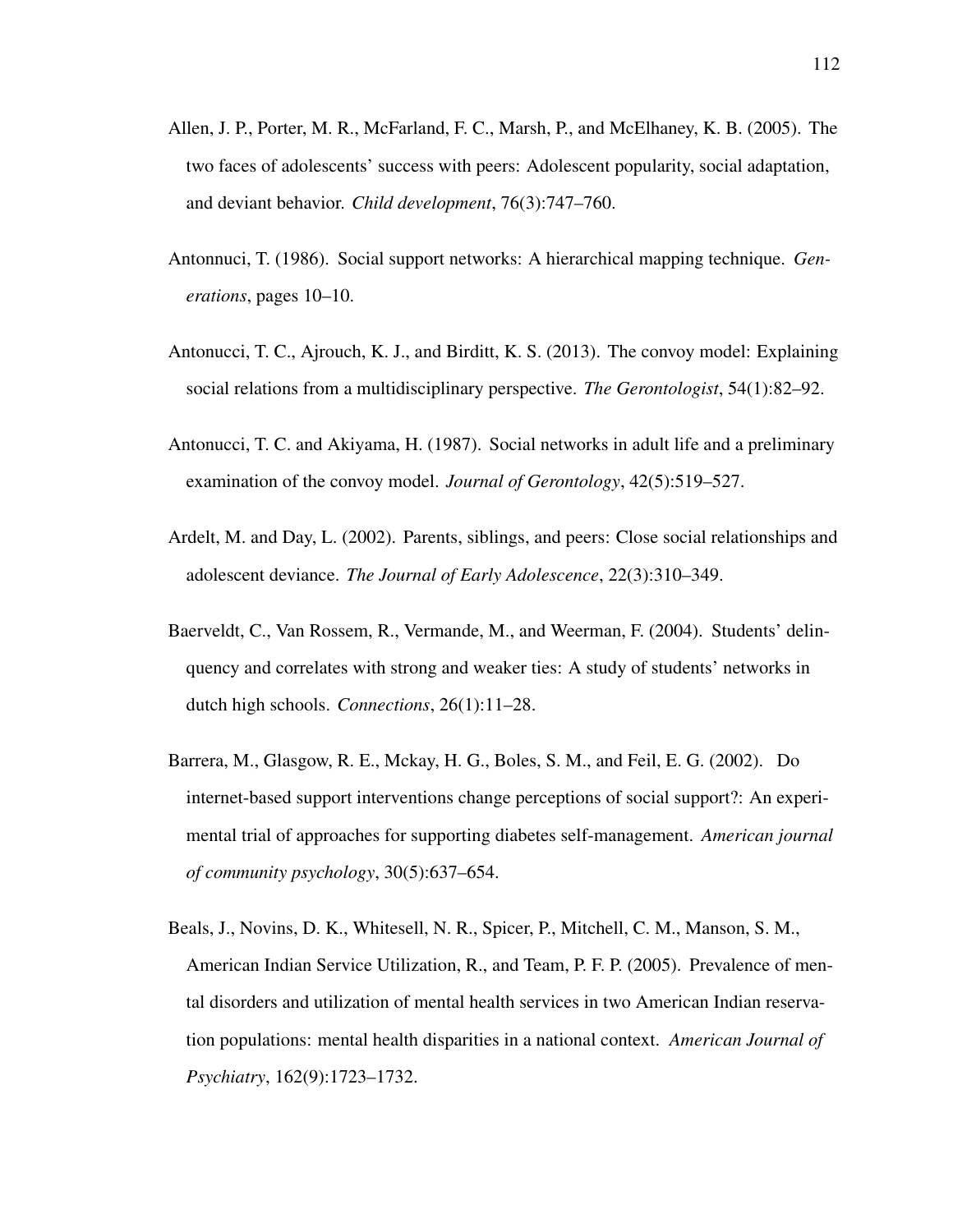- Bearman, P. S. and Moody, J. (2004). Suicide and friendships among American adolescents. *American journal of public health*, 94(1):89–95.
- Bearman, P. S., Moody, J., and Stovel, K. (2004). Chains of affection: The structure of adolescent romantic and sexual networks. *American journal of sociology*, 110(1):44– 91.
- Berg-Nielsen, T. S., Vika, A., and Dahl, A. A. (2003). When adolescents disagree with their mothers: Cbcl-ysr discrepancies related to maternal depression and adolescent self-esteem. *Child: Care, Health and Development*, 29(3):207–213.
- Berkman, L. F. and Glass, T. (2000a). Social integration, social networks, social support, and health. *Social epidemiology*, 1:137–173.
- Berkman, L. F. and Glass, T. (2000b). Social integration, social networks, social support, and health. *Social epidemiology*, 1:137–173.
- Berry, W. D. (1993). *Understanding regression assumptions*, volume 92. Sage Publications.
- Boer, F., Dunn, J., and Dunn, J. F. (2013). *Children's sibling relationships: Developmental and clinical issues*. Psychology Press.
- Bollen, K. A. (1989). *Structural equations with latent variables*. Wiley series in probability and mathematical statistics. Applied probability and statistics. Wiley, New York.
- Bordin, I. A., Rocha, M. M., Paula, C. S., Teixeira, M. C. T., Achenbach, T. M., Rescorla, L. A., and Silvares, E. F. (2013). Child Behavior Checklist (CBCL), Youth Self-Report (YSR) and Teacher's Report Form (TRF): an overview of the development of the original and Brazilian versions. *Cadernos de Saude P ´ ublica ´* , 29(1):13–28.

Borgatti, S. and Ofem, B. (2010). Overview: Social network theory and analysis. In Daly,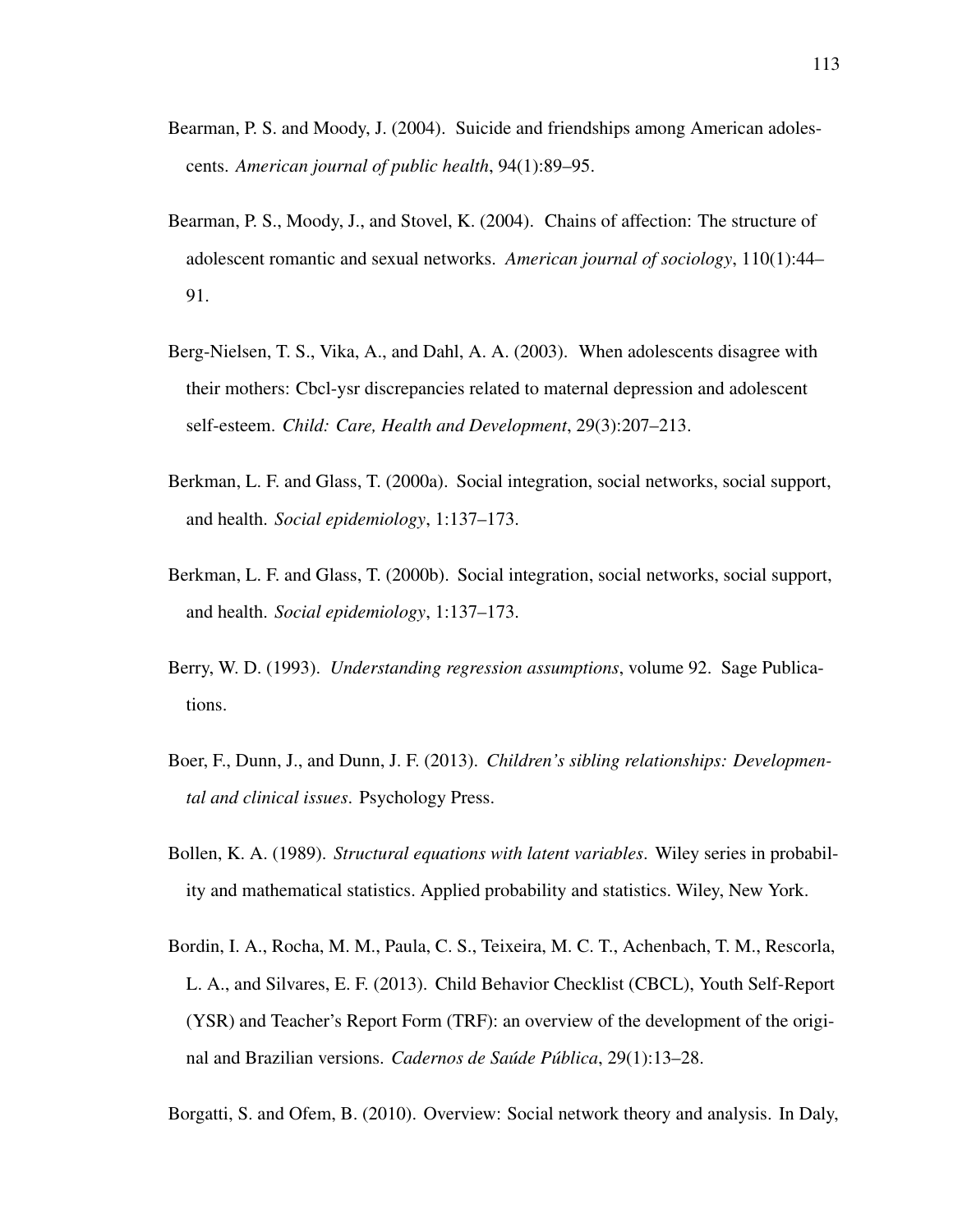A. J., editor, *Social Network Theory and Educational Change*, pages 17–30. Harvard Education Press, Cambridge, Massachusetts.

- Boyd, R. T. (1999). *The coming of the spirit of pestilence: introduced infectious diseases and population decline among Northwest Coast Indians, 1774-1874*. University of Washington Press.
- Brass, D. J., Butterfield, K. D., and Skaggs, B. C. (1998). Relationships and unethical behavior: A social network perspective. *Academy of management review*, 23(1):14–31.
- Brechwald, W. A. and Prinstein, M. J. (2011). Beyond homophily: A decade of advances in understanding peer influence processes. *Journal of Research on Adolescence*, 21(1):166–179.
- Brody, G. and Stoneman, Z. (1994). Sibling relationships and their association with parental differential treatment. *Separate social worlds of siblings: The impact of nonshared environment on development*, 3:129–142.
- Brody, G. H., Ge, X., Kim, S. Y., Murry, V. M., Simons, R. L., Gibbons, F. X., Gerrard, M., and Conger, R. D. (2003). Neighborhood disadvantage moderates associations of parenting and older sibling problem attitudes and behavior with conduct disorders in african american children. *Journal of Consulting and Clinical Psychology*, 71(2):211.
- Bronfenbrenner, U. (1977). Toward an experimental ecology of human development. *American psychologist*, 32(7):513.

Bronfenbrenner, U. (2009). *The ecology of human development*. Harvard university press.

Bronte-Tinkew, J., Moore, K. A., and Carrano, J. (2006). The father-child relationship, parenting styles, and adolescent risk behaviors in intact families. *Journal of family issues*, 27(6):850–881.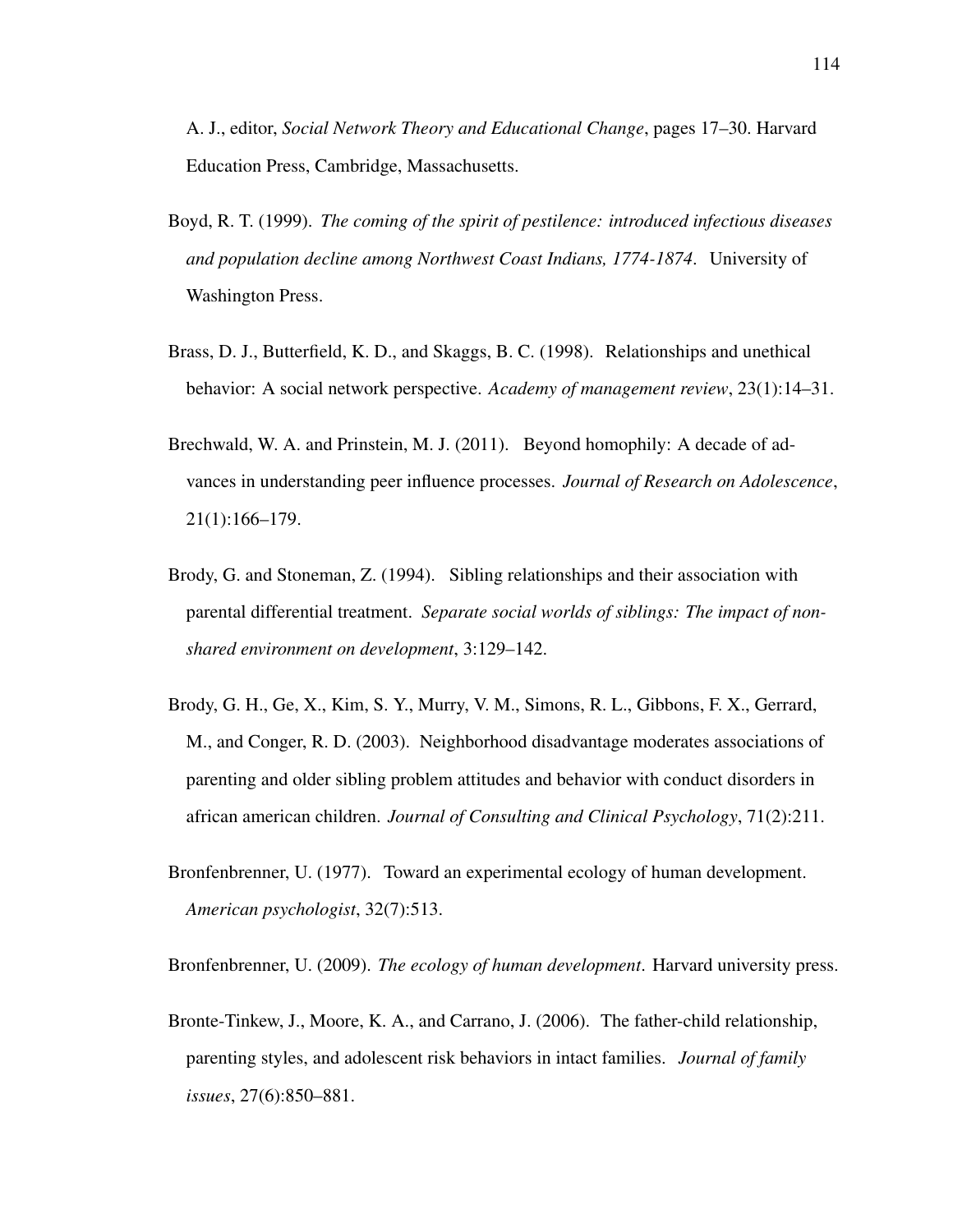- Brown, S. L. (2006). Family structure transitions and adolescent well-being. *Demography*, 43(3):447–461.
- Burns, B. J., Phillips, S. D., Wagner, H. R., Barth, R. P., Kolko, D. J., Campbell, Y., and Landsverk, J. (2004). Mental health need and access to mental health services by youths involved with child welfare: A national survey. *Journal of the American Academy of Child & Adolescent Psychiatry*, 43(8):960–970.
- Butts, C. T. (2009). Revisiting the Foundations of Network Analysis. *Science*, 325(5939):414–416.
- Cai, X., Kaiser, A. P., and Hancock, T. B. (2004). Parent and teacher agreement on child behavior checklist items in a sample of preschoolers from low-income and predominantly african american families. *Journal of Clinical Child and Adolescent Psychology*, 33(2):303–312.
- Calvó-Armengol, A. and Zenou, Y. (2004). Social networks and crime decisions: The role of social structure in facilitating delinquent behavior. *International Economic Review*, 45(3):939–958.
- Cantwell, D. P., Lewinsohn, P. M., Rohde, P., and Seeley, J. R. (1997). Correspondence between adolescent report and parent report of psychiatric diagnostic data. *Journal of the American Academy of Child & Adolescent Psychiatry*, 36(5):610–619.
- Caputo, R. K. (2003). The effects of socioeconomic status, perceived discrimination and mastery on health status in a youth cohort. *Social Work in Health Care*, 37(2):17–42.
- Carr, E. G., Taylor, J. C., and Robinson, S. (1991). The effects of severe behavior problems in children on the teaching behavior of adults. *Journal of Applied Behavior Analysis*, 24(3):523–535.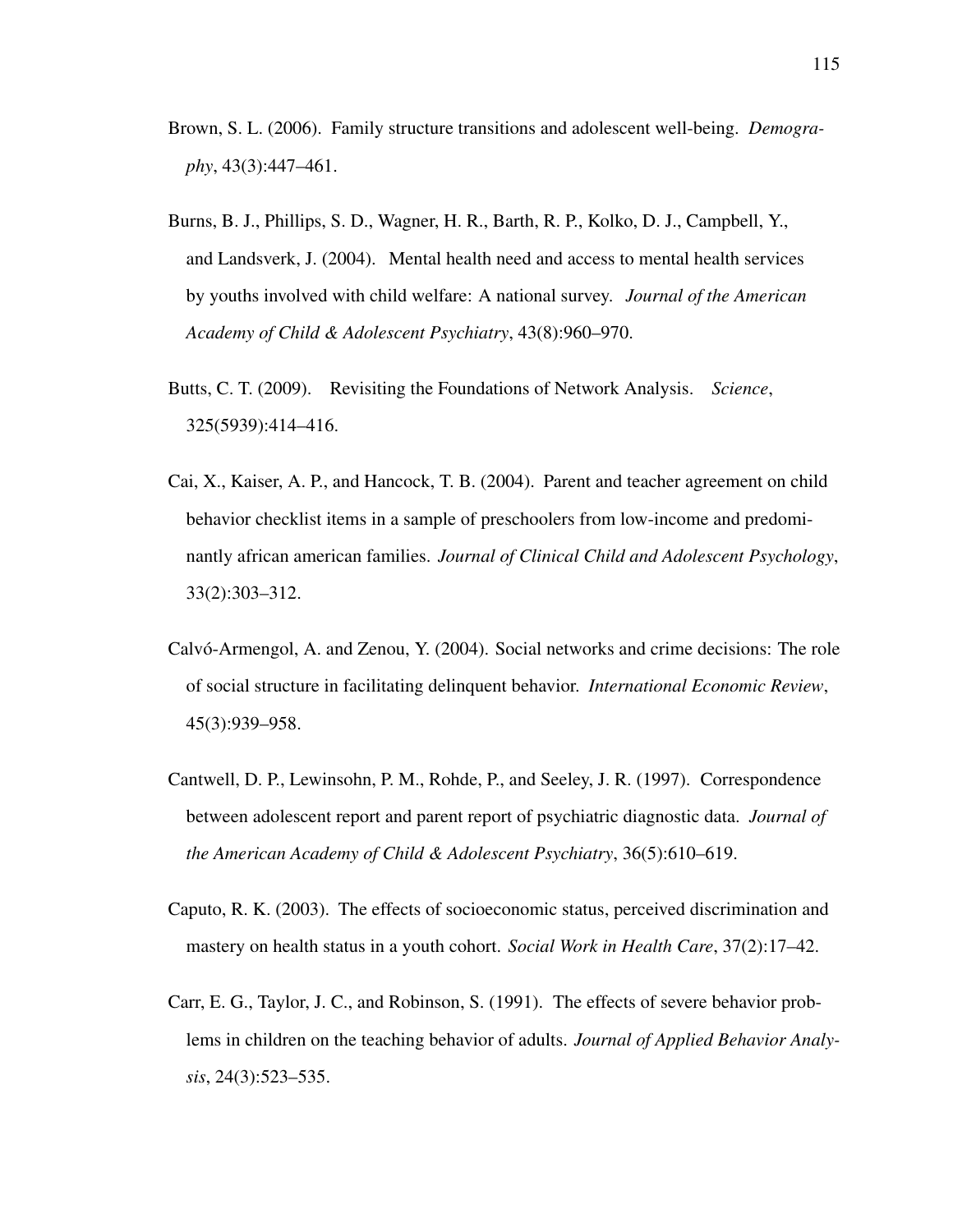- Cheadle, J. E., Stevens, M., Williams, D. T., and Goosby, B. J. (2013). The differential contributions of teen drinking homophily to new and existing friendships: An empirical assessment of assortative and proximity selection mechanisms. *Social science research*, 42(5):1297–1310.
- Chong, J. and Lopez, D. (2005). Social networks, support, and psychosocial functioning among american indian women in treatment. *American Indian and Alaska Native Mental Health Research: The Journal of the National Center*, 12(1):62–85.
- Choy, O., Raine, A., Venables, P. H., and Farrington, D. P. (2017). Explaining the gender gap in crime: The role of heart rate. *Criminology*, 55(2):465–487.
- Cochran, M. M. and Brassard, J. A. (1979). Child development and personal social networks. *Child development*, pages 601–616.
- Coleman, J. S. (1988). Social capital in the creation of human capital. *American journal of sociology*, 94:S95–S120.
- Conger, K. J., Conger, R. D., and Scaramella, L. V. (1997). Parents, siblings, psychological control, and adolescent adjustment. *Journal of Adolescent Research*, 12(1):113– 138.
- Costello, E. J., Angold, A., Burns, B. J., Stangl, D. K., Tweed, D. L., Erkanli, A., and Worthman, C. M. (1996). The great smoky mountains study of youth: goals, design, methods, and the prevalence of dsm-iii-r disorders. *Archives of general psychiatry*, 53(12):1129–1136.

Cotterell, J. (2013). *Social networks in youth and adolescence*. Routledge.

Crijnen, A. A., Achenbach, T. M., and Verhulst, F. C. (1999). Problems reported by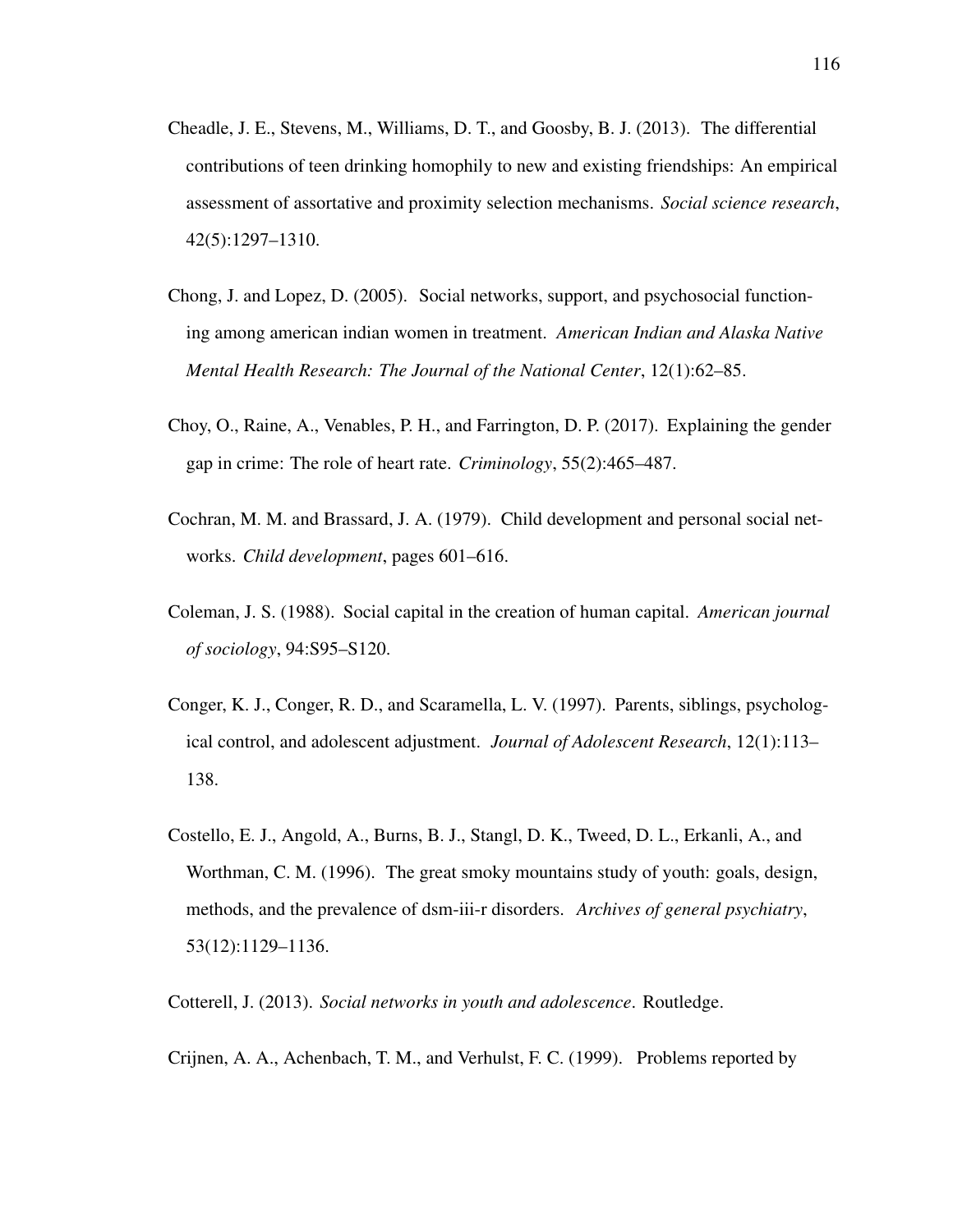parents of children in multiple cultures: the Child Behavior Checklist syndrome constructs. *American Journal of Psychiatry*, 156(4):569–574.

- Crosnoe, R. (2000). Friendships in childhood and adolescence: The life course and new directions. *Social psychology quarterly*, pages 377–391.
- Crossley, N., Bellotti, E., Edwards, G., Everett, M. G., Koskinen, J., and Tranmer, M. (2015). *Social network analysis for ego-nets: Social network analysis for actor-centred networks*. Sage.
- Cummings, E. M., Iannotti, R. J., and Zahn-Waxler, C. (1985). Influence of conflict between adults on the emotions and aggression of young children. *Developmental Psychology*, 21(3):495.
- DeGarmo, D. S. and Martinez, C. R. (2006). A culturally informed model of academic well-being for latino youth: The importance of discriminatory experiences and social support. *Family relations*, 55(3):267–278.
- Demuth, S. and Brown, S. L. (2004). Family structure, family processes, and adolescent delinquency: The significance of parental absence versus parental gender. *Journal of research in crime and delinquency*, 41(1):58–81.
- Dishion, T. J. and Stormshak, E. A. (2007). *Intervening in children's lives: An ecological, family-centered approach to mental health care.* American Psychological Association.
- Dombrowski, K. (2014). *Culture politics: the story of native land claims in Alaska*. Syron Design Academic Publishing.
- Dombrowski, K., Channell, E., Khan, B., Moses, J., and Misshula, E. (2013a). Out on the land: Income, subsistence activities, and food sharing networks in Nain, Labrador. *Journal of Anthropology*, 2013.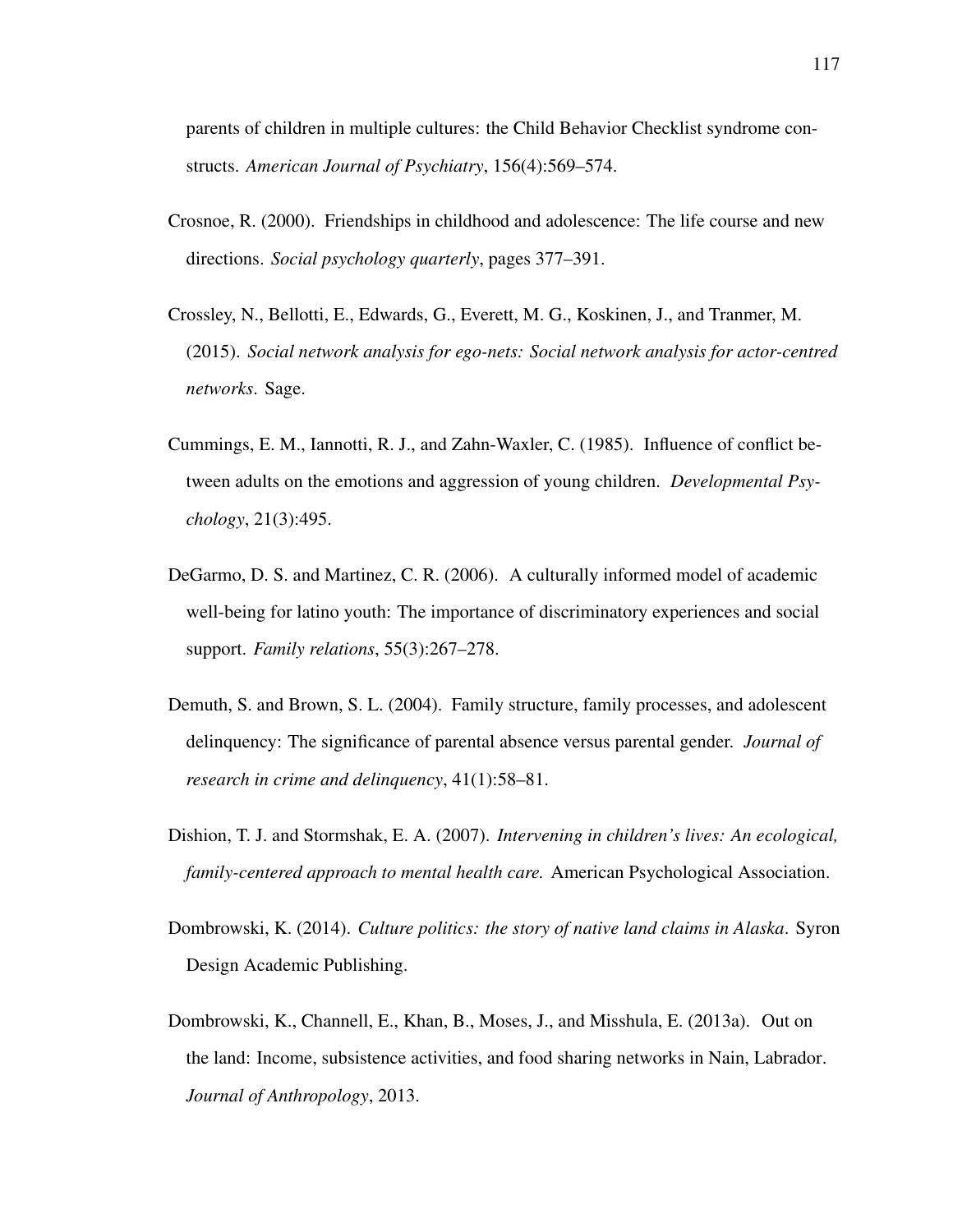- Dombrowski, K., Khan, B., Channell, E., Moses, J., McLean, K., and Misshula, E. (2013b). Kinship, family, and exchange in a Labrador Inuit community. *Arctic Anthropology*, 50(1):89–104.
- Dombrowski, K., Khan, B., Moses, J., Channell, E., and Dombrowski, N. (2014). Network sampling of social divisions in a rural inuit community. *Identities*, 21(2):134–151.
- Downey, D. B. and Condron, D. J. (2004). Playing well with others in kindergarten: The benefit of siblings at home. *Journal of Marriage and Family*, 66(2):333–350.
- Du, H. and Wang, L. (2016). The impact of the number of dyads on estimation of dyadic data analysis using multilevel modeling. *Methodology*.
- Duhig, A. M., Renk, K., Epstein, M. K., and Phares, V. (2000). Interparental agreement on internalizing, externalizing, and total behavior problems: A meta-analysis. *Clinical Psychology: Science and Practice*, 7(4):435–453.
- Duran, E. and Duran, B. (1995). *Native American postcolonial psychology*. SUNY Press.

Dutton, B. P. (1983). *American Indians of the Southwest*. UNM Press.

- Eagly, A. H. (2013). *Sex differences in social behavior: A social-role interpretation*. Psychology Press.
- Eddens, K. S., Fagan, J. M., and Collins, T. (2017). An Interactive, Mobile-Based Tool for Personal Social Network Data Collection and Visualization Among a Geographically Isolated and Socioeconomically Disadvantaged Population: Early-Stage Feasibility Study With Qualitative User Feedback. *JMIR research protocols*, 6(6).
- Eitle, D., Greene, K., and Eitle, T. M. (2015). American indians, substance use, and sexual behavior: do predictors of sexually transmitted infections explain the race gap among young adults? *Sexually transmitted diseases*, 42(2):64.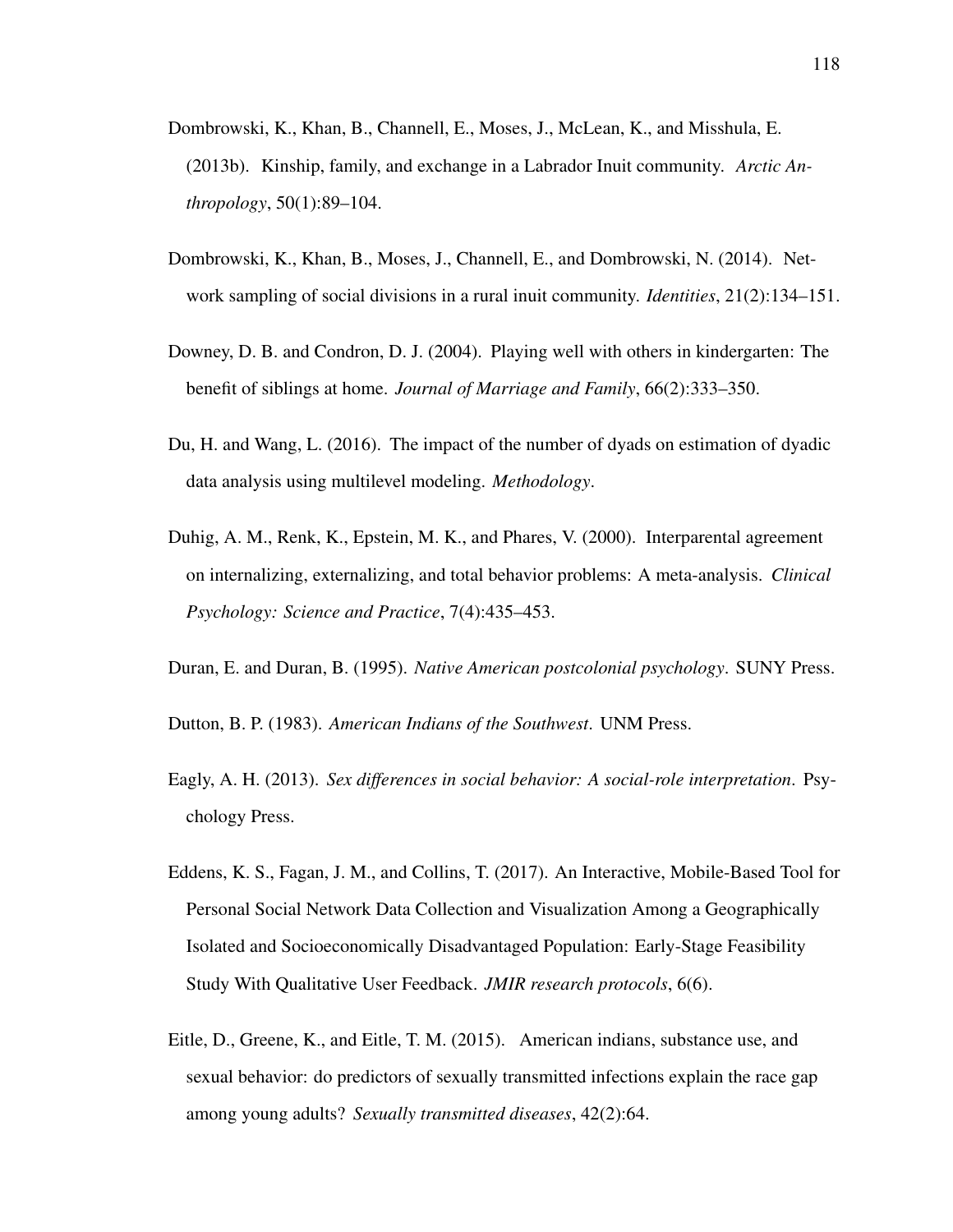- Ellingson, J. M., Slutske, W. S., Richmond-Rakerd, L. S., and Martin, N. G. (2013). Investigating the influence of prenatal androgen exposure and sibling effects on alcohol use and alcohol use disorder in females from opposite-sex twin pairs. *Alcoholism: Clinical and Experimental Research*, 37(5):868–876.
- Ennett, S. T., Tobler, N. S., Ringwalt, C. L., and Flewelling, R. L. (1994). How effective is drug abuse resistance education? a meta-analysis of project dare outcome evaluations. *American Journal of Public Health*, 84(9):1394–1401.
- Falci, C. and McNeely, C. (2009). Too many friends: Social integration, network cohesion and adolescent depressive symptoms. *Social Forces*, 87(4):2031–2061.
- Farrington, D. P. (1986). Age and crime. *Crime and justice*, 7:189–250.
- Fitzpatrick, J., Gareau, A., Lafontaine, M.-F., and Gaudreau, P. (2016). How to use the actor-partner interdependence model (apim) to estimate different dyadic patterns in mplus: a step-by-step tutorial. *Quant. Methods Psychol*, 12:74–86.
- Fleisher, M. S. and Krienert, J. L. (2004). Life-course events, social networks, and the emergence of violence among female gang members. *Journal of community psychology*, 32(5):607–622.
- Fletcher, A. C. and La Flesche, F. (1992a). *The Omaha Tribe*, volume 1. U of Nebraska Press.
- Fletcher, A. C. and La Flesche, F. (1992b). *The Omaha Tribe*, volume 2. U of Nebraska Press.
- Fok, C. C. T., Allen, J., Henry, D., and Mohatt, G. V. (2012). Multicultural Mastery Scale for Youth: Multidimensional Assessment of Culturally Mediated Coping Strategies. *Psychological Assessment*, 24(2):313–327.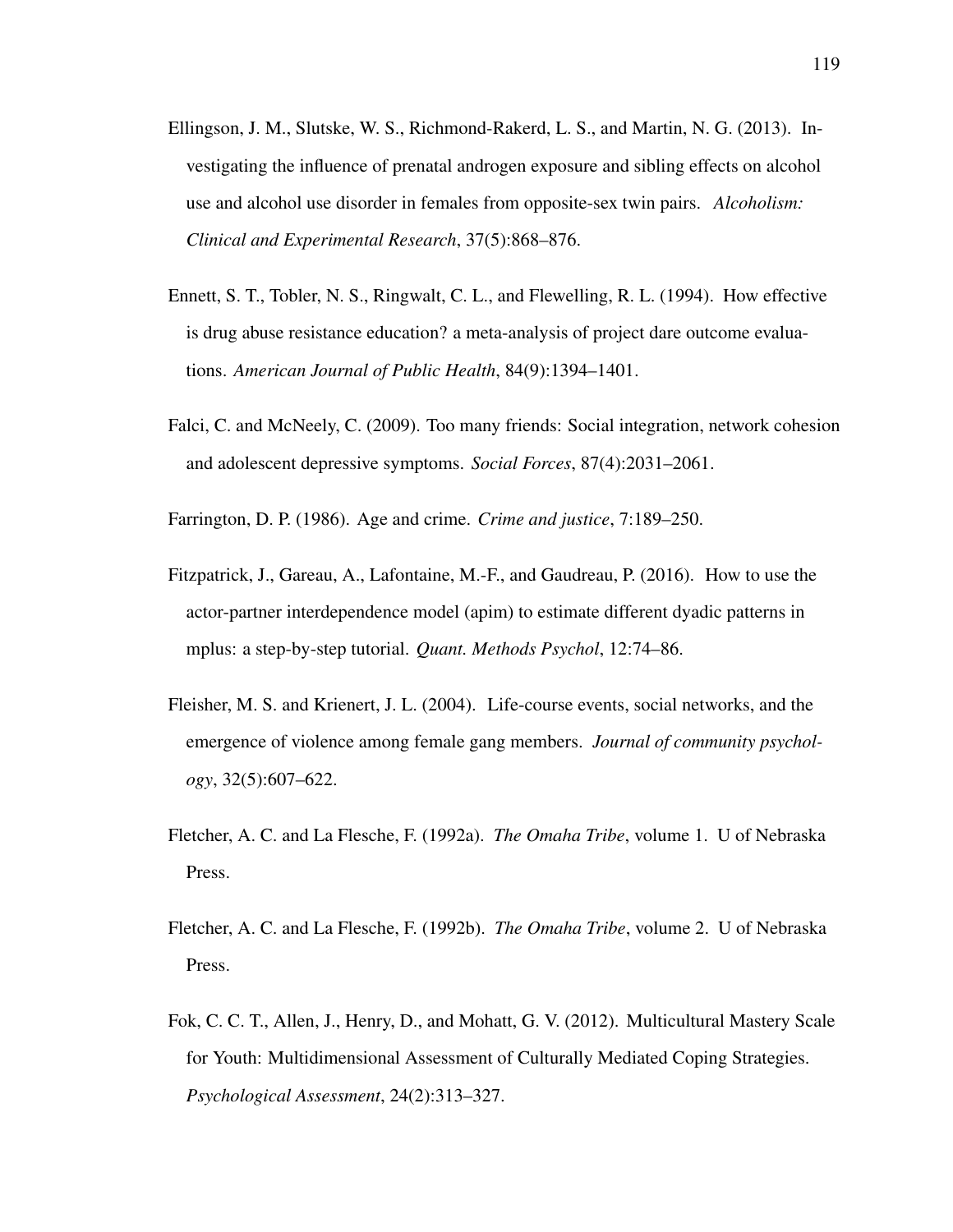- Fox, J. (1991). *Regression Diagnostics*. SAGE Publications, Inc. DOI: 10.4135/9781412985604.
- Friedman, S. R. and Aral, S. (2001). Social networks, risk-potential networks, health, and disease. *Journal of Urban Health*, 78(3):411–418.
- Garnier, H. E. and Stein, J. A. (2002). An 18-year model of family and peer effects on adolescent drug use and delinquency. *Journal of youth and adolescence*, 31(1):45–56.
- Gloria, A. M. and Robinson Kurpius, S. E. (2001). Influences of self-beliefs, social support, and comfort in the university environment on the academic nonpersistence decisions of american indian undergraduates. *Cultural Diversity and Ethnic Minority Psychology*, 7(1):88.
- Goldston, D. B., Molock, S. D., Whitbeck, L. B., Murakami, J. L., Zayas, L. H., and Hall, G. C. N. (2008). Cultural considerations in adolescent suicide prevention and psychosocial treatment. *American Psychologist*, 63(1):14.
- Gonzalez, R. and Griffin, D. (1999). The correlational analysis of dyad-level data in the distinguishable case. *Personal Relationships*, 6(4):449–469.
- Goodman, R. and Scott, S. (1999). Comparing the Strengths and Difficulties Questionnaire and the Child Behavior Checklist: is small beautiful? *Journal of abnormal child psychology*, 27(1):17–24.
- Greenberg, M. T., Weissberg, R. P., O'brien, M. U., Zins, J. E., Fredericks, L., Resnik, H., and Elias, M. J. (2003). Enhancing school-based prevention and youth development through coordinated social, emotional, and academic learning. *American psychologist*, 58(6-7):466.
- Greene, K. M., Eitle, D., and Eitle, T. M. (2018). Developmental assets and risky sexual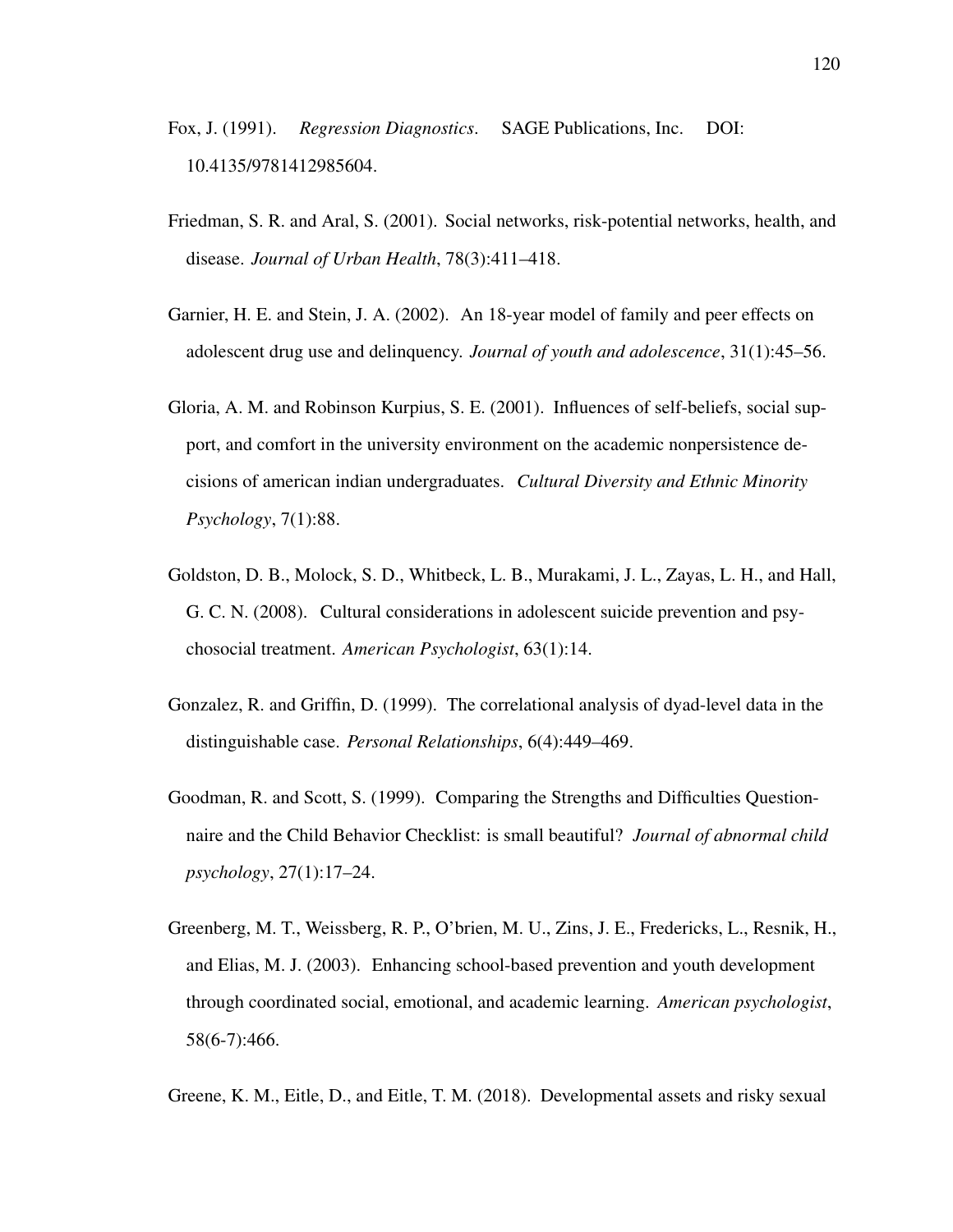behaviors among american indian youth. *The Journal of early adolescence*, 38(1):50– 73.

- Gross, D., Fogg, L., Garvey, C., and Julion, W. (2004). Behavior problems in young children: An analysis of cross-informant agreements and disagreements. *Research in nursing & health*, 27(6):413–425.
- Hall, A. and Wellman, B. (1985). Social networks and social support.
- Hartshorn, K. J. S., Whitbeck, L. B., and Hoyt, D. R. (2012). Exploring the relationships of perceived discrimination, anger, and aggression among north american indigenous adolescents. *Society and Mental Health*, 2(1):53–67.
- Hautala, D. S., J. Sittner, K., and Whitbeck, L. B. (2016). Prospective childhood risk factors for gang involvement among north american indigenous adolescents. *Youth violence and juvenile justice*, 14(4):390–410.
- Hay, C., Fortson, E. N., Hollist, D. R., Altheimer, I., and Schaible, L. M. (2007). Compounded risk: The implications for delinquency of coming from a poor family that lives in a poor community. *Journal of Youth and Adolescence*, 36(5):593–605.
- Haynie, D. L. (2002). Friendship networks and delinquency: The relative nature of peer delinquency. *Journal of Quantitative Criminology*, 18(2):99–134.
- Haynie, D. L. and McHugh, S. (2003). Sibling deviance: In the shadows of mutual and unique friendship effects? *Criminology*, 41(2):355–392.
- Heart, B. and DeBruyn, L. M. (1998). The american indian holocaust: Healing historical unresolved grief. *American Indian and Alaska native mental health research*, 8(2):56– 78.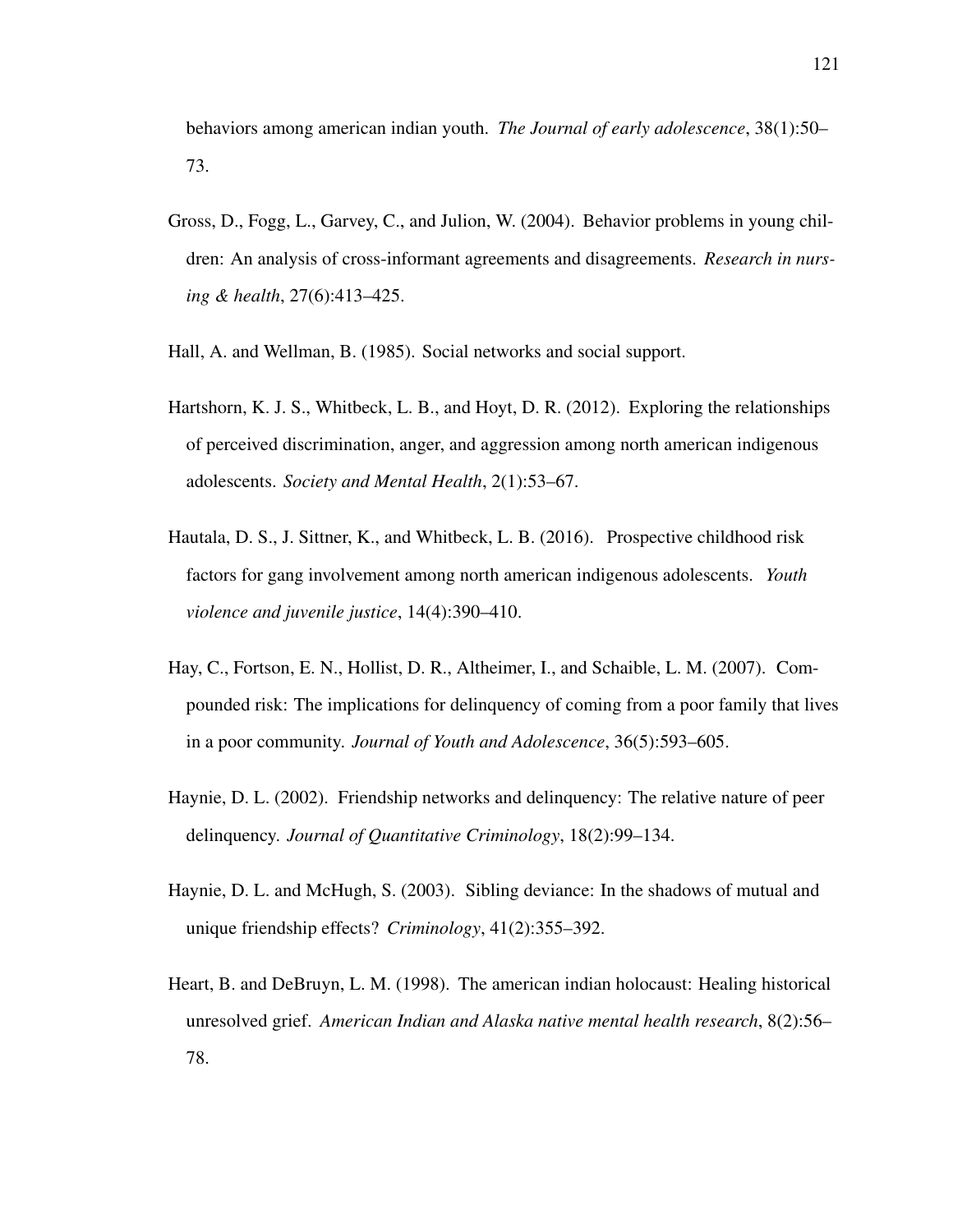- Hirschi, T. and Gottfredson, M. (1983). Age and the explanation of crime. *American journal of sociology*, 89(3):552–584.
- Hodge, F. S., Fredericks, L., and Rodriguez, B. (1996). American indian women's talking circle: a cervical cancer screening and prevention project. *Cancer*, 78(S7):1592–1597.
- Hoffman, B. R., Sussman, S., Unger, J. B., and Valente, T. W. (2006). Peer influences on adolescent cigarette smoking: a theoretical review of the literature. *Substance use & misuse*, 41(1):103–155.
- Hogan, B. E., Linden, W., and Najarian, B. (2002). Social support interventions: Do they work? *Clinical psychology review*, 22(3):381–440.
- Ivanich, J. and Teasdale, B. (2017). Suicide Ideation among Adolescent American Indians: An Application of General Strain Theory. *Deviant Behavior*, 0(0):1–14.
- Ivanich, J. D., Mousseau, A. C., Walls, M., Whitbeck, L., and Whitesell, N. R. (2018). Pathways of adaptation: Two case studies with one evidence-based substance use prevention program tailored for indigenous youth. *Prevention Science*, pages 1–11.
- Ivanova, M. Y., Achenbach, T. M., Rescorla, L. A., Dumenci, L., Almqvist, F., Bilenberg, N., Bird, H., Broberg, A. G., Dobrean, A., and Döpfner, M. (2007). The generalizability of the Youth Self-Report syndrome structure in 23 societies. *Journal of consulting and clinical psychology*, 75(5):729.
- Jaffee, S. R., Moffitt, T. E., Caspi, A., Taylor, A., and Arseneault, L. (2002). Influence of adult domestic violence on children's internalizing and externalizing problems: An environmentally informative twin study. *Journal of the American Academy of Child & Adolescent Psychiatry*, 41(9):1095–1103.

Jensen, P. S., Xenakis, S. N., Davis, H., and Degroot, J. (1988). Child psychopathology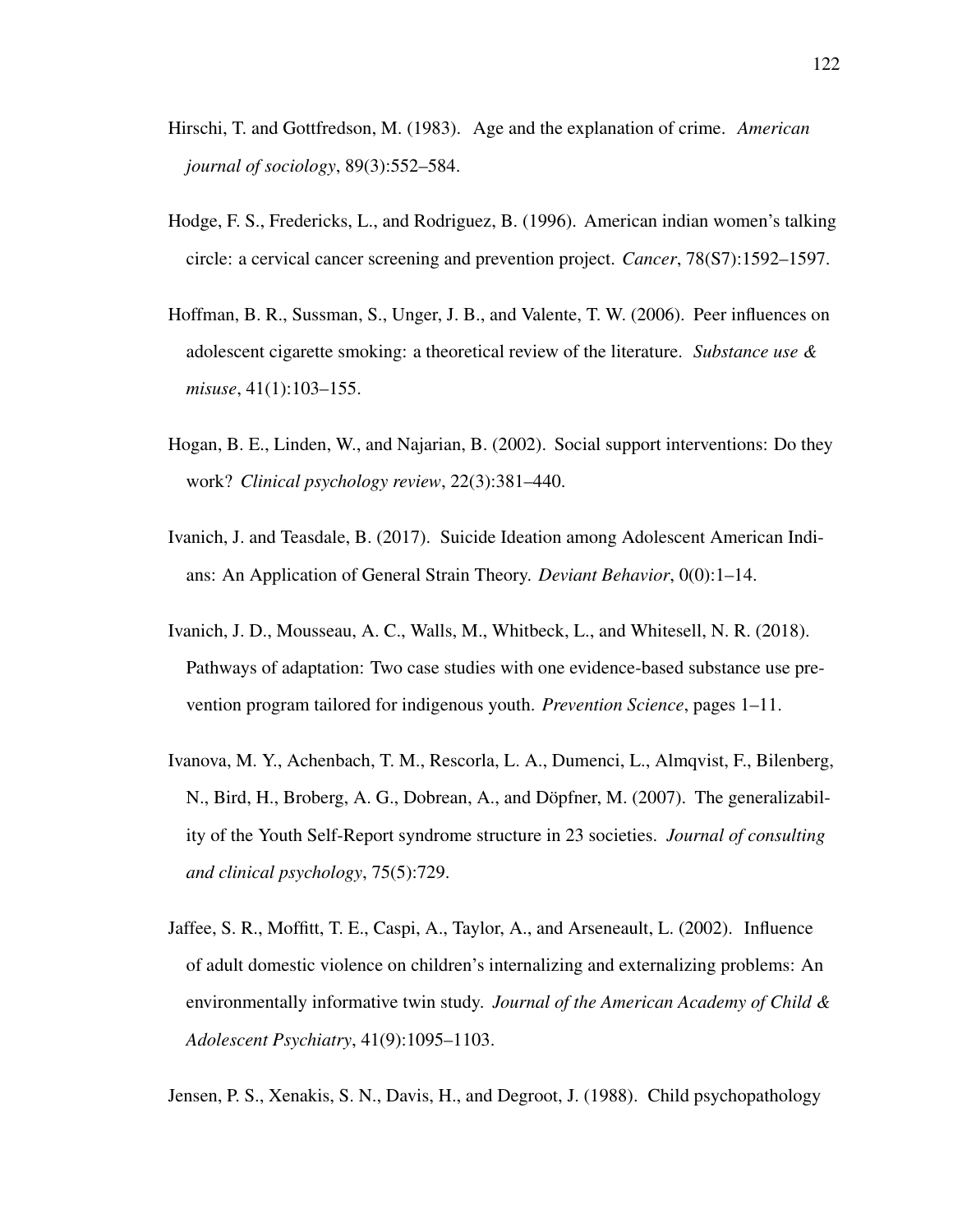rating scales and interrater agreement: Ii. child and family characteristics.

- Jiang, L., Beals, J., Whitesell, N. R., Roubideaux, Y., Manson, S. M., and Team, A.-S. (2008). Stress burden and diabetes in two American Indian reservation communities. *Diabetes Care*, 31(3):427–429.
- Jones, D. S. (2006). The persistence of American Indian health disparities. *American Journal of Public Health*, 96(12):2122–2134.
- Junger, M., Greene, J., Schipper, R., Hesper, F., and Estourgie, V. (2013). Parental criminality, family violence and intergenerational transmission of crime within a birth cohort. *European journal on criminal policy and research*, 19(2):117–133.
- Kadushin, C. (2012). *Understanding social networks: theories, concepts, and findings*. Oxford University Press, New York. OCLC: 712983576.
- Kahn, R. L. and Antonucci, T. C. (1980). Convoys over the life course: Attachment, roles, and social support. In *Life-span development and behavior*, volume 3. Academic Press, New York.
- Kaufman, C. E., Desserich, J., Crow, C. K. B., Rock, B. H., Keane, E., and Mitchell, C. M. (2007). Culture, context, and sexual risk among northern plains american indian youth. *Social science & medicine*, 64(10):2152–2164.
- Kennedy, D. P., Jackson, G. L., Green, H. D., Bradbury, T. N., and Karney, B. R. (2015). The analysis of duocentric social networks: A primer. *Journal of Marriage and Family*, 77(1):295–311.
- Kenny, D. A., Kashy, D. A., and Cook, W. L. (2006). *Dyadic Data Analysis*. Methodology in the social sciences. The Gulford Press, New York.

Kim, J.-Y., McHale, S. M., Crouter, A. C., and Osgood, D. W. (2007). Longitudinal link-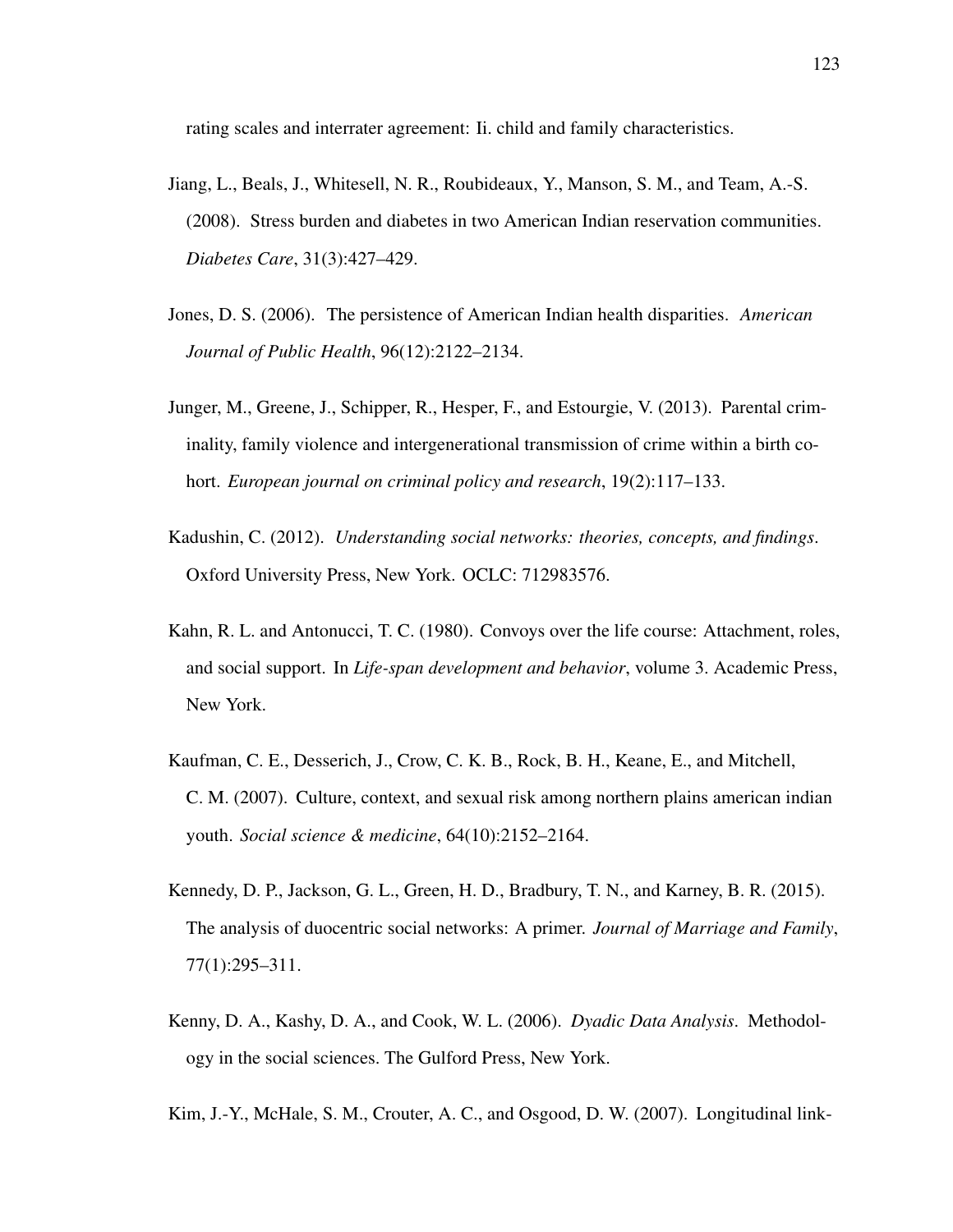ages between sibling relationships and adjustment from middle childhood through adolescence. *Developmental psychology*, 43(4):960.

- King, V., Boyd, L. M., and Thorsen, M. L. (2015). Adolescents' perceptions of family belonging in stepfamilies. *Journal of Marriage and Family*, 77(3):761–774.
- Klein, B. T. (1986). *Reference Encyclopedia of the American Indian*, volume 4. ERIC.
- Kline, R. B. (2012). Assumptions in structural equation modeling.
- Koffman, S., Ray, A., Berg, S., Covington, L., Albarran, N. M., and Vasquez, M. (2009). Impact of a comprehensive whole child intervention and prevention program among youths at risk of gang involvement and other forms of delinquency. *Children & Schools*, 31(4):239–245.
- Krackhardt, D. and Stern, R. N. (1988). Informal networks and organizational crises: An experimental simulation. *Social psychology quarterly*, pages 123–140.
- Kreager, D. A. (2007). Unnecessary roughness? school sports, peer networks, and male adolescent violence. *American sociological review*, 72(5):705–724.
- Kreager, D. A. and Haynie, D. L. (2011). Dangerous liaisons? dating and drinking diffusion in adolescent peer networks. *American sociological review*, 76(5):737–763.
- Kumpfer, K. L., Alvarado, R., Smith, P., and Bellamy, N. (2002). Cultural sensitivity and adaptation in family-based prevention interventions. *Prevention science*, 3(3):241–246.
- Kumpfer, K. L., Pinyuchon, M., de Melo, A. T., and Whiteside, H. O. (2008). Cultural adaptation process for international dissemination of the strengthening families program. *Evaluation & the health professions*, 31(2):226–239.
- Kumpfer, K. L., Whiteside, H. O., Greene, J. A., and Allen, K. C. (2010). Effectiveness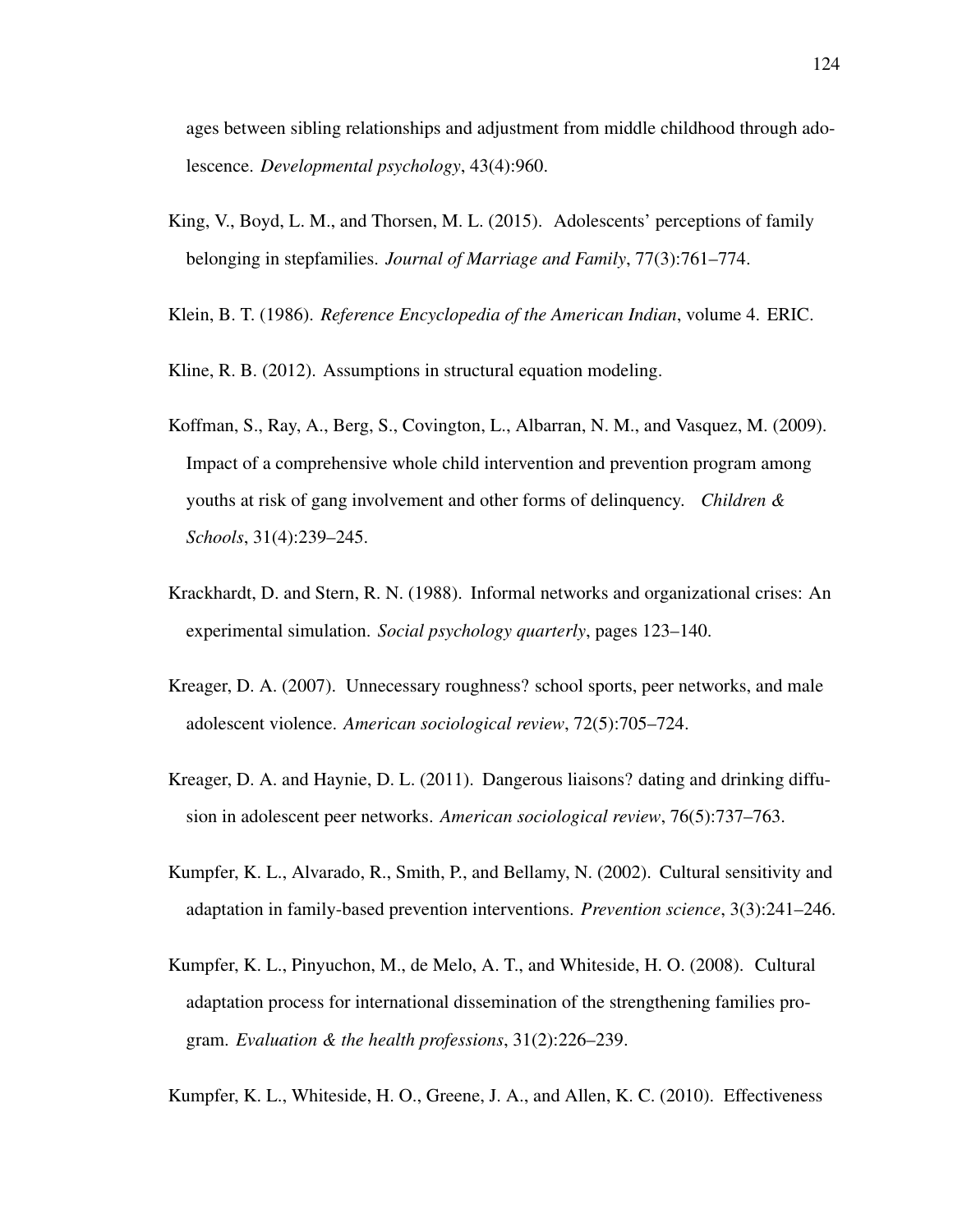outcomes of four age versions of the strengthening families program in statewide field sites. *Group dynamics: Theory, research, and practice*, 14(3):211.

- La Greca, A. M. and Harrison, H. M. (2005). Adolescent peer relations, friendships, and romantic relationships: Do they predict social anxiety and depression? *Journal of clinical child and adolescent psychology*, 34(1):49–61.
- La-Haye, K., Green, H. D., Kennedy, D. P., Pollard, M. S., and Tucker, J. S. (2013). Selection and influence mechanisms associated with marijuana initiation and use in adolescent friendship networks. *Journal of Research on Adolescence*, 23(3):474–486.
- LaFromboise, T. D., Hoyt, D. R., Oliver, L., and Whitbeck, L. B. (2006). Family, community, and school influences on resilience among american indian adolescents in the upper midwest. *Journal of community psychology*, 34(2):193–209.
- Lansford, J. E., Antonucci, T. C., Akiyama, H., and Takahashi, K. (2005). A quantitative and qualitative approach to social relationships and well-being in the United States and Japan. *Journal of Comparative Family Studies*, pages 1–22.
- Larzelere, R. E., Kuhn, B. R., and Johnson, B. (2004). The intervention selection bias: an underrecognized confound in intervention research. *Psychological bulletin*, 130(2):289.
- Lauby, J. L., Smith, P. J., Stark, M., Person, B., and Adams, J. (2000). A communitylevel hiv prevention intervention for inner-city women: results of the women and infants demonstration projects. *American Journal of Public Health*, 90(2):216.
- Lee, H.-W., Melson, M., Ivanich, J., Habecker, P., Gauthier, R., Wexler, L., Khan, B., and Dombrowski, K. (2018). Mapping the structure of perceptions in helping networks of alaska natives. *PloS one*.
- Levitt, M. J. et al. (1995). Social support networks and achievement: The role of network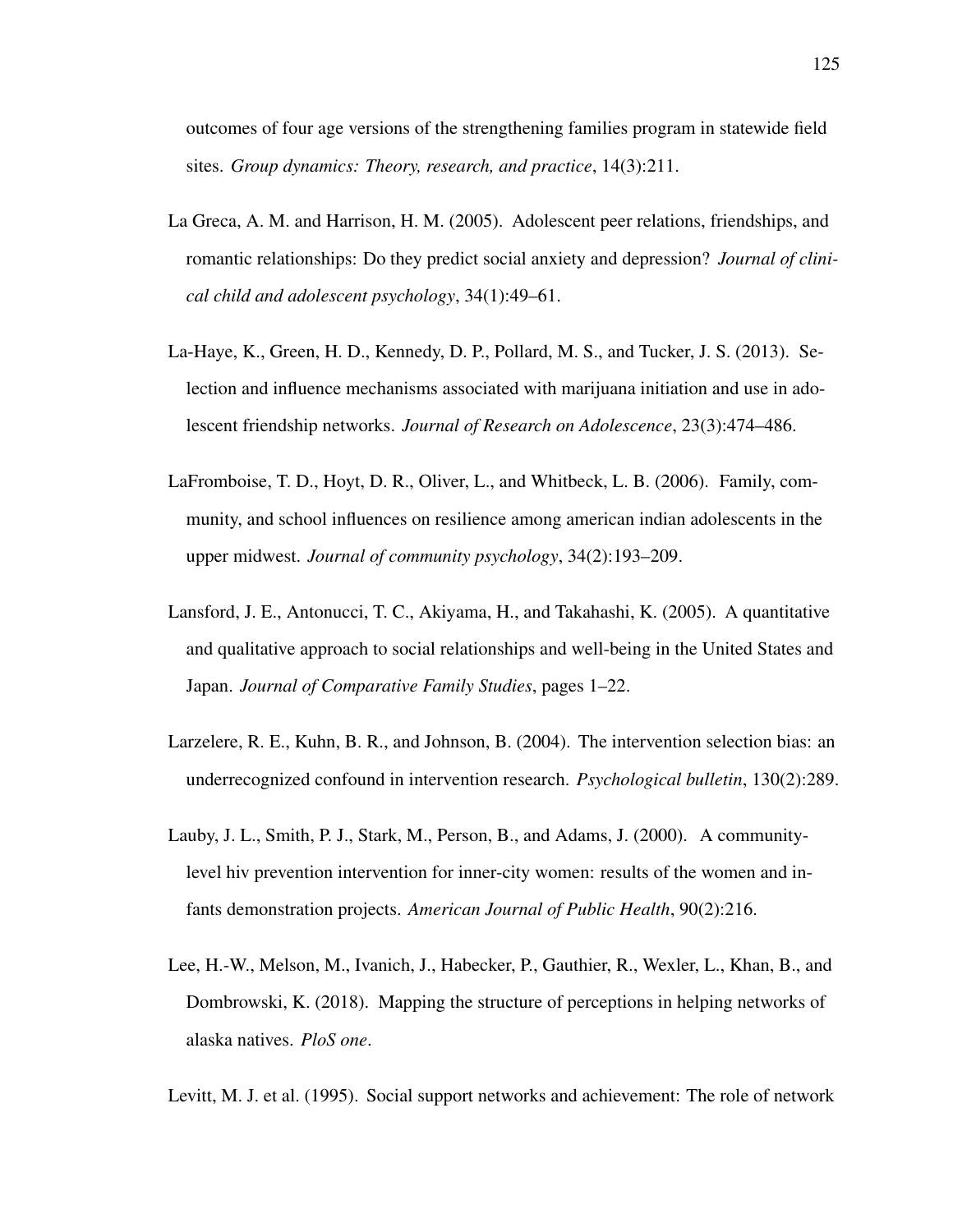member attitudes.

- Levitt, M. J., Guacci, N., and Weber, R. A. (1992). Intergenerational support, relationship quality, and well-being: A bicultural analysis. *Journal of Family Issues*, 13(4):465–481.
- Levitt, M. J., Guacci-Franco, N., and Levitt, J. L. (1993). Convoys of social support in childhood and early adolescence: Structure and function. *Developmental psychology*, 29(5):811.
- Lipschitz-Elhawi, R. and Itzhaky, H. (2005). Social support, mastery, self-esteem and individual adjustment among at-risk youth. In *Child and Youth Care Forum*, volume 34, pages 329–346. Springer.
- Little, T. D. (2013). *Longitudinal structural equation modeling*. Guilford Press, New York, NY.
- Lonczak, H. S., Fernandez, A., Austin, L., Marlatt, G. A., and Donovan, D. M. (2007). Family structure and substance use among american indian youth: A preliminary study. *Families, Systems, & Health*, 25(1):10.
- Long, J. S. and Freese, J. (2006). *Regression models for categorical dependent variables using Stata*. Stata press.
- López-Pérez, B. and Wilson, E. L.  $(2015)$ . Parent–child discrepancies in the assessment of children's and adolescents' happiness. *Journal of experimental child psychology*, 139:249–255.
- Low, S., Shortt, J. W., and Snyder, J. (2012). Sibling influences on adolescent substance use: The role of modeling, collusion, and conflict. *Development and psychopathology*, 24(1):287–300.

Manson, S. M. (2000). Mental health services for american indians and alaska na-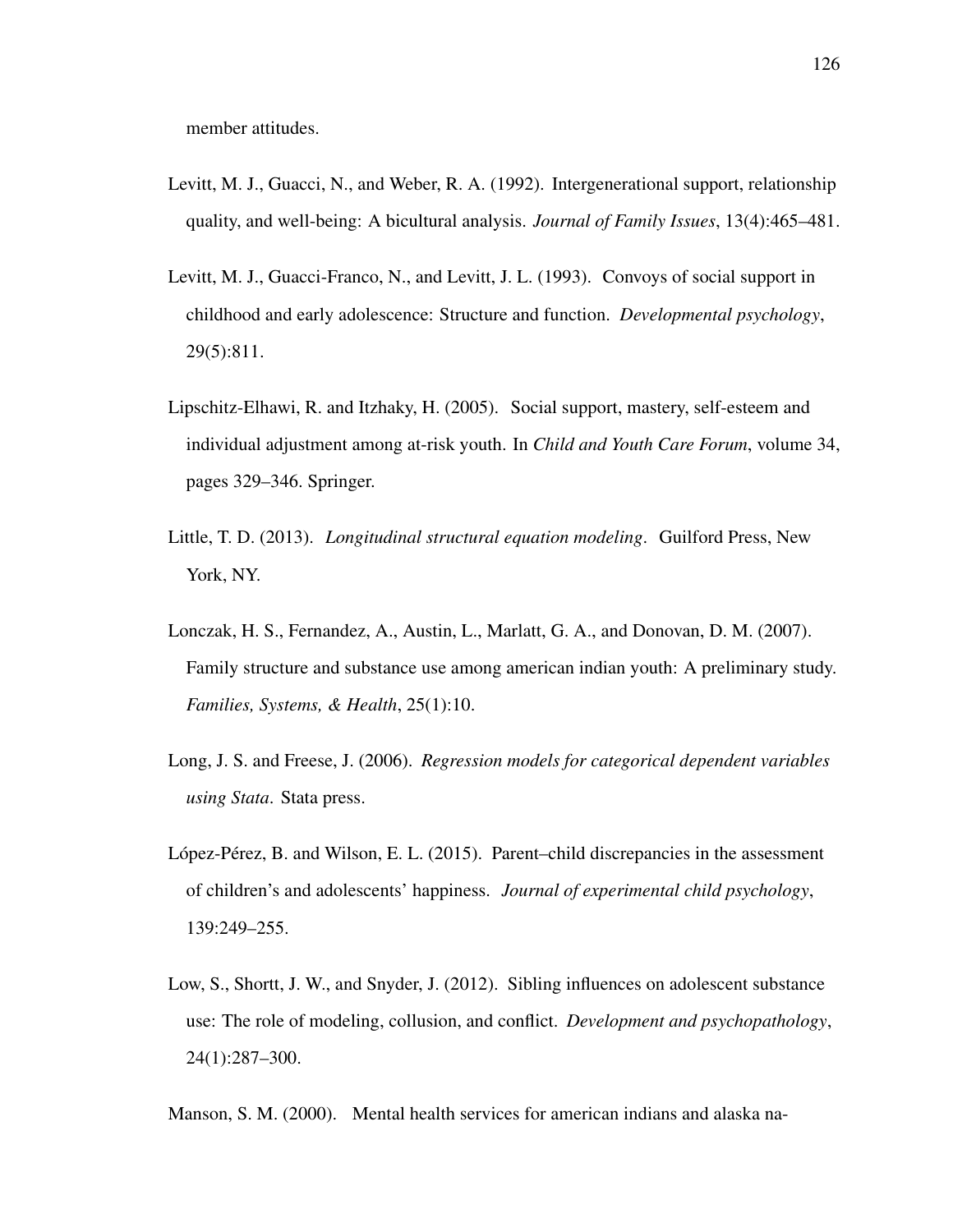tives: Need, use, and barriers to effective care. *The Canadian Journal of Psychiatry*, 45(7):617–626.

- Manson, S. M., Ackerson, L. M., Dick, R. W., Baron, A. E., and Fleming, C. M. (1990). Depressive symptoms among american indian adolescents: Psychometric characteristics of the center for epidemiologic studies depression scale (ces-d). *Psychological Assessment: A Journal of Consulting and Clinical Psychology*, 2(3):231.
- Markham, C. M., Rushing, S. C., Jessen, C., Lane, T. L., Gorman, G., Gaston, A., Revels, T. K., Torres, J., Williamson, J., Baumler, E. R., et al. (2015). Factors associated with early sexual experience among american indian and alaska native youth. *Journal of Adolescent Health*, 57(3):334–341.
- Martin, C. L., Kornienko, O., Schaefer, D. R., Hanish, L. D., Fabes, R. A., and Goble, P. (2013). The role of sex of peers and gender-typed activities in young children's peer affiliative networks: A longitudinal analysis of selection and influence. *Child development*, 84(3):921–937.
- May, P. A. (1996). Overview of alcohol abuse epidemiology for american indian populations. *Changing numbers, changing needs: American Indian demography and public health*, pages 235–261.
- May, S. and West, R. (2000). Do social support interventions ("buddy systems") aid smoking cessation? a review. *Tobacco control*, 9(4):415–422.
- Mayer, G. R. (1995). Preventing antisocial behavior in the schools. *Journal of applied behavior analysis*, 28(4):467–478.
- McGloin, J. M., Sullivan, C. J., and Thomas, K. J. (2014). Peer influence and context: the interdependence of friendship groups, schoolmates and network density in predicting substance use. *Journal of youth and adolescence*, 43(9):1436–1452.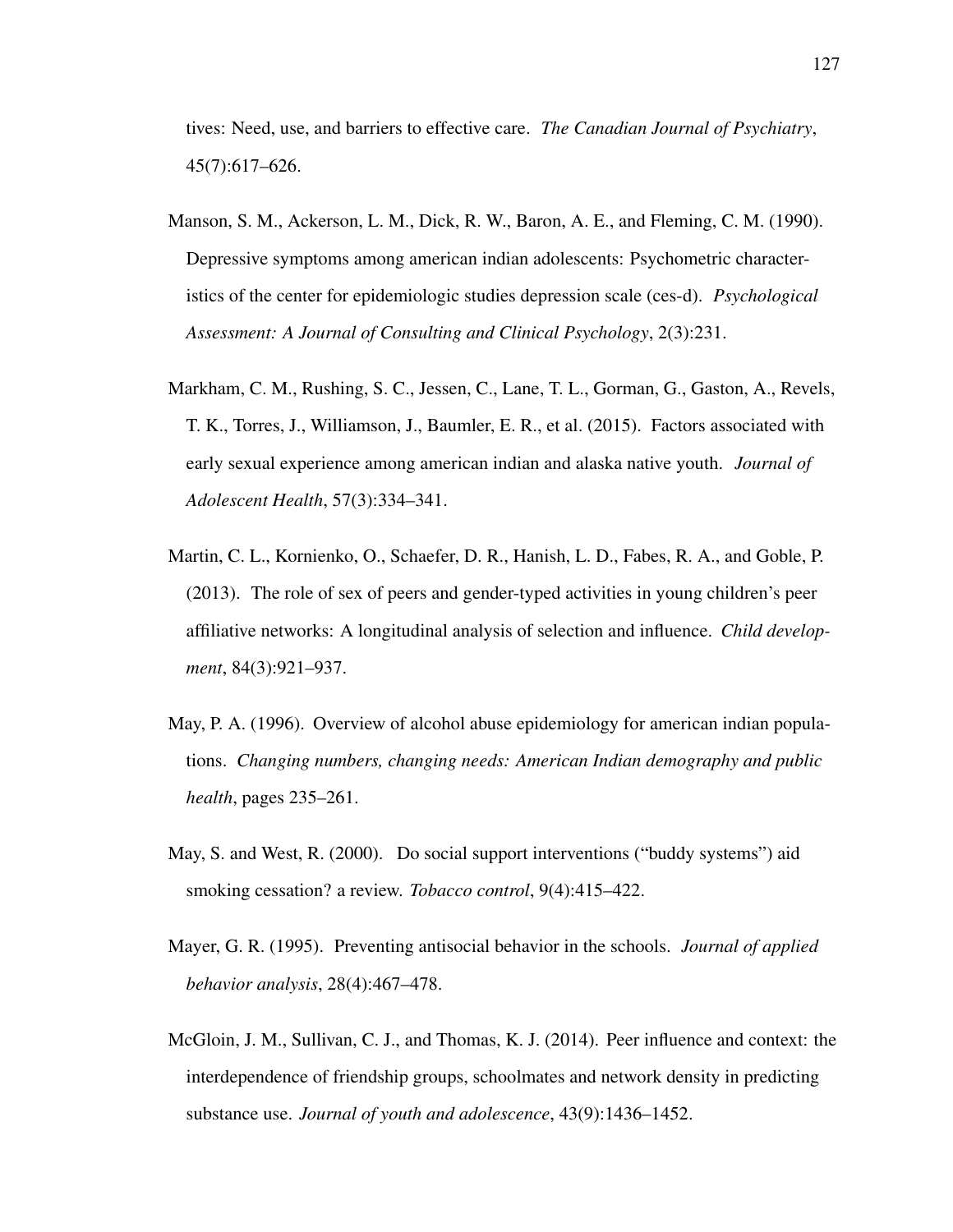- McHale, S. M., Updegraff, K. A., and Whiteman, S. D. (2012). Sibling relationships and influences in childhood and adolescence. *Journal of Marriage and Family*, 74(5):913– 930.
- McPherson, M., Smith-Lovin, L., and Cook, J. M. (2001). Birds of a feather: Homophily in social networks. *Annual review of sociology*, pages 415–444.
- Modecki, K. L. (2008). Addressing gaps in the maturity of judgment literature: Age differences and delinquency. *Law and human behavior*, 32(1):78.
- Moffitt, T. (1993). Adolescence-limited and life-course-persistent antisocial behavior: a developmental taxonomy. *Psychological review*, 100(4):674.
- Nation, M., Crusto, C., Wandersman, A., Kumpfer, K. L., Seybolt, D., Morrissey-Kane, E., and Davino, K. (2003). What works in prevention: Principles of effective prevention programs. *American psychologist*, 58(6-7):449.
- Noller, P. and Feeney, J. A. (2013). *Close relationships: Functions, forms and processes*. Psychology Press.
- O'connell, J. M., Novins, D. K., Beals, J., Whitesell, N., Libby, A. M., Orton, H. D., Croy, C. D., and Team, A.-S. (2007). Childhood characteristics associated with stage of substance use of American Indians: Family background, traumatic experiences, and childhood behaviors. *Addictive behaviors*, 32(12):3142–3152.
- Oetzel, J., Duran, B., Jiang, Y., and Lucero, J. (2007). Social support and social undermining as correlates for alcohol, drug, and mental disorders in american indian women presenting for primary care at an indian health service hospital. *Journal of health communication*, 12(2):187–206.
- Okamoto, S. K., Kulis, S., Marsiglia, F. F., Steiker, L. K. H., and Dustman, P. (2014). A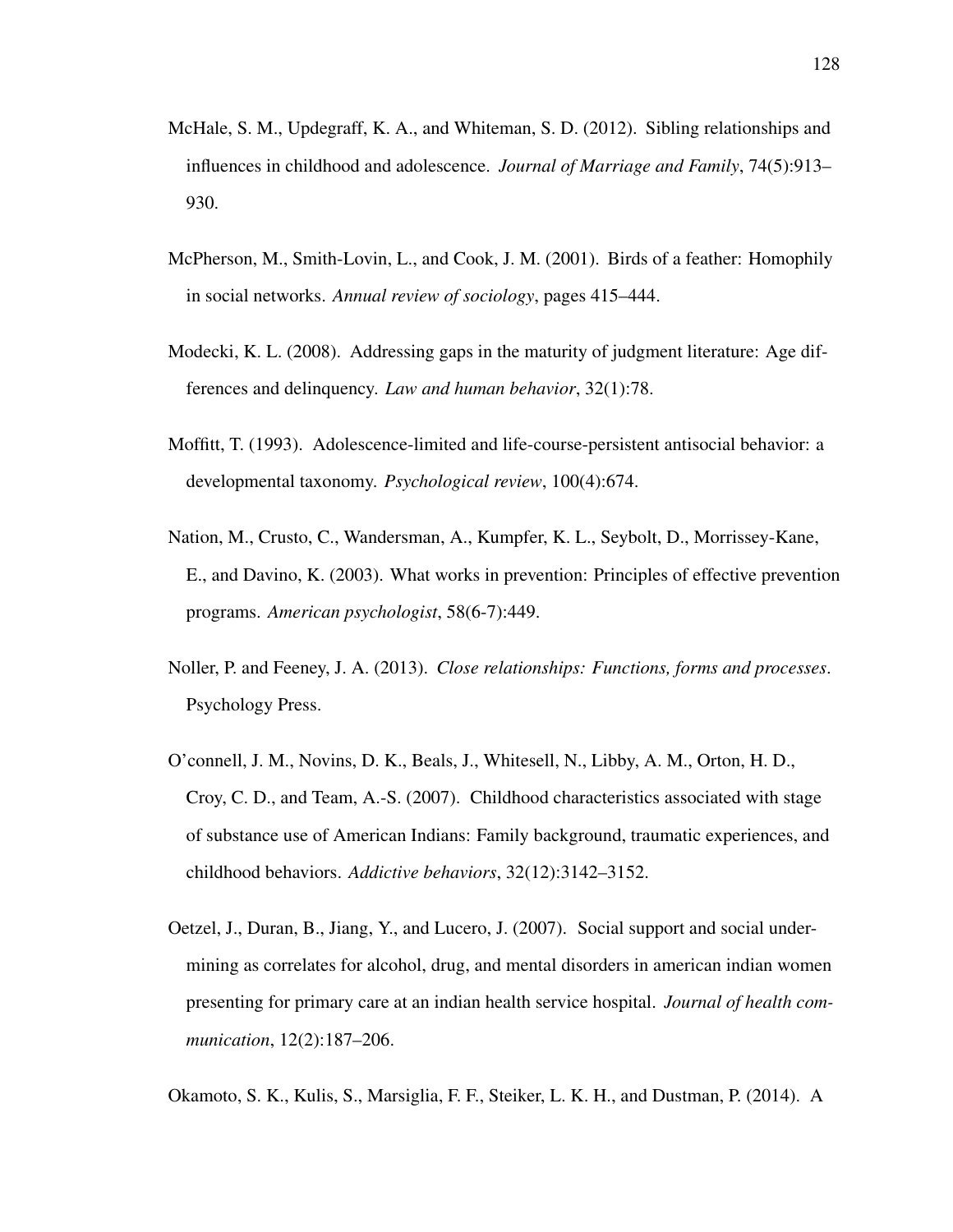continuum of approaches toward developing culturally focused prevention interventions: From adaptation to grounding. *The journal of primary prevention*, 35(2):103– 112.

- Okamoto, S. K., LeCroy, C. W., Tann, S. S., Rayle, A. D., Kulis, S., Dustman, P., and Berceli, D. (2006). The implications of ecologically based assessment for primary prevention with indigenous youth populations. *Journal of Primary Prevention*, 27(2):155– 170.
- Olfson, M., Blanco, C., Wang, S., Laje, G., and Correll, C. U. (2014). National trends in the mental health care of children, adolescents, and adults by office-based physicians. *JAMA psychiatry*, 71(1):81–90.
- Olsen, J. A. and Kenny, D. A. (2006). Structural equation modeling with interchangeable dyads. *Psychological methods*, 11(2):127.
- Patrick, D. (2013). *Language, politics, and social interaction in an Inuit community*, volume 8. Walter de Gruyter.
- Pearlin, L. I., Menaghan, E. G., Lieberman, M. A., and Mullan, J. T. (1981). The stress process. *Journal of Health and Social behavior*, pages 337–356.
- Pearlin, L. I. and Schooler, C. (1978). The structure of coping. *Journal of health and social behavior*, pages 2–21.
- Perkins, H. W. (2002). Social norms and the prevention of alcohol misuse in collegiate contexts. *Journal of Studies on Alcohol, supplement*, (14):164–172.
- Perrin, E. C., Stein, R. E., and Drotar, D. (1991). Cautions in using the Child Behavior Checklist: Observations based on research about children with a chronic illness. *Journal of Pediatric Psychology*, 16(4):411–421.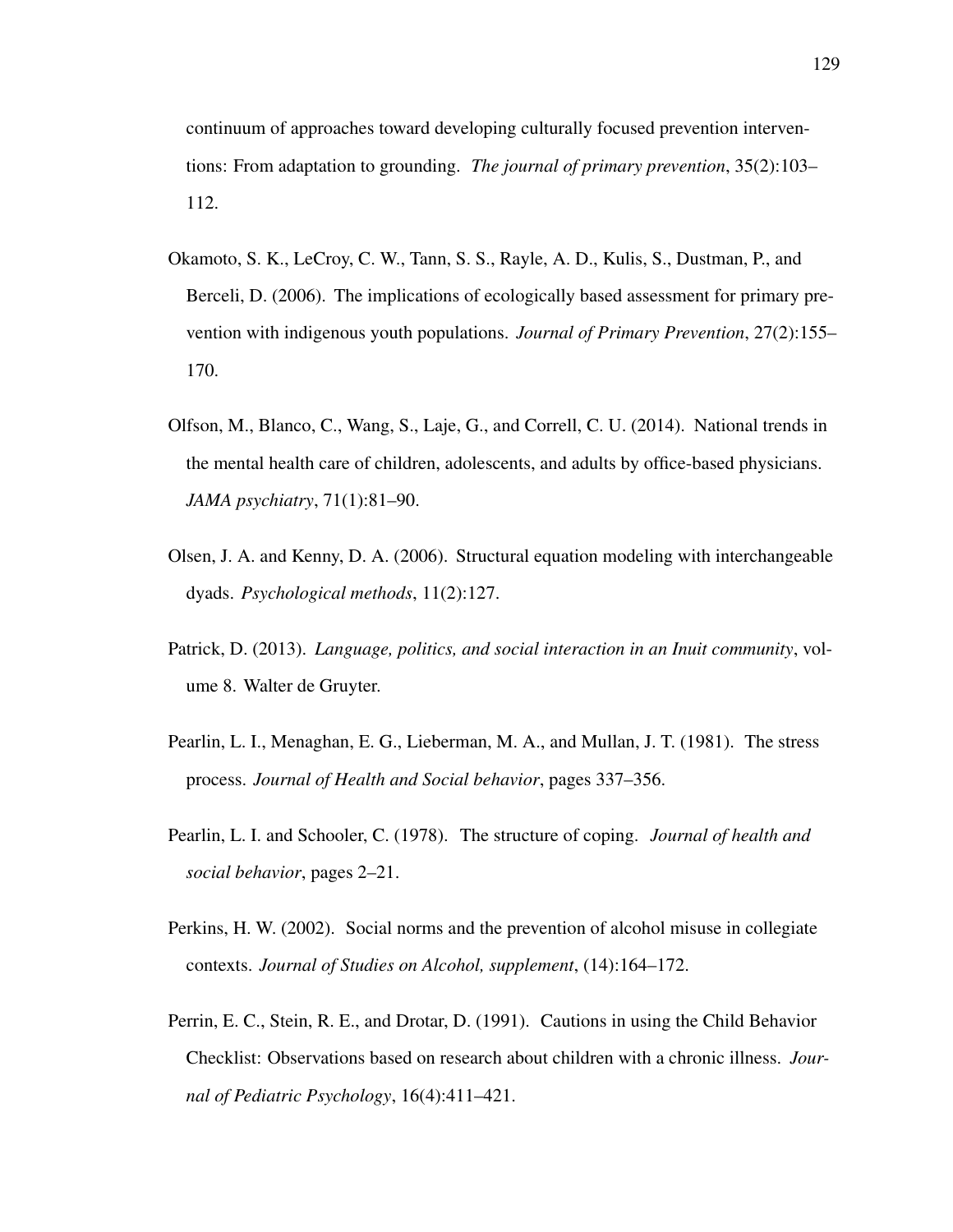- Pescosolido, B. A. and Levy, J. A. (2002). The role of social networks in health, illness, disease and healing: the accepting present, the forgotten past, and the dangerous potential for a complacent future. In *Social networks and health*, pages 3–25. Emerald Group Publishing Limited.
- Philip, J., Ford, T., Henry, D., Rasmus, S., and Allen, J. (2016). Relationship of social network to protective factors in suicide and alcohol use disorder intervention for rural yup'ik alaska native youth. *Psychosocial Intervention*, 25(1):45–54.
- Pridemore, W. A. (2004). Review of the literature on risk and protective factors of offending among native americans. *Journal of Ethnicity in Criminal Justice*, 2(4):45–63.
- Rabe-Hesketh, S. and Skrondal, A. (2008). *Multilevel and longitudinal modeling using Stata*. STATA press.
- Raudenbush, S. W. and Bryk, A. S. (2002). *Hierarchical linear models: Applications and data analysis methods*, volume 1. Sage.
- Ready, E. (2018). Sharing-based social capital associated with harvest production and wealth in the canadian arctic. *PLoS ONE*.
- Ready, E. and Power, E. A. (2017). Why wage earners hunt: food sharing, social structure, and influence in an arctic mixed economy. *Current Anthropology*.
- Red Horse, J. (1997). Traditional american indian family systems. *Families, Systems, & Health*, 15(3):243.
- Rescorla, L. A., Ginzburg, S., Achenbach, T. M., Ivanova, M. Y., Almqvist, F., Begovac, I., Bilenberg, N., Bird, H., Chahed, M., Dobrean, A., et al. (2013). Cross-informant agreement between parent-reported and adolescent self-reported problems in 25 societies. *Journal of Clinical Child & Adolescent Psychology*, 42(2):262–273.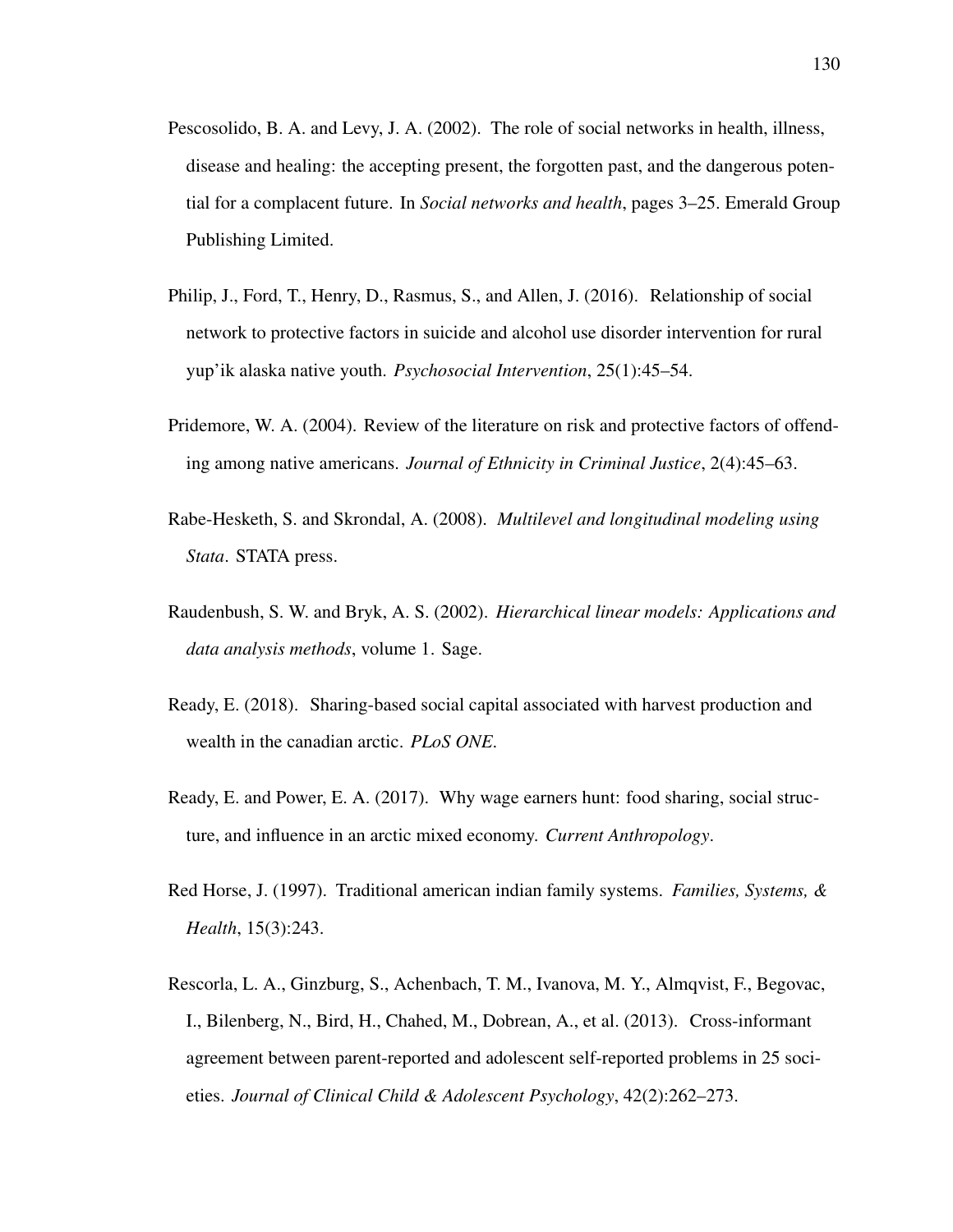- Rettew, D. C., Lynch, A. D., Achenbach, T. M., Dumenci, L., and Ivanova, M. Y. (2009). Meta-analyses of agreement between diagnoses made from clinical evaluations and standardized diagnostic interviews. *International journal of methods in psychiatric research*, 18(3):169–184.
- Rice, E. (2010). The positive role of social networks and social networking technology in the condom-using behaviors of homeless young people. *Public health reports*, 125(4):588–595.
- Rice, E., Monro, W., Barman-Adhikari, A., and Young, S. D. (2010). Internet use, social networking, and hiv/aids risk for homeless adolescents. *Journal of Adolescent Health*, 47(6):610–613.
- Richmond, M. K., Stocker, C. M., and Rienks, S. L. (2005). Longitudinal associations between sibling relationship quality, parental differential treatment, and children's adjustment. *Journal of Family Psychology*, 19(4):550.
- Romer, D., Black, M., Ricardo, I., Feigelman, S., Kaljee, L., Galbraith, J., Nesbit, R., Hornik, R. C., and Stanton, B. (1994). Social influences on the sexual behavior of youth at risk for hiv exposure. *American Journal of Public Health*, 84(6):977–985.
- Rosseel, Y. (2012). Lavaan: An r package for structural equation modeling and more. version 0.5–12 (beta). *Journal of statistical software*, 48(2):1–36.
- Rothbaum, F. and Weisz, J. R. (1994). Parental caregiving and child externalizing behavior in nonclinical samples: A meta-analysis. *Psychological bulletin*, 116(1):55.
- Salbach-Andrae, H., Klinkowski, N., Lenz, K., and Lehmkuhl, U. (2009). Agreement between youth-reported and parent-reported psychopathology in a referred sample. *European Child & Adolescent Psychiatry*, 18(3):136–143.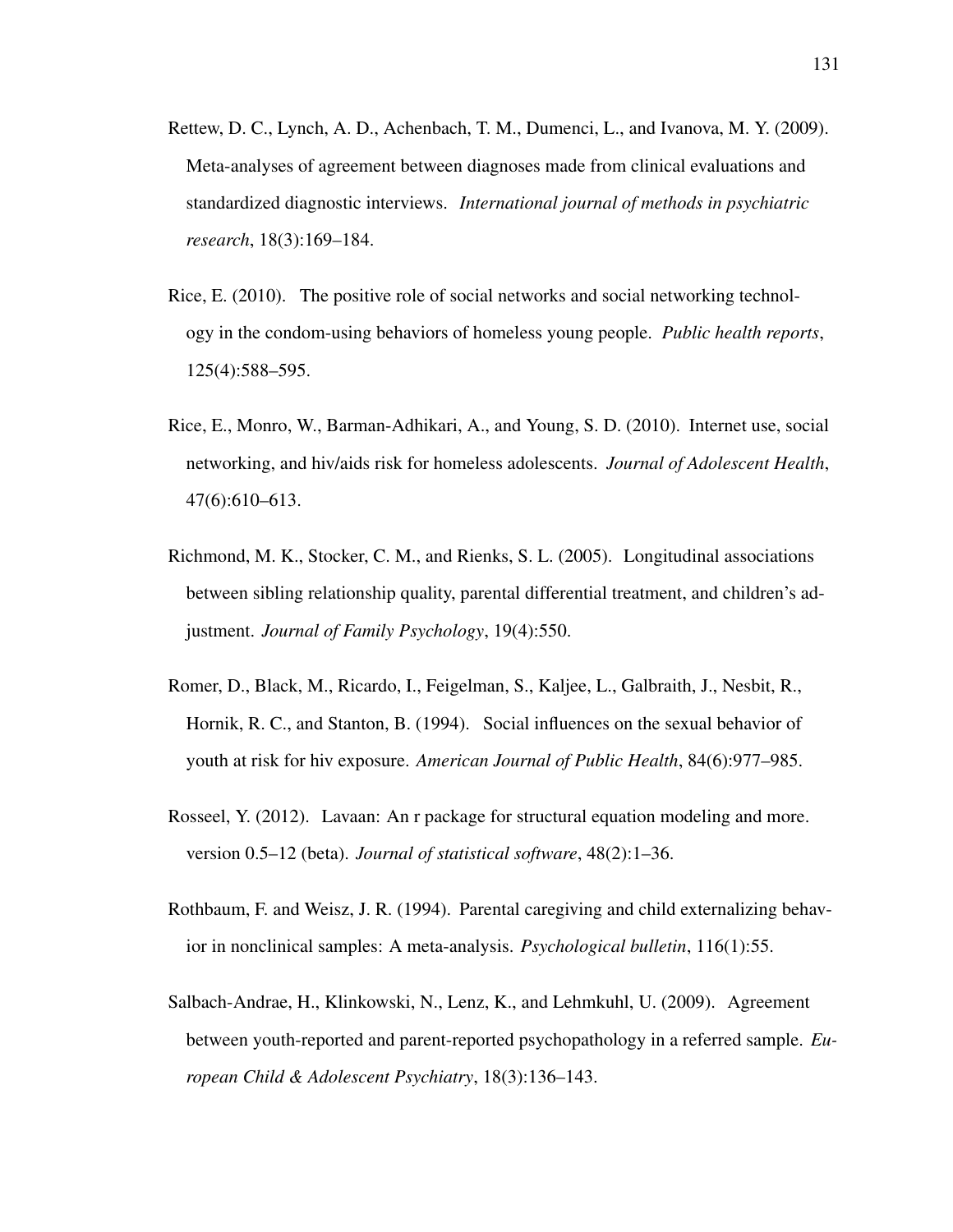- Samek, D. R., Keye, M. A., Iacono, W. G., and McGue, M. (2013). Peer Deviance, Alcohol Expectancies, and Adolescent Alcohol Use: Explaining... *Behavior Genetics*, 43(4):286–296.
- Schaefer, D. R. (2016). A network analysis of factors leading adolescents to befriend substance-using peers. *Journal of Quantitative Criminology*, pages 1–38.
- Schaefer, D. R., Adams, J., and Haas, S. A. (2013). Social networks and smoking: exploring the effects of peer influence and smoker popularity through simulations. *Health Education & Behavior*, 40(1\_suppl):24S-32S.
- Schaefer, D. R., Simpkins, S. D., Vest, A. E., and Price, C. D. (2011). The contribution of extracurricular activities to adolescent friendships: New insights through social network analysis. *Developmental psychology*, 47(4):1141.
- Schaughency, E. and Ervin, R. (2006). Building capacity to implement and sustain effective practices to better serve children. *School Psychology Review*, 35(2):155.
- Scott, E. S. and Grisso, T. (1997). The evolution of adolescence: A developmental perspective on juvenile justice reform. *J. Crim. L. & Criminology*, 88:137.
- Shanas, E. (1979). The family as a social support system in old age. *The Gerontologist*, 19(2):169–174.
- Sherman, C. W., Wan, W. H., and Antonucci, T. C. (2015). Social convoy model. *The Encyclopedia of Adulthood and Aging*, pages 1–5.
- Shumaker, S. A. and Hill, D. R. (1991). Gender differences in social support and physical health. *Health psychology*, 10(2):102.

Siciliano, M. D. (2017). Professional networks and street-level performance: How public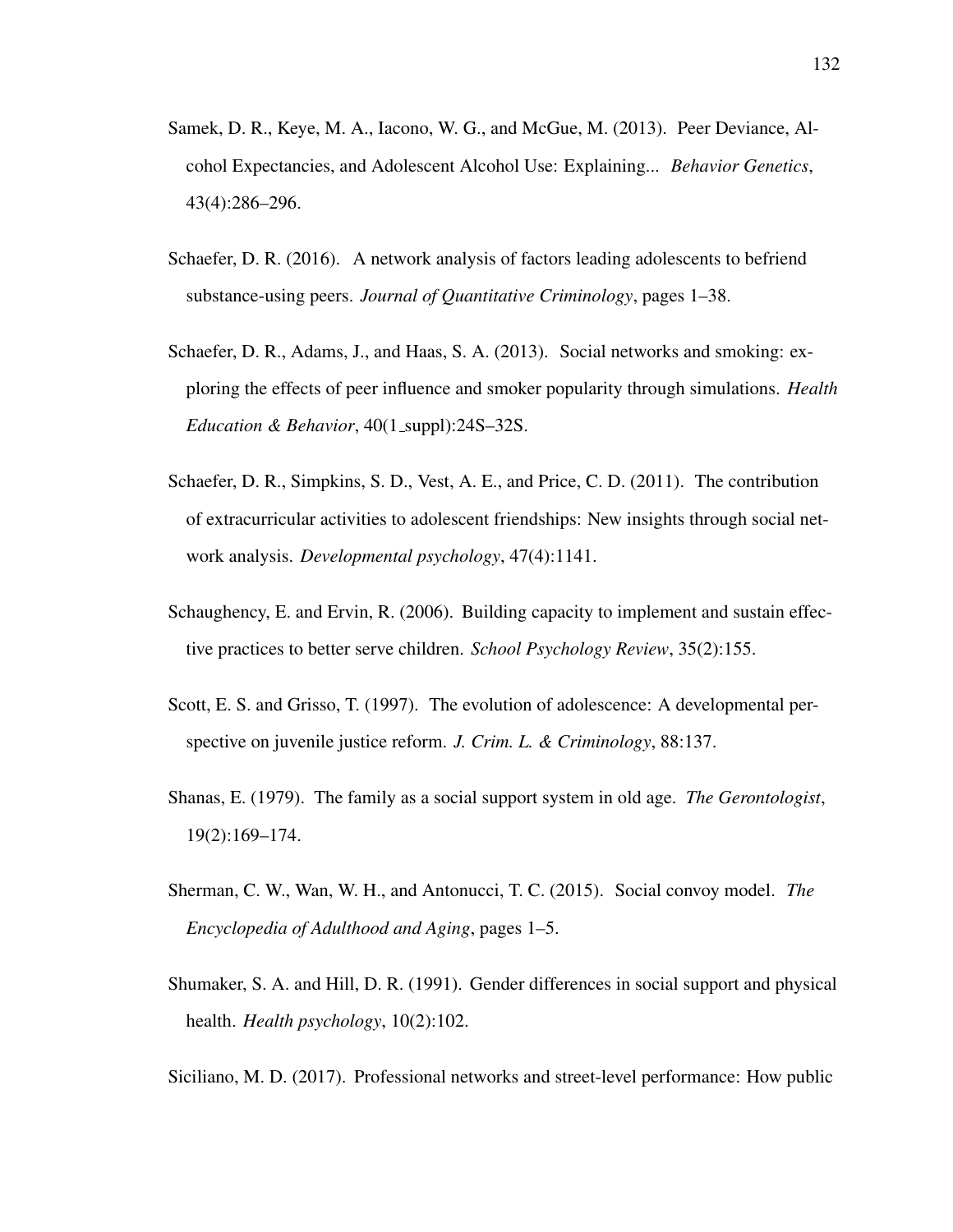school teachers' advice networks influence student performance. *The American Review of Public Administration*, 47(1):79–101.

- Sittner, K. J. and Hautala, D. (2016). Aggressive delinquency among north american indigenous adolescents: trajectories and predictors. *Aggressive behavior*, 42(3):274– 286.
- Slomkowski, C., Rende, R., Conger, K. J., Simons, R. L., and Conger, R. D. (2001). Sisters, Brothers, and Delinquency: Evaluating Social Influence during Early and Middle Adolescence. *Child Development*, 72(1):271–283.
- Smith, D. A. and Paternoster, R. (1987). The gender gap in theories of deviance: Issues and evidence. *Journal of Research in Crime and Delinquency*, 24(2):140–172.
- Smith, J. A. and Moody, J. (2013). Structural Effects of Network Sampling Coverage I: Nodes Missing at Random. *Social networks*, 35(4).
- Smith, K. P. and Christakis, N. A. (2008). Social networks and health. *Annu. Rev. Sociol*, 34:405–429.
- Smoll, F. L., Smith, R. E., Barnett, N. P., and Everett, J. J. (1993). Enhancement of children's self-esteem through social support training for youth sport coaches. *Journal of applied psychology*, 78(4):602.
- Snijders, T. A., van de Bunt, G. G., and Steglich, C. E. (2010). Introduction to stochastic actor-based models for network dynamics. *Social Networks*, 32(1):44–60.

Snipp, C. M. (1989). *American Indians: The first of this land*. Russell Sage Foundation.

Sourander, A., Helstelä, L., and Helenius, H. (1999). Parent-adolescent agreement on emotional and behavioral problems. *Social psychiatry and psychiatric epidemiology*, 34(12):657–663.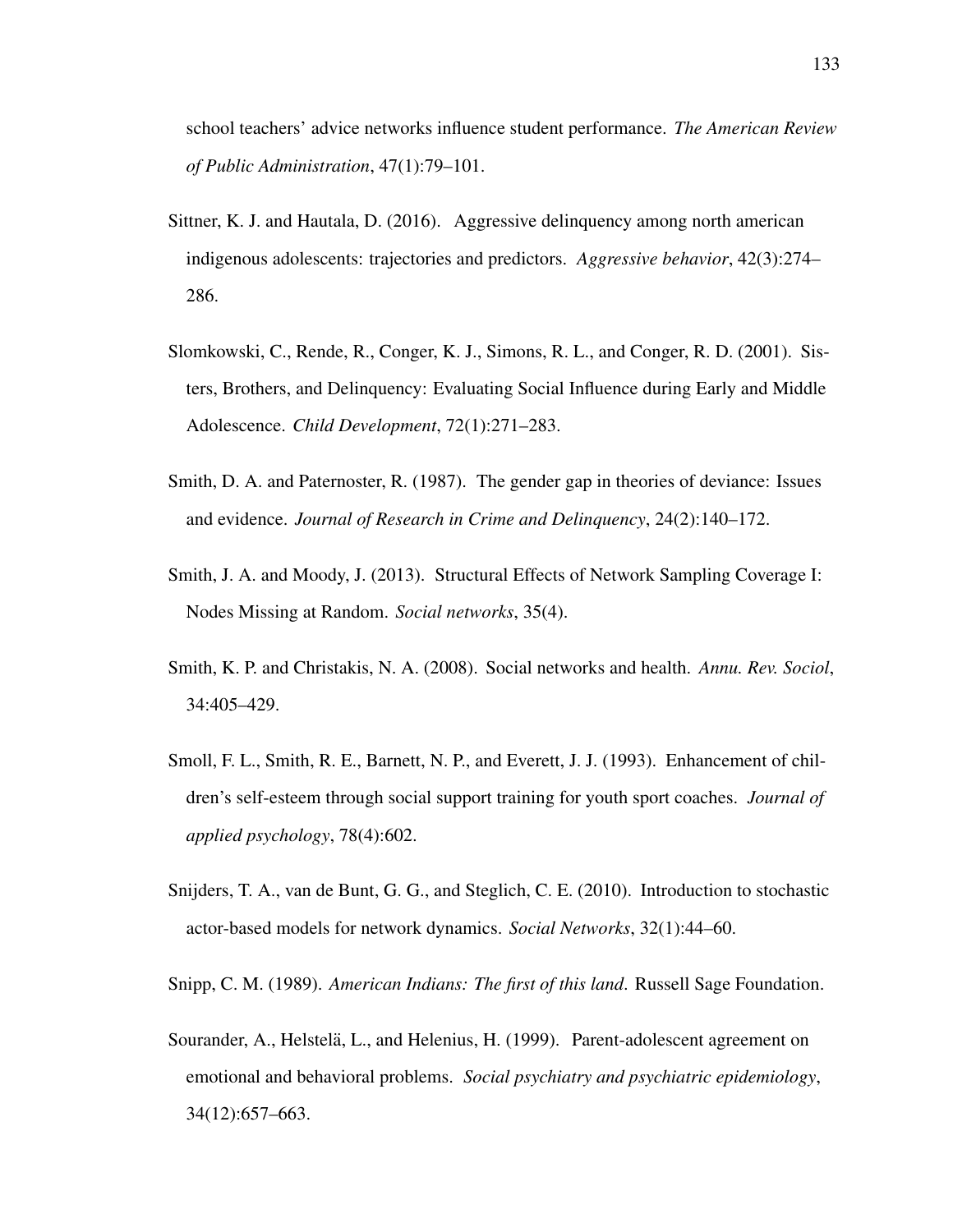- Spillane, N. S., Greenfield, B., Venner, K., and Kahler, C. W. (2015). Alcohol use among reserve-dwelling adult first nation members: Use, problems, and intention to change drinking behavior. *Addictive behaviors*, 41:232–237.
- Spoth, R. L. and Redmond, C. (2002). Project Family prevention trials based in community–university partnerships: Toward scaled-up preventive interventions. *Prevention Science*, 3(3):203–221.
- Stanley, L. R., Harness, S. D., Swaim, R. C., and Beauvais, F. (2014). Rates of substance use of american indian students in 8th, 10th, and 12th grades living on or near reservations: Update, 2009–2012. *Public Health Reports*, 129(2):156–163.
- Stanley, L. R., Swaim, R. C., Kaholokula, J. K., Kelly, K. J., Belcourt, A., and Allen, J. (2017). The imperative for research to promote health equity in indigenous communities. *Prevention Science*, pages 1–9.
- Stas, L., Kenny, D. A., Mayer, A., and Loeys, T. (2018). Giving dyadic data analysis away: A user-friendly app for actor–partner interdependence models. *Personal Relationships*, 25(1):103–119.
- Stein, R. E., Hurlburt, M. S., Heneghan, A. M., Zhang, J., Kerker, B., Landsverk, J., and Horwitz, S. M. (2016). For better or worse? change in service use by children investigated by child welfare over a decade. *Academic pediatrics*, 16(3):240–246.
- Stumblingbear-Riddle, G. and Romans, J. S. (2012). Resilience among urban american indian adolescents: Exploration into the role of culture, self-esteem, subjective wellbeing, and social support. *American Indian and Alaska native mental health research (Online)*, 19(2):1.

Sullivan, H. S. (1953). *The interpersonal theory of psychiatry*. Routledge.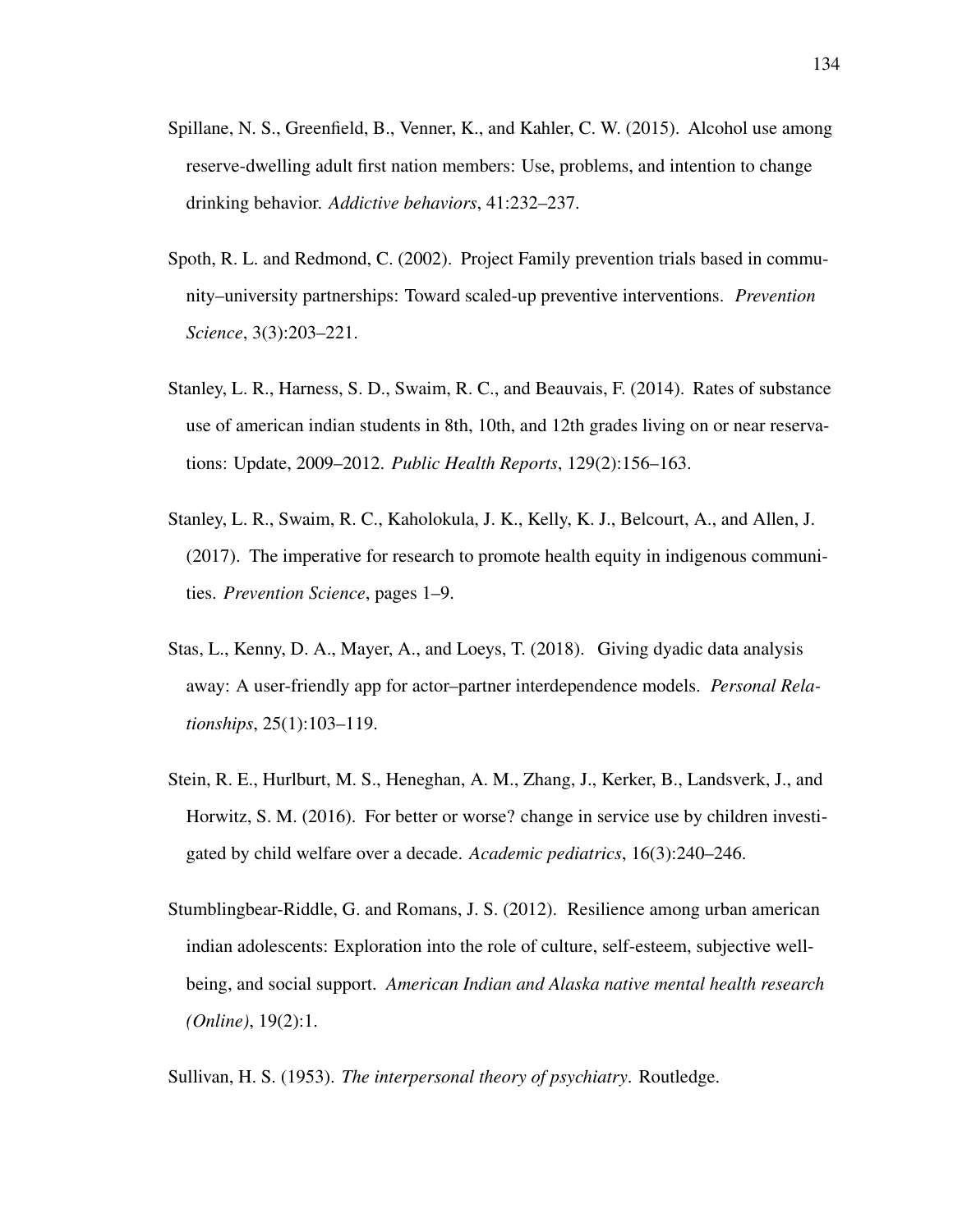- Sykes, B. L. and Pettit, B. (2014). Mass incarceration, family complexity, and the reproduction of childhood disadvantage. *The Annals of the American Academy of Political and Social Science*, 654(1):127–149.
- Szapocznik, J., Perez-Vidal, A., Brickman, A. L., Foote, F. H., Santisteban, D., Hervis, O., and Kurtines, W. M. (1988). Engaging adolescent drug abusers and their families in treatment: A strategic structural systems approach. *Journal of consulting and clinical psychology*, 56(4):552.
- Thurber, S. and Osborn, R. A. (1993). Comparisons of parent and adolescent perspectives on deviance. *The Journal of genetic psychology*, 154(1):25–32.
- Toppelberg, C. O., Hollinshead, M. O., Collins, B. A., and Nieto-Castañon, A. (2013). Cross-sectional study of unmet mental health need in 5-to 7-year old latino children in the united states: do teachers and parents make a difference in service utilization? *School mental health*, 5(2):59–69.
- Trosper, R. L. (2002). Northwest coast indigenous institutions that supported resilience and sustainability. *Ecological Economics*, 41(2):329–344.
- Unger, J. B., Kipke, M. D., Simon, T. R., Johnson, C. J., Montgomery, S. B., and Iverson, E. (1998). Stress, coping, and social support among homeless youth. *Journal of Adolescent Research*, 13(2):134–157.
- Upton, P., Lawford, J., and Eiser, C. (2008). Parent–child agreement across child healthrelated quality of life instruments: a review of the literature. *Quality of life research*, 17(6):895.
- Uzark, K., Jones, K., Burwinkle, T. M., and Varni, J. W. (2003). The pediatric quality of life inventoryTM in children with heart disease. *Progress in pediatric cardiology*, 18(2):141–149.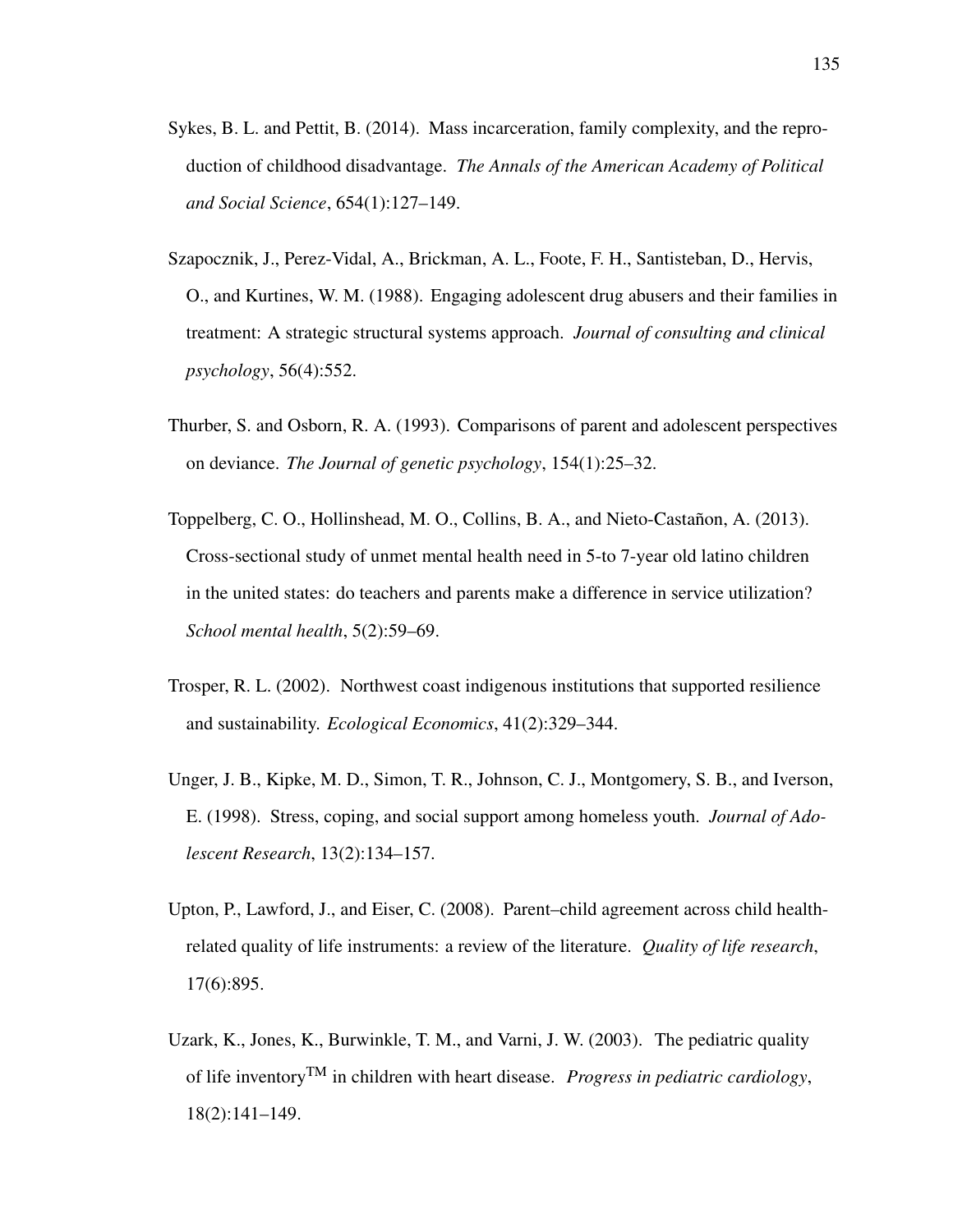- Valente, T. W. (2010). *Social networks and health: Models, methods, and applications*. Oxford University Press.
- Valente, T. W., Gallaher, P., and Mouttapa, M. (2004). Using social networks to understand and prevent substance use: A transdisciplinary perspective. *Substance use & misuse*, 39(10-12):1685–1712.
- Valente, T. W. and Pumpuang, P. (2007). Identifying opinion leaders to promote behavior change. *Health Education & Behavior*, 34(6):881–896.
- Valente, T. W., Ritt-Olson, A., Stacy, A., Unger, J. B., Okamoto, J., and Sussman, S. (2007). Peer acceleration: effects of a social network tailored substance abuse prevention program among high-risk adolescents. *Addiction*, 102(11):1804–1815.
- Valente, T. W., Unger, J. B., and Johnson, C. A. (2005). Do popular students smoke? The association between popularity and smoking among middle school students. *Journal of Adolescent Health*, 37(4):323–329.
- van den Berk-Clark, C., Weaver, T. L., and Schneider, F. D. (2017). Three types of intimate relationships among individuals with chronic pain and a history of trauma exposure. In *Healthcare*, volume 5, page 68. Multidisciplinary Digital Publishing Institute.
- Van Lieshout, R. J. and Boyle, M. H. (2011). Canadian youth born large or small for gestational age and externalizing and internalizing problems. *The Canadian Journal of Psychiatry*, 56(4):227–234.
- Van Tilburg, T. (1998). Losing and gaining in old age: Changes in personal network size and social support in a four-year longitudinal study. *The Journals of Gerontology Series B: Psychological Sciences and Social Sciences*, 53(6):S313–S323.

Vaux, A. (1985). Variations in social support associated with gender, ethnicity, and age.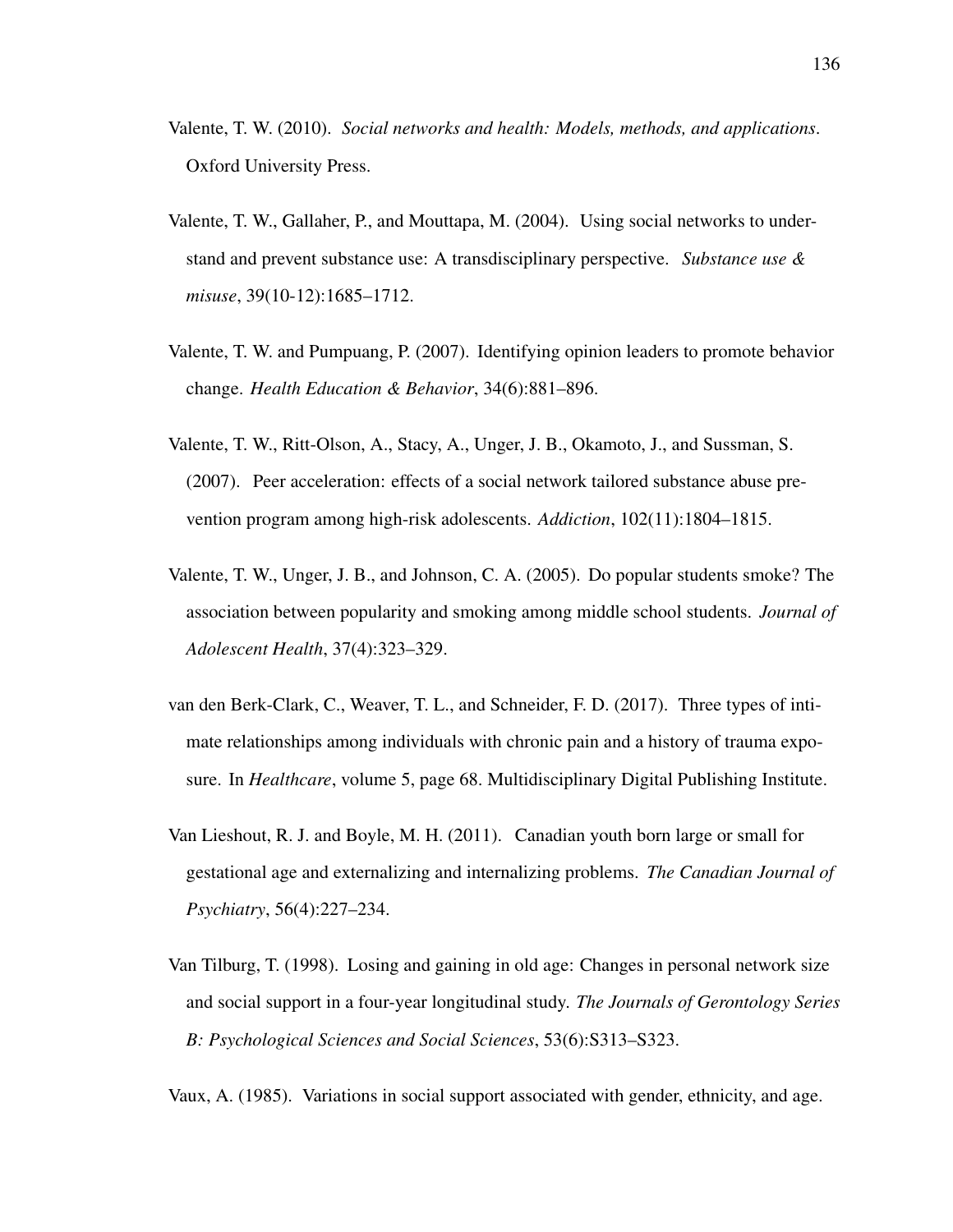*Journal of Social issues*, 41(1):89–110.

- Verhulst, F. C. and Van der Ende, J. (1992). Agreement between parents' reports and adolescents' self-reports of problem behavior. *Journal of Child Psychology and Psychiatry*, 33(6):1011–1023.
- Villegas, S. G., de Oca Zavala, V. M., and Guillen, J. (2014). Social support and social ´ networks among the elderly in Mexico. *Journal of Population Ageing*, 7(2):143–159.
- Waldman, C. and Braun, M. (2009). *Atlas of the North American Indian*. Infobase Publishing.
- Wall, T. L., Garcia-Andrade, C., Wong, V., Lau, P., and Ehlers, C. L. (2000). Parental history of alcoholism and problem behaviors in native-american children and adolescents. *Alcoholism: Clinical and Experimental Research*, 24(1):30–34.
- Walls, M. L., Aronson, B. D., Soper, G. V., and Johnson-Jennings, M. D. (2014). The prevalence and correlates of mental and emotional health among American Indian adults with type 2 diabetes. *The Diabetes Educator*, 40(3):319–328.
- Walls, M. L., Chapple, C. L., and Johnson, K. D. (2007a). Strain, emotion, and suicide among American Indian youth. *Deviant behavior*, 28(3):219–246.
- Walls, M. L., Johnson, K. D., Whitbeck, L. B., and Hoyt, D. R. (2006). Mental health and substance abuse services preferences among American Indian people of the northern Midwest. *Community mental health journal*, 42(6):521–535.
- Walls, M. L. and Whitbeck, L. B. (2011). Distress among Indigenous North Americans generalized and culturally relevant stressors. *Society and mental Health*, 1(2):124–136.
- Walls, M. L., Whitbeck, L. B., Hoyt, D. R., and Johnson, K. D. (2007b). Early-Onset al-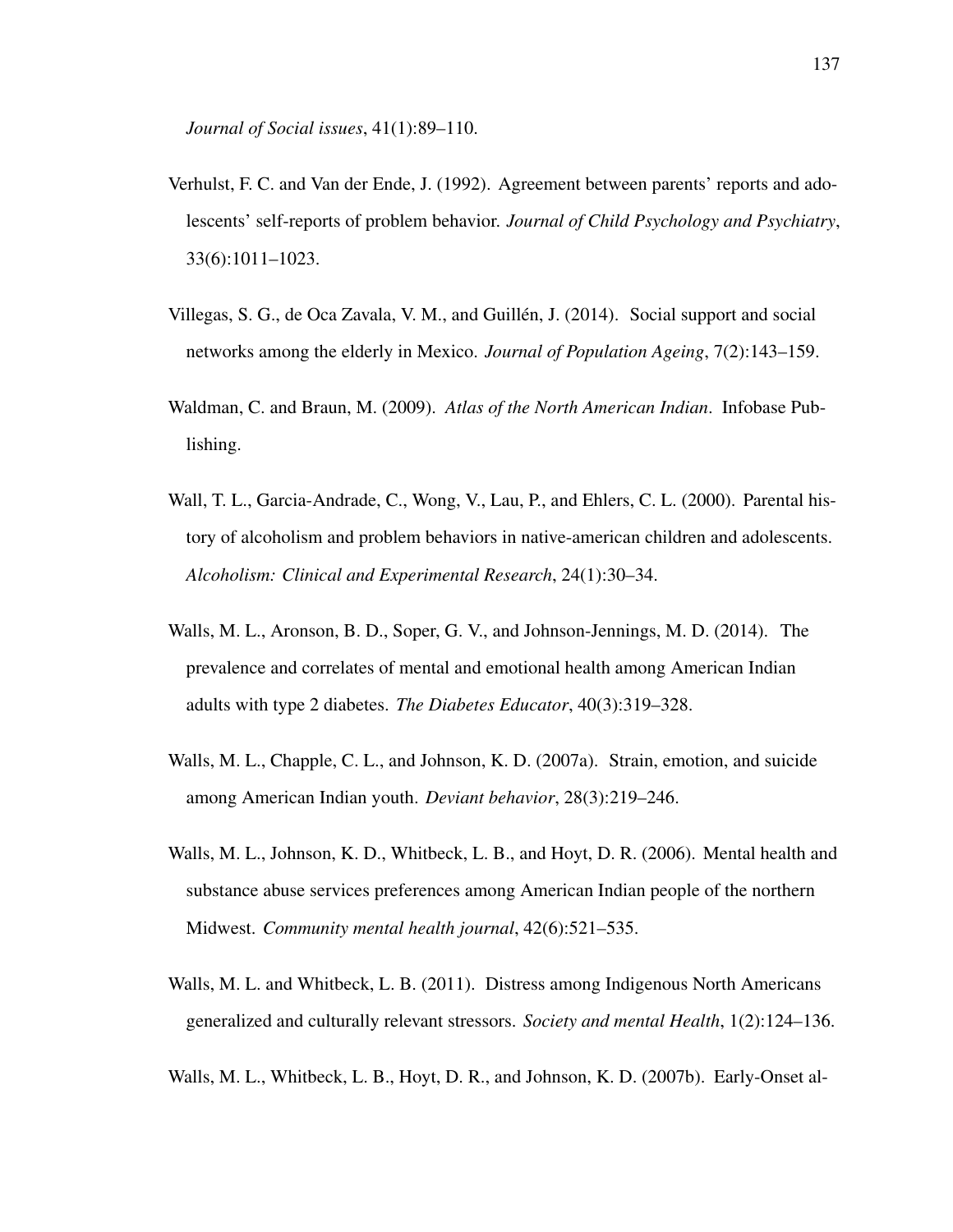cohol use among Native American youth: Examining female caretaker influence. *Journal of Marriage and Family*, 69(2):451–464.

- Walter, K. N., Wagner, J. A., Cengiz, E., Tamborlane, W. V., and Petry, N. M. (2016). The need for research addressing alcohol use disorder and diabetes: Editorial. *Addiction*, 111(5):763–765.
- Walters, K. L. and Simoni, J. M. (2002). Reconceptualizing Native women's health: An "indigenist" stress-coping model. *American Journal of Public Health*, 92(4):520–524.
- Walters, K. L., Simoni, J. M., and Evans-Campbell, T. (2002). Substance use among American Indians and Alaska natives: incorporating culture in an" indigenist" stresscoping paradigm. *Public health reports*, 117(Suppl 1):S104.
- Wasserman, S. and Faust, K. (1994). *Social network analysis: Methods and applications*, volume 8. Cambridge university press.
- Waters, E., Stewart-Brown, S., and Fitzpatrick, R. (2003). Agreement between adolescent self-report and parent reports of health and well-being: results of an epidemiological study. *Child: care, health and development*, 29(6):501–509.
- Weerman, F. M. (2011). Delinquent peers in context: A longitudinal network analysis of selection and influence effects. *Criminology*, 49(1):253–286.
- Wexler, L., Chandler, M., Gone, J. P., Cwik, M., Kirmayer, L. J., LaFromboise, T., Brockie, T., O'keefe, V., Walkup, J., and Allen, J. (2015). Advancing suicide prevention research with rural american indian and alaska native populations. *American journal of public health*, 105(5):891–899.
- Wexler, L., Joule, L., Garoutte, J., Mazziotti, J., and Hopper, K. (2014). "being responsi-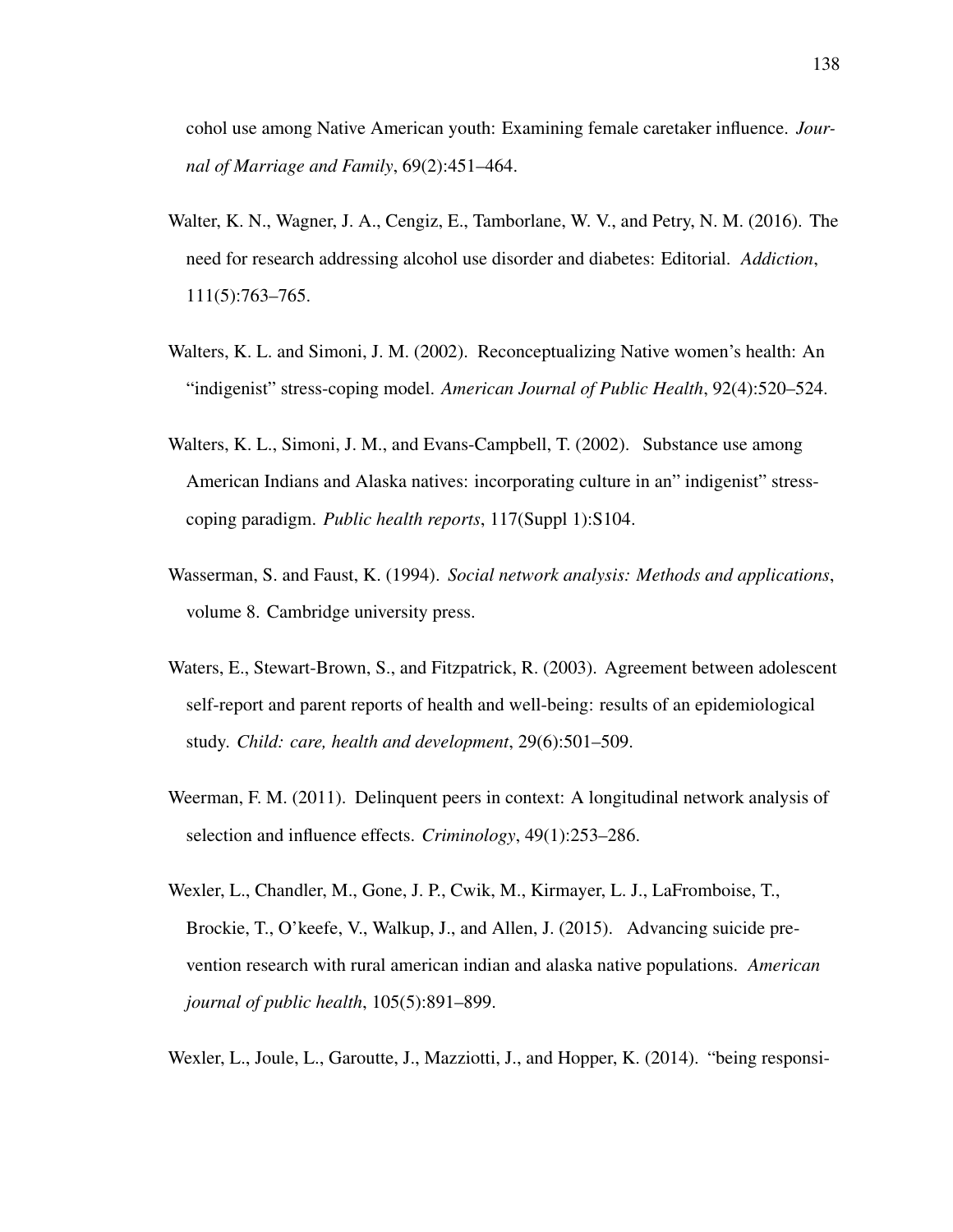ble, respectful, trying to keep the tradition alive:" cultural resilience and growing up in an alaska native community. *Transcultural psychiatry*, 51(5):693–712.

- Wexler, L., Silveira, M. L., and Bertone-Johnson, E. (2012). Factors associated with Alaska Native fatal and nonfatal suicidal behaviors 2001–2009: trends and implications for prevention. *Archives of suicide research*, 16(4):273–286.
- Wexler, L. M. (2006). Inupiat youth suicide and culture loss: Changing community conversations for prevention. *Social Science & Medicine*, 63(11):2938–2948.
- Whitbeck, L. B. (2006). Some guiding assumptions and a theoretical model for developing culturally specific preventions with Native American people. *Journal of Community Psychology*, 34(2):183–192.
- Whitbeck, L. B. and Armenta, B. E. (2015). Patterns of substance use initiation among indigenous adolescents. *Addictive behaviors*, 45:172–179.
- Whitbeck, L. B., Hartshorn, K. J. S., Crawford, D. M., Walls, M. L., Gentzler, K. C., and Hoyt, D. R. (2014a). Mental and substance use disorders from early adolescence to young adulthood among indigenous young people: final diagnostic results from an 8 year panel study. *Social psychiatry and psychiatric epidemiology*, 49(6):961–973.
- Whitbeck, L. B., Hoyt, D. R., McMorris, B. J., Chen, X., and Stubben, J. D. (2001). Perceived discrimination and early substance abuse among american indian children. *Journal of health and social behavior*, pages 405–424.
- Whitbeck, L. B., McMorris, B. J., Hoyt, D. R., Stubben, J. D., and LaFromboise, T. (2002). Perceived discrimination, traditional practices, and depressive symptoms among American Indians in the upper Midwest. *Journal of Health and Social Behavior*, 43(4):400–418.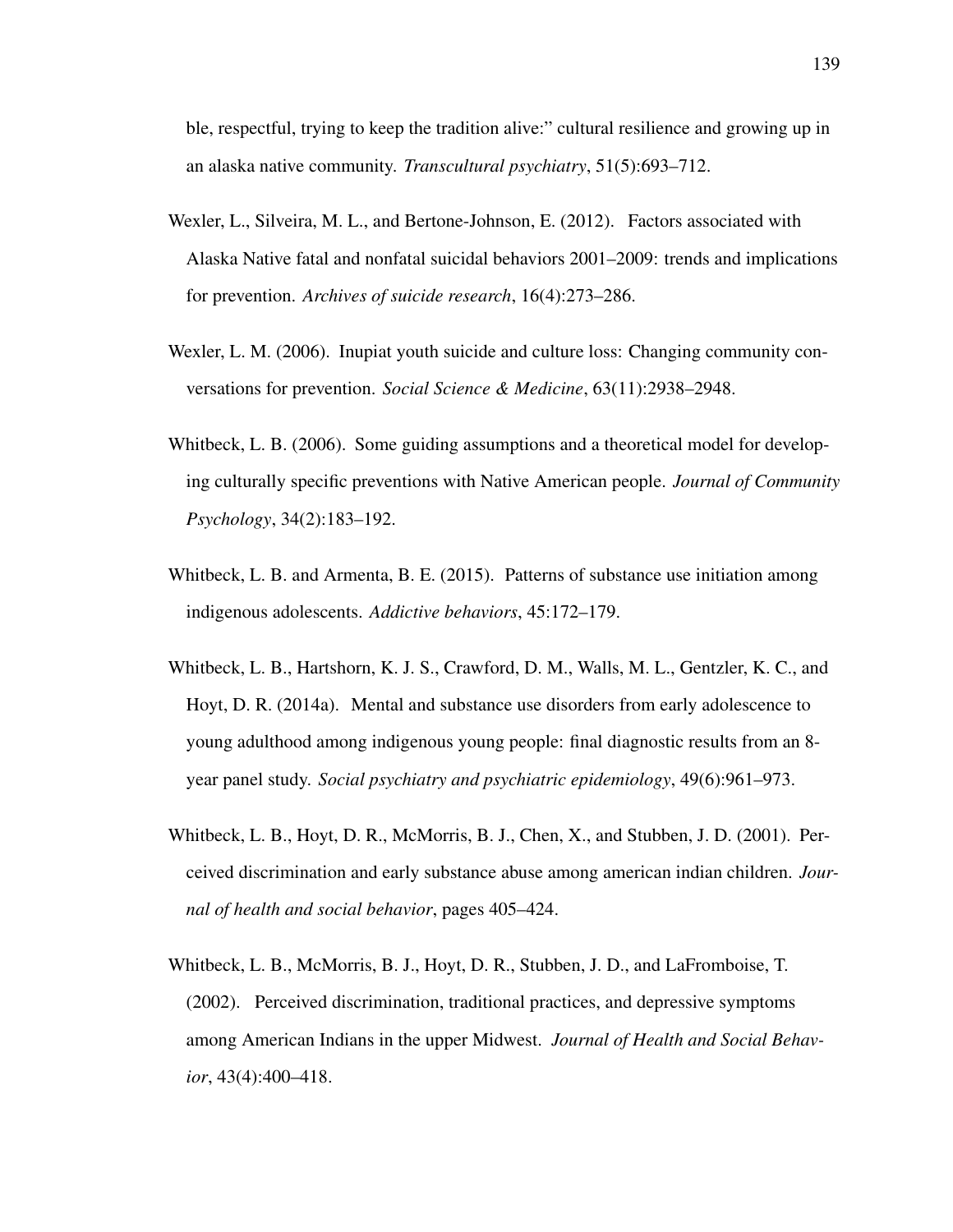- Whitbeck, L. B., Walls, M., and Hartshorn, K. (2014b). *Indigenous adolescent development: Psychological, social and historical contexts*. Psychology Press.
- Whitbeck, L. B., Walls, M. L., Johnson, K. D., Morrisseau, A. D., and McDougall, C. M. (2009a). Depressed affect and historical loss among North American indigenous adolescents. *American Indian and Alaska native mental health research (Online)*, 16(3):16.
- Whitbeck, L. B., Yu, M., McChargue, D. E., and Crawford, D. M. (2009b). Depressive symptoms, gender, and growth in cigarette smoking among indigenous adolescents. *Addictive behaviors*, 34(5):421–426.
- Whitesell, N. R., Asdigian, N. L., Kaufman, C. E., Crow, C. B., Shangreau, C., Keane, E. M., Mousseau, A. C., and Mitchell, C. M. (2014). Trajectories of substance use among young American Indian adolescents: Patterns and predictors. *Journal of youth and adolescence*, 43(3):437–453.
- Whitesell, N. R., Beals, J., Crow, C. B., Mitchell, C. M., and Novins, D. K. (2012). Epidemiology and etiology of substance use among American Indians and Alaska Natives: Risk, protection, and implications for prevention. *The American journal of drug and alcohol abuse*, 38(5):376–382.
- Whitesell, N. R., Beals, J., Mitchell, C. M., Manson, S. M., Turner, R. J., and Team, A.- S. (2009a). Childhood exposure to adversity and risk of substance-use disorder in two American Indian populations: the meditational role of early substance-use initiation. *Journal of Studies on Alcohol and Drugs*, 70(6):971–981.
- Whitesell, N. R., Beals, J., Mitchell, C. M., Novins, D. K., Spicer, P., Manson, S. M., and Team, A.-S. (2006a). Latent class analysis of substance use: comparison of two American Indian reservation populations and a national sample. *Journal of studies on alcohol*,  $67(1):32-43.$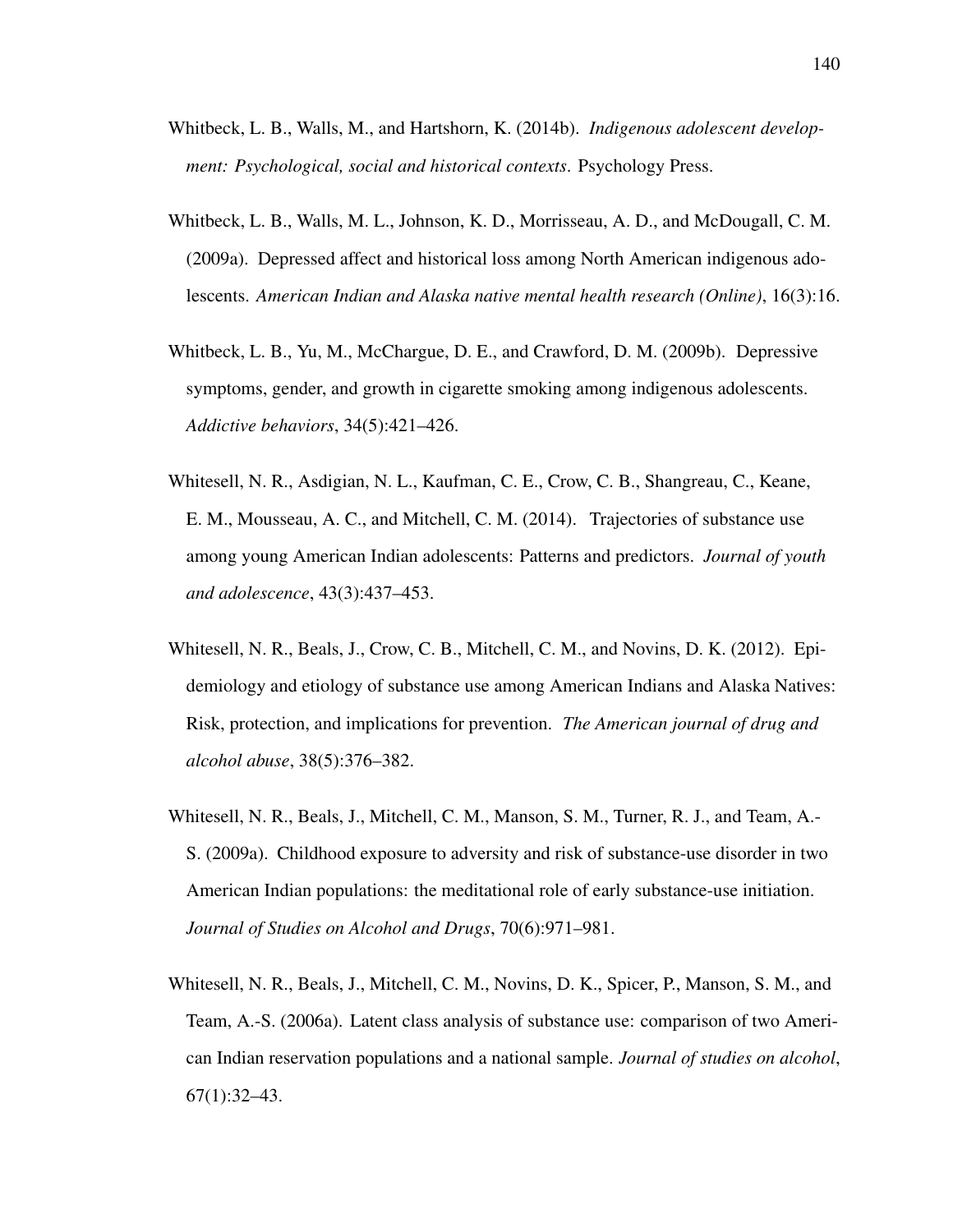- Whitesell, N. R., Mitchell, C. M., Kaufman, C. E., and Spicer, P. (2006b). Developmental trajectories of personal and collective self-concept among American Indian Adolescents. *Child Development*, 77(5):1487–1503.
- Whitesell, N. R., Mitchell, C. M., and Spicer, P. (2009b). A longitudinal study of selfesteem, cultural identity, and academic success among American Indian adolescents. *Cultural Diversity and Ethnic Minority Psychology*, 15(1):38.
- Whiting, B. B. and Whiting, J. W. (1975). Children of six cultures: A psycho-cultural analysis.
- Yabiku, S. T., Rayle, A. D., Okamoto, S. K., Marsiglia, F. F., and Kulis, S. (2007). The effect of neighborhood context on the drug use of american indian youth of the southwest. *Journal of ethnicity in substance abuse*, 6(2):181–204.
- Yang, B. and Clum, G. A. (1994). Life stress, social support, and problem-solving skills predictive of depressive symptoms, hopelessness, and suicide ideation in an asian student population: A test of a model. *Suicide and Life-Threatening Behavior*, 24(2):127– 139.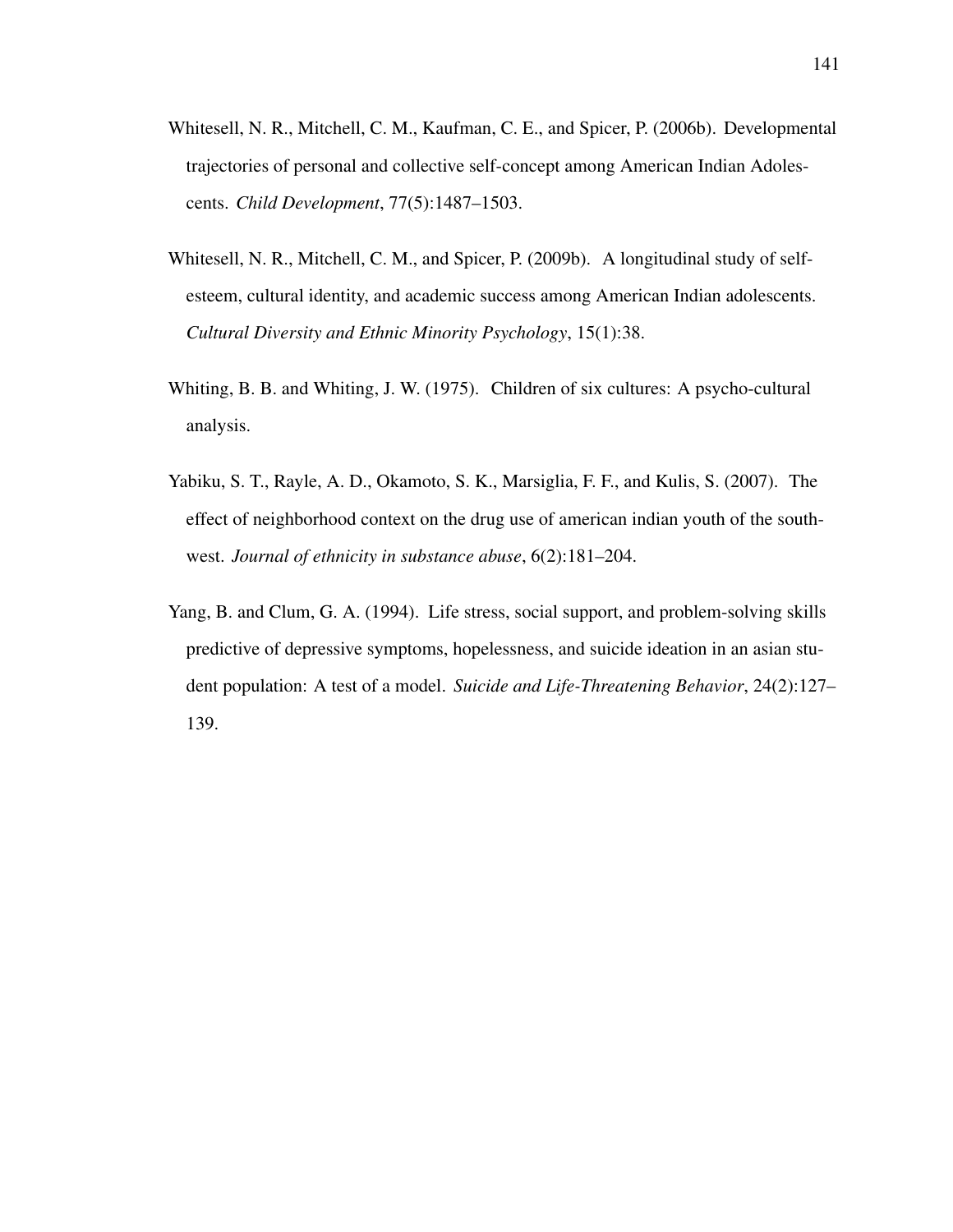# Appendix A

Study 1 Measures

### A.1 Achenbach Youth Self-Report Scale

*0 = Not True; 1 = Somewhat or Sometimes True; 2 = Very True or Often True*

Table A.1: Achenbach Youth Self-Report Scale

| 1.  | I act too young for my age                            |
|-----|-------------------------------------------------------|
| 2.  | I drink alcohol without my parents' approval          |
| 3.  | I argue a lot                                         |
| 4.  | I fail to finish things that I start                  |
| 5.  | There is very little that I enjoy                     |
| 6.  | I like animals                                        |
| 7.  | I brag                                                |
| 8.  | I have trouble concentrating or paying attention      |
| 9.  | I can't get my mind off certain thoughts              |
| 10. | I have trouble sitting still                          |
| 11. | I'm too dependent on adults                           |
| 12. | I feel lonely                                         |
| 13. | I feel confused or in a fog                           |
| 14. | I cry a lot                                           |
| 15. | I am pretty honest                                    |
| 16. | I am mean to others                                   |
| 17. | I daydream a lot                                      |
| 18. | I try to get a lot of attention                       |
| 19. | I destroy my own things                               |
| 20. | I destroy things belonging to others                  |
| 21. | I disobey my parents                                  |
| 22. | I disobey at school                                   |
| 23. | I don't eat as well as I should                       |
| 24. | I don't get along with other kids                     |
| 25. | I don't feel guilty after doing something I shouldn't |
| 26. | I am jealous of others                                |
|     |                                                       |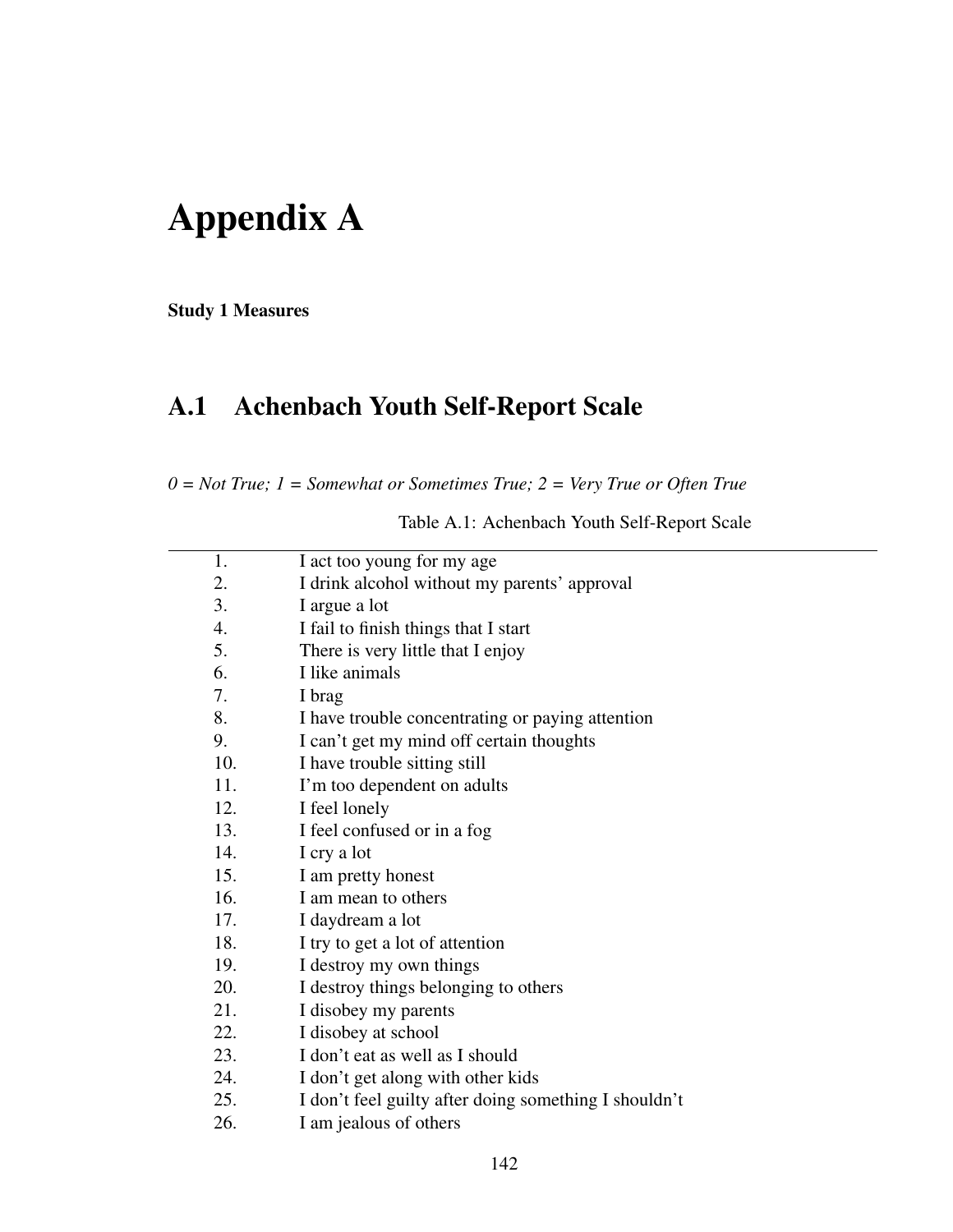- 27. I break rules at home, school, or elsewhere
- 28. I am afraid of certain animals, situations, or places, other than school
- 29. I am afraid of going to school
- 30. I am afraid I might think or do something bad
- 31. I feel that I have to be perfect
- 32. I feel that no one loves me
- 33. I feel that others are out to get me
- 34. I feel worthless or inferior
- 35. I accidentally get hurt a lot
- 36. I get in many fights
- 37. I get teased a lot
- 38. I hang around with kids who get in trouble
- 39. I act without stopping to think
- 40. I would rather be alone than with others
- 41. I lie or cheat
- 42. I bite my fingernails
- 43. I am nervous or tense
- 44. Parts of my body twitch or make nervous movements
- 45. I have nightmares
- 46. I am not liked by other kids
- 47. I can do certain things better than most kids
- 48. I am too fearful or anxious
- 49. I feel dizzy or lightheaded
- 50. I feel too guilty
- 51. I eat too much
- 52. I feel overtired without good reason
- 53. I am overweight
- 54. Physical Problems without known medical cause: Aches or pains, NOT stomach or headaches
	- Headaches
	-
	- Nausea, feel sick
- Problems with eyes, NOT if corrected by glasses
	- Rashes or other skin problems
		- **Stomachaches** 
			- Vomiting, throwing up
- g.

a.

b.

c.

d.

e.

f.

- 
- 55. I physically attack people
- 56. I pick skin or other parts of my body
- 57. I can be pretty friendly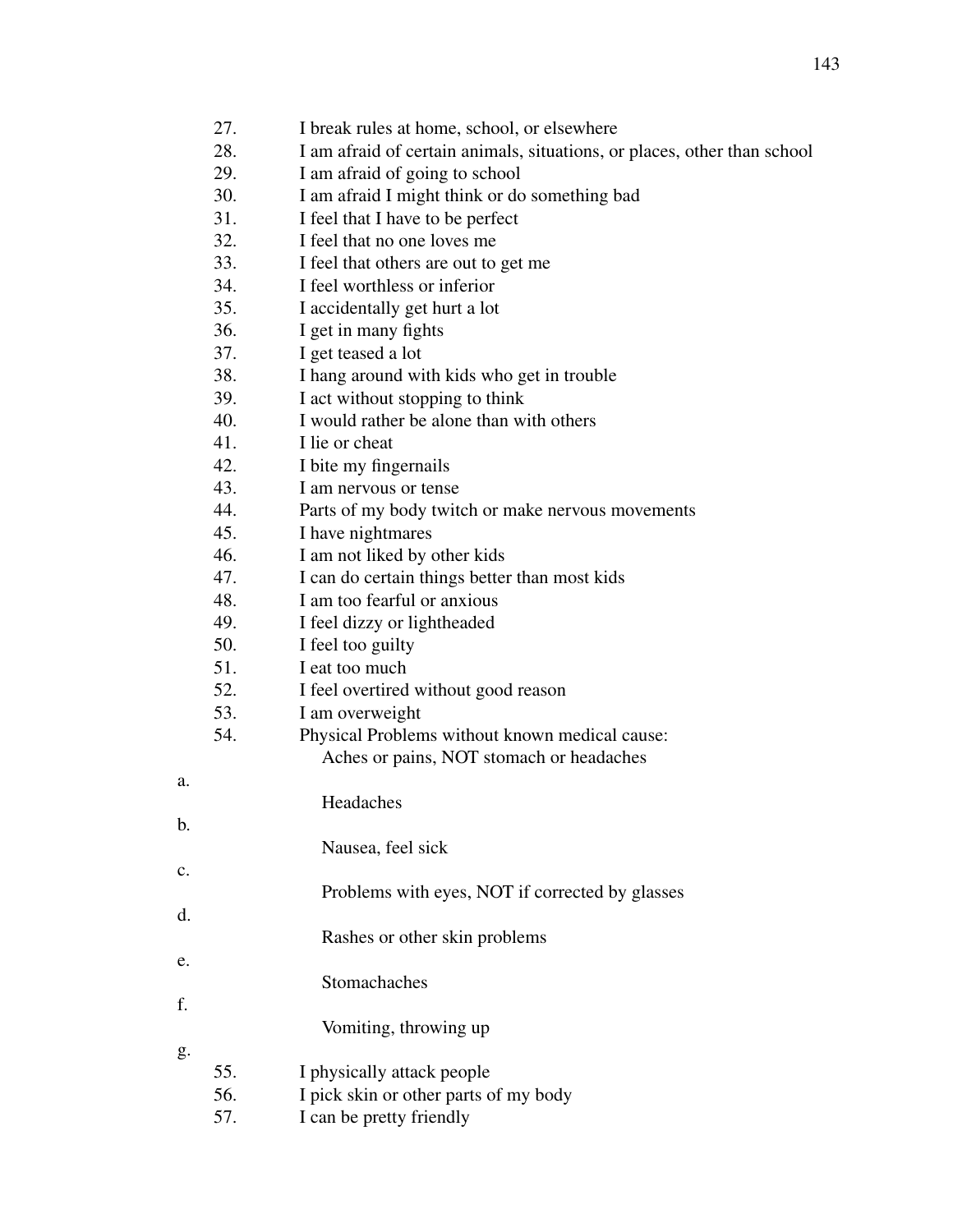59. My school work is poor

- 60. I am poorly coordinated or clumsy
- 61. I would rather be with older kids than kids my own age
- 62. I would rather be with younger kids than kids my own age
- 63. I refuse to talk
- 64. I repeat certain acts over and over
- 65. I run away from home
- 66. I scream a lot
- 67. I am secretive or keep things to myself
- 68. I am self-conscious or easily embarrassed
- 69. I set fires
- 70. I can work well with my hands
- 71. I show off or clown
- 72. I am too shy or timid
- 73. I sleep less than most kids
- 74. I sleep more than most kids during day and/or night
- 75. I am inattentive or easily distracted
- 76. I have speech problems
- 77. I stand up for my rights
- 78. I steal at home
- 79. I steal from places other than my home
- 80. I store up too many things I don't need
- 81. I do things other people think are strange
- 82. I have thoughts that other people would think are strange
- 83. I am stubborn
- 84. My moods or feelings change suddenly
- 85. I enjoy being with people
- 86. I am suspicious
- 87. I swear or use dirty language
- 88. I like to make others laugh
- 89. I talk too much
- 90. I tease others a lot
- 91. I have a hot temper
- 92. I threaten to hurt people
- 93. I like to help others
- 94. I smoke, chew, or sniff tobacco
- 95. I have trouble sleeping
- 96. I cut classes or skip school
- 97. I don't have much energy
- 98. I am unhappy, sad, or depressed
- 99. I am louder than other kids
- 100. I use drugs for nonmedical purposes, DON'T included alcohol or tobacco
- 101. I like to be fair to others
- 102. I enjoy a good joke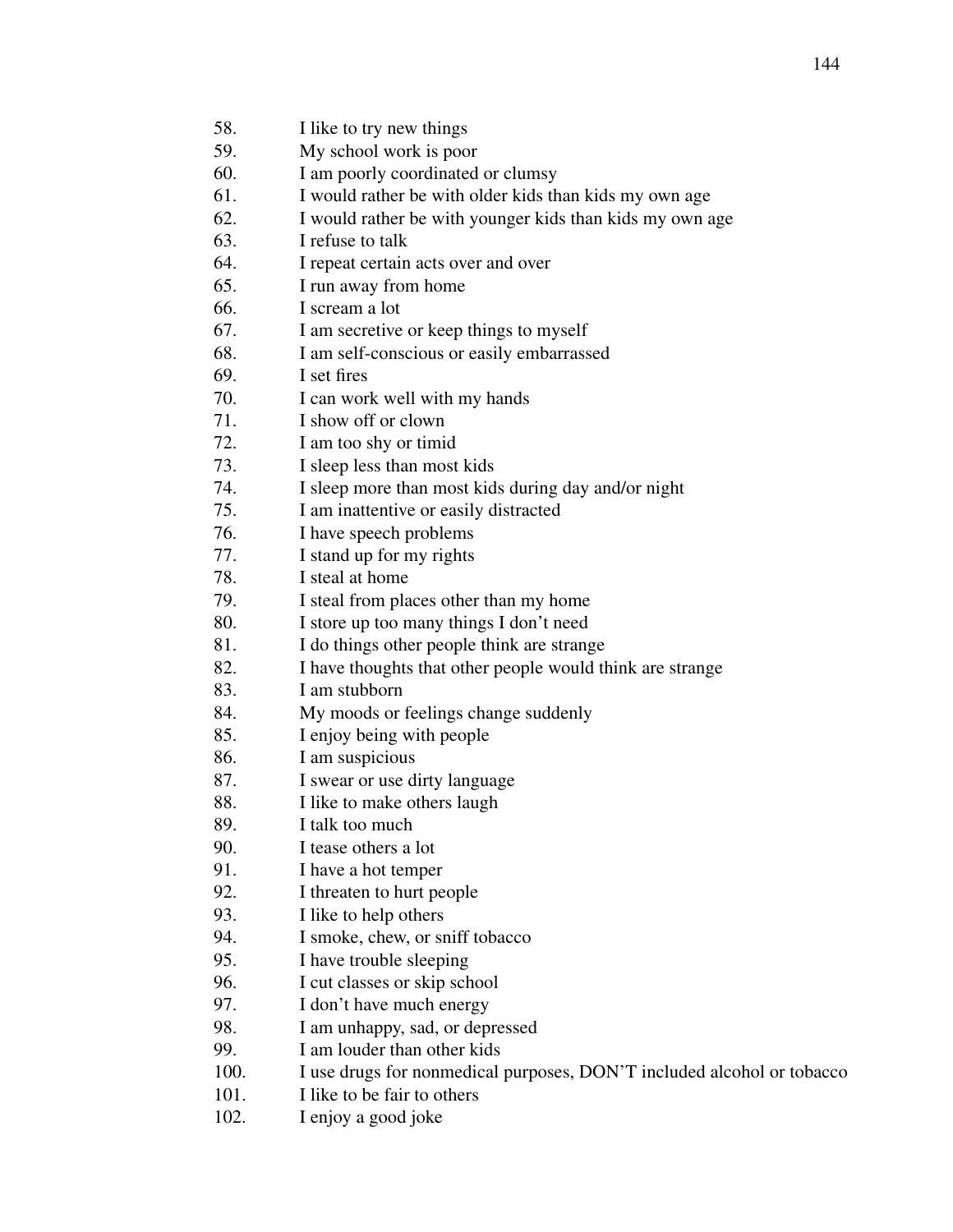| 103. | I like to take life easy                 |
|------|------------------------------------------|
| 104. | I try to help other people when I can    |
| 105. | I keep from getting involved with others |
| 106. | I worry a lot                            |

#### A.2 Achenbach Adult Child Behavior Checklist

*0 = Not True; 1 = Somewhat or Sometimes True; 2 = Very True or Often True*

1. Acts too young for his/her age 2. Drinksalcoholwithoutparents'approval 3. Argues a lot 4. Fails to finish things he/she starts 5. There is very little he/she enjoys 6. Bowel movements outside toilet 7. Bragging, boasting 8. Can't concentrate, can't pay attention for long 9. Can't get his/her mind off certain thoughts; obsessions 10. Can't sit still, restless, or hyper active 11. Clings to or is too dependent on adults 12. Complains of loneliness 13. Confused or seems to be in a fog 14. Cries a lot 15. Cruel to animals 16. Cruelty, bullying, or meanness to others 17. Daydreams or gets lost in his/her thoughts 18. Demands a lot of attention 19. Destroys his/her own things 20. Destroys things belonging to his/her family or others 21. Disobedient at home 22. Disobedient at school 23. Doesn't eat well 24. Doesn't get along with other kids 25. Doesn't seem to feel guilty after misbehaving 26. Easily jealous 27. Breaks rules at home, school, or elsewhere 28. Fears certain animals, situations, or places other than school 29. Fears going to school 30. Fears he/she might do something bad

Table A.2: Achenbach Adult Child Behavior Checklist

31. Feels he/she has to be perfect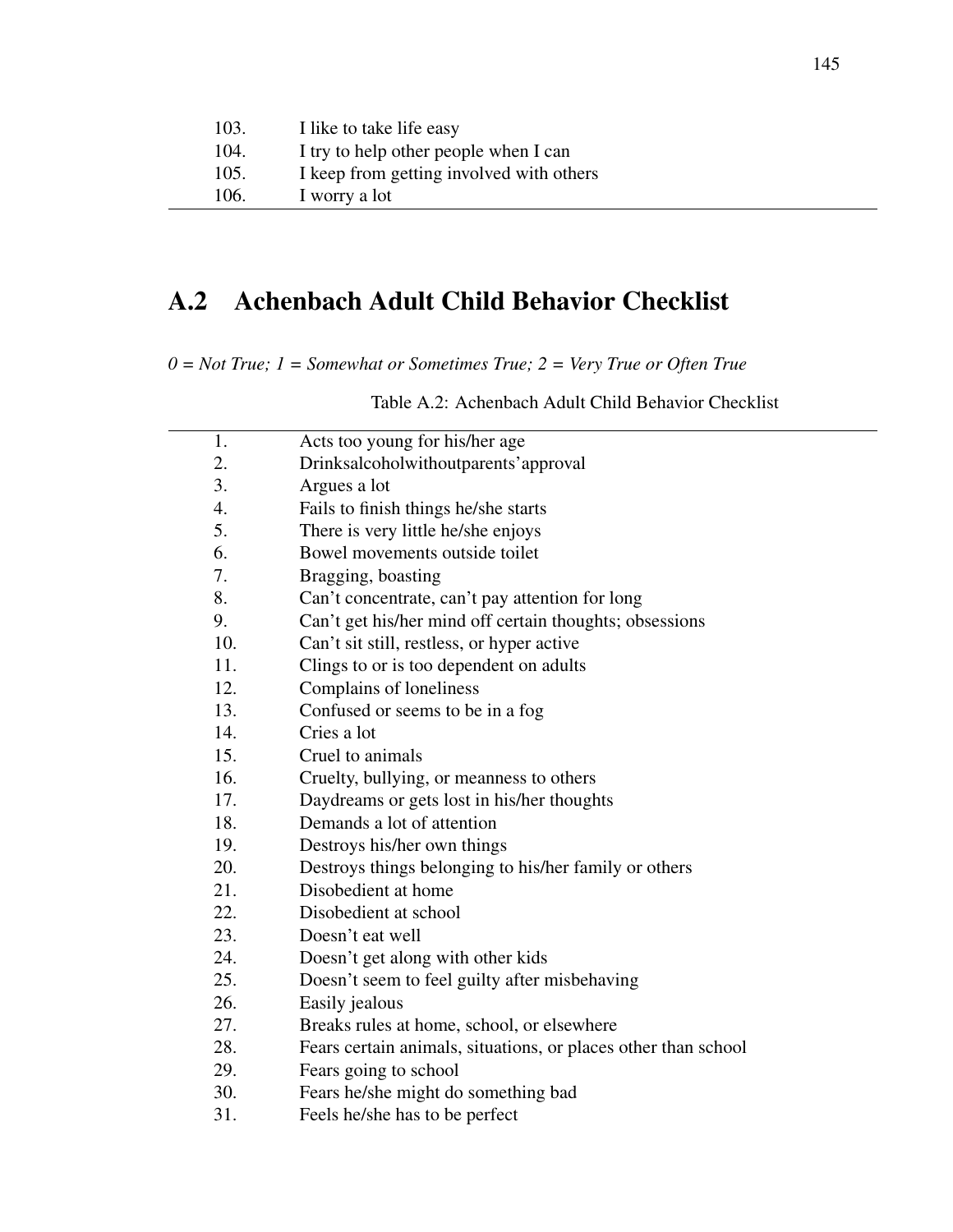|                | 32. | Feels or complains that no one loves him/or her |
|----------------|-----|-------------------------------------------------|
|                | 33. | Feels others are out to get him/her             |
|                | 34. | Feels worthless or inferior                     |
|                | 35. | Gets hurt a lot, accident-prone                 |
|                | 36. | Gets in many fights                             |
|                | 37. | Gets teased a lot                               |
|                | 38. | Hangs around others who get in trouble          |
|                | 39. | Impulsive or acts without thinking              |
|                | 40. | Would rather be alone than with others          |
|                | 41. | Lying or cheating                               |
|                | 42. | Bites fingernails                               |
|                | 43. | Nervous, high strung, or tense                  |
|                | 44. | Nervous movements or twitching                  |
|                | 45. | <b>Nightmares</b>                               |
|                | 46. | Not liked by other kids                         |
|                | 47. | Constipated, doesn't move bowels                |
|                | 48. | Too fearful or anxious                          |
|                | 49. | Feels dizzy or light headed                     |
|                | 50. | Feels too guilty                                |
|                | 51. | Over eating                                     |
|                | 52. | Overtired without good reason                   |
|                | 53. | Overweight                                      |
|                | 54. | Physical problems without known medical cause:  |
|                |     | Aches or pains, NOT stomach or headaches        |
| a.             |     |                                                 |
|                |     | Headaches                                       |
| b.             |     |                                                 |
|                |     | Nausea, feels sick                              |
| $\mathbf{c}$ . |     |                                                 |
|                |     | Problems with eyes, not corrected by glasses    |
| d.             |     |                                                 |
|                |     | Rashes or other skin problems                   |
| e.             |     |                                                 |
|                |     | Stomachaches                                    |
| f.             |     |                                                 |
|                |     | Vomiting, throwing up                           |
| g.             |     |                                                 |
|                | 55. | Physically attacks people                       |
|                | 56. | Picks nose, skin, or other parts of body        |
|                | 57. | Poor school work                                |
|                | 58. | Poorly coordinated or clumsy                    |
|                | 59. | Prefers being with older kids                   |
|                | 60. | Prefers being with younger kids                 |
|                | 61. | Refuses to talk                                 |

62. Repeats certain acts over and over; compulsions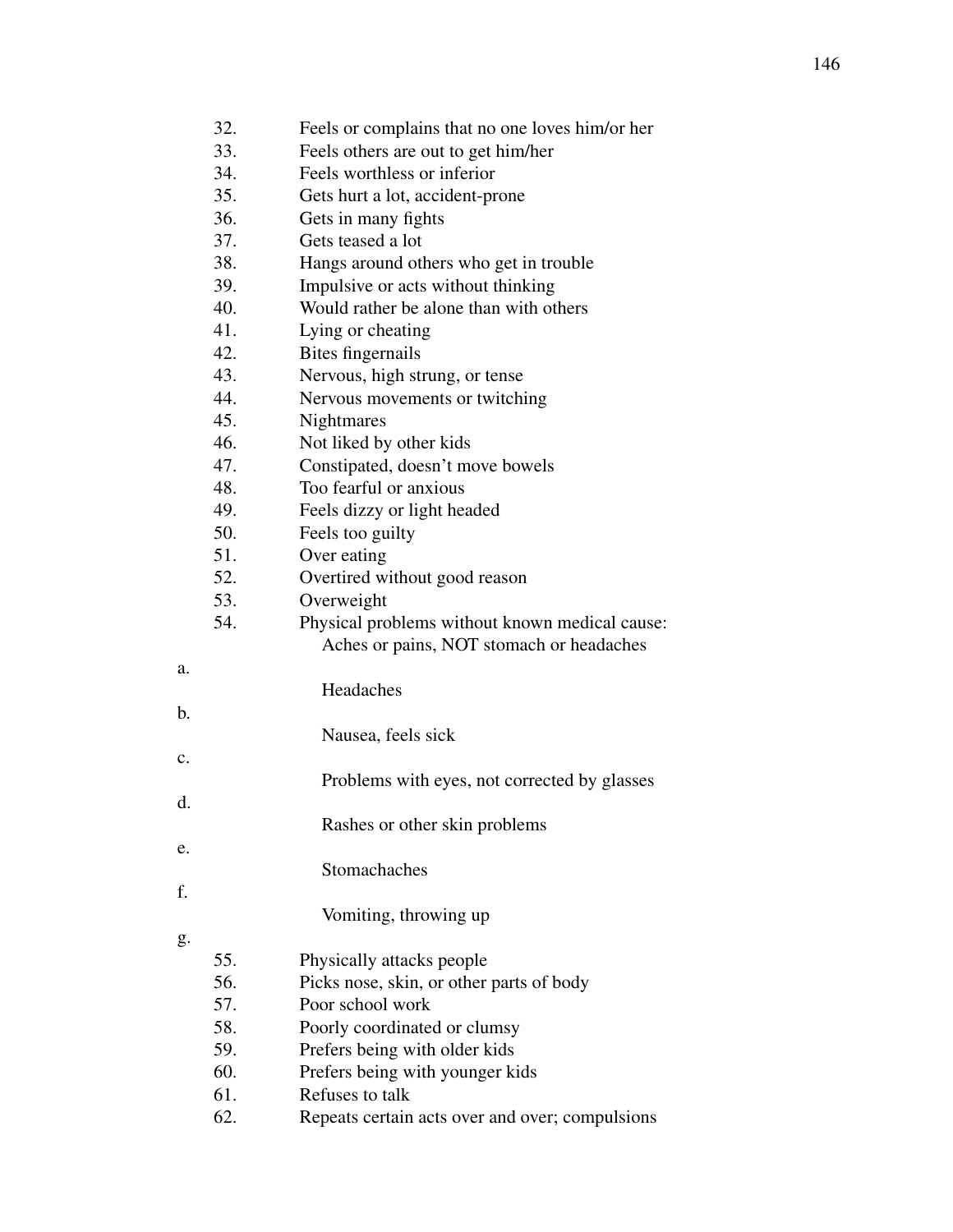- 63. Runs away from home
- 64. Screams a lot
- 65. Secretive, keeps things to self
- 66. Self-conscious or easily embarrassed
- 67. Sets fires
- 68. Showing off or clowning
- 69. Too shy or timid
- 70. Sleeps less than most kids
- 71. Sleeps more than most kids
- 72. Inattentive or easily distracted
- 73. Speech problem
- 74. Stares blankly
- 75. Steals at home
- 76. Steals outside the home
- 77. Stores up too many things he/she doesn't need
- 78. Strange behavior
- 79. Strange ideas
- 80. Stubborn, sullen, or irritable
- 81. Sudden changes in mood or feelings
- 82. Sulks a lot
- 83. Swearing or obscene language
- 84. Talks or walks in sleep
- 85. Talks too much
- 86. Teases a lot
- 87. Temper tantrums or hot temper
- 88. Threatens people
- 89. Thumb-sucking
- 90. Smokes, chews, or sniffs tobacco
- 91. Trouble sleeping
- 92. Truancy, skips school
- 93. Underactive, slow moving, or lacks energy
- 94. Unhappy, sad, or depressed
- 95. Unusually loud
- 96. Uses drugs for nonmedical purpose, don't include alcohol or tobacco
- 97. Vandalism
- 98. Wets self during the day
- 99. Wets the bed
- 100. Whining
- 101. Withdrawn, doesn't get involved with others
- 102. Worries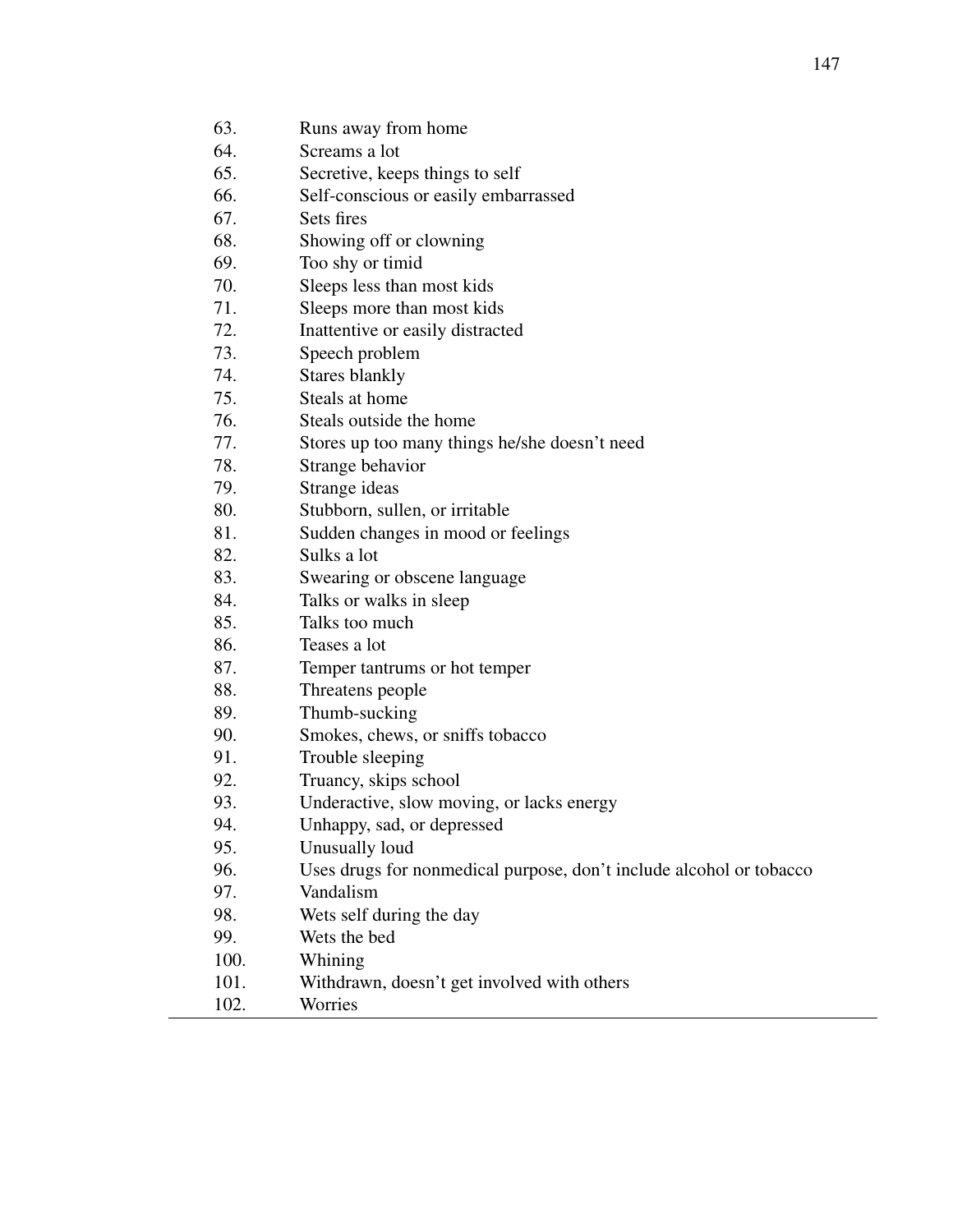## Appendix B

Study 2 Measures

#### B.1 Parental Engagement

*1 = Strongly Disagree; 2 = Disagree; 3 = Agree; 4 = Strongly Agree*

Table B.1: Parental Engagement

- 1. I know a lot about what goes on in my childs life.
- 2. I really know how my child feels about things.
- 3. I do special things with my child.
- 4. I set aside time to talk to my child about what is important to [him/her].
- 5. I can always find time for my child.
- 6. I make it clear what will happen if my child does not follow our rules.
- 7. I make it clear to my child what I expect from [him/her].
- 8. When I tell my child Ill do something, I do it.
- 9. If my child has a problem, I help [him/her] figure out what to do about it.
- 10. I expect my child to follow our family rules.
- 11. I encourage my child to express [his/her] feelings even when they are hard to hear.
- 12. I encourage my child to express [his/her] opinions even when I dont agree with them.
- 13. I trust my child.
- 14. I know how to calm my child down when he/she loses his/her temper.
- 15. I closely monitor my childs progress at school.
- 16. I talk regularly with my childs teacher about how my child is doing in class.
- 17. I monitor my childs homework.
- 18. I take my child to community activities.
- 19. I volunteer for community activities.
- 20. I encourage my child to volunteer for community activities.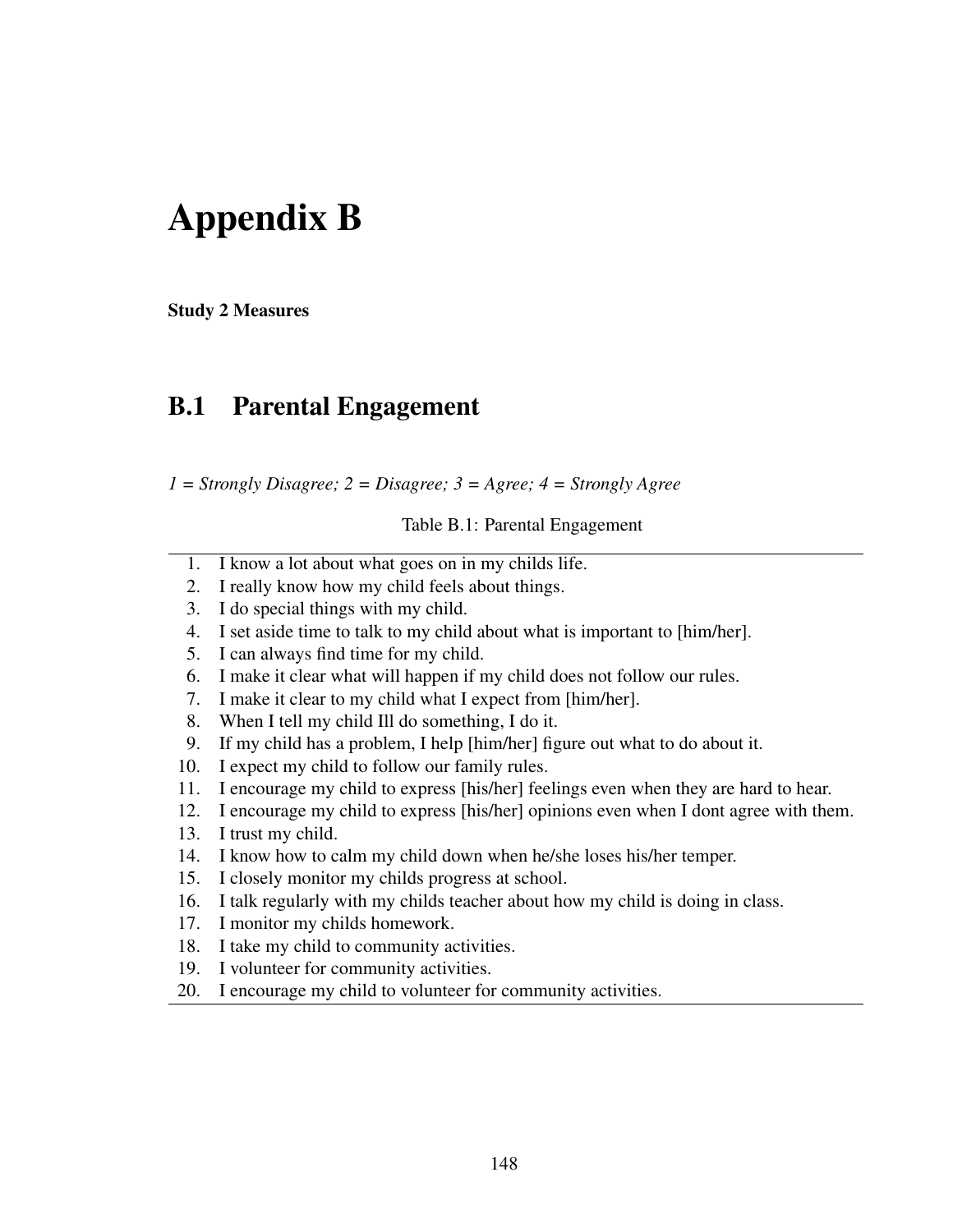## Appendix C

Study 3 Measures

### C.1 Social Support Scale

*1 = Not at all true; 2 = Sometimes True; 3 = Often True; 4 = Always True*

Table C.1: Social Support Scale

- 1. There is someone I can talk to about things that bother me.
- 2. When I am feeling upset, there is someone I know that makes me feel better.
- 3. I feel that I have a circle of people who value me.
- 4. There is someone in my life that makes me feel worthwhile.
- 5. There is at least one person that I feel I can trust.

### C.2 Multicultural Mastery Scale (MMS)

*1 = Strongly Disagree; 2 = Disagree; 3 = Agree; 4 = Strongly Agree*